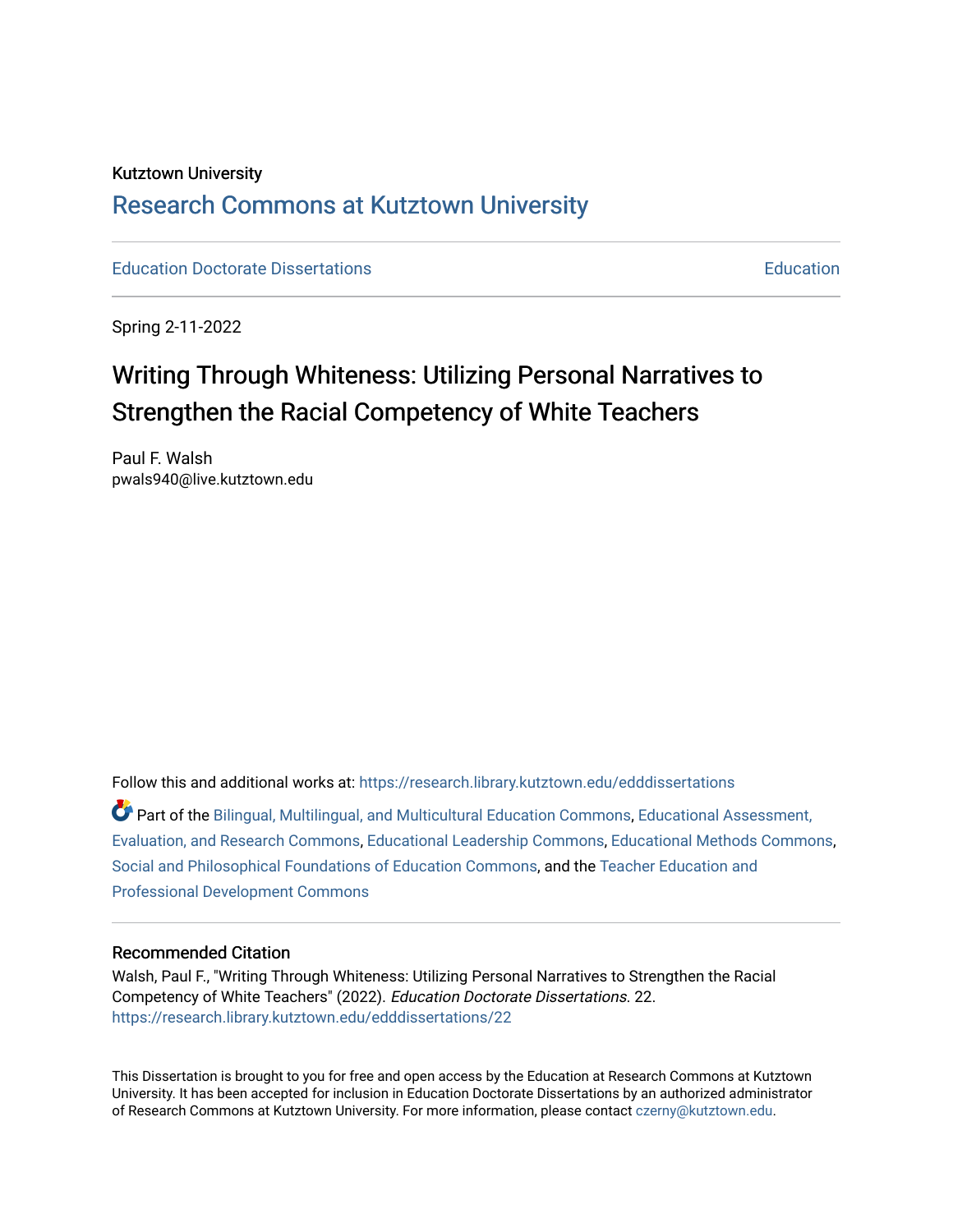# **Writing through Whiteness: Utilizing Personal Narratives to Strengthen the Racial Competency of White Teachers**

A Dissertation

Presented to the Faculty of the

Education Doctorate in Transformational Teaching and Learning

Kutztown University of Pennsylvania

In Partial Fulfillment

of the Requirements for the Degree

Education Doctorate

By

Paul F. Walsh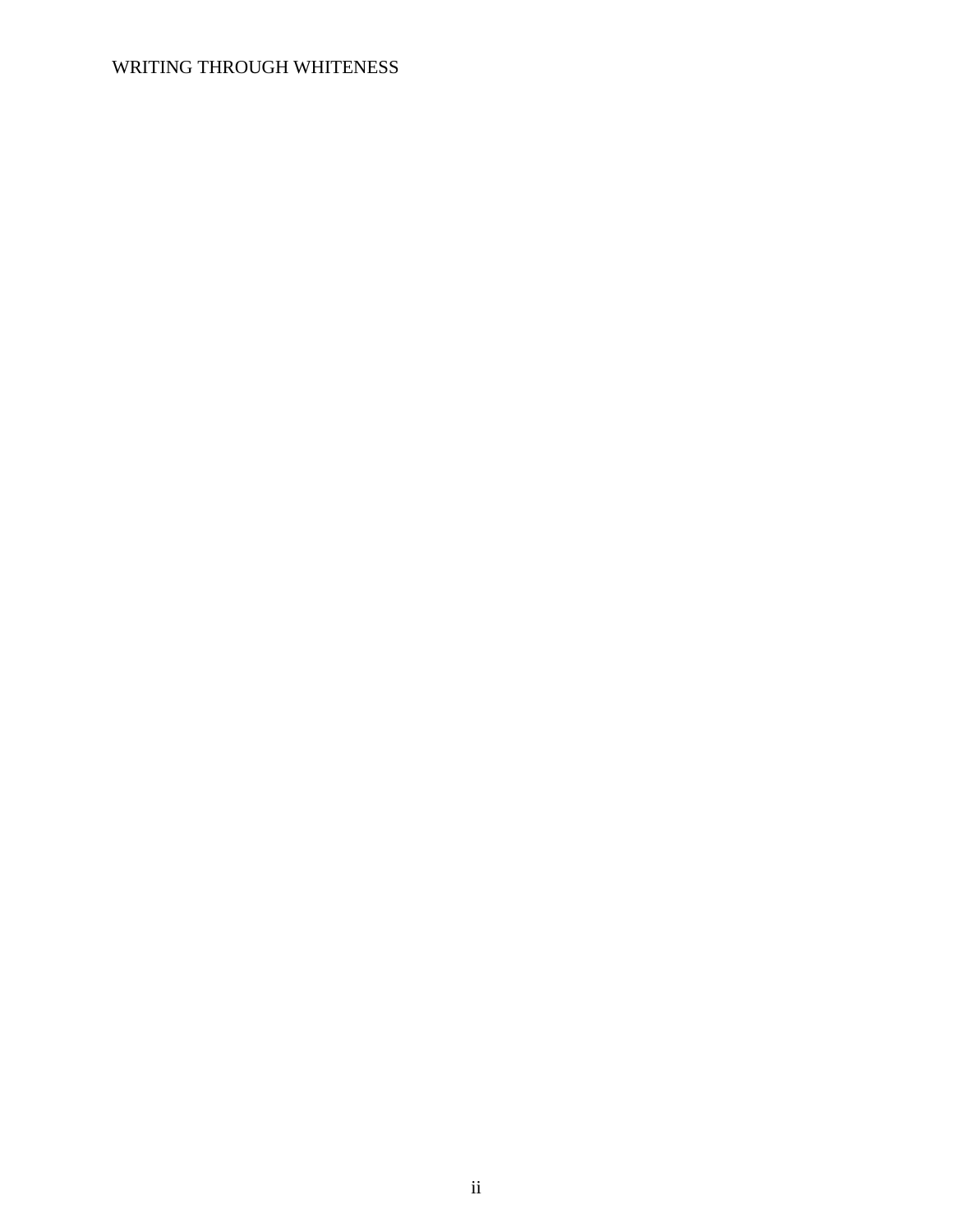This Dissertation for the Education Doctorate in Transformational Teaching and Learning

Degree

By Paul F. Walsh

has been approved on behalf of the College of Education

Dissertation Committee:

Kathleen Stanfa, Ph.D., Committee Chair Brenda Muzeta, Ph.D., Committee Member Samuel Tanner, Ph.D., Committee Member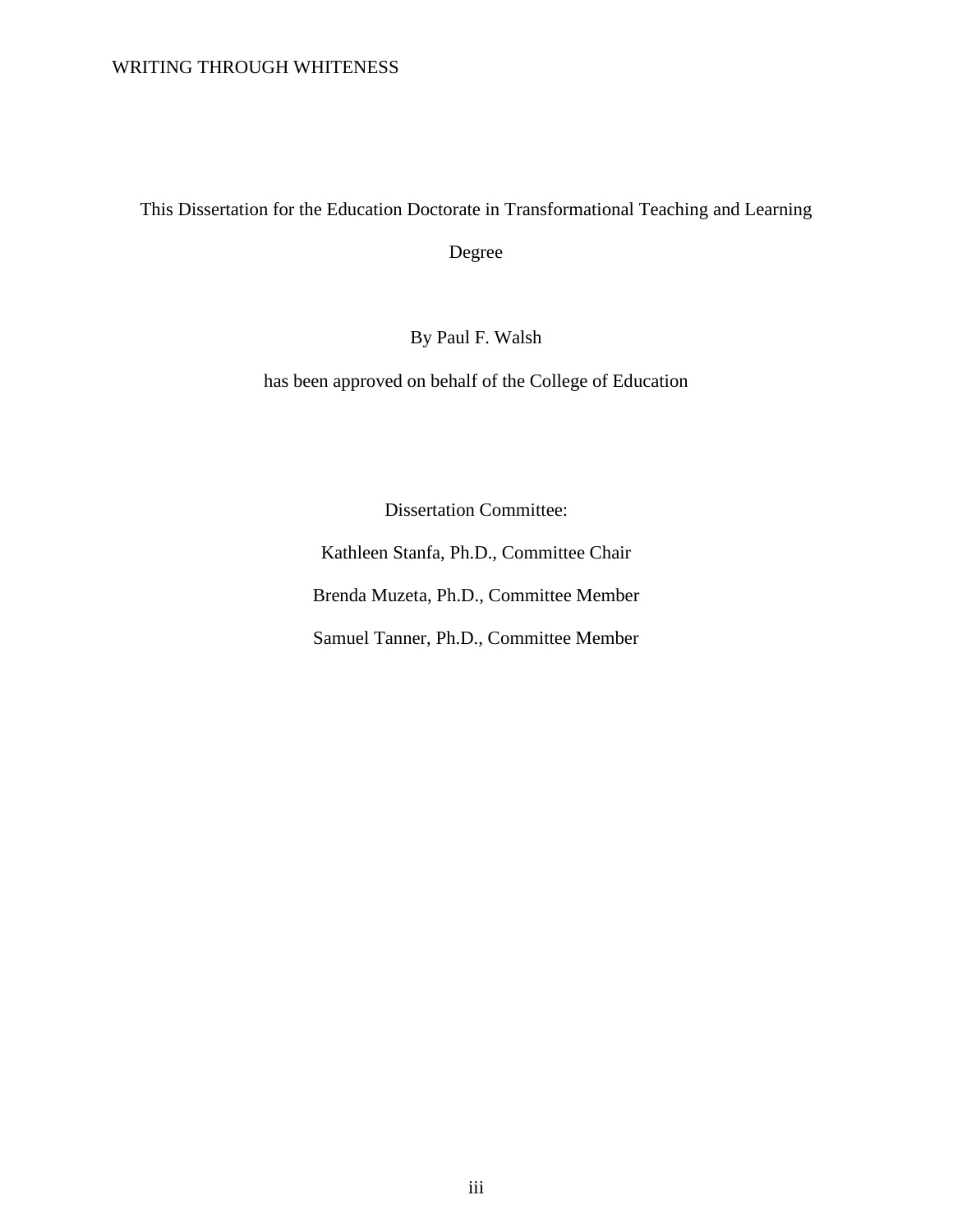#### **Abstract**

### ABSTRACT OF THE DISSERTATION

Writing through Whiteness: Utilizing Personal Narratives to Strengthen the Racial Competency

of White Teachers

By

Paul F. Walsh

Kutztown University of PA, 2022

Kutztown, Pennsylvania

Directed by Dr. Kathleen Stanfa

While the student population in the United States is becoming increasingly diverse, the teaching force is still White-dominant by a large margin. In the 2017-2018 school year, 79% of public-school teachers in the United States were White and non-Hispanic (National Center for Education Statistics). This White-dominant population of teachers is tasked with educating increasing numbers of students of color from diverse backgrounds. With this charge should come the necessity for White teachers to critically consider the complex ways that whiteness characterizes the American education system and their ways of teaching. White teachers cannot navigate issues of race in their schools and classrooms without working to strengthen their own racial competency. This study aims to assess the degree to which personal narrative writing as part of engaging in a White racial inquiry group impacts the ability of White educators to strengthen their racial competency. This dissertation narrates the stories of two White educators as they reflected deeply about their racial experiences personally and professionally through personal writing and discussions of that writing together.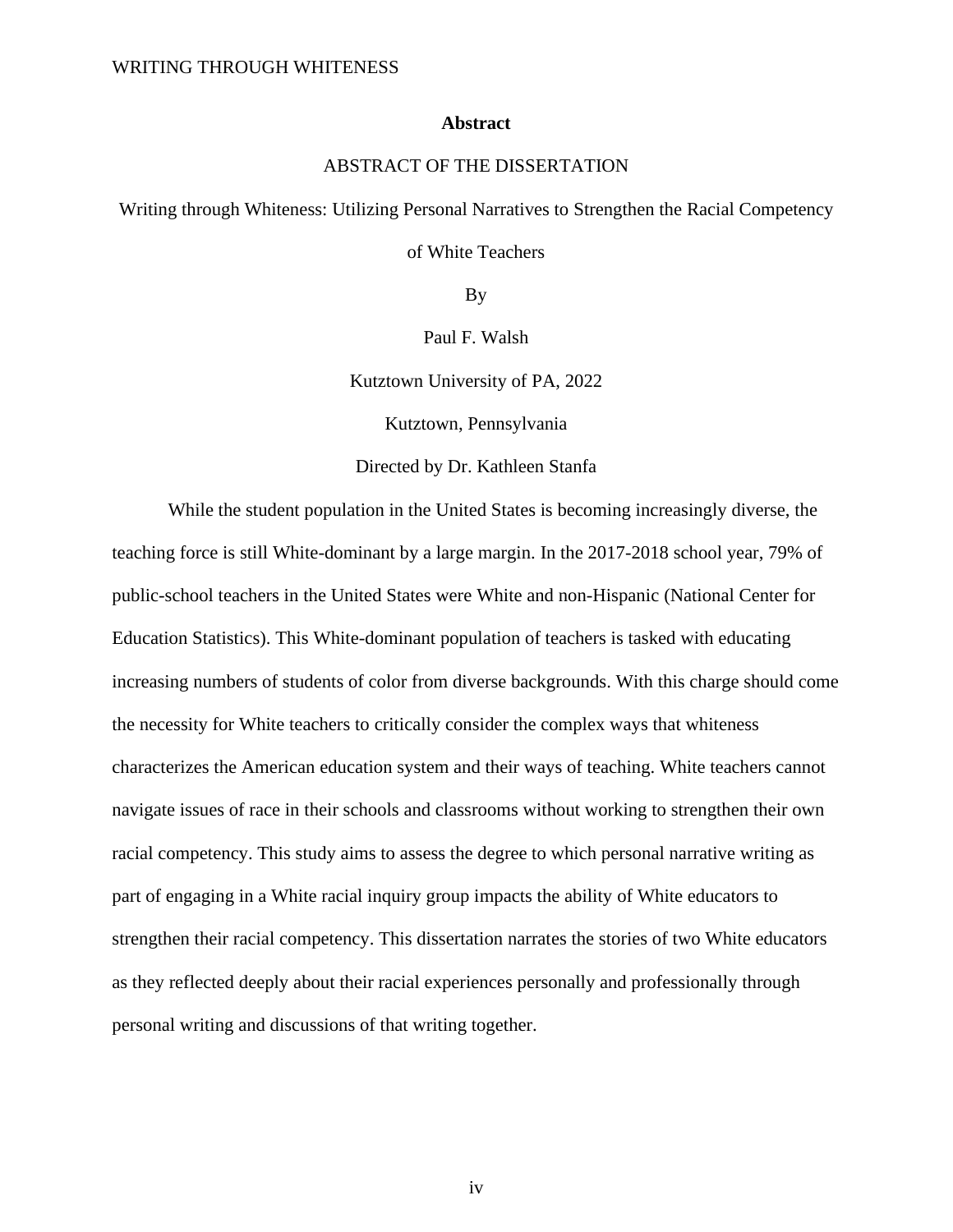*Keywords: critical whiteness studies, critical race theory, White teachers, whiteness, personal narratives, reflective writing, race inquiry groups, equity, diversity, inclusion, antiracism, antiracist education*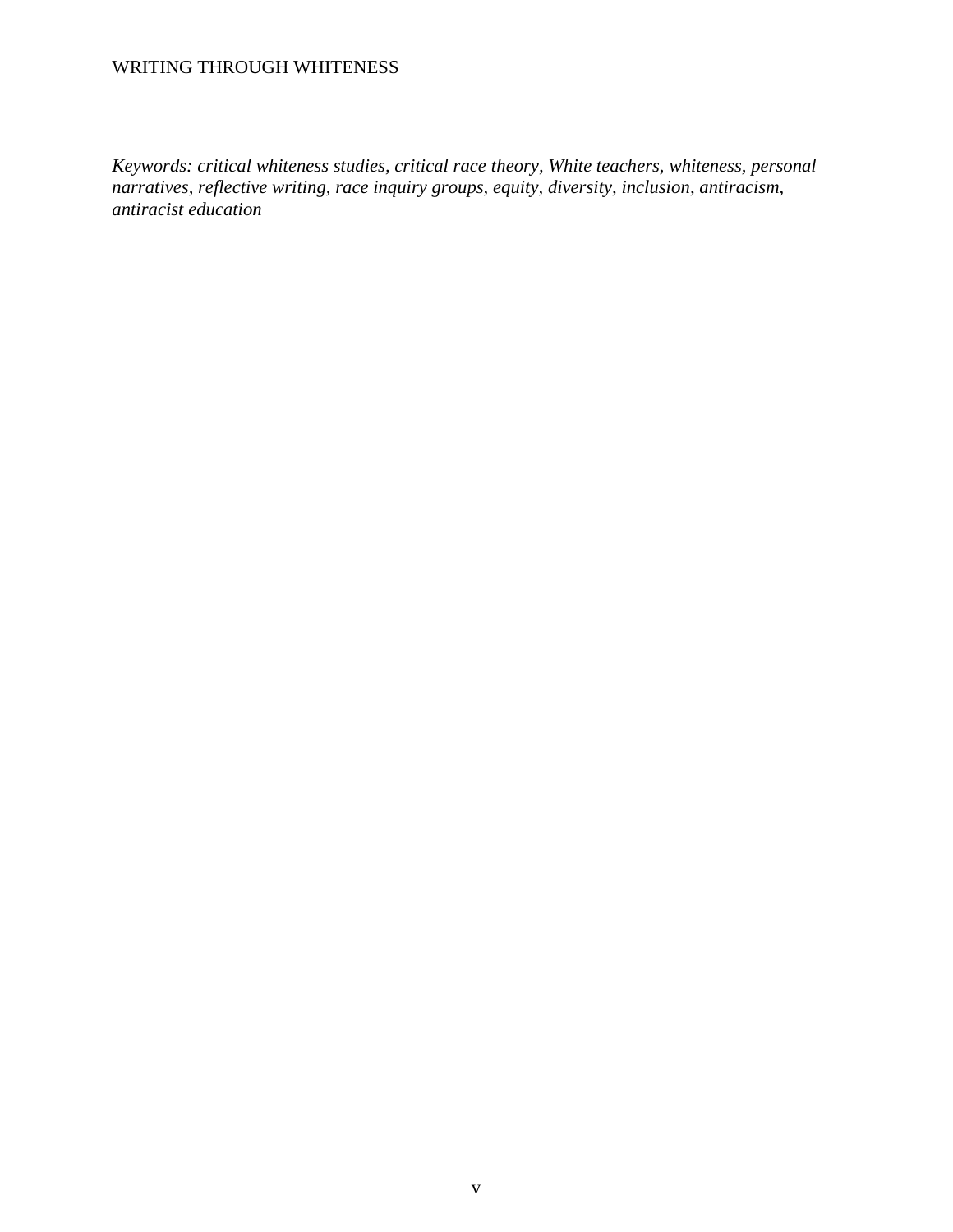#### **Acknowledgements**

There are far too many people to thank for their undying support throughout the course of this doctoral journey of mine. However, I will try my best. First and foremost, I would like to thank my wife, Ashley. Somehow, this dissertation was completed while raising a new born son who turned toddler with the prospect of a daughter on the way. It is Ashley who picked up the slack when I needed to read, write, meet, scream, or whatever was necessary over the last three years of completing this degree. Without your support, I would have never been able to dedicate the time necessary to fully engage and believe in my work. Ashley, from the bottom of my heart, thank you. I love you more than anything.

I have to thank my entire cohort in this doctoral program and specifically those in my leader scholar community. They say misery loves company, but joy draws a crowd too. While you helped me through the miserable times, you were also there every step of the way to celebrate my successes. Knowing that there was always someone to reach out to for support at any time of day played such a big role in keeping me going. Thank you, Cohort Three.

I would like to thank Dr. Brenda Muzeta for not only her expertise in the field of education, but also the critical eye with which she approached my work. At the end of my proposal defense, you told me that she wanted to see more of "me" in my dissertation. You wanted to see what brought me to this work. These words of yours were in my head as I drafted and redrafted this dissertation. I have you to thank for what became the personal introduction to this dissertation along with all other parts of the dissertation that highlight my connection to the work. I would also like to thank you for allowing me to participate in your Real Talk Book Club that not only added to my knowledge base but also afforded me a space to work out some of my thoughts with others who shared my interest in this work. Thank you, Dr. Muzeta.

vi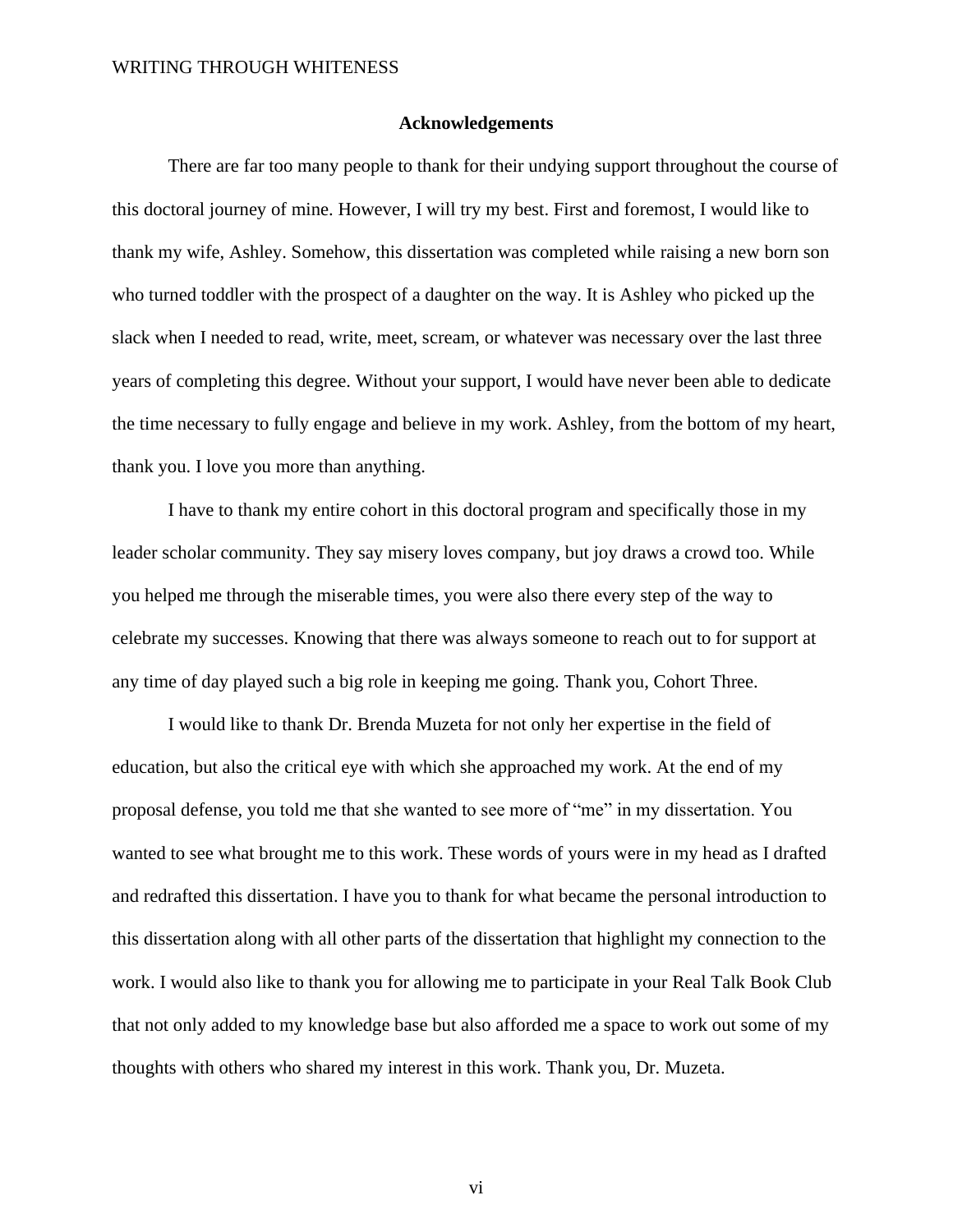I must also thank Dr. Sam Tanner. I will never forget the day that I decided to email you after reading an article of yours that resonated so deeply with me. This was early in the process of formulating ideas for my dissertation, and the article helped to put to words so much of what I was thinking about doing for my study. Not only did you email me back promptly, but you offered to have a Zoom call with me to discuss my thoughts. At the end of the conversation, you asked me, "Do you need another committee member?" The rest was history. We continued to meet, and dropping your name allowed me to meet with many other accomplished scholars in the field of whiteness studies. Dr. Tanner, your expertise in the field and your willingness to guide me through the field was invaluable to my journey. Thank you, Dr. Tanner.

Lastly, I must thank my dissertation chair, Dr. Kathleen Stanfa. Dr. Stanfa, I could not have hand-picked a better person to chair my dissertation. Your varied experiences in the field of education undoubtedly proved to me an asset to my work. Your advice to me always drew from these varied experiences, and this allowed me to approach my work from a multiplicity of angles that I would not have otherwise seen had it not been for you. You always talked to me not like a doctoral student but as one of your colleagues in the field of education. Every word you offered me was wrapped in encouragement; I never felt lost in this journey after meeting with you. All of these qualities of your guidance came together to create a deep sense of trust in me for you. This was perhaps the most important for me. Your authenticity, passion, and kindness allowed me to trust you from the moment I met you. This trust only grew stronger as I continued on in the process of completing this dissertation. I never felt for a second that you would allow me to fail. I know I speak for our entire leader scholar community when I say that all of us felt more confident in ourselves and our work after each meeting with you. Dr. Stanfa, thank you for always believing in me and my work.

vii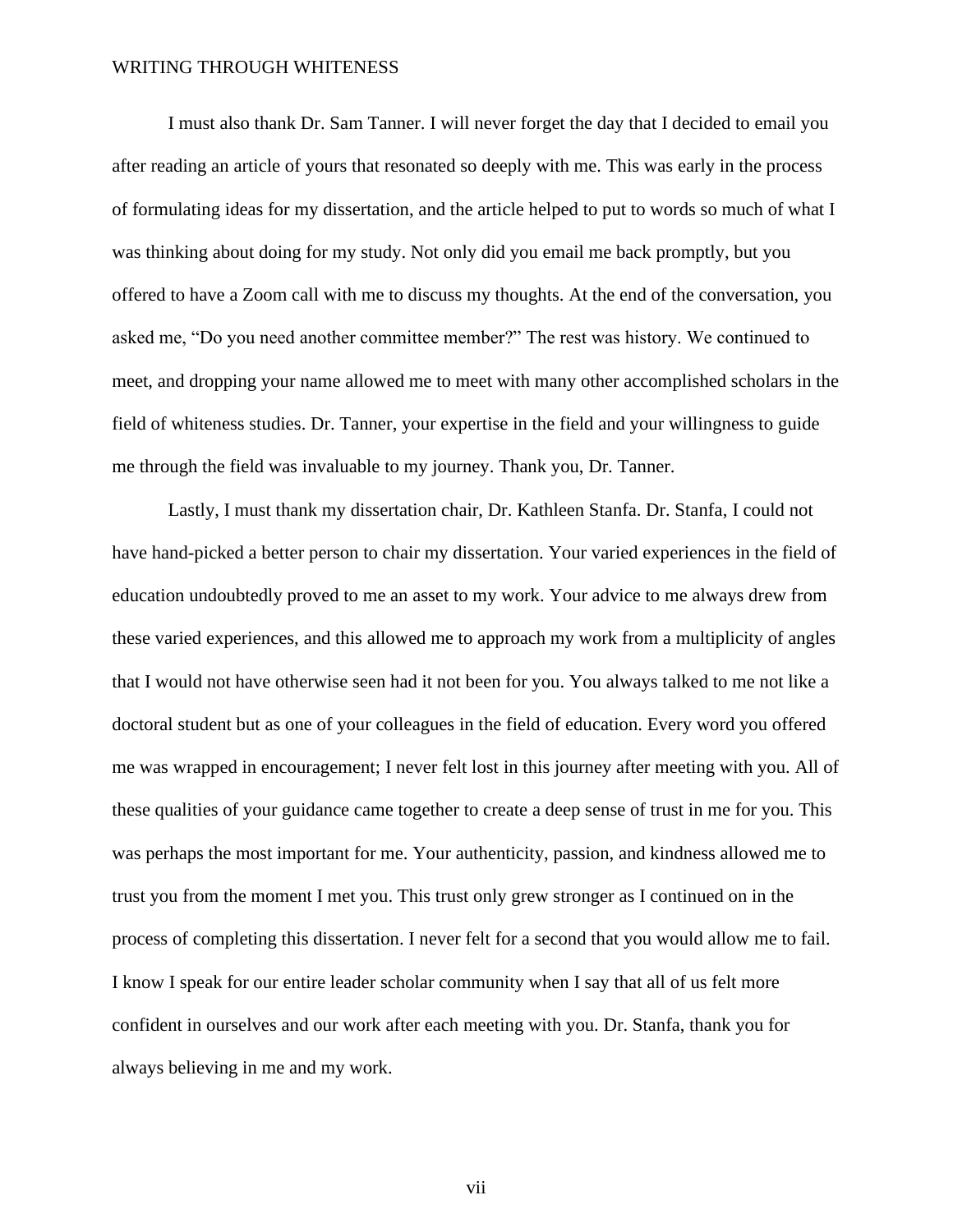|  |  | <b>Table of Contents</b> |
|--|--|--------------------------|
|--|--|--------------------------|

| The Normalization of Whiteness, White Supremacy, and White Privilege22                 |
|----------------------------------------------------------------------------------------|
| Antiracist Education and Critical Whiteness Studies<br>25                              |
|                                                                                        |
|                                                                                        |
| The Transformative Power of Writing: Personal Narrative as a Tool for White Racial     |
|                                                                                        |
| Narrative Inquiry as an Approach for the Researcher of White Teacher Racial Identity33 |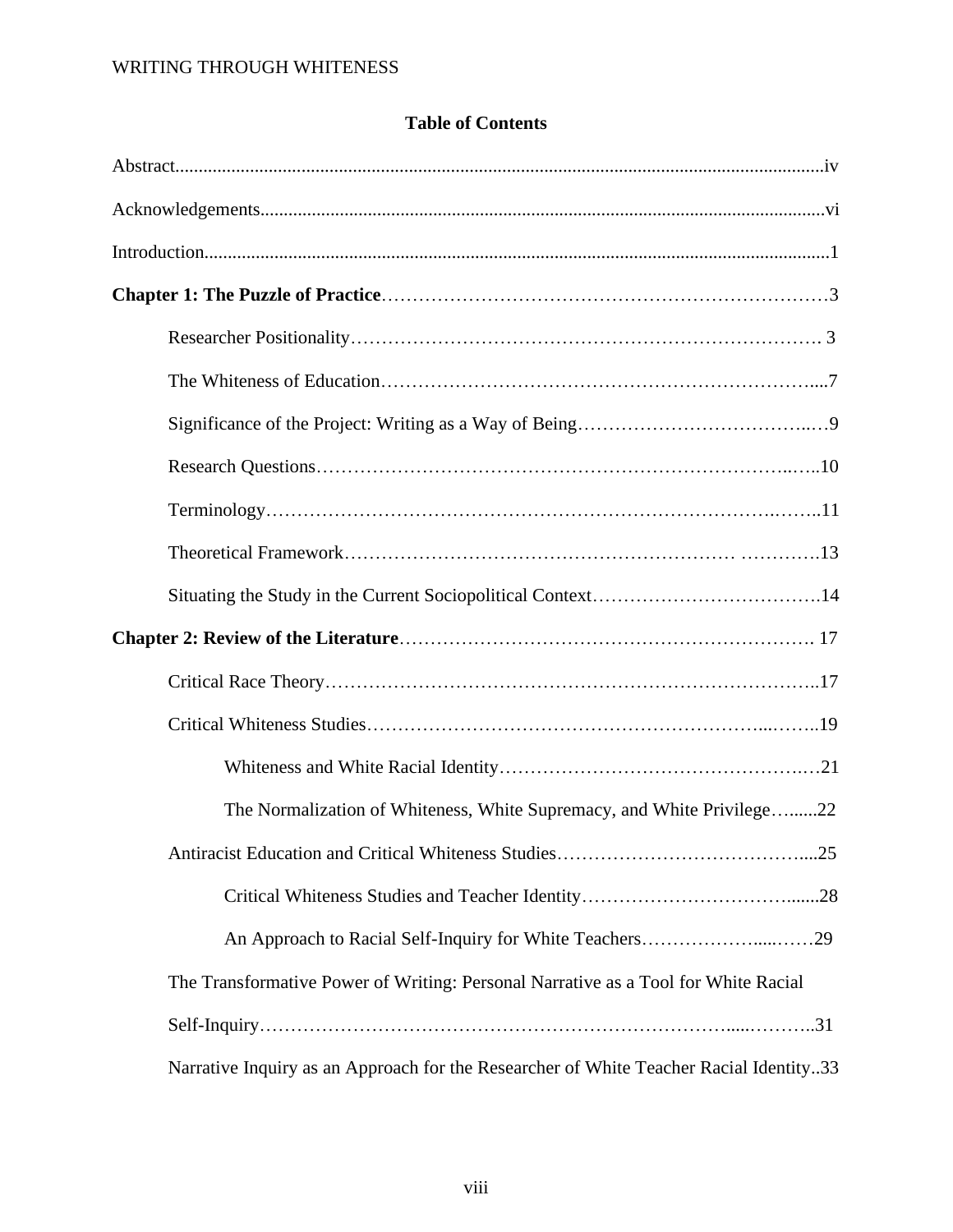| The Connection Between Narrative Inquiry and Action Research35 |  |
|----------------------------------------------------------------|--|
|                                                                |  |
|                                                                |  |
|                                                                |  |
|                                                                |  |
|                                                                |  |
|                                                                |  |
|                                                                |  |
|                                                                |  |
|                                                                |  |
|                                                                |  |
|                                                                |  |
|                                                                |  |
|                                                                |  |
|                                                                |  |
|                                                                |  |
|                                                                |  |
|                                                                |  |
|                                                                |  |
|                                                                |  |
|                                                                |  |
|                                                                |  |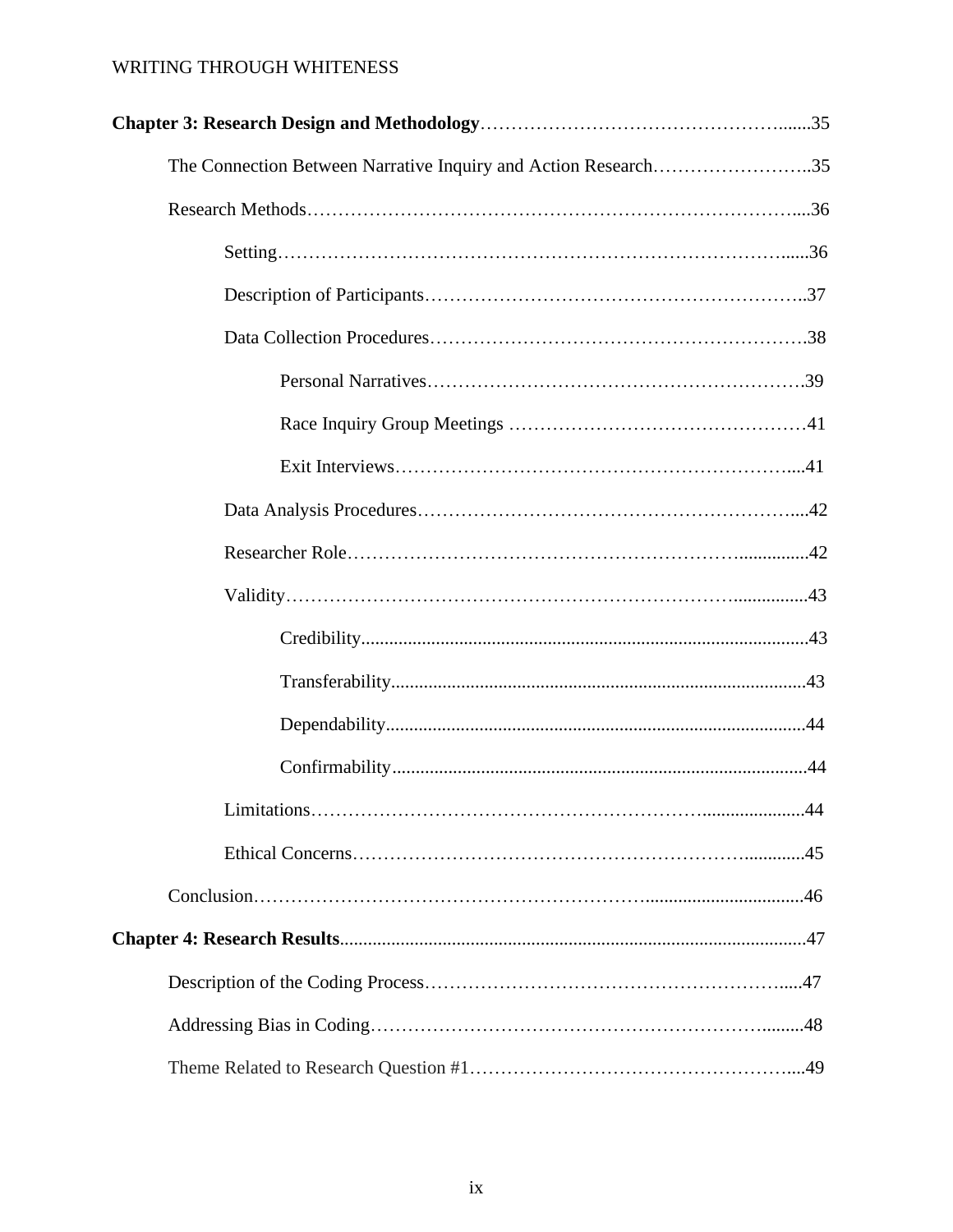| Whiteness as a Barrier to Developing Racial Competency in Personal Life49 |
|---------------------------------------------------------------------------|
|                                                                           |
|                                                                           |
|                                                                           |
|                                                                           |
|                                                                           |
|                                                                           |
|                                                                           |
| Whiteness as a Barrier to Developing Racial Competency in Relation to     |
|                                                                           |
|                                                                           |
|                                                                           |
|                                                                           |
|                                                                           |
|                                                                           |
|                                                                           |
| Ineffective Prior Professional Development Trainings58                    |
|                                                                           |
| Combatting the Whiteness of Education through Teacher Development59       |
|                                                                           |
|                                                                           |
|                                                                           |
|                                                                           |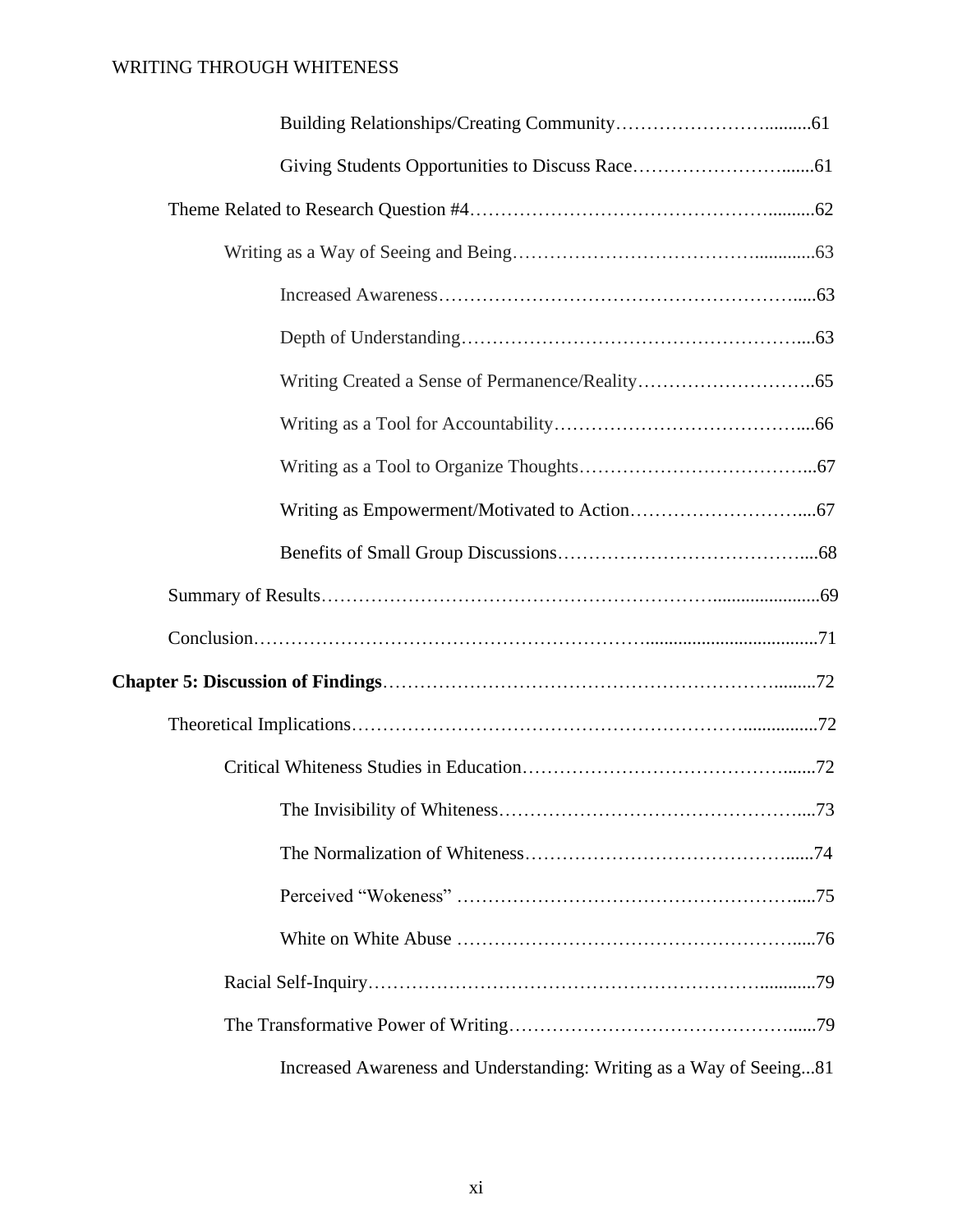| Potential Professional Practice Product: Integration of Critical Reflection on White Racial |
|---------------------------------------------------------------------------------------------|
| Identity into Professional Development Training and Implementing District-Wide White        |
|                                                                                             |
|                                                                                             |
|                                                                                             |
|                                                                                             |
|                                                                                             |
|                                                                                             |
|                                                                                             |
|                                                                                             |
|                                                                                             |
|                                                                                             |
|                                                                                             |
|                                                                                             |
|                                                                                             |
| Appendix B: Personal Narrative Sections and Possible Writing Prompts105                     |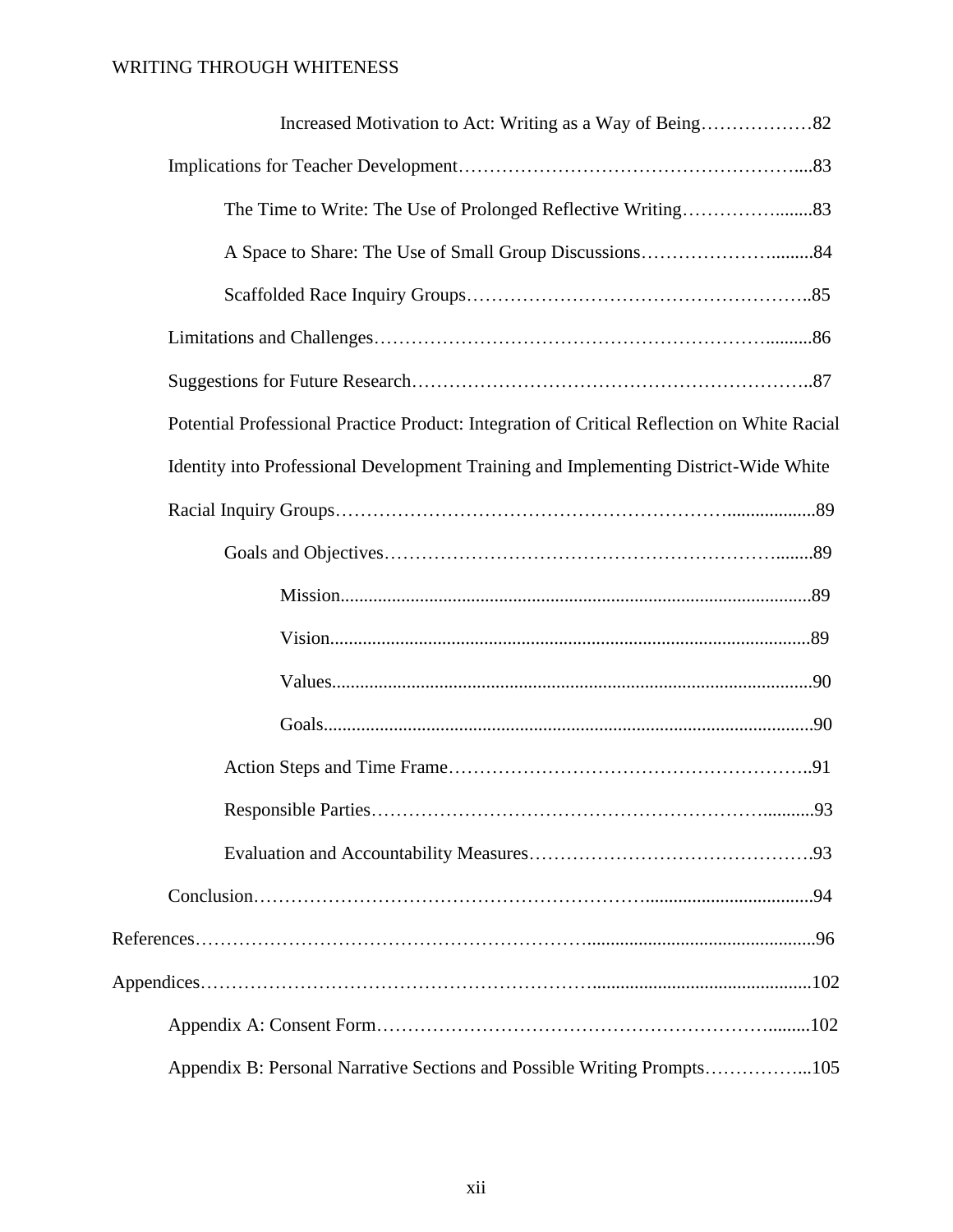Appendix C: Exit Interview Protocol………………………………………………....109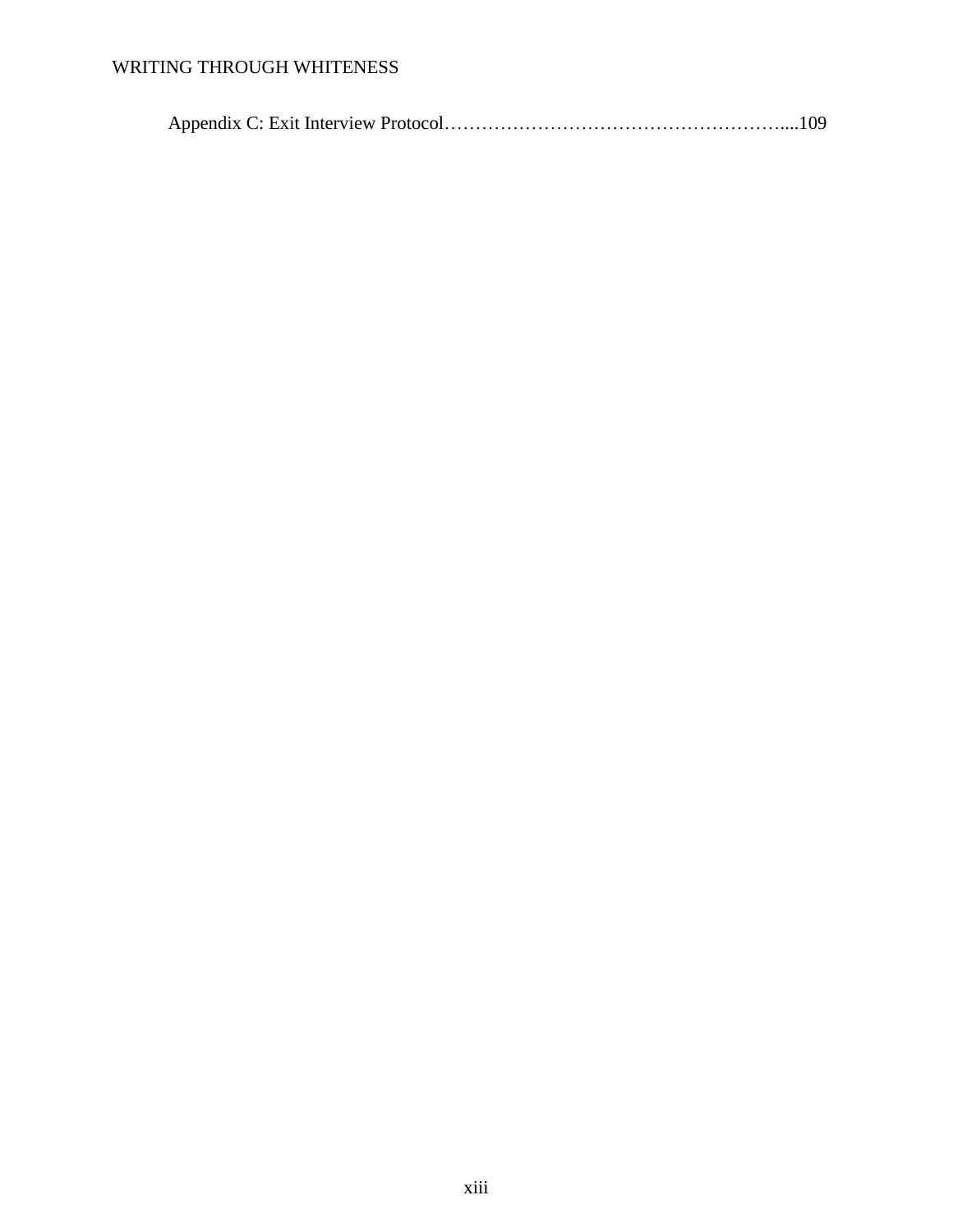### **Introduction**

Over the last few years, my school administration (like many others around the country) asserted that they wanted to make antiracism, equity, diversity, and inclusion the focal points of the school culture. While you will never find me arguing against this goal, I was concerned about the tendency of school administrations to be reactionary. It was rather clear to me that the past few years characterized by racial injustice played a part in their wanting to make antiracism, equity, diversity, and inclusion the focus of the last few academic years. I worried that students can sniff out reactionary measures from miles away. My main fears were that:

- 1. Students would see this as reactionary and thus, inauthentic.
- 2. The training would be so cursory that the staff would not develop the tools necessary to do this in an authentic way if they even felt comfortable having these tough conversations with their students and/or colleagues at all.
- 3. The administration and teachers would not recognize the necessity for a change of this kind to be radical, not incremental.

This dissertation study sought to uncover a model for creating a more permanent attitude toward change in the minds and hearts of White teachers. The study chronicles the experiences of two White teachers who were willing to deeply reflect about their racial identity through critical writing and discussion. Chapter one provides my positionality as the researcher, a broader overview of the issue of the whiteness of education, the research questions and terminology relevant to the study, a summary of the theoretical framework applied to the study, and the significance of the study. Chapter two offers a review of the literature that provides a deeper look into to the theoretical frameworks and concepts that guided the study. Chapter three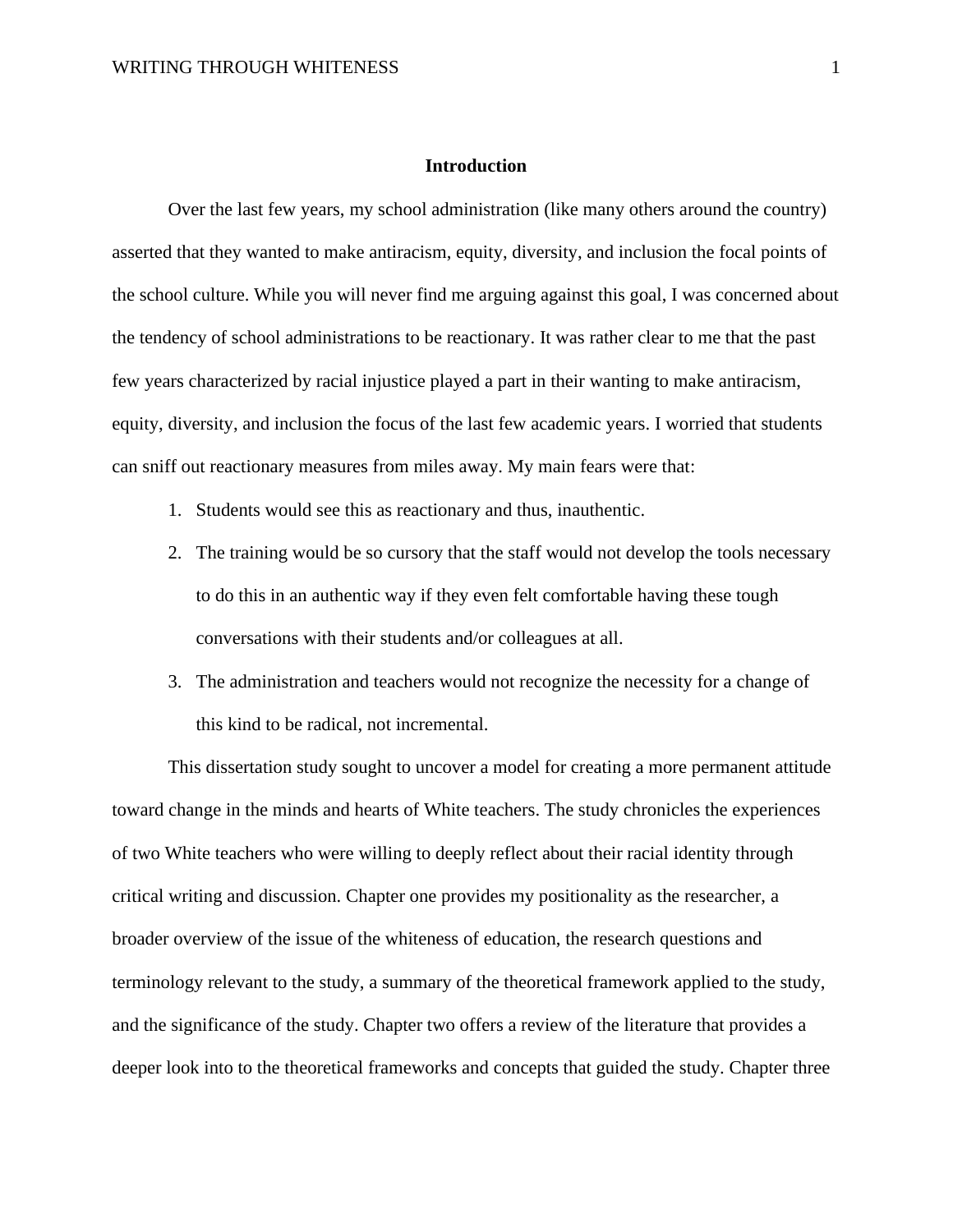covers the research design of the study including all methodological elements and procedures such as data collection and data analysis. Chapter four highlights the results of the study including the major themes garnered from participant responses. Lastly, chapter five offers a discussion of these major findings and relates them to contemporary literature and studies on the topic. This final chapter also discusses the possible implications of the study as well as the potential for further research in the field.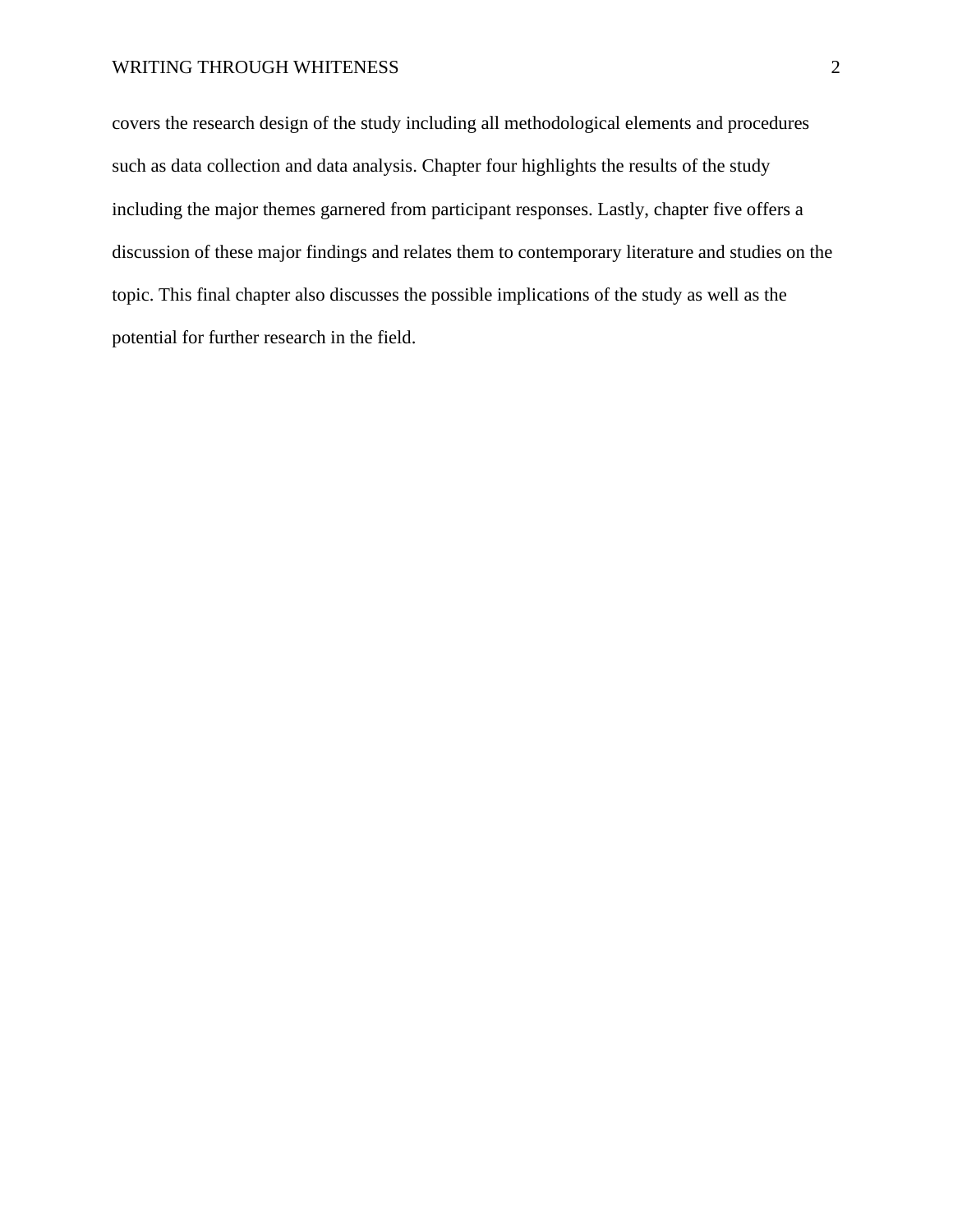#### **Chapter 1: The Puzzle of Practice**

This chapter begins with a discussion of my positionality as a human being and as a researcher. This includes an intimate story of my experience with one of my students after the murder of George Floyd. Understanding who I am and what brought me to this research is critical to understanding my passion for finding ways to use it in my work context in the future. The chapter also outlines the research questions that guided the study and offers definitions of terminology that are central to the study in order for all readers to have a common understanding of the vocabulary used throughout the course of the dissertation. This first chapter goes on to discuss the puzzle of practice that is at the core of this dissertation study which centers on the whiteness of the education system. The significance of the study is discussed which includes the potential for narrative writing to be utilized as a tool for White teachers to process their racial identity and strengthen their racial competency. The chapter ends with a brief discussion of the theoretical frameworks that guide the study as a transition to the complete review of the literature in Chapter Two.

#### **Researcher Positionality**

I have always prided myself on the environment that I create in the classroom, one characterized by inclusion and the valuing of student voices from diverse backgrounds. I always saw myself as an educator who was not only interested in creating equitable classroom spaces but also as an educator who actually did the work in order to make these spaces a reality. I did not come to this research; it took me off guard and came to me. It came to me in the form of a student of mine who challenged me to reconsider the degree to which I was actually doing the work. In many ways, I have her to thank for this dissertation and for what I hope to be a lifetime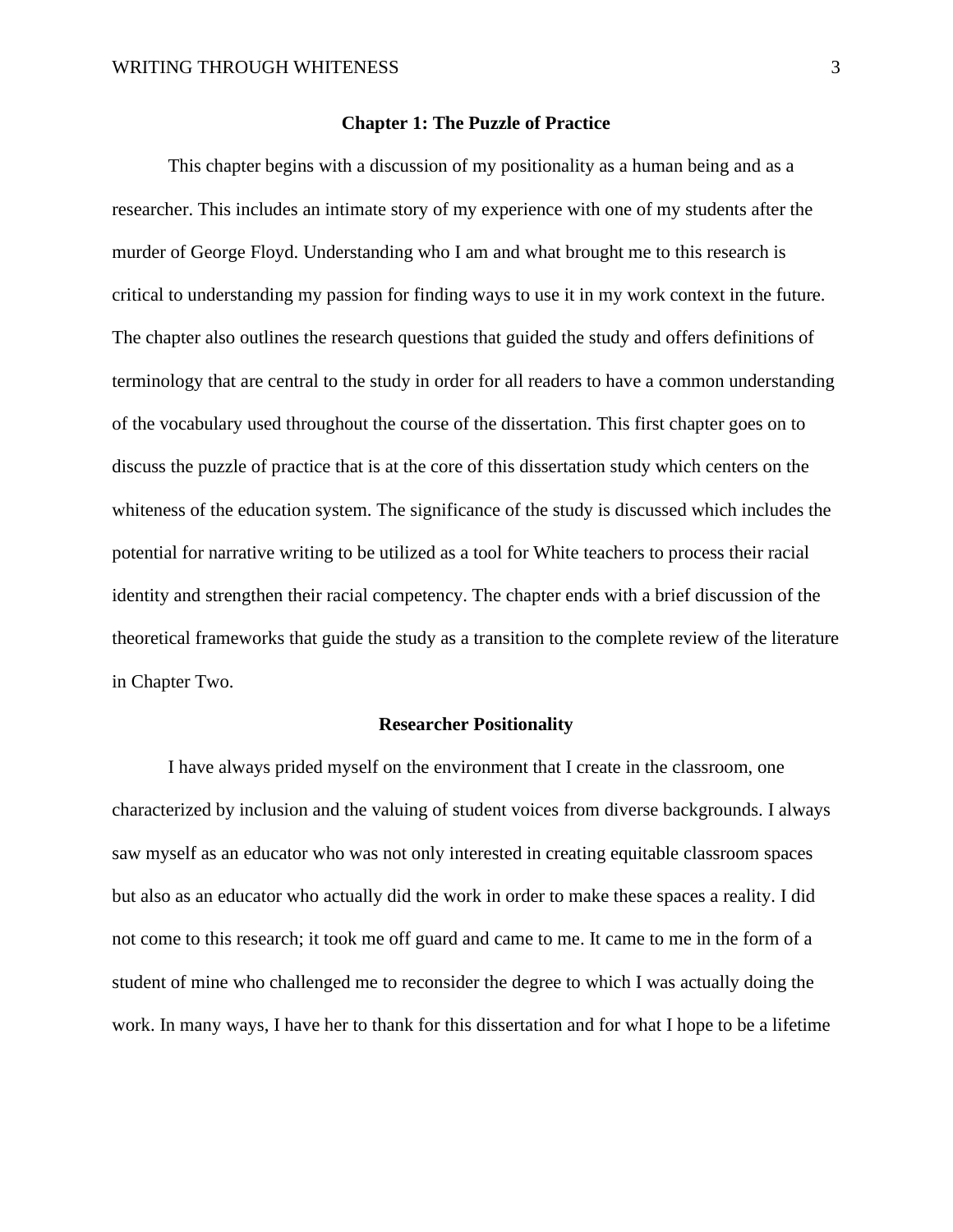of doing the work for real. And if there I one thing I have learned while on this dissertation journey, the only way to do the hard work as a White educator is to commit to it for a lifetime.

At the end of May of 2020, I was preparing for a much-needed summer break. The COVID-19 pandemic had hit and thrust me into online teaching. I was away from my classroom. I was away from my students. I was away from my colleagues. I was away from the places and faces that make me excited to go to work every day with the hope of impacting people in a positive way. Coinciding with the disruption to education was the murder of George Floyd. Because we were home all day every day, it was impossible to not follow the gut-wrenching story from all angles. I taught a Politics of Writing course at the time. I remember watching the murder video for what had to be the  $10<sup>th</sup>$  time and thinking "I am not with my kids. I would usually shut everything down to help them process this. I want to send them all a message. But I don't want the message to come across as reductive or insincere. I will think about it." And think I did for a few days. But she got to me first.

The following is the email I received from one of the students in my Politics of Writing course. Jessica is a Black young woman who took a very active role in our classroom conversations that focused on race, ethnicity, culture, gender, politics, and other social issues. She wrote with the subject line "Black Lives Matter":

*Hi Mr. Walsh,*

*I cannot speak too soon because I am unable to know if you were already working on your response on behalf of George Floyd's death. As one of my teachers, I could always lean on you to hear my voice and validate it, that's how you are as a teacher and person. But I have to be honest with you Mr. Walsh, I was expecting you to share something with us. We share James Baldwin, Nikki Giovanni, Maya Angelou, and many others in your*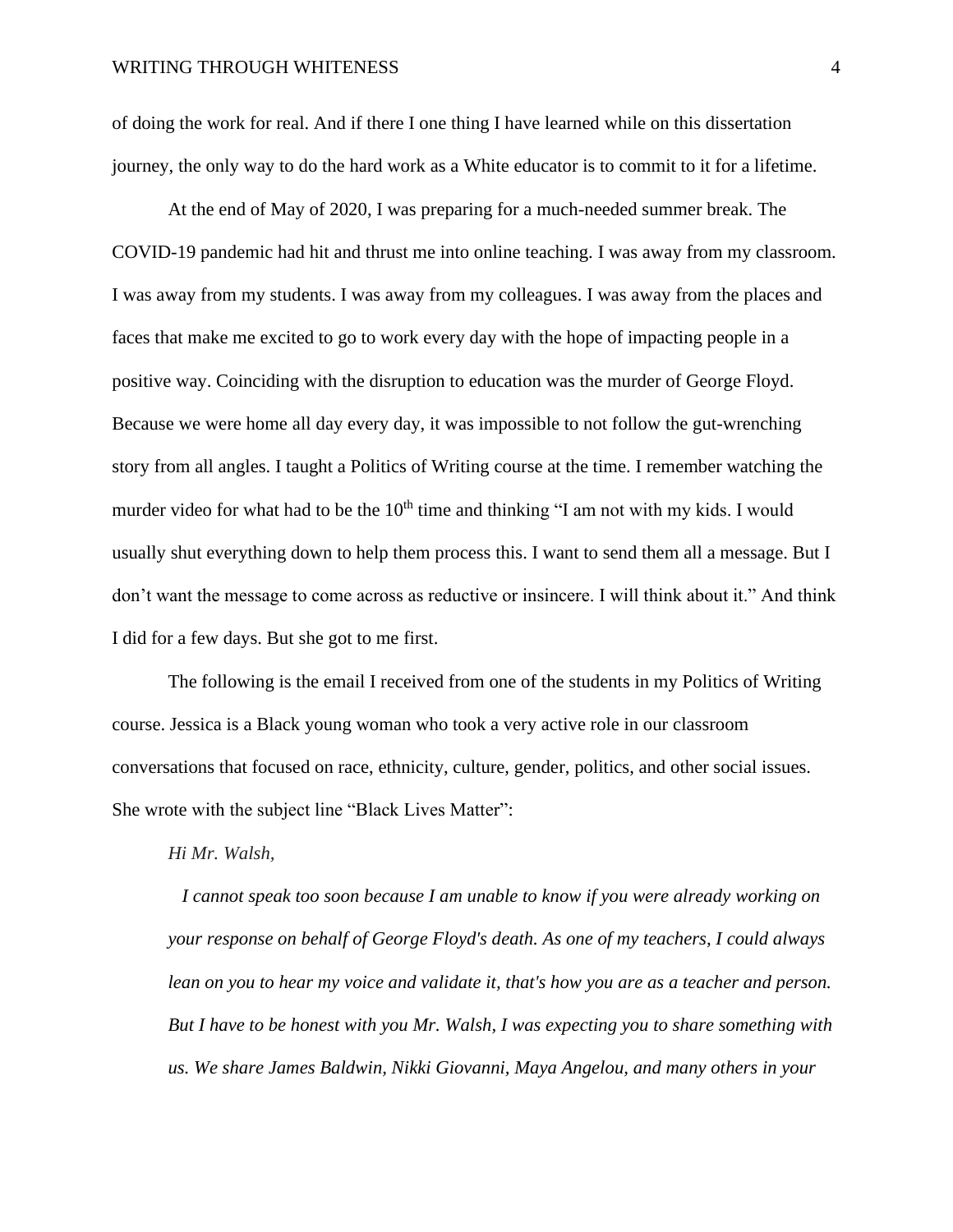*class. We are the history that will be taught in the future, and the importance is just the same. History this big cannot wait to be taught next year, we are in the midst of a revolution. I love your classes, and I admire the way you teach to make students know their voice is important. As for right now the voice of the allies and your voice is just as important. Your students need to hear from you Mr. Walsh. The power of one's voice is able to empower others to speak and a lot of staff members have been silent. As Elie Wiesel once said "We must always take sides. Neutrality helps the oppressor, never the victim. Silence encourages the tormentor, never the tormented"*

The email made me sick to my stomach. Tears welled up in my eyes. How could I fail her this way? How could I fail all of my students this way? They trusted me, and I let them down in such a huge moment. I reached out to Jessice, and we met virtually to discuss her feelings on the matter. The conversation was respectful and eye-opening. I listened to her and told her I would work hard to repair our relationship. I like to think our relationship grew stronger as a result.

The days and weeks went on. There was more and more about George Floyd on the news. Each night there was a new protest being covered on the news. Each time I came across anything related to George Floyd or the Black Lives Matter movement, I thought about Jessica. I thought about how she was looking to me, her White writing teacher, to provide support and allyship to her and her peers. What eventually struck me about this experience with Jessica is what inevitably brought me to this research. I had the privilege to wait to craft a response. I had the privilege to allow my thoughts and feelings to work themselves out. I had the privilege not to be a part of a community that was devastated by the murder of George Floyd. In short, I could take my damn time as long as I wanted to. Until Jessica called me out about what I claimed to preach in class but where I fell short when it mattered most.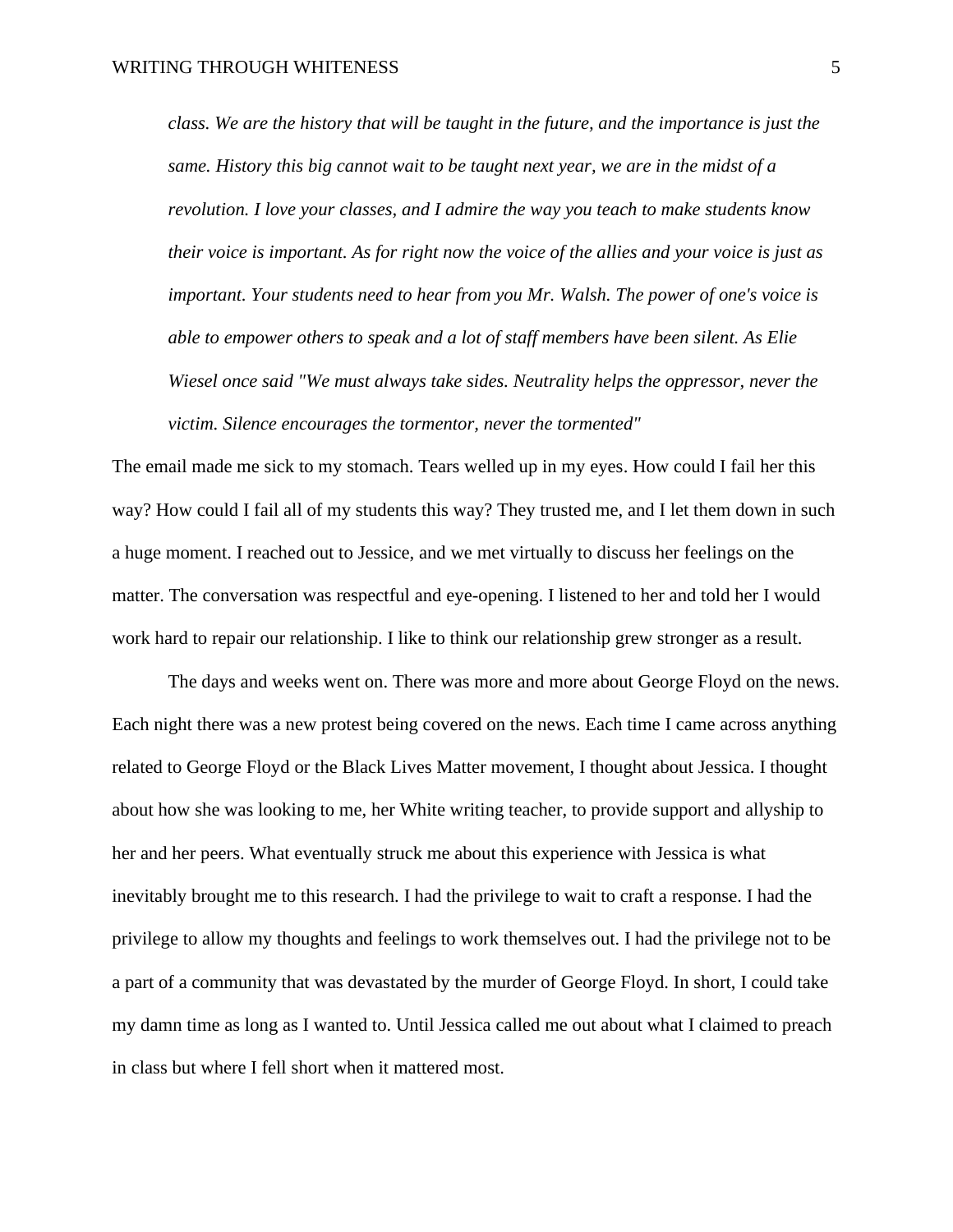I am a White, cisgender, heterosexual male. I am the oldest of two children and come from a modest but middle-class background that afforded me a life where I wanted for virtually nothing. I played for the sports teams I wanted to play for. I always had enough money to go to the movies with my friends and grab a bite to eat. I never once feared walking home from the bus stop as a child. If my mother was not able to meet me at the bus stop, there was at least one other parent at the stop, one whom I knew well and who was ready to keep an eye on me. I went to Catholic school from age four through high school. I attended a public state university. While I was left with some debt, it was not the crippling sort of debt incurred by so many others as my parents paid for roughly half of my undergraduate degree.

I am a father and a husband. My family and I followed along a similar path to my upbringing in settling into a middle-class neighborhood and enjoying a middle-class lifestyle. We go out to dinner when we want (for the most part) without having to fear being unable to pay another bill. While money is certainly tight at times, we have enough to send my son to full-time daycare and have done so since he turned one year old. While not always to the tune of a oneweek all-inclusive destination, we do typically find a way to take a trip over the summer just to get away. I am a teacher, I am a writer, and I am a baseball coach, three roles that I take very seriously and understand the gravity that comes with the opportunity to influence people in these three positions.

I offer you this brief background to highlight that for the most part, I have lived a very privileged life. No life comes without personal struggle, but one thing is incredibly clear to me as I reflect on my life: never once have I had to answer to the color of my skin. I have never once been forced to consider the color of my skin as a variable in doing or not doing anything, entering or not entering a space, or being offered or denied an opportunity. Thanks to my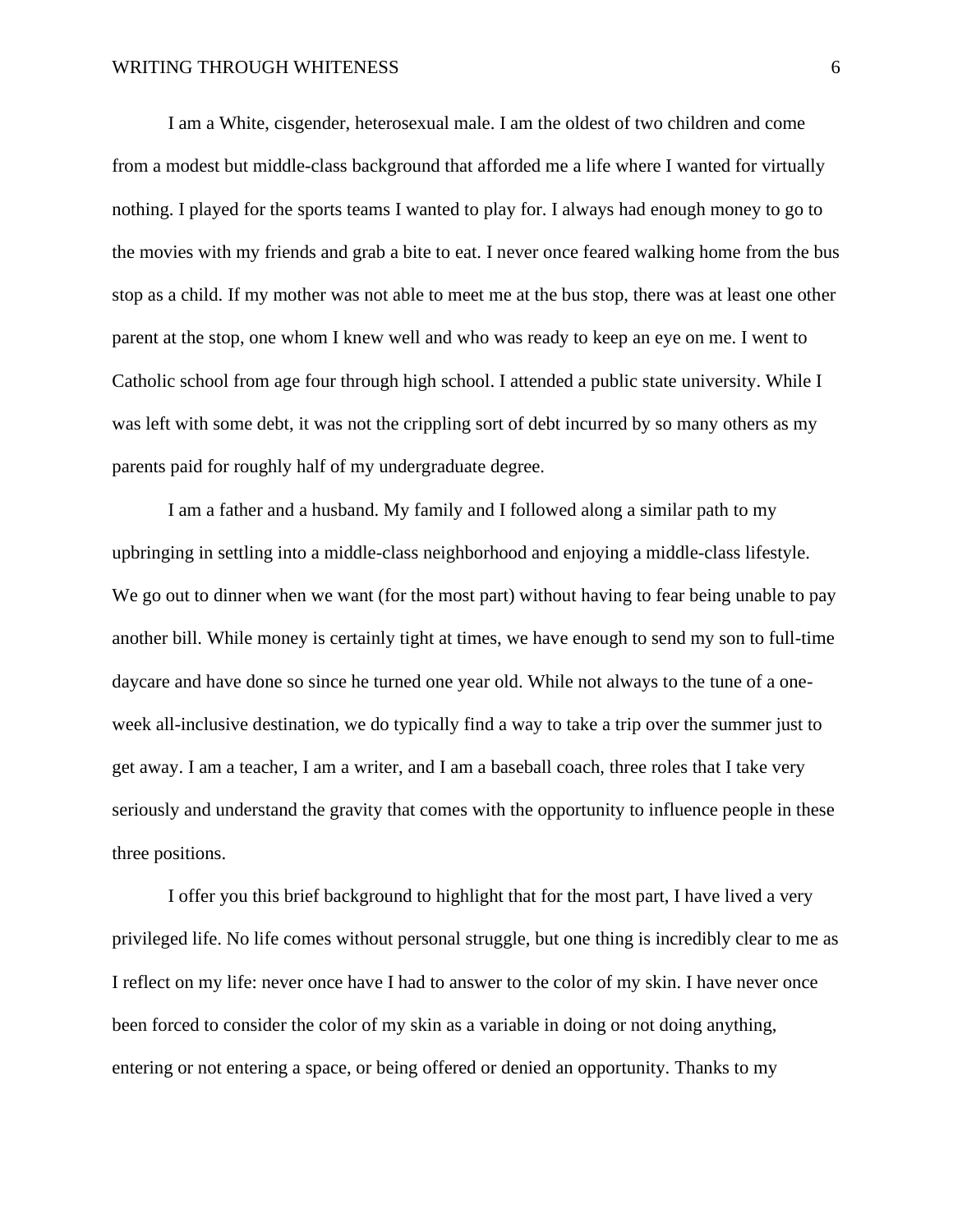student, I came to realize that it was all these qualities of my whiteness that allowed for me to have a lack of urgency as it related to supporting my students, something that I deemed myself a professional at doing. I had not been forced to consider how the color of my skin contextualizes my worldview and experiences in any real way until I received that email from my student. I have now come to see this critical reflection on the part of White educators as integral to create more antiracist classrooms, schools, and districts. I came to learn the importance of all this through the eyes of my student who challenged me to push beyond the work I thought I was doing.

#### **The Whiteness of Education**

In the 2017-2018 school year, 79% of public-school teachers in the United States were White and non-Hispanic (National Center for Education Statistics). As a White teacher, I want to uncover the often invisible ways that the racial identity of White teachers impacts their teaching and relationships with their students. My school is a great place to study this because our staff is almost 100% White and our student population is over 70% white. As an arts school that preaches being open, tolerant, accepting, and inclusive, I wanted to investigate the ways in which the vast blanket of whiteness that shrouds our school does not allow us to be the things our school claims to be. I am not asserting this is some sort of intentional trickery or purposely filled with malice. I am asserting, however, that the American education system is largely a white, middle-class enterprise. Seeing that my school is perhaps even whiter than the average school, the teachers must engage in this systemic whiteness of schooling whether we realize it or not.

We must do away with surface-level conversations that begin and end with confessions of white privilege if we want to create actionable change. A confession of white privilege is not the end game; it is not the antiracist act in itself (Lensmire et al., 2013). We must engage in work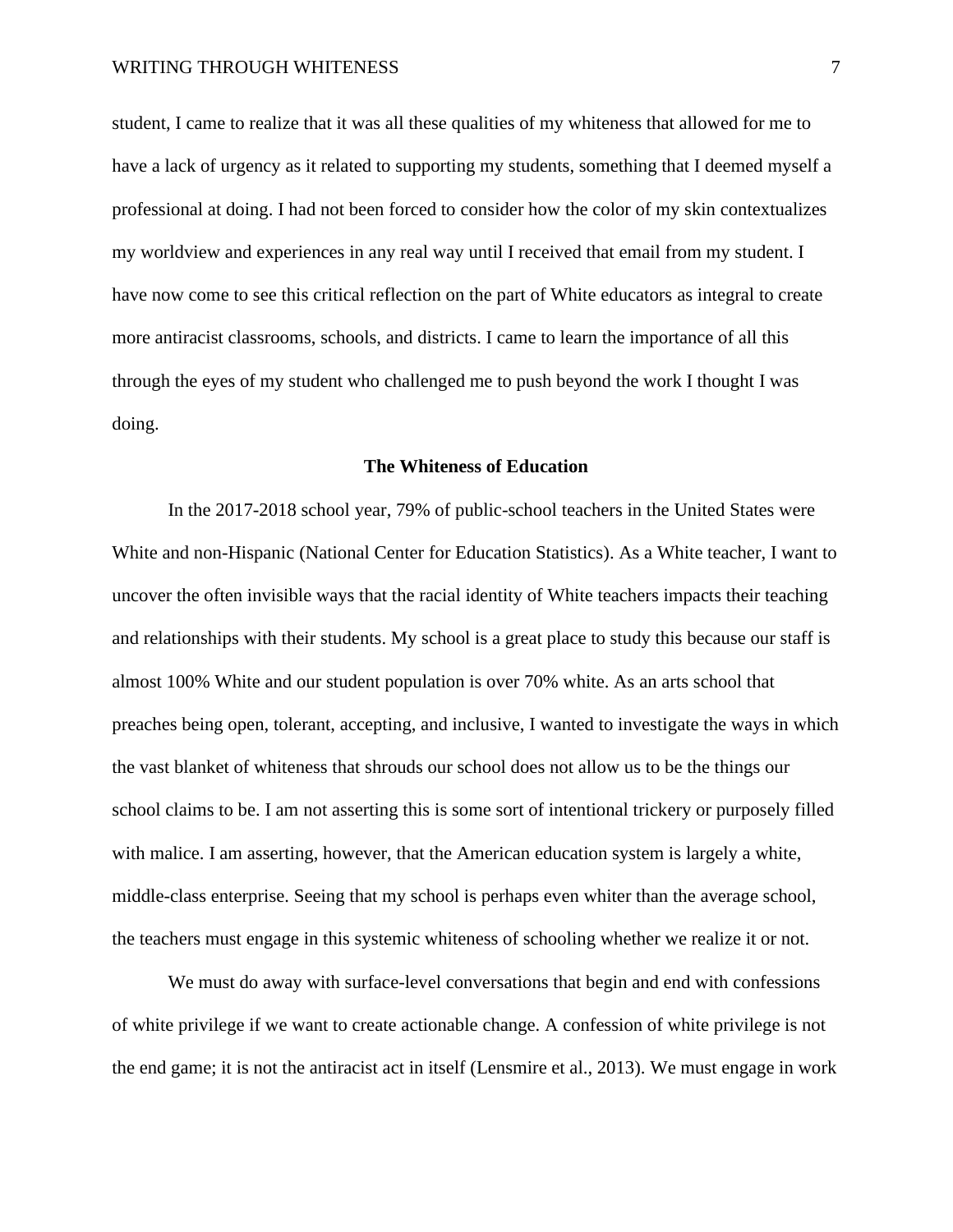that has the goal of "making whiteness visible to everyone... [historicizing] the term...[showing] how the trope emerges in the seventeenth century, how it changes over time and place, and how it gets embodied differently within different bodies within different contexts" (Kennedy, Middleton, & Ratcliffe, 2005, p. 366). Asserting and seeing one's privilege functions as an important entry point to living a more antiracist life. However, "unfortunately, such confessions contribute little to dismantling the system of oppression that is the condition of privilege" (Applebaum, 2016, p. 9). In other words, we must investigate and challenge the systems that allow for these privileges in the first place.

In the specific context of education, White teachers must dive deeply into the self not simply to find their privileges, but more importantly to uncover the various parts of the complex system that gave them these privileges in the first place, a system they are a part of and must constantly be aware they are a part of. This second wave of critical whiteness studies "understands that whiteness is a hegemonic racial structure, and white identity is intersectional 'and often privileged but does not totalize, reduce, or essentialize white identities to these important, however partial, understandings' (Jupp, 2016, p. 5, as cited in Tanner, 2019, p. 186). White teachers must first become comfortable with seeing themselves as racial beings and discussing their whiteness as a racial structure. But this cannot be the end game; in the same way one cannot essentialize Blackness, one cannot essentialize whiteness. White teachers must move away from the external and refocus on the internal. This means teachers should not "always and only be looking to people of color in [their] learning or thinking about race" (Tanner, 2019, p. 184) and cannot "ignore or look past the *internal* conflict at the core of racial identity… 'the eternal battle by a self against itself in order to stop feeling what it is not supposed to feel: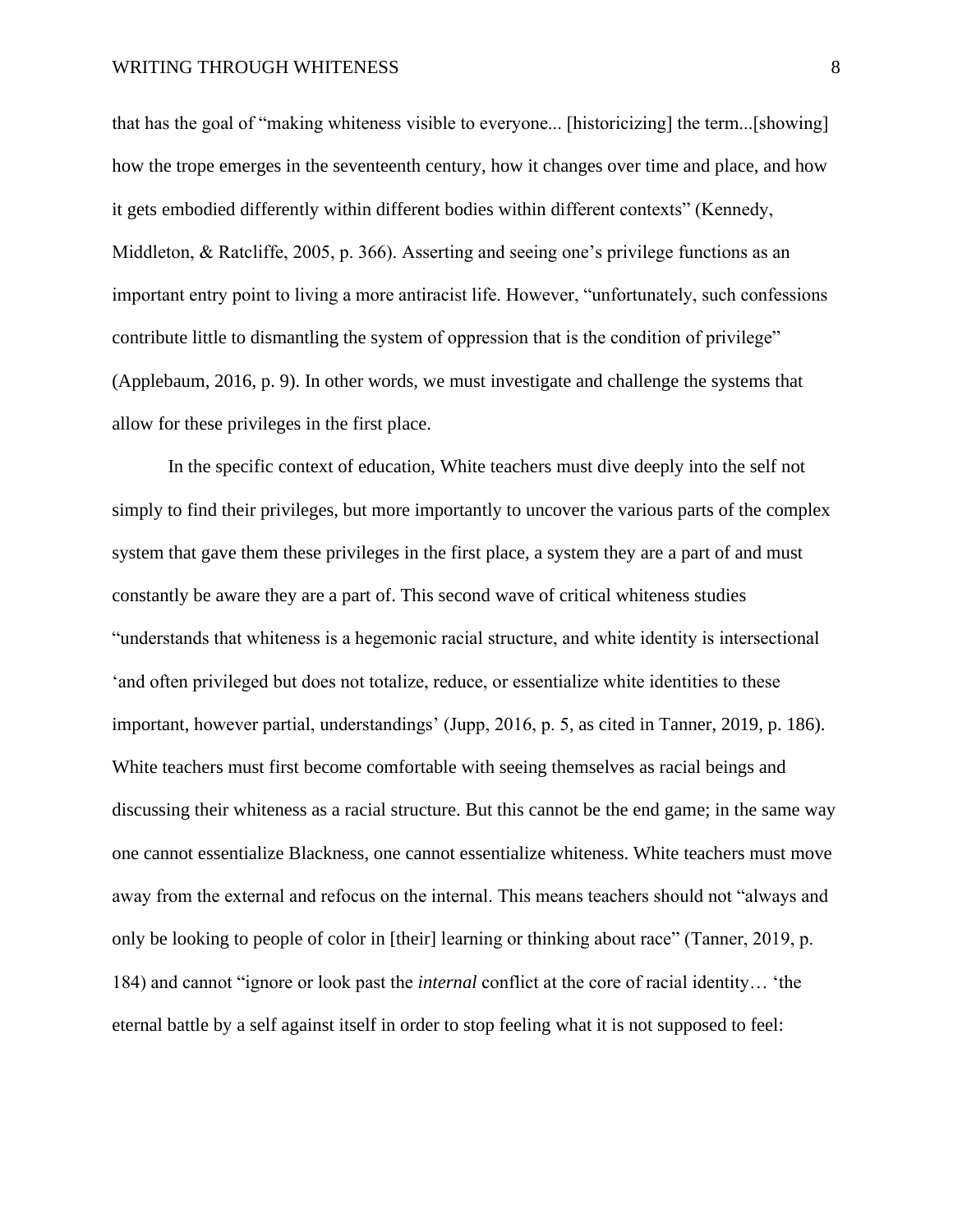forbidden desires and prohibited feelings that render one different' (Thandeka, 1999, as cited in Tanner, 2019, p. 183).

### **Significance of the Project: Writing as a Way of Being**

In the words of Yagelski (2009), writing "can give rise to a conception of the self as autonomous and intellectual and thus may fundamentally change the relationship of humans to the world around them" (p. 10). He goes on to say "therein lies the transformative power of writing, for when writing is practiced as an act of being, it opens up possibilities for individual and collective change...writing can become a vehicle to a deeper, more nuanced sense of ourselves as beings in the world" (p. 8). Personal narrative writing is an excellent tool to use in order to move away from the external and engage in this deep dive of the self. This can lead to a transformation on the personal level that can lead to transformation outside of the personal.

In short, I wanted to discover the ways in which being White and being a part of a White system of education impacts teachers personally and professionally and thus, how it impacts their students and the greater school community. I wanted to identify specific ways that teachers can engage with their whiteness that might provide positive results in the classroom. One of the ways that I wanted to test how this can be done was through the writing of personal narratives and having open conversations with White teachers where I asked them to think critically about their whiteness. Transformation starts at the personal level. I wanted to work with teachers to do just this so that it might become possible for them to transform their classrooms, their schools, and their greater communities.

My hope was that if their reflections and conversations were truly authentic, the teachers would take this new-found consciousness and put it into action by engaging in more sound and impactful antiracist pedagogies, pedagogies that do not begin and end with a confession of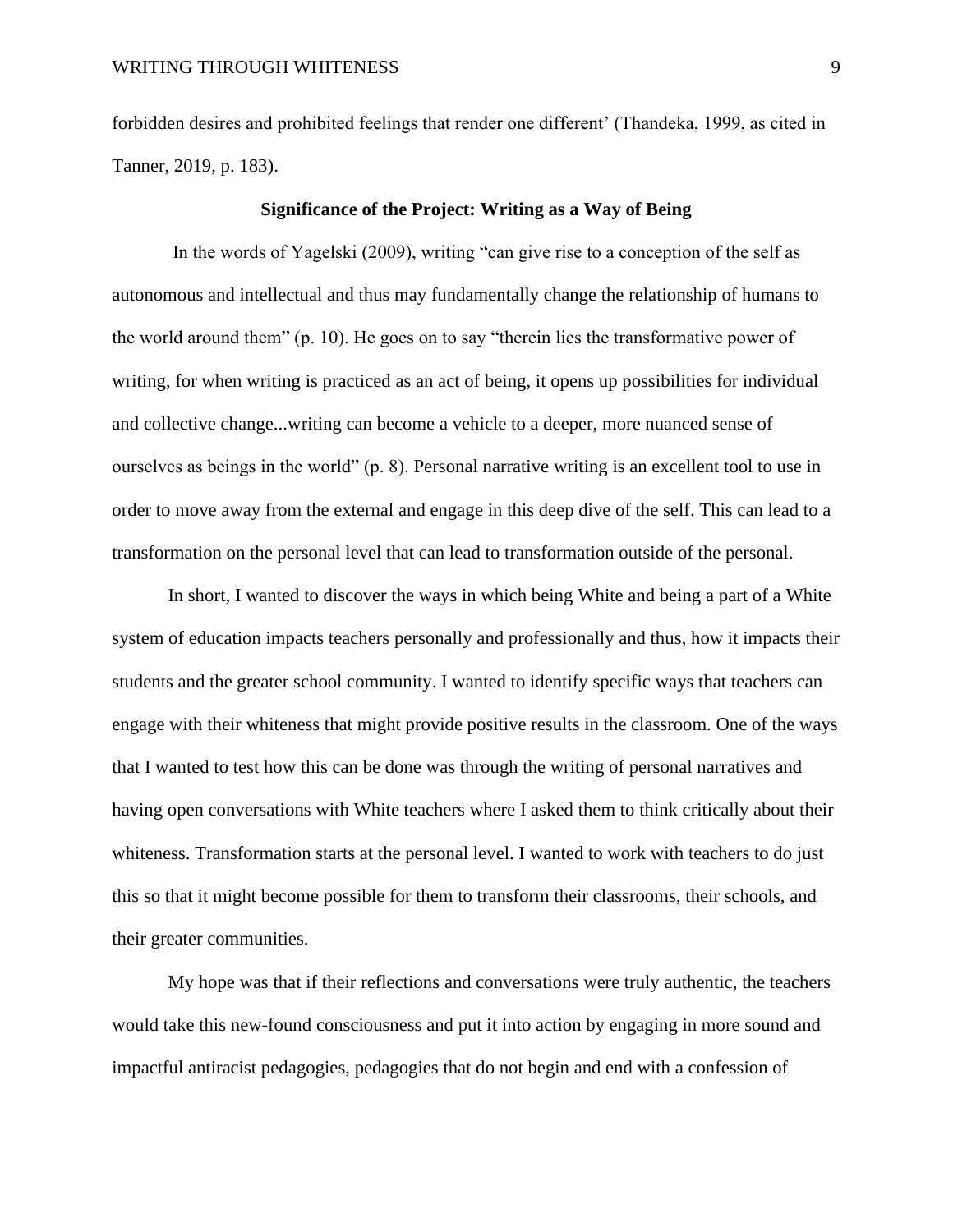privilege but rather "interrupt relations of racial inequality by enabling people to identify, name, and challenge the norms, patterns, traditions, structures, and institutions that keep racism and white supremacy in place" (DiAngelo, 2016, p. 330). By reflecting deeply and critically regarding the way in which being White has impacted them personally and professionally, my hope was that the transformative quality of the act of writing would lead the teachers in my study to a more consistent consciousness of the way their whiteness impacts their students, their classroom, and their school.

#### **Research Questions**

The following research questions reflect the goals of this dissertation study, the problem of practice that grounds this study, and the theoretical underpinnings that guided this study:

- 1. How does writing personal narratives about race impact how White teachers process how their whiteness affects their personal experiences?
- 2. How does writing personal narratives about race impact how White teachers process how their whiteness affects their professional experiences in the classroom?
- 3. How does writing personal narratives about race affect the ability of White teachers to develop more holistic antiracist pedagogies?
- 4. How does participating in group meetings rooted in the discussion of their personal narratives about race impact the way White teachers process their whiteness personally and professionally?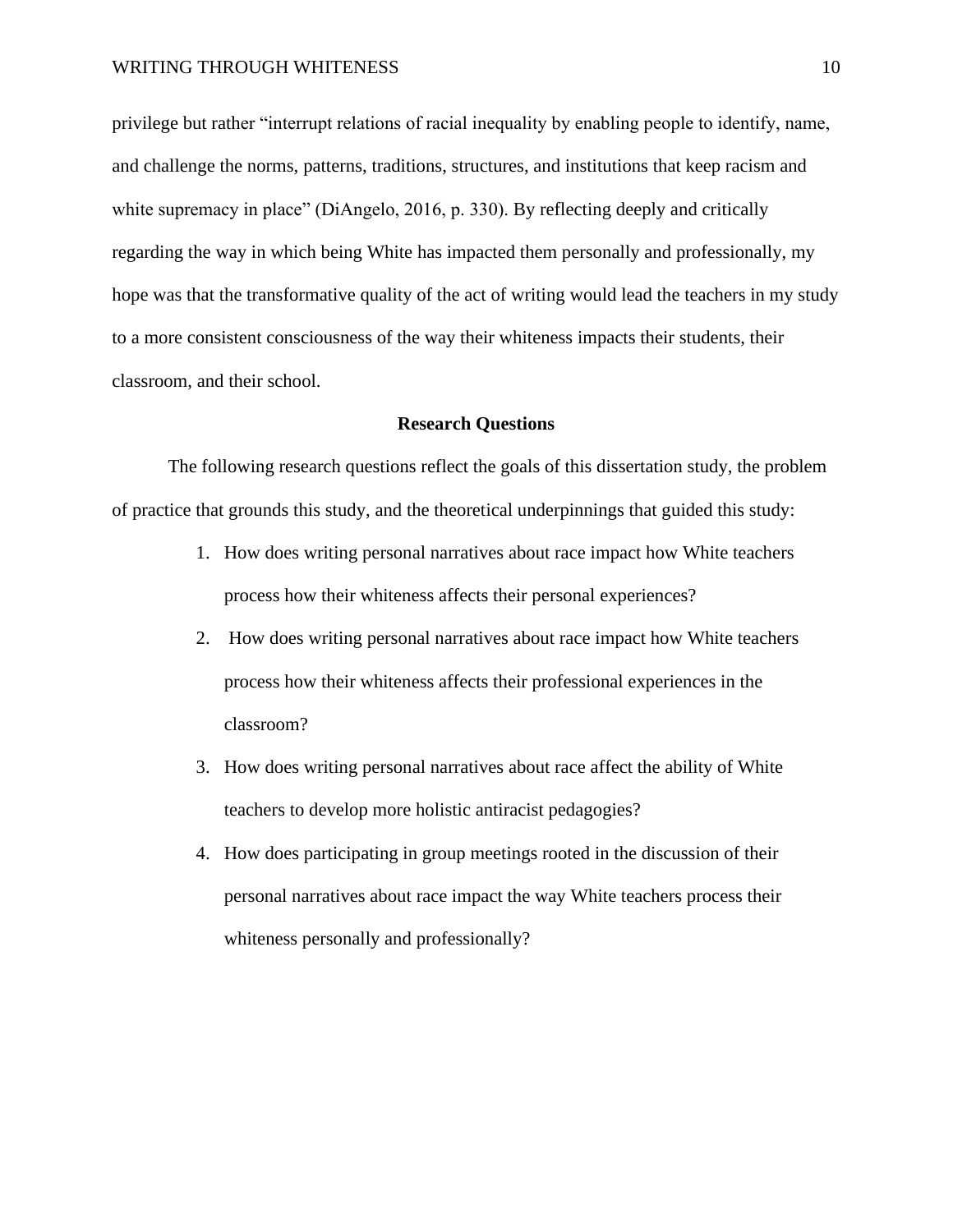### **Terminology**

A common understanding of the following terms is critical to interpreting the various parts of this study:

- 1. **Critical Race Theory:** "the study and transformation of the relationship among race, racism, and power" (Delgado & Stefancic, 2001).
- 2. **Critical Whiteness Studies:** "Critical Whiteness Studies (CWS) is a growing field of scholarship whose aim is to reveal the invisible structures that produce and reproduce white supremacy and privilege. CWS presumes a certain conception of racism that is connected to white supremacy. In advancing the importance of vigilance among White people, CWS examines the meaning of white privilege and white privilege pedagogy, as well as how white privilege is connected to complicity in racism" (Applebaum, 2016).
- 3. **Whiteness:** "a term [that captures] all of the dynamics that go into being defined and/or perceived as white and that create and reinforce White people as inherently superior through society's norms, traditions, and institutions. Whiteness grants material and psychological advantages (white privilege) that are often invisible and taken for granted by Whites" (DiAngelo, 2016, p. 356)
- 4. **White Supremacy:** The "all-encompassing centrality and assumed superiority of people defined and perceived as White, and the practices based on this assumption" (DiAngelo, 2016, p. 356)
- 5. **White Privilege:** "A sociological concept referring to advantages enjoyed and taken for granted by Whites that cannot be enjoyed and taken for granted by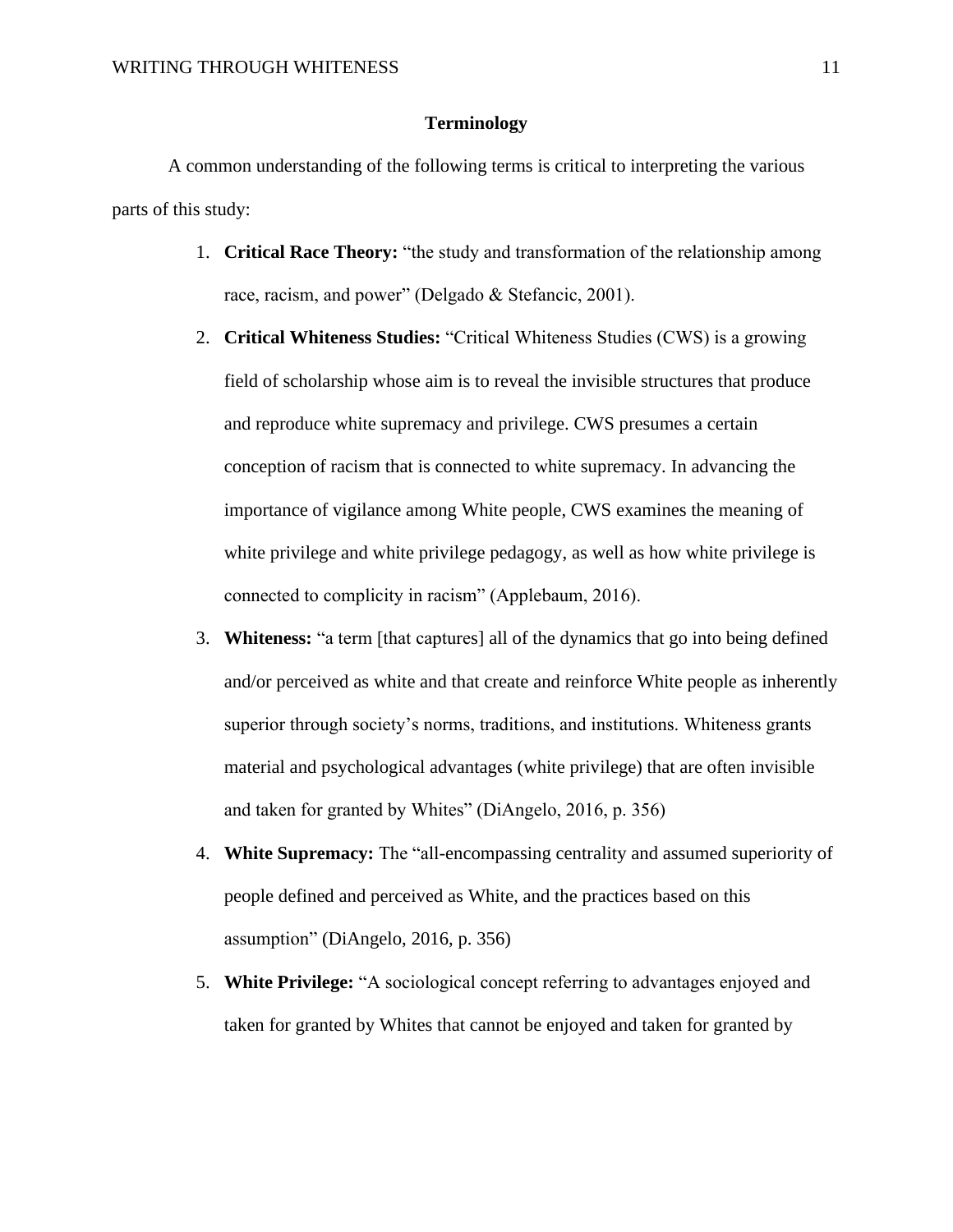people of color in the same context (government, community, workplace, schools, etc.)" (DiAngelo, 2016, p. 108).

- 6. **Antiracist:** "To be antiracist is to think nothing is behaviorally wrong or right inferior or superior -- with any of the racial groups. Whenever the antiracist sees individuals behaving positively or negatively, the antiracist sees exactly that: individuals behaving positively or negatively, not representatives of whole races. To be antiracist is to deracialize behavior, to remove the tattooed stereotype from every racialized body. Behavior is something humans do, not races do" (Kendi, 2019)
- 7. **Naming:** "...coming to an understanding, through language, of the worlds we inhabit, how they work, how they relate to each other, how they account for diversity, and how they might do this better" (Harris, 2004).
- 8. **Racism:** "A form of oppression in which one racial group dominates others… [this domination] is supported intentionally or unintentionally by institutional power and authority" (Diangelo, 2016, p. 108).
- 9. **Racial Competence:** "...having the skills and confidence to engage in healthy and reciprocal cross-racial relationships; to recognize and honor difference without judgement; to notice and analyze racial dynamics as they occur; to confront racism at the individual, group, and systems level; to cultivate support mechanisms for continuing to be involved in antiracist practice even when it is discouraging or conflictual; to speak one's mind and be open to feedback on one's ideas; to ask for feedback about one's ideas and work; and to raise race questions about oneself and one's practice" (Michael, 2015, p.5).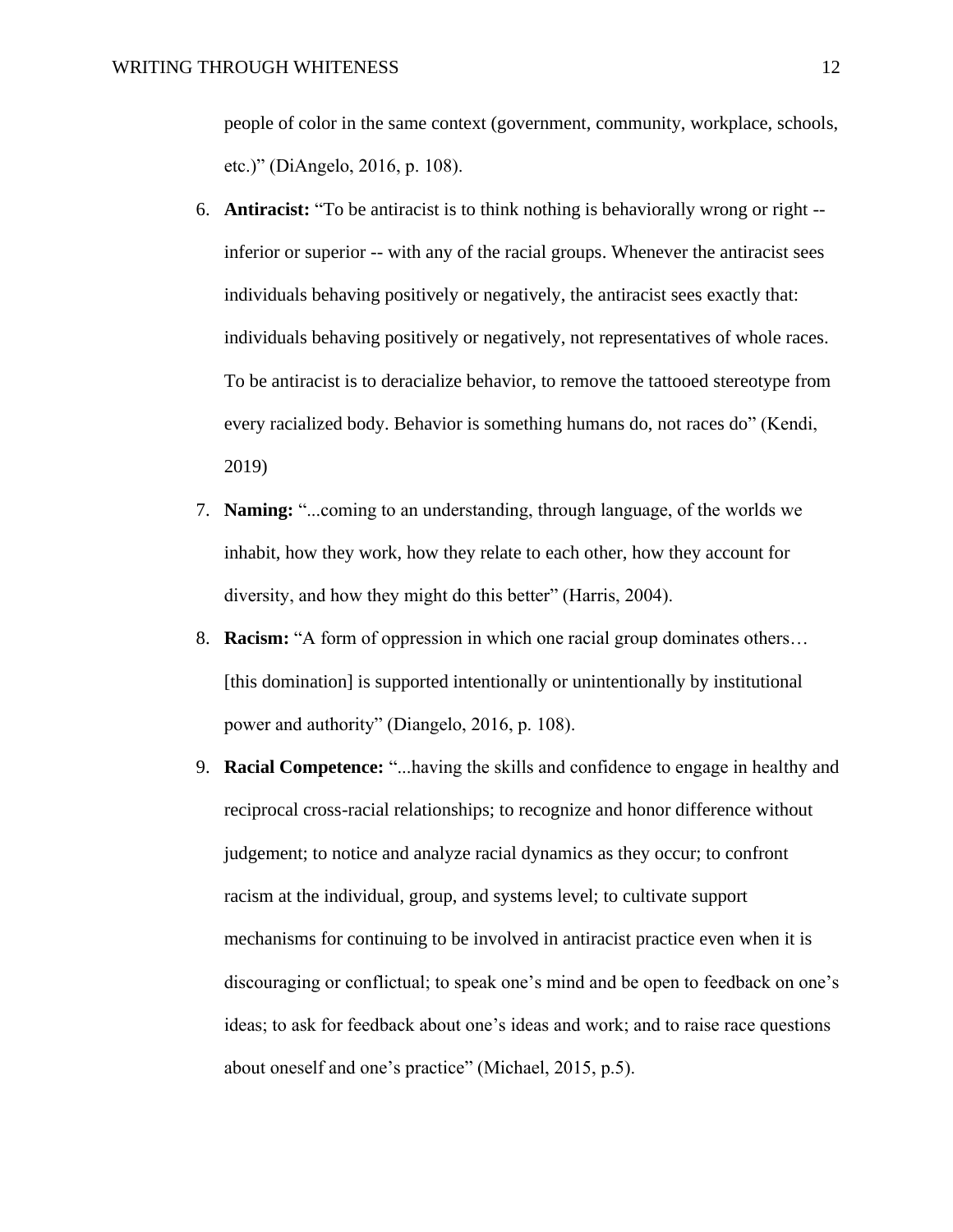- 10. **Racial Self-Inquiry:** "…a process of constant engagement with a question, a commitment to sit with a difficult query and to keep asking over time…a rigorous and systematic process of research, experimentation, and community building around challenging dilemmas" (Michael, 2015, p.2). In this case, the "difficult query" and "challenging dilemma" is that of one's racial identity.
- 11. **Positive White Racial Identity:** "…does not mean feeling good about being White…it means having an understanding of what it means to be White in a society that historically, contemporarily, and systemically favored whiteness above other races" (Michael, 2015, p. 4).

#### **Theoretical Framework**

My research is grounded largely in the field of Critical Whiteness Studies (CWS), a field that aims to "reveal the invisible structures that produce and reproduce White supremacy and privilege" (Applebaum, 2016, p.1). Scholars in the field "seek to make explicit the ways in which whiteness is a determinant of social power and to demonstrate how whiteness works through its invisibility" (Applebaum, 2016, p. 2). While this field makes up the majority of the framework that informed my study, the field of Critical Race Theory (CRT) is part of my larger theoretical framework as well. CRT scholars seek to "study and transform the relationship among race, racism, and power" (Delgado and Stefancic, 2017, p. 3). Seeing as CWS developed out of the field of CRT, it too is an integral part of my theoretical framework.

Methodologically speaking, my study is framed by the process of narrative inquiry. I asked my participants to engage in narrative self-inquiry, specifically a type of racial storytelling (Johnson, 2017) where they were asked to tell the story of how their race has impacted and continues to impact them personally and professionally. I recounted these racial stories and the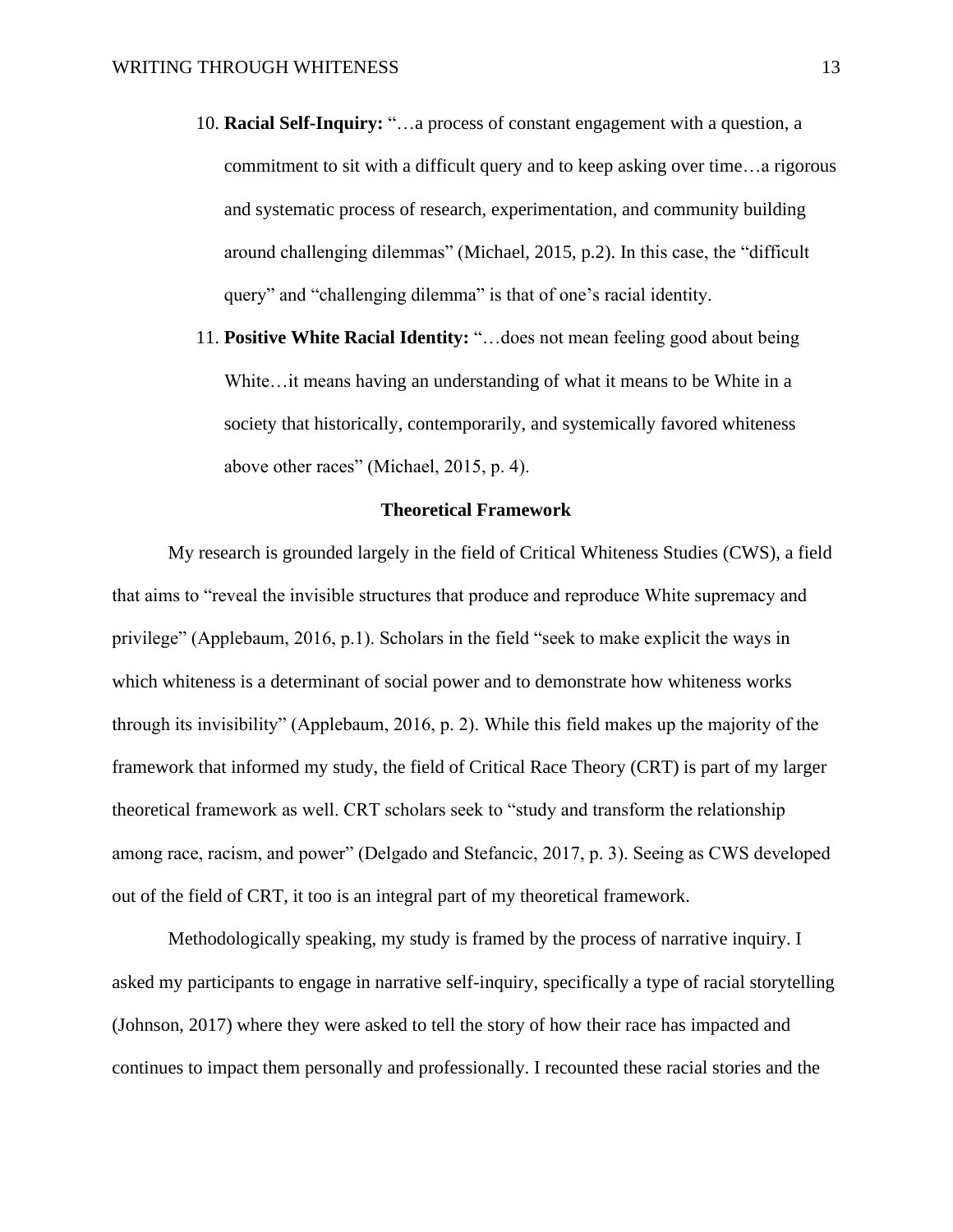stories of their experiences in the study by utilizing narrative inquiry. These methodologies framed my study because at the core of the study lie the acts of "living, telling, retelling, and reliving" (Clandednin, 2013, p. 34).

Lastly, in the act of writing personal narratives, my study is framed by the theory that writing has the potential to lead to personal transformation for the writer and thus, a transformation of the world that surrounds the writer (Yagelski, 2009). Engaging with the genre of personal narrative can allow writers to come to a better understanding of the impact that transcendent experiences have had in their lives (Raab, 2014). In the context of my study, I believe that the penning of authentic and reflective personal narratives can result in White teachers coming to a fuller understanding of their racial selves and can strengthen their racial competency. This will improve not only their role as an educator, but also the various roles they play in their lives outside of their classrooms.

This is but a brief description of the theoretical framework that guided my study. The subsequent literature review fleshes out the various parts of my theoretical framework in much greater detail where I will position my study in the broader scope of the research of the authors cited above in conjunction with many others.

#### **Situating the Study in the Current Sociopolitical Context**

It is imperative that I situate my study in the current sociopolitical context in order to best address the various issues that come with doing this work. The sociopolitical tensions that accompany doing race work in education are framed by the broader tensions of race in America. The fields of Critical Race Theory and Critical Whiteness Studies are under siege by the political right. The right deems the fields no more than liberal poison that create more racial division than racial unity. The right stands firmly by the idea of colorblindness, that the way to rid our county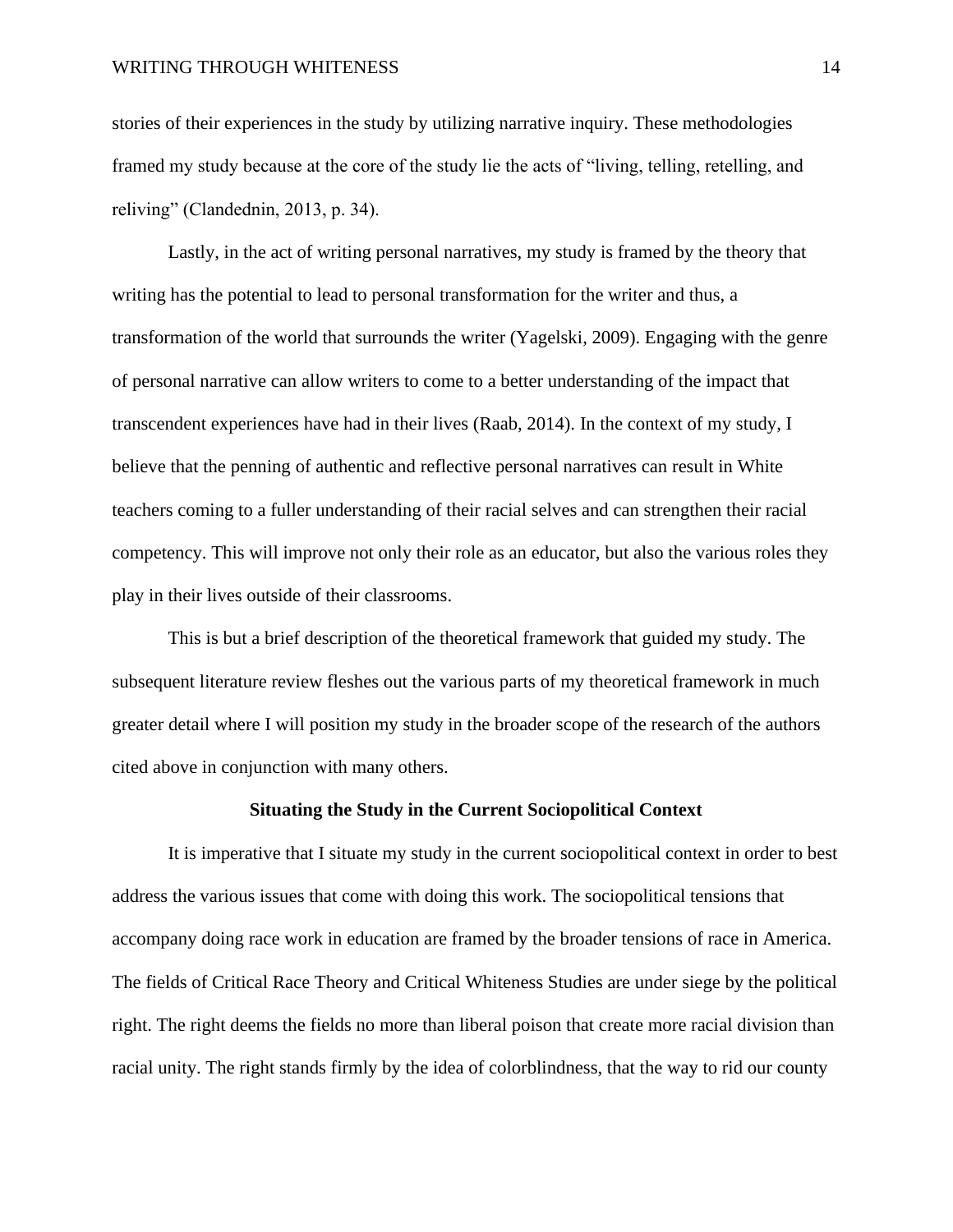of racism is by not seeing color at all in an attempt to treat people equally. They say that any theories like Critical Race Theory and Critical Whiteness Studies do the exact opposite by defining people by their racial identities. In this way, advancing these fields of study is more important than ever. It is the colorblind ideology that allows white supremacy to go unnoticed, unnamed, and remain an invisible structure that normalizes whiteness. To not see color is to willfully and purposefully deny the presence of whiteness and the inequitable systems that come with it.

I also recognize that there are those who believe that any study of whiteness only further centralizes whiteness in ways that could potentially do more harm to communities of color and further entrench white dominance. However, I argue that in order to dismantle systems of white dominance, we must be able to name whiteness as a racial and sociopolitical identity. This should include putting it on display as something to be studied as a means to work toward a more equitable society without centering whiteness as the reference point for all things "normal." Ironically, we have to analyze the ways that whiteness has been the reference point for an "normal," "American" way of life in order to dismantle it as a reference point at all.

Lastly, I recognize the complex issues that come with White people doing any work at all in any field that focuses on race. There is no doubt that the work of White people should always be accompanied by and in partnership with scholars of color who have lived racial experiences that White scholars simply have not lived. But while it cannot be denied that progress that has been made with regard to race in America has often been the result of the fearless leadership of people of color, this progress was also made in partnership with many White people. To deny White people entry into the study of and conversations about race is dangerous in a few ways. First, it denies White people potential opportunities to see the historical and current implications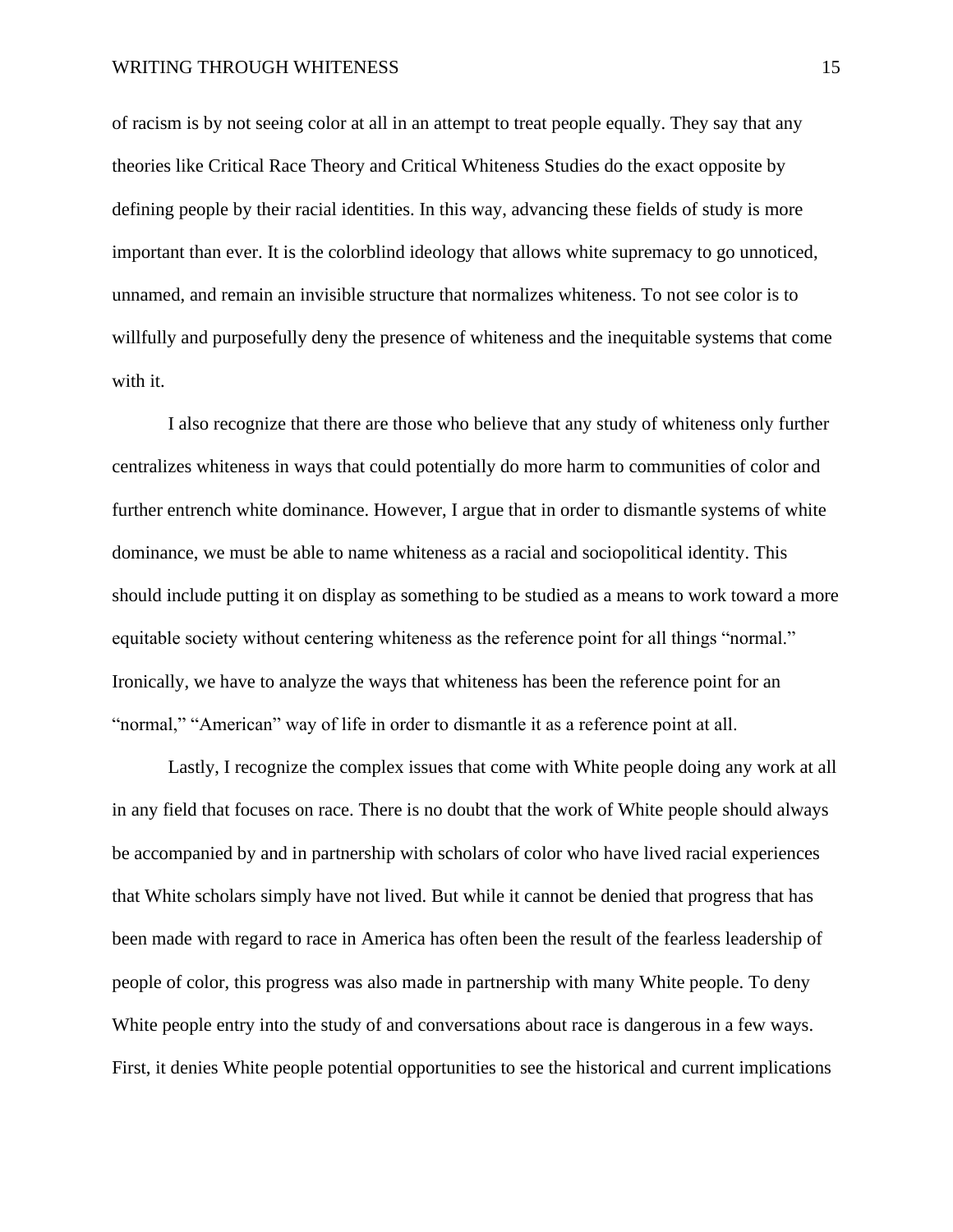of their racial identity and transform their perspectives in order to work toward a more equitable world. White people must see the often invisible ways they have been in power, have remained in power, and the inequities that stem from being in power in order to even begin addressing these inequities. Secondly, denying White people the ability to do race work would not allow for the kinds of cross-racial partnerships that are necessary to create actionable and sustainable change on the grounds of race.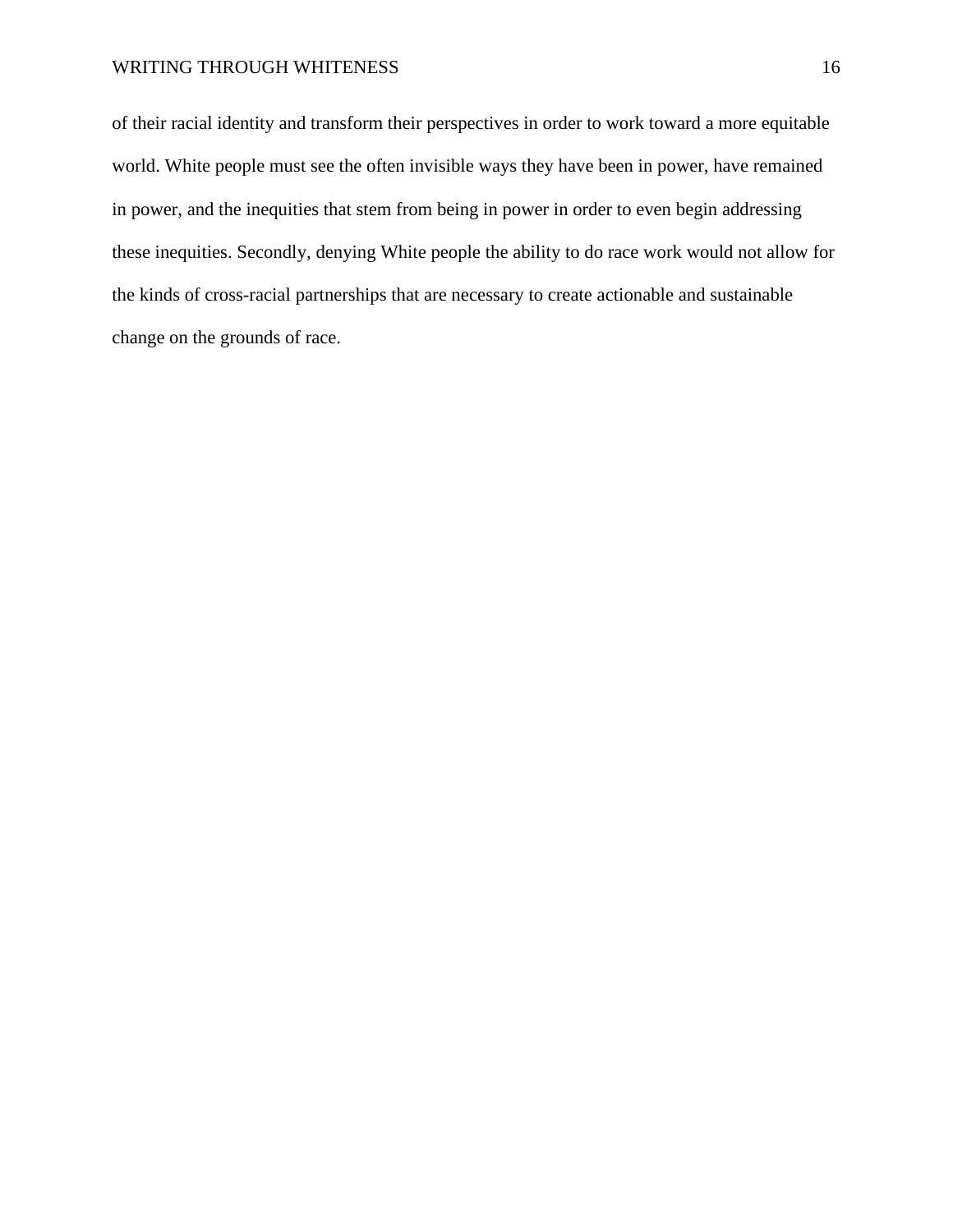#### **Chapter 2: Review of the Literature**

This literature review provides an in-depth discussion of the theories, concepts, and methodologies that guided my study while I position my study in the broader scope of the existing research. In terms of organizational structure, the first half of the literature review consists of a discussion of critical race theory and critical whiteness studies, the two major frameworks that grounded my study on a theoretical level. I give an overview of the major aims of the theories. I then move to a discussion of the major concepts/assumptions that undergird the theories. Lastly, I review research that applies the concepts/assumptions of the theories to the field of education specifically.

The second half of the literature review consists of a discussion of research regarding the methodological approaches I took in conducting this study. I discuss the process of self-inquiry, specifically the act of racial storytelling (Johnson 2017). Seeing as this is a process, I asked my participants to engage with in a rather in-depth way. I then discuss the methodology of narrative inquiry which I utilized in recounting the personal and professional stories my participants shared regarding their race as well as the stories of my participants as they related to their experiences in being part of my study. I end the literature review by discussing research that suggests the act of writing has the potential to be transformative for the writer on a personal level and thus comes also with the potential for the writer to change the world around them.

#### **Critical Race Theory**

Critical Race Theory (CRT) originated in the 1970s when "a number of lawyers activists, and legal scholars across the country realized, more or less simultaneously, that the head advances of the civil rights era of the 1960s had stalled and, in many respects, were being rolled back" (Delgado and Stefancic, 2017, p. 4). Seminal works like "Serving Two Masters: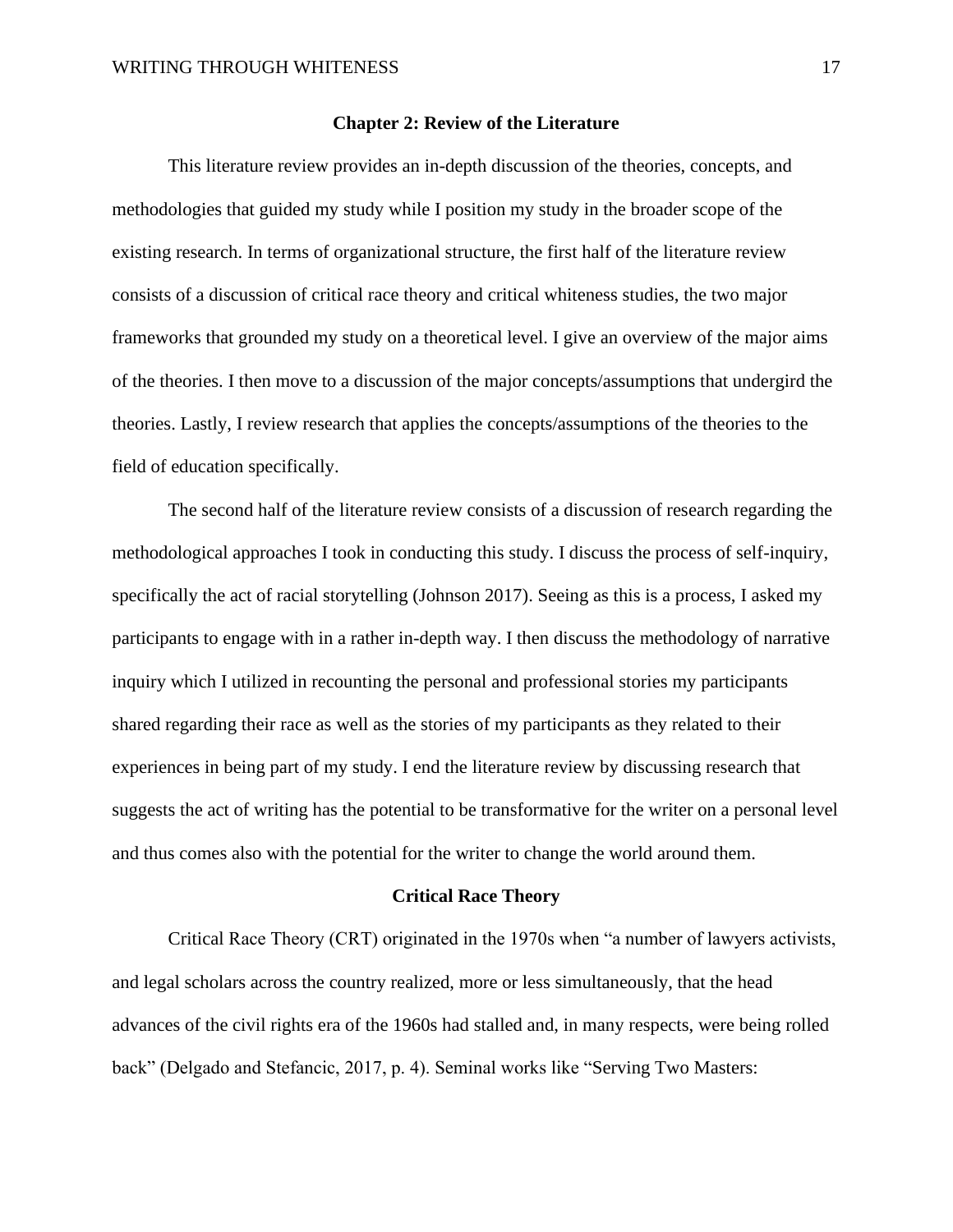Integration Ideals and Client Interests in School Desegregation Litigation" (Bell, 1976),"Brown v. Board of Education and the Interest-Convergence Dilemma" (Bell, 1980), and "Legitimizing Racial Discrimination through Antidiscrimination Law: A Critical Review of Supreme Court Doctrine" (Freeman, 1978) set the stage for what would become a flourishing movement where scholars aimed to "study and transform the relationship among race, racism, and power" (Delgado and Stefancic, 2017, p. 3). Delgado and Stefancic, (2017) summarize the major tenets that most CRT practitioners would agree on:

- 1. Racism is ordinary, not aberrational
- 2. We live in a society that privileges White over Color. Thus, racism advances White elites (materially) and the White working class (psychically)
- 3. Race is a product of social thought and relation
- 4. Different minority groups have been racialized at different times throughout history by dominant society to suit their purposes.
- 5. Every person has a multiplicity of identities (political, ethnic, cultural, gender, sexuality, socioeconomic class, etc.) that work together, compete, overlap, etc. In this way, CRT is rooted in intersectionality.
- 6. Minority status brings with it a presumed competence to speak about race and racism

The field of CRT came to take hold across a wide range of disciplines including that of education. CRT as a pedagogical practice aims to help students "achieve a critical understanding of the role of race and racism in society" (Ledesma & Calderon, 2015, p. 210), in order to "empower students of color while dismantling notions of colorblindness, meritocracy, deficit thinking, linguicism, and other forms of subordination" (p. 208). CRT educational theorists see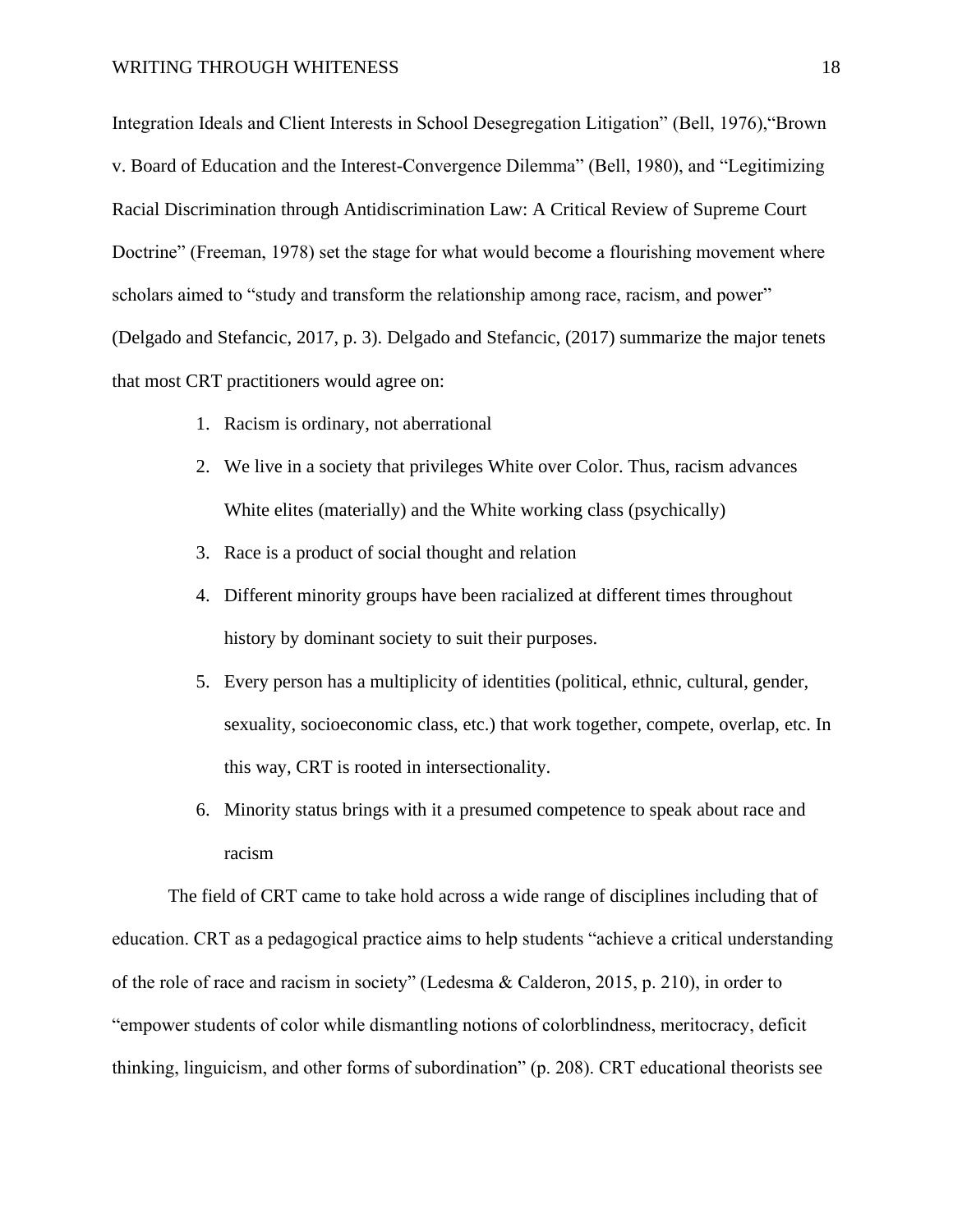"the official school curriculum as a culturally specific artifact designed to maintain a White supremacist master script" (Ladson-Billings, p. 18, 1998). In this way, CRT educational theorists see education as yet another massive system that maintains and perpetuates a White supremacist ideology through the tools unique to its discipline like curriculum, student discipline, achievement tests, school funding, etc.

#### **Critical Whiteness Studies**

Critical Whiteness Studies (CWS) is a "growing field of scholarship whose aim is to reveal the invisible structures that produce and reproduce White supremacy and privilege. Scholars in the field seek to make explicit the ways in which whiteness is a determinant of social power and to demonstrate how whiteness works through its invisibility" (Applebaum, 2016, pp. 1-2). I briefly outlined the field of CRT and its major tenets because the field of CWS grew out of the field of CRT; the field of CWS utilizes the major assumptions of CRT as a basis for its own areas of exploration. While CWS is the primary theoretical framework that I utilized to guide my dissertation study, CRT provides the groundwork for the field of CWS, thus it must be considered a part of my broader theoretical framework.

CWS took hold in the 1990s with the work of scholars like David Roediger (1991), Peggy McIntosh (1988), and Ruth Frankenburg (1993) (as cited in Leonardo 2009). This first wave of CWS focused heavily on the concept of White privilege. While a discussion of privilege must be a part of any discussion of whiteness, it is not the only part of whiteness. In recent years, this second wave of CWS has shown that a confession of white privilege is not the end game; it is not the antiracist act in itself. Contemporary CWS scholars believe that there must be a shift away from this first wave of CWS that focused so much on confessions of White privilege. A second-wave CWS "does not totalize, reduce, or essentialize White identities to these important,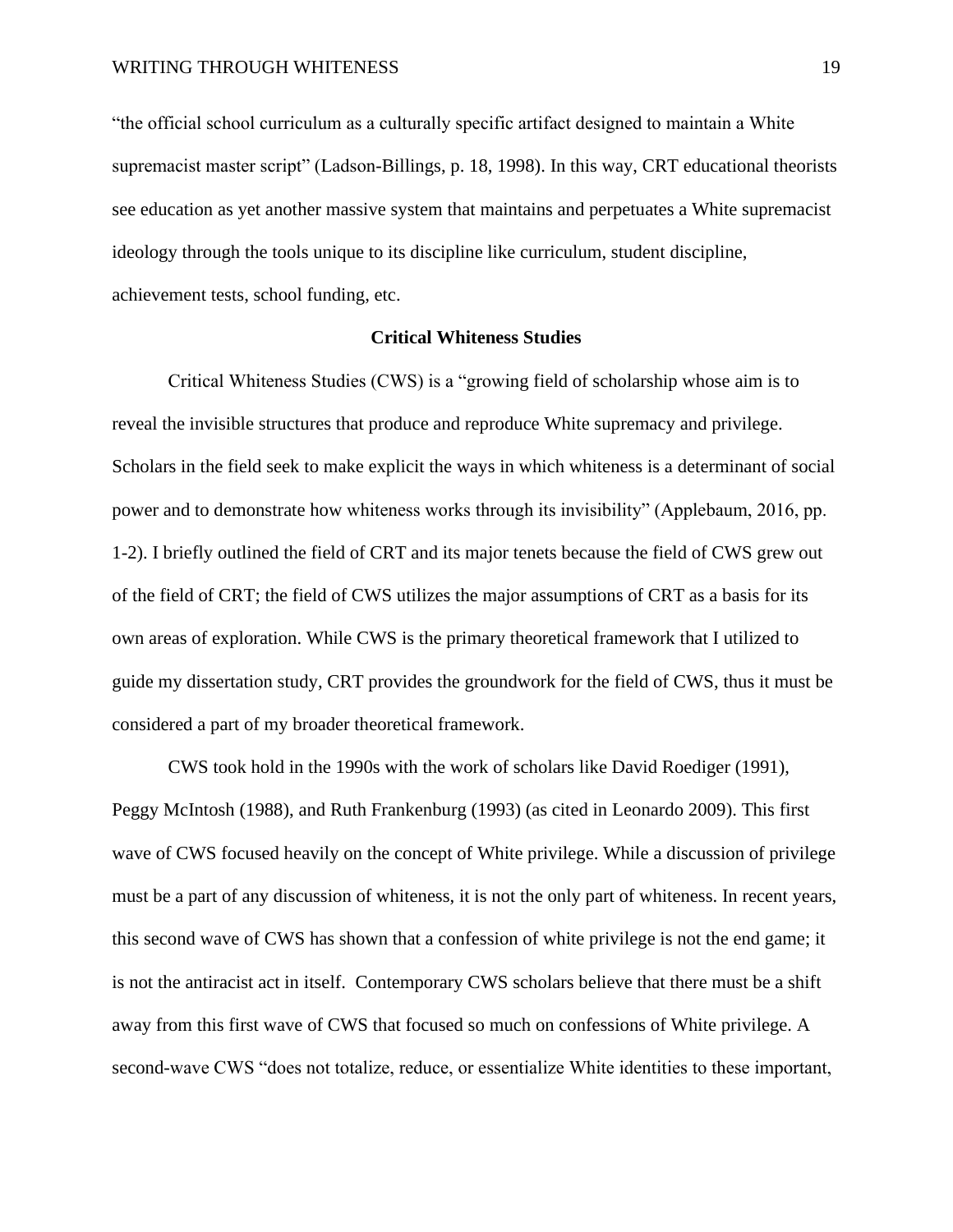however partial, understandings" (Jupp et al, 2016, p. 1154). While understanding and discussing one's privilege is important on some level and is perhaps an entry point, "unfortunately, such confessions contribute little to dismantling the system of oppression that is the condition of privilege" (Applebaum, 2016, p. 9). This second wave of CWS aims to focus more specifically on "making whiteness visible to everyone...[historicizing] the term...[showing] how the trope emerges in the seventeenth century, how it changes over time and place, and how it gets embodied differently within different bodies within different contexts" (Kennedy et al., 2005, p. 366). This more nuanced and complex approach to the study of whiteness leads to a more authentically antiracist society.

While the white-led CWS movement of the 1990s created a more formal collection of ideologies that came to form the movement, this was hardly the first time anyone theorized whiteness. Before moving into a more robust discussion of the concerns of CWS scholars, it is important to discuss the movement's roots in the scholarship of Black theorists and writers. Veronica T. Watson, in her book *The Souls of White Folk: African American Writers Theorize Whiteness* (2013), artfully chronicles the tradition "within African American literature in which authors explore Whiteness as a racialized subjectivity" (p. 5). In her book, Watson shows how the work of thinkers such as W.E.B. Dubois, Charles Chestnutt, James Baldwin, Zora Neale Hurston, Toni Morrison (to name merely a few) were some of the first to discuss whiteness and its implications in critical ways, thus laying the groundwork for what would become the CWS movement.

Baldwin discussed the necessity for the White man to be "released from the tyranny of his mirror" (*The Fire Next Time,* 1993, p. 95) which he seems unprepared to do because the White man does not "believe my version of the story, believe that it happened... [and] in order to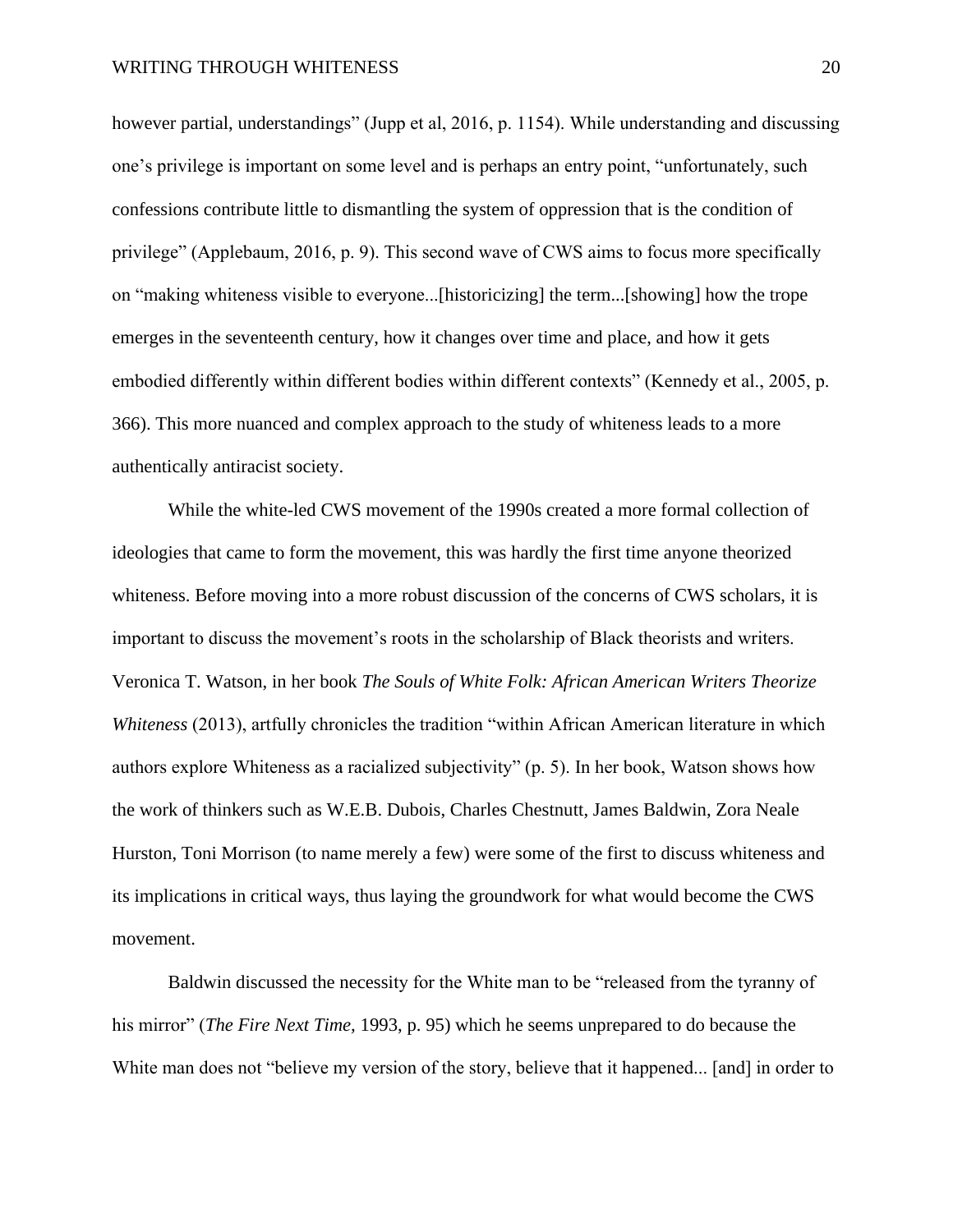avoid believing that, they have set up in themselves a fantastic system of evasions, denials, and justifications, which system is about to destroy their grasp of reality, which is another way of saying their moral sense" ("The White Problem," 1964, as cited in Watson, 2013 p. 15). Dubois said, "We who are dark can see America in a way that White Americans cannot" ("Criteria of Negro Art, 1926, as cited in Watson, 2013, p. 3). In *Black Skin, White Masks,* Frantz Fanon said, "what is called the black soul is a construction of white folk" (2008, p. xviii). Toni Morrison asked the question, "What happens to the writerly imagination of a black author who is at some level *always* conscious of representing one's own race to, or in spite of, a race of readers that understands itself to be 'universal' or 'race-free' " (1992, xi.) The words of these Black writers and so many others have "helped us to understand Whiteness more deeply and fully than perhaps we thought possible" (Watson, 2013, p. 11). In this way, the field of CWS owes a great amount of debt to the great Black thinkers who have been theorizing whiteness for years but whose ideas concerning whiteness make up the foundation of CWS.

#### **Whiteness and White Racial Identity**

While there is a myriad of definitions for whiteness, I will use the one offered by Robin DiAngelo (2016) as I find that it speaks to the multiplicity of layers of White identity. She says whiteness is "a term [that captures] all of the dynamics that go into being defined and/or perceived as White and that create and reinforce White people as inherently superior through society's norms, traditions, and institutions. Whiteness grants material and psychological advantages (White privilege) that are often invisible and taken for granted by Whites" (p. 356). Worth noting in this definition is the word "perceived." In other words, someone who does not define themselves as White may indeed reap all the benefits of whiteness if society views them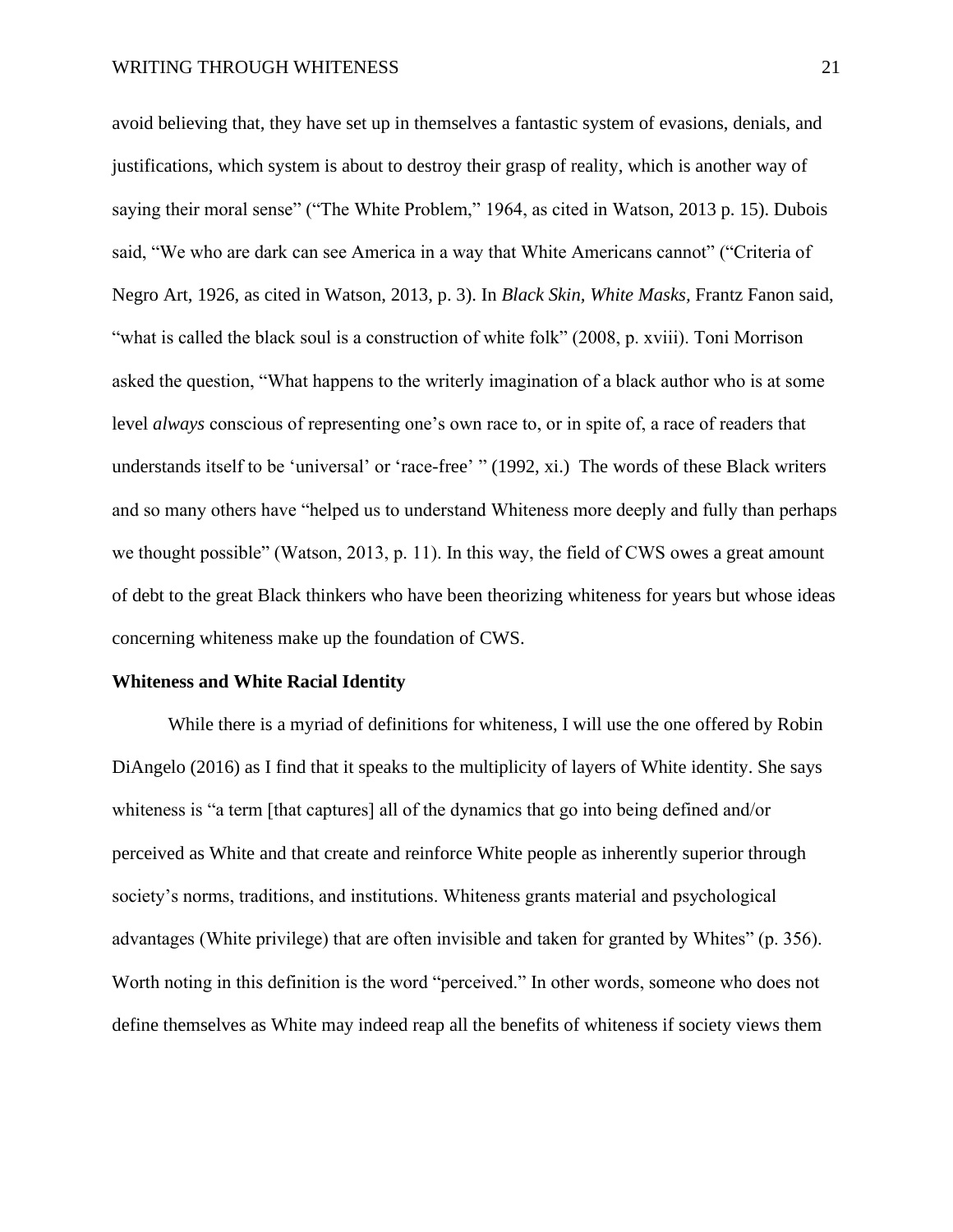as White. These shifting views of what it means to be White makes whiteness difficult to pin down and articulate in full.

There is no doubt that White people's inability to readily see the privileges afforded to them just for being White is incredibly problematic. But another aspect of Whiteness that poses problems between White people and people of color and leads to the invisibility of whiteness is the degree to which White people often ignore whiteness as a racial category in full, that somehow being White equates to being "raceless" and any other person of color is "filled with race." CWS scholars and practitioners aim to make visible the intricate ways that whiteness as a racial identity plays in shaping the lives of White people. This allows White people to see how they "fit into the larger conversation about race" (Michael, 2015, p. 3). Critical to the field of CWS is the understanding that White people do indeed have a racial identity and that having this racial identity affects the way White people interact with the world and, in turn, the way that the world interacts with them.

#### **The Normalization of Whiteness, White Supremacy, and White Privilege**

Ruth Frankenburg (1993), a pioneer of CWS, further articulates the ultimate dangers of White people characterizing their whiteness as "raceless" and "cultureless." To deny the culture of whiteness and whiteness as a racial identity results in the perpetuation of White domination and the use of whiteness as the point of comparison for what is deemed "normal" in American society. Frankenburg suggests that we must engage in discussions about whiteness as a culture and racial identity with a deep-rooted history in order to "dislodge the claims to rightful dominance" (p. 633) that White people wittingly and unwittingly make. This dominance leads to the notion that whiteness should be the reference point to which everything else is compared. In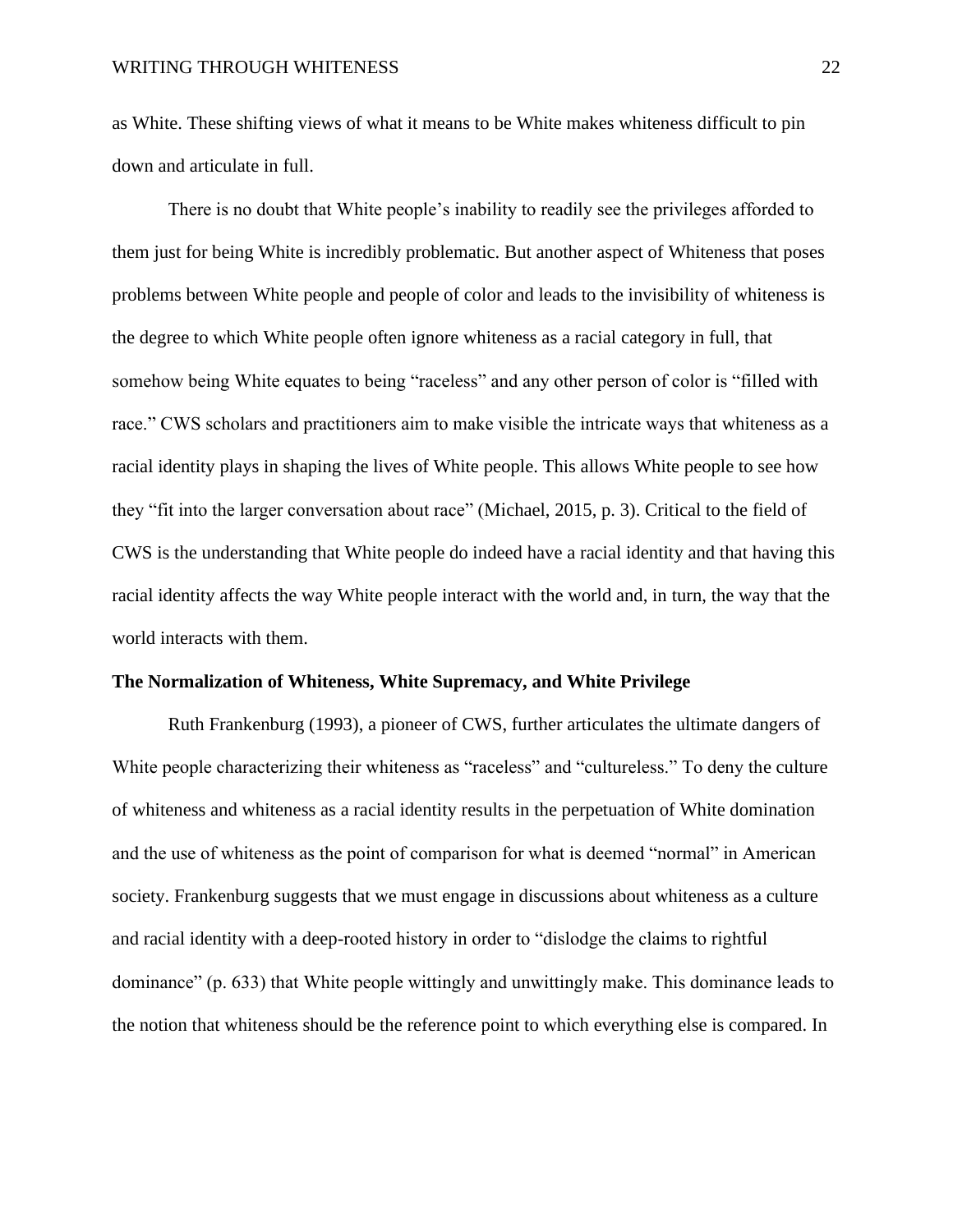this way, people of color are not only people of color; they are also "un-white." In their being defined by what they are not (White) they come to be characterized as the abnormal "Other."

When Frankenburg talks about dominance, she is speaking to the dominance that results from the deeply-entrenched ideology of White supremacy that has come to characterize American society and positions whiteness as the "normal" standard against which everything else is compared. In her essay "Representing Whiteness in the Black Imagination" (1992), bell hooks discusses the term White supremacy, a term that she sees as much more useful to use when describing the way that people of color experience the world. She says, "In a white supremacist society, white people can 'safely' imagine that they are invisible to black people since the power they have historically asserted, and even no collectively assert over black people, accorded them the right to control the black gaze" (p. 340). In hooks' view, White supremacy does not always take the face of Ku Klux Klan members marching, White nationalists gathering to threaten Black Lives Matter supporters with guns, or White terrorists storming the Capitol. While these examples are certainly overt acts of White supremacy, the ways a country built on the premise of White supremacy expresses this ideology is not always so obvious.

In this way, White supremacy becomes a term that reflects the "all-encompassing centrality and assumed superiority of people defined and perceived as white, and the practices based on this assumption" (DiAngelo, 2016, p. 356). In citing Charles W. Mills' *The Racial Contract* (1997), Robin DiAngelo says that Mills describes White supremacy as "the unnamed political system that has made the modern world what it is today" (DiAngelo, p. 146). In allowing this ideology of White supremacy to go unnamed and unchecked for centuries, a pervasive system of "White domination" was created that is held up by an "assumed [White] superiority that legitimizes it" (DiAngelo, p. 147). These unchallenged assumptions of White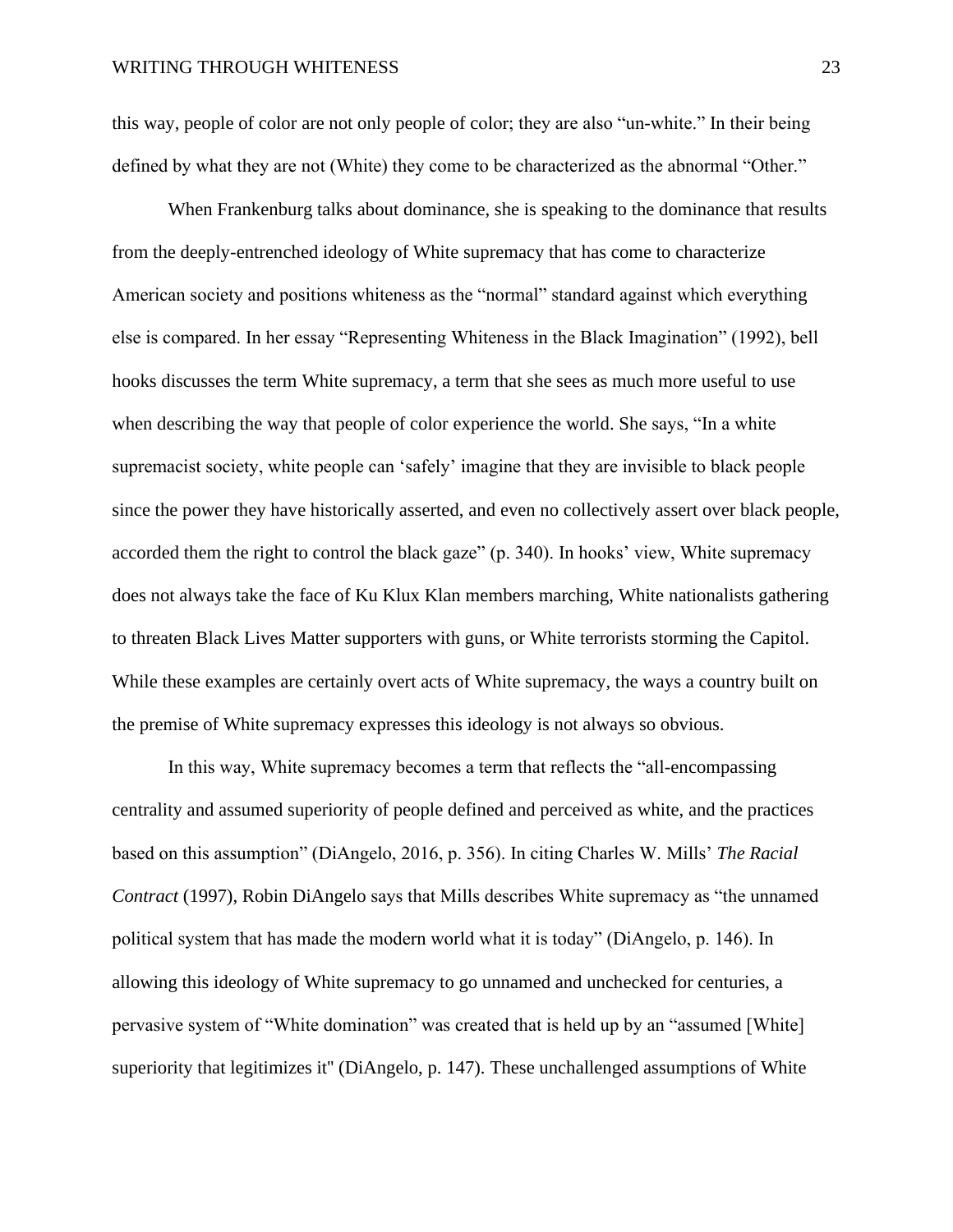superiority are built into the fabric of American society in many subtle ways, thus resulting in the general acceptance of whiteness as the "normal" standard for living. It is critical to understand the sweeping magnitude of the system of domination that has created White supremacy throughout the course of history in order to fully utilize the lens of CWS.

Peggy McIntosh's essay titled "White Privilege and Male Privilege: A Personal Account of Coming to See Correspondences through Work in Women's Studies," (1988) is recognized as a seminal essay in the development of the concept of White privilege. In describing the concept of White privilege, McIntosh uses the metaphor of a knapsack. She says,

I have come to see white privilege as an invisible package of unearned assets that I can count on cashing in each day, but about which I was "meant" to remain oblivious. White privilege is like an invisible weightless knapsack of special provisions, assurances, tools, maps, guides, codebooks, passports, visas, clothes, compass, emergency gear, and blank checks" (1988, p. 2).

On one hand, this definition is useful as it shows the invisible nature of the many privileges of White people. Thinking critically about these invisible privileges is necessary in order for a White person to start to see the degree to which their racial identity affects the way they experience the world. However, McIntosh's definition is potentially damaging in its use of the words like "unearned," "oblivious," and "weightless." These words come across as rather passive. In one way, I suppose this makes sense seeing as she is describing the phenomena of an invisible set of privileges afforded to a certain group of people. However, in the passivity of these terms also lies something dangerous: the assumption that these privileges were not the result of anything being violently stripped from or done unto another group in order to attain them.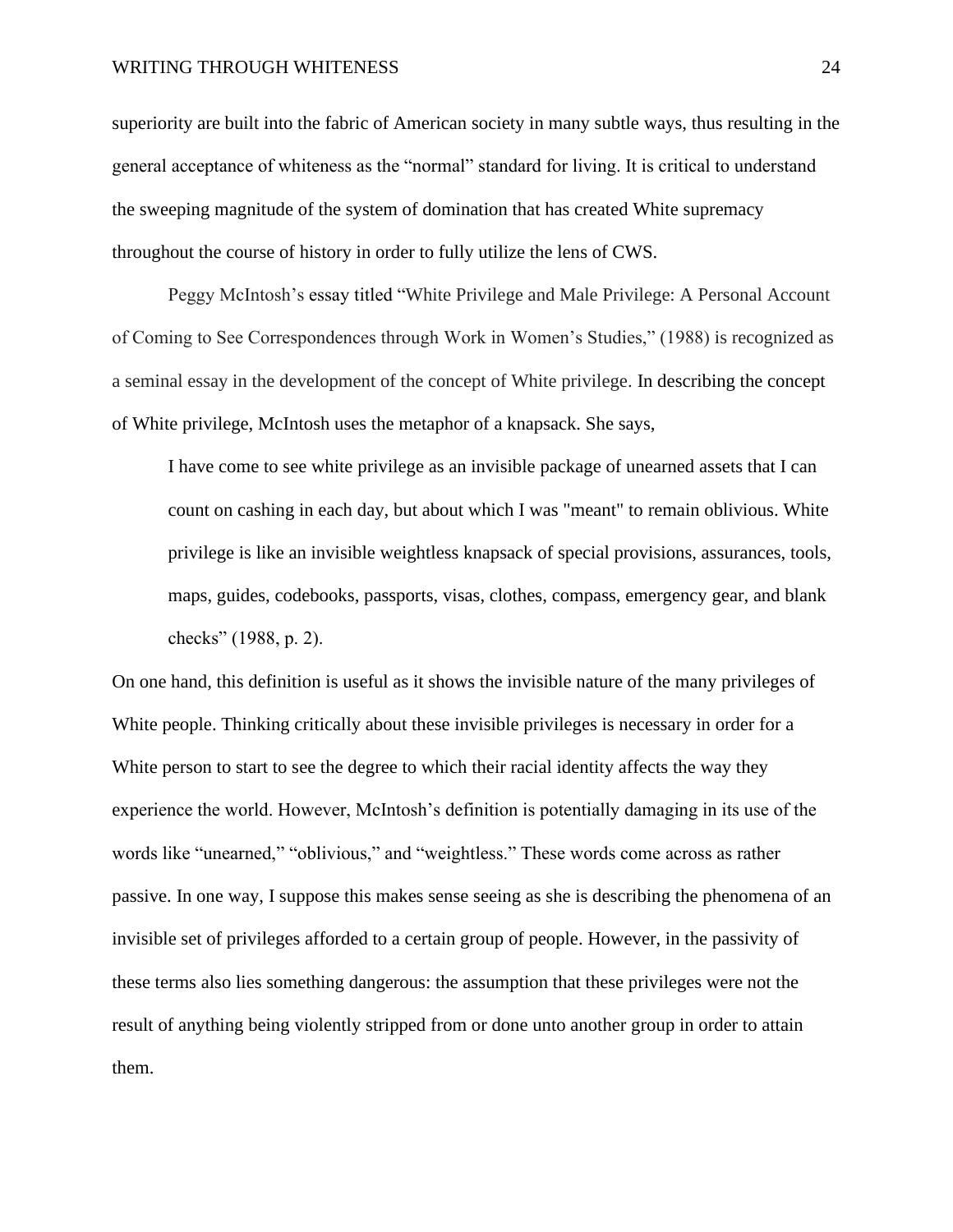I chose to discuss the concepts of White supremacy and White domination before delving into the concept of White privilege for this exact reason; the concept of White privilege is inextricably tied to the concepts of white supremacy and white domination. In his book *Race, Whiteness, and Education (2009), Zeus Leonardo says, "...the conditions of white supremacy* make white privilege possible...in order for white racial hegemony to saturate everyday life, it has to be secured by a process of domination..." (p. 75). Leonardo's concern is that discourses of White privilege often "obscure the subject of domination...because the situation is described almost as happening without the knowledge of whites" (p. 76). To return to McIntosh's metaphor of the knapsack, I would argue that just because privileges are "invisible" to someone does not mean that they were attained without any action or force. Leonardo echoes this point saying, "Privilege is the daily cognate of structural domination. Without securing the latter, the former is not activated" (p. 88). While I have discussed the issue with discourses of white privilege potentially ignoring the white supremacy and white domination that results in the privilege on a general level in this section, I will discuss the impact this issue has in the field of education, namely in the field of antiracist education in the subsequent section.

## **Antiracist Education and Critical Whiteness Studies**

Ibram X. Kendi defines the term antiracist as

...[thinking] nothing is behaviorally wrong or right -- inferior or superior -- with any of the racial groups. Whenever the antiracist sees individuals behaving positively or negatively, the antiracist sees exactly that: individuals behaving positively or negatively, not representatives of whole races. To be antiracist is to deracialize behavior, to remove the tattooed stereotype from every racialized body. Behavior is something humans do, not races do (Kendi, 2019).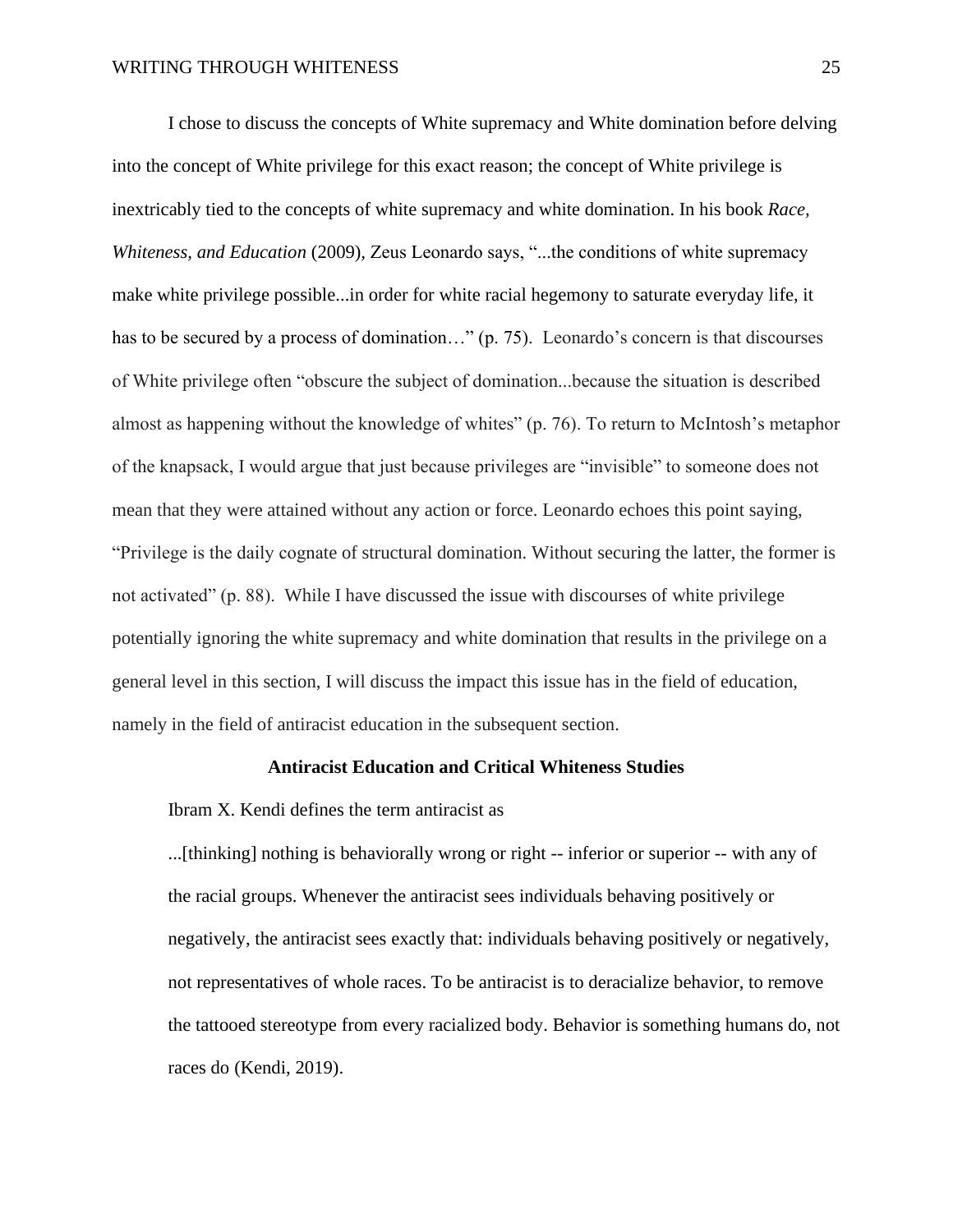Antiracist education is not just about creating a multicultural classroom (Michael, 2015). While this is an important part of antiracist education, it is not the entirety of antiracist education. To return to McIntosh's knapsack metaphor, nor should the end game for antiracist education be a pedagogy of privilege. A pedagogy that does not go beyond white privilege and investigate the systems of domination that allow for the privilege in the first place risks focusing exclusively on the individual. This focus on the individual "obscures the relational dimensions of privilege" (Applebaum, 2016, p. 7). This means that in focusing on white privilege on the individual level, a pedagogy of white privilege does not name the intricate ways that Whites are "interdependent upon the constitution of racialization of others through unjust social and historical processes" (p.7). In the same way that discourses on white privilege can result in a limited view of White racial identity on a general level (due to the potential of ignoring White supremacy and White domination as prerequisites for privilege), pedagogies that start and end with White privilege can also be incomplete if not damaging. There is no doubt that White privilege must be discussed as part of an antiracist education. However, it should never be discussed without also discussing the complex ways that allow the privilege to be and the active ways in which the privilege is perpetuated.

Robin DiAngelo defines antiracist education as "an educational approach that goes beyond tolerating or celebrating racial diversity and addresses racism as a system of unequal power between whites and people of color" (2016, p. 330). She goes on to say that the goals of antiracist education should be to "identify, name, and challenge the norms, patterns, traditions, structures, and institutions that keep racism and white supremacy in place" (p. 330). It is clear in these statements that centralizing whiteness is one of the keys to engaging in holistic antiracist pedagogies. "Centralizing" here does not mean making whiteness the rightful center of the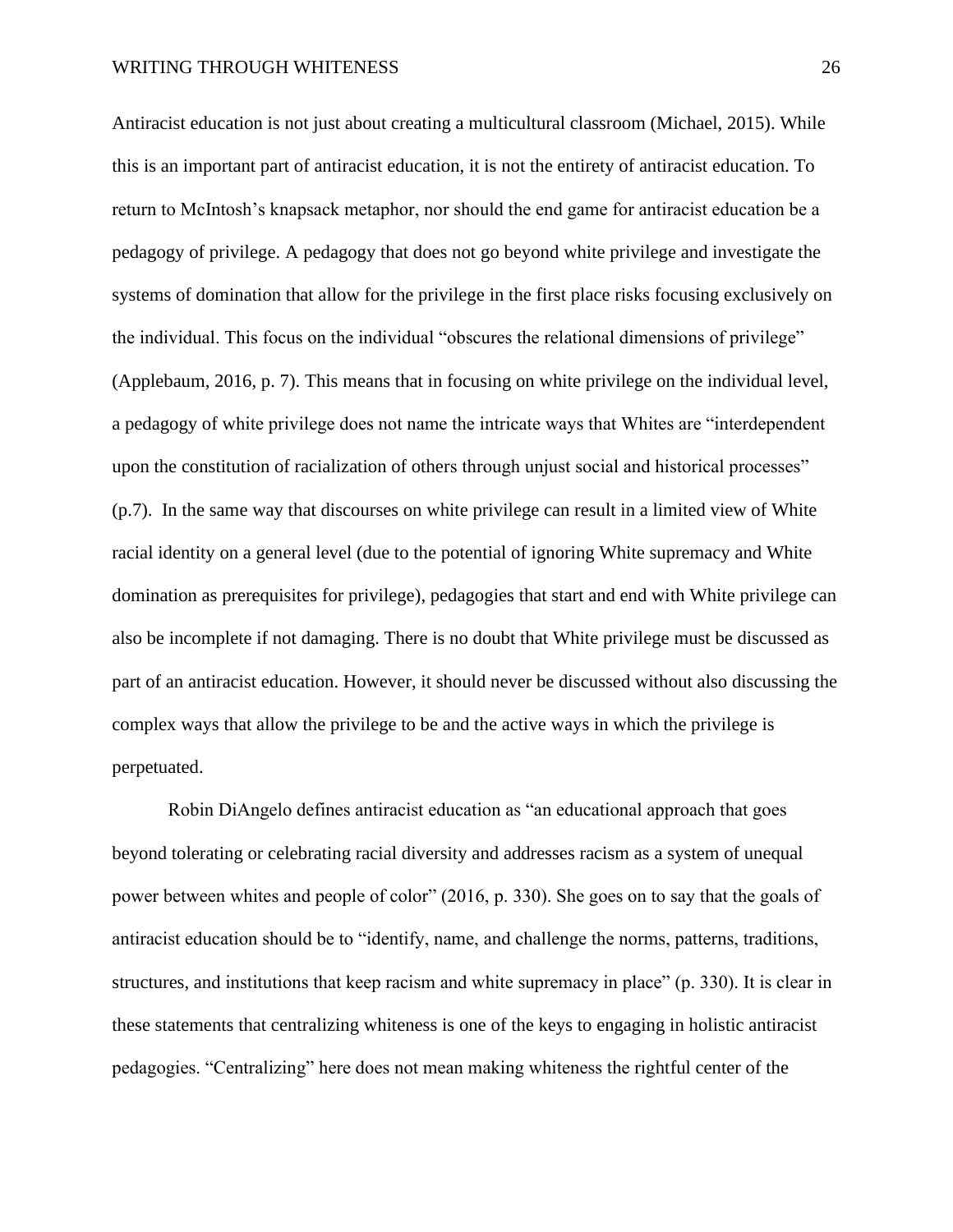universe; it means being critical of whiteness as the central location for racism and domination of minority groups. In citing Gilborn (2005), Bonilla-Silva (2001), and Mills (1997), Leonardo says that White supremacy has only recently come to be seen as a "social system that upholds, reifies, and reinforces the superiority of whites" (2009, p. 127). It makes sense then, as with any social system, that White supremacy affects a wide-range of arenas. Education is not exempt from the dangerous implications of White supremacy. In this way, it is clear to see the usefulness of CWS as part of an antiracist educational model. Engaging in conversations in school about the vast implications of whiteness allows students and teachers to have a fuller understanding of the nature of racism in general but also allows them to see the ways that whiteness dominates the American education system.

So what are the ultimate goals of studying whiteness as a means to foster an authentically antiracist educational setting? Grioux (1997) says

Analyzing whiteness opens a theoretical space for teachers and students to articulate how their own racial identities have been shaped within a broader racist culture and what responsibilities they might assume for living in a present in which Whites are accorded privileges and opportunities (though in complex and different ways) largely at the expense of other racial groups (p. 314).

In their review of antiracist studies in education from 2000-2015, Lynch, Swartz and Isaacs (2017) found that there were consistent aims in these studies: "(1) identifying or making visible systemic oppression, (2) challenging denial of [White] complicity in such oppression; and (3) ultimately transforming structural inequalities" (p. 135). They also found that these studies of antiracist education went beyond simply creating multicultural awareness or diversifying curriculum, nor did they promote a color-blind ideology by means of assimilation. These studies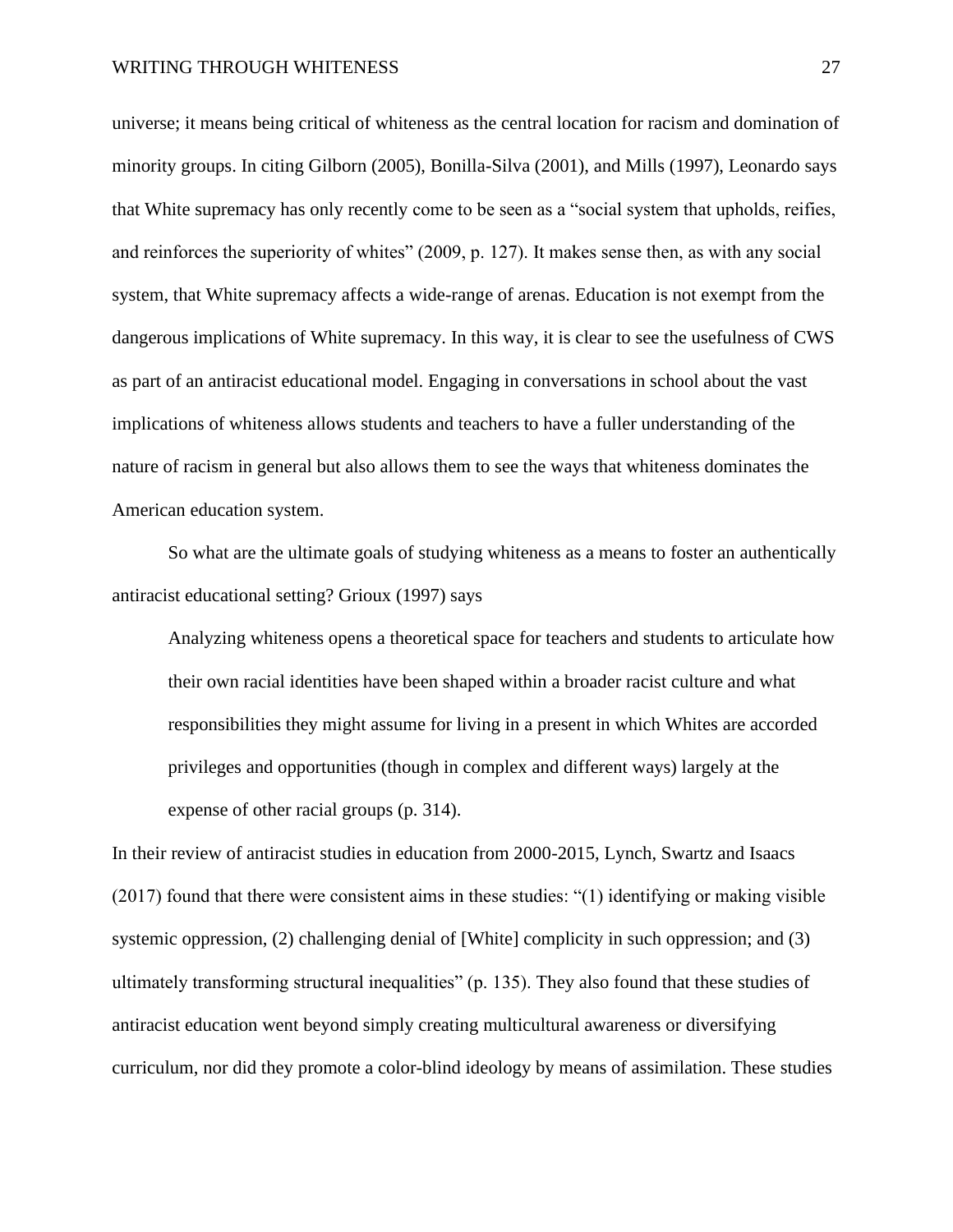were unique in that they sought a "dismantling of the systems, structures, and institutions that keep racism in place" (p. 140). In this way, the authors found that across 15 years of scholarship in the field of antiracist education, an examination of whiteness and its implications was at the core.

## **Critical Whiteness Studies and Teacher Identity**

I worked with teachers for my dissertation study. Thus, I focused on scholarship that places White teachers' conceptions of their whiteness at the center for this portion of this literature review. Jupp, Berry, and Lensmire (2016) conducted an extensive study of what they called "second-wave" White teacher identity studies. They define the field of White teacher identity studies as "a multidimensional field studying the cultural production of race, whiteness, and White teacher identities that articulates complex historical and social forces along with related understandings of teaching and learning in context" (p. 1163). First-wave White teacher identity studies "produced representations of the race-evasive and privileged identities of White teachers," and they paid little attention to how "these representations would then help or hinder future work with White teachers" (p. 1176). However, in their analysis of 65 studies out of this second-wave of White teacher identity studies from 2004-2014, the researchers found that there was a "new emphases in relation to race-evasive identities, careful attention to the nuances and complexities of White race-visible identities, detailed accounts of the actual pedagogies and curricula that form the complex contexts of White teachers' identities…" (p. 1176). An investigation of this complexity of White identity is critical for White teachers who wish to engage in authentically antiracist pedagogies.

If the whiteness of teaching goes unexamined, White teachers will continue to reinforce the dominating racial ideologies of whiteness (Picower, 2009). In turn, this creates a situation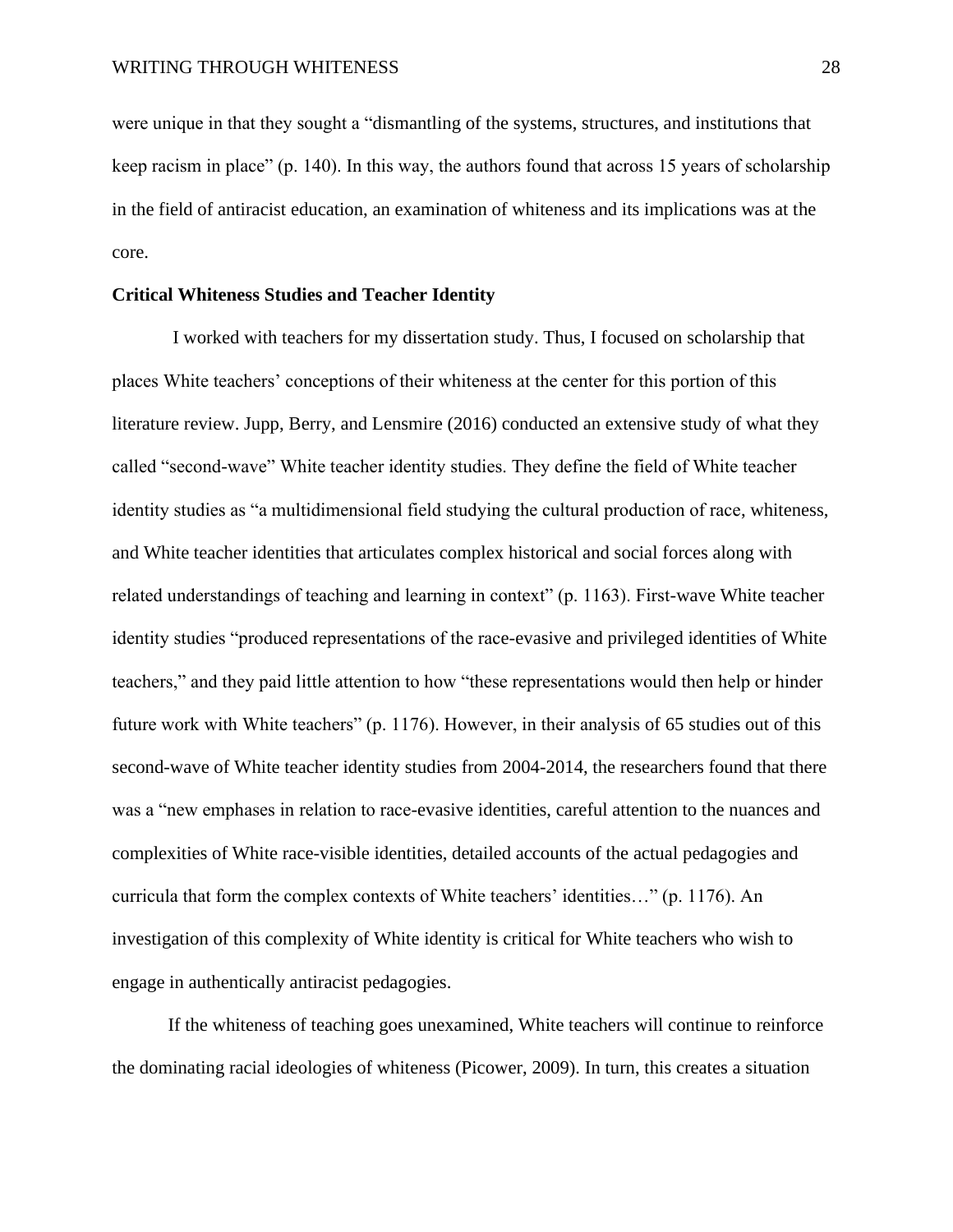where faculty and students of color are continually called on to "shoulder the work of antiracism" (Tanner, 2019, p. 195). White teachers must dive deeply into the self not only to discover their privileges, for positioning a pedagogy of privilege as the end of the antiracist act itself will ultimately undermine antiracism (Lensmire et al. 2013). But in this inquiry of the self, White teachers cannot "fall back on their capacity to act as individuals, [thus] enabling them to retreat from the tensions produced by whiteness" (Levine-Rasky, 2000, p. 284). White teachers must seek to uncover the various parts of the complex system that give rise to the privileges they enjoy. And they must see how this general societal system frames the education system as well, a system of which they are an intricate part. Using CWS as a roadmap toward an authentically antiracist education means asking White teachers to *constantly* name and reflect on the various ways their racial identity affects their personal experiences, their experiences in the classroom, and the experiences of their students.

#### **An Approach to Racial Self-Inquiry for White Teachers**

What does this investigation of whiteness on the part of White teachers actually look like? Whether explicitly or implicitly stated, the literature I have reviewed heavily favors Johnson's (2017) model of racial storytelling. While Johnson used this method to highlight his experiences as a Black male, Tanner used the model to "follow the lead of scholars of Color to engage with racial storytelling to resist white supremacy, even as I'm wary of reaffirming whiteness" (2019, p. 185). Tanner is certainly aware of the implications of utilizing the racial storytelling method of a Black man to tell the story of himself, a White man. However, Tanner also recognizes that "White people are haunted by race, too, whether it is recognized or not...therefore, I aim to tell honest, racial stories to grapple with the specters of my own racial hauntings" (2019). In Johnson's words,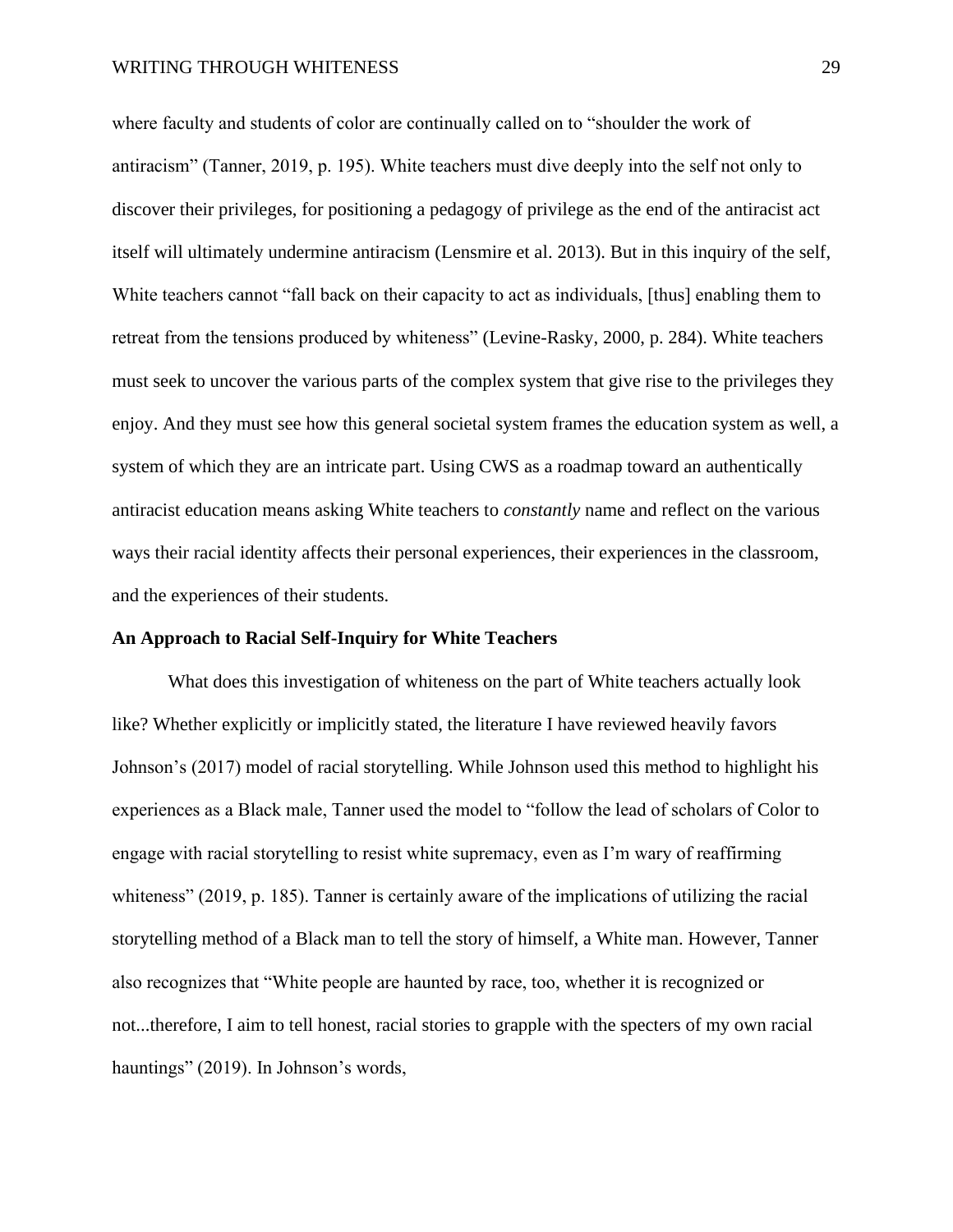It is imperative for teachers to know themselves and understand how their racial past, present, and future shape their beliefs, values, and the multiple decisions they will make as teachers… as the majority of incoming education students are still white, it is crucial to analyze the impacts of whiteness. No white educator can simply ignore their own positionality and how it relates to their experiences and their perspectives on institutions (2017, pp. 494, 496).

This reflection of the racial self allows White teachers to see the ways they are personally impacted by their whiteness and how their whiteness affects all aspects of their classroom.

Ali Michael (2015) would call this investigation of the racial self and the act of racial storytelling parts of the process of self-inquiry, "a process of constant engagement with a question, a commitment to sit with a difficult query and to keep asking over time" (p. 2). She calls this a "rigorous and systematic process of research, experimentation, and community building around challenging dilemmas" (p.2). Michael conducted a study of six White teachers who participated in a race inquiry group. One of the main goals of this group was to help White teachers develop a more positive racial identity for her White participants. Michael says that a positive racial identity does not mean "feeling good about being White...it means having an understanding about what it means to be White in a society that historically, contemporarily, and systemically favored Whiteness above other races" (p. 4.). She goes on to say that "teachers" cannot support their students to have a positive racial identity unless they as teachers already have a positive racial identity themselves" (p. 44). While it is not a perfect model because it does not describe every kind of White person, Michael utilizes Helms' (1995) White racial identity model to inform her understanding of her own development of a positive racial identity as well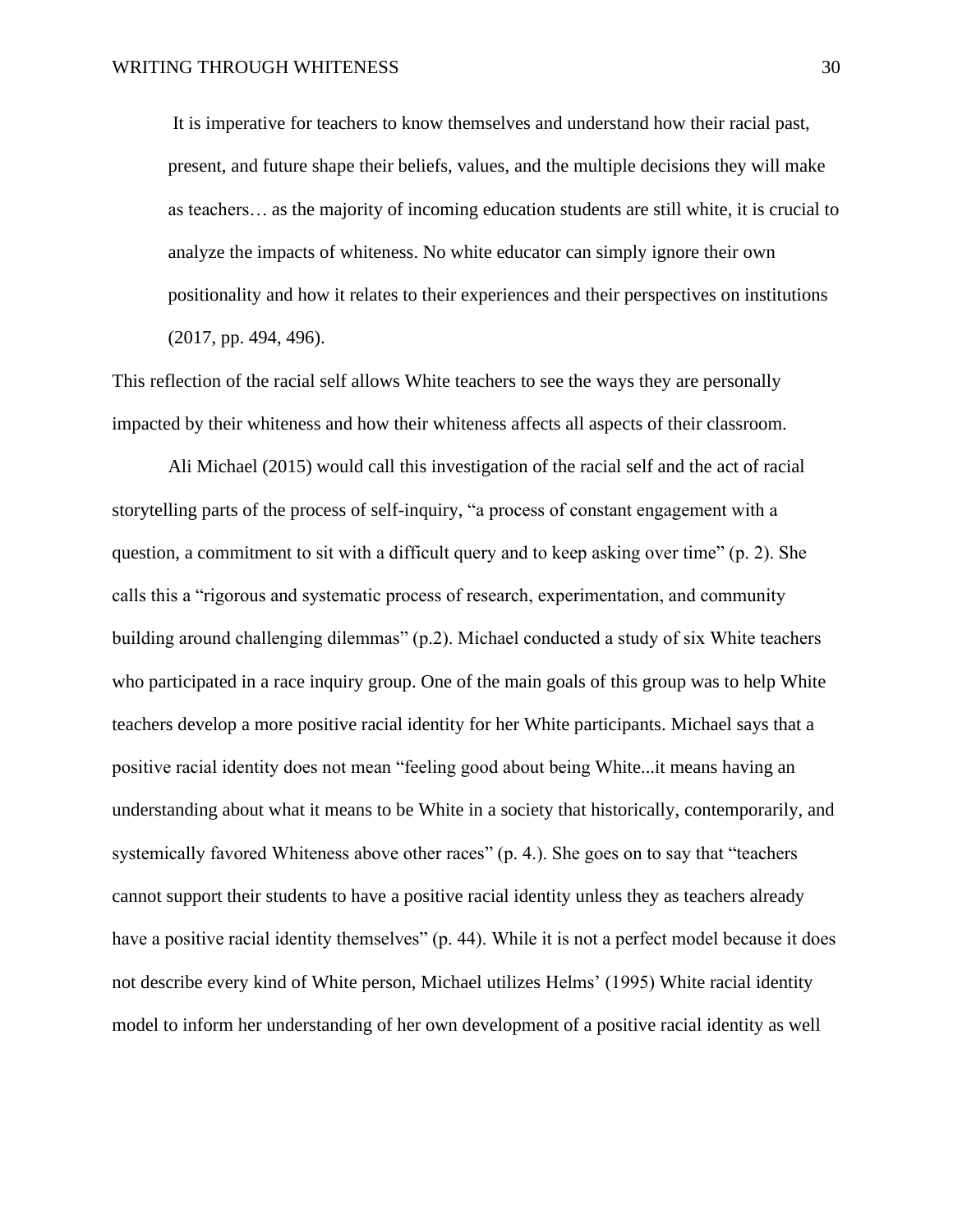as those of her participants. A second primary goal of her race inquiry group was to help her White participants develop a stronger racial competence. She defines racial competence as

"...having the skills and confidence to engage in healthy and reciprocal cross-racial relationships; to recognize and honor difference without judgement; to notice and analyze racial dynamics as they occur; to confront racism at the individual, group, and systems level; to cultivate support mechanisms for continuing to be involved in antiracist practice even when it is discouraging or conflictual; to speak one's mind and be open to feedback on one's ideas; to ask for feedback about one's ideas and work; and to raise race questions about oneself and one's practice" (p.5).

Developing a strong racial competence is intimately connected to the goal of developing a positive racial identity.

# **The Transformative Power of Writing: Personal Narrative as a Tool for White Racial Self-Inquiry**

My study is influenced heavily by the work of Ali Michael as I ran my own small race inquiry group with the goals of studying the impact that participating in the group had on the development of my participants' racial identity and racial competency. I also wanted to study how the development of their racial identity and racial competency impacts their experience in the classroom. Michael's data was largely made up of observations during meetings and interview responses. I too facilitated group conversations regarding whiteness and race, took field notes during these meetings, and interviewed participants after their engagement with the study. However, I was particularly interested in studying the impact that the act of writing personal narratives had on the development of my participants' racial identity and racial competency.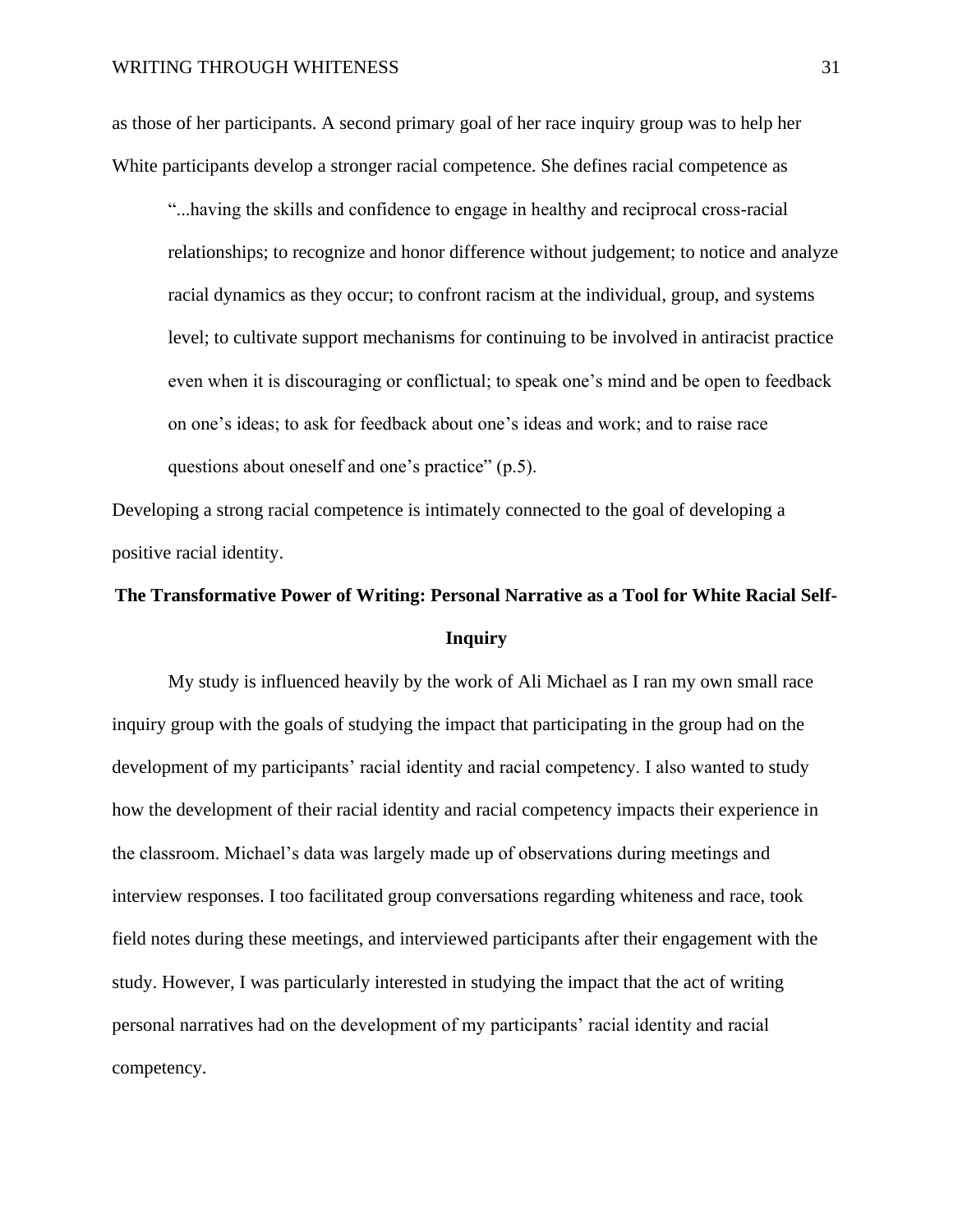Harris (2004) says that "the composing and recomposing of reality and the self through language that happens in personal essays, autobiographies, and memoirs---to name only a few genres---is critical work. A student's own essay is a site for critical pedagogy to be enacted and for critical consciousness and social critique to emerge" (p. 402). While Harris' focus is on the way that a teacher's engagement with student personal writing can be a place for teachers to actively engage in critical pedagogy with students, I argue that the same can be said for teachers working with other teachers. In this way, I asked my participants to write personal narratives over the course of a few months that called for them to consider the ways their whiteness has affected them personally and professionally. I asked them to write about the ways they are continuing to attempt to engage in more authentic antiracist pedagogy in their classrooms and to reflect on the results from a personal and professional stance. Lastly, I asked them to write about the role that our race inquiry group and the act of writing personal narratives played in the development of their racial identity and racial competency. How could the teachers in my study "come to an understanding, through language, of the worlds [they] inhabit, how they work, how they relate to each other, how they account for diversity, and how they might do this better" (p. 407)? How would my engagement with teachers and their personal narratives be a site for active antiracist practices?

The act of writing has the potential to be transformative for the writer and thus, potentially transformative for the world around the writer. Yagelski (2009) says that "writing enables a kind of conceptual and analytical thinking that can give rise to a conception of the self as autonomous and intellectual and thus may fundamentally change the relationship of humans to the world around them" (p. 10). In her study of five accomplished memoir writers, Diana Raab (2014) examined the way that writing memoir impacted the authors' ability to process their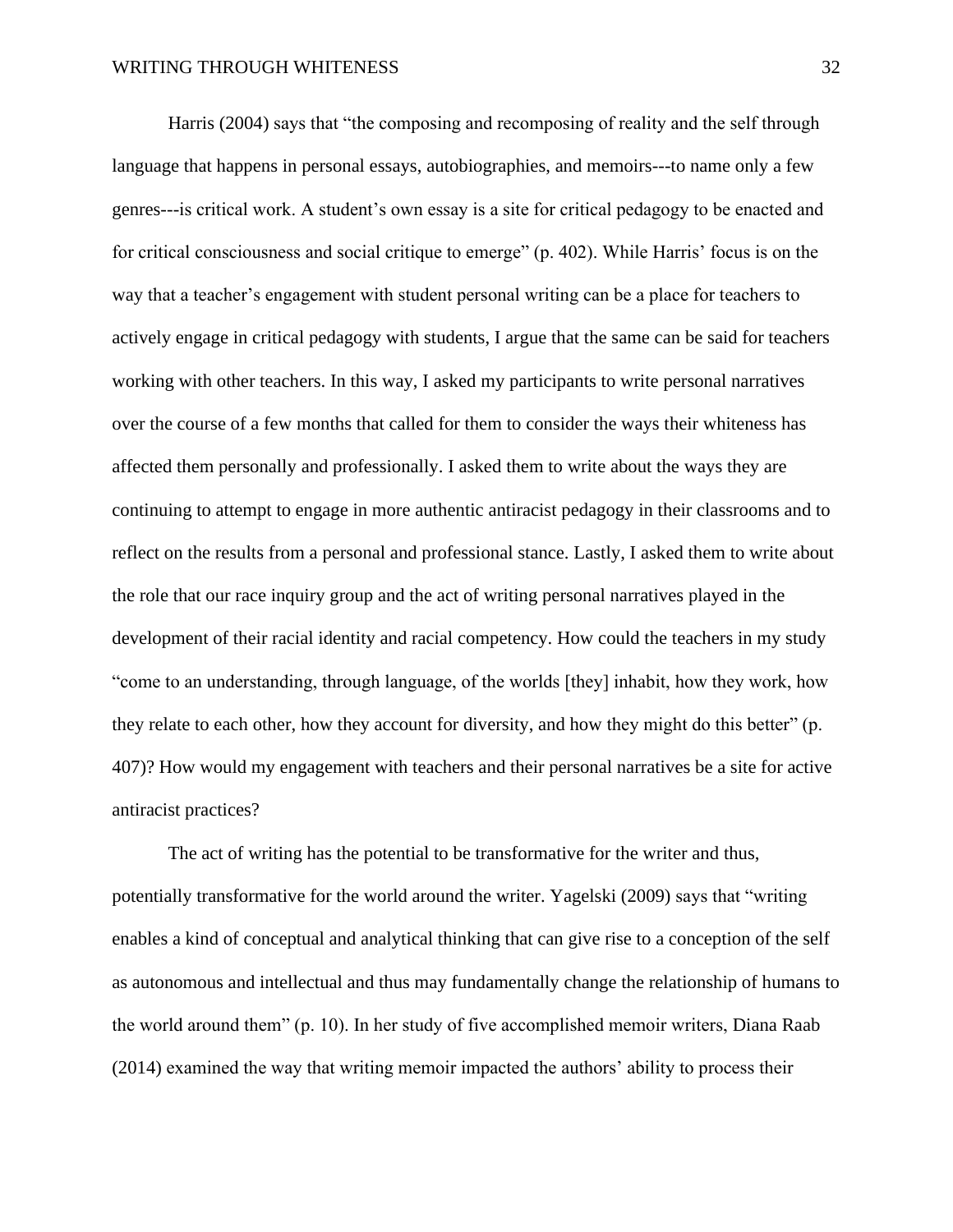transcendent experiences, or "an experience that goes beyond the ordinary" (p. 2). She found that memoir writing "led to a deeper understanding of the meaning of the transcendent experience and the role it played in their lives...writing about their lived experiences was a way for the participants to bring meaning into their lives" (pp. 18-19). The participants in Raab's study were "both transformed and empowered by the experience and process of writing a full-length memoir" (p. 19). Furthermore, the memoirists "connected with deeper reflections or illuminations about the [transcendent] experience and its role in the larger context of their lives, individually and in the universal perspective" (p. 19). In other words, the participants in the study found the act of personal writing to be personally transformative and thus found themselves able to apply what they learned through this transformation to the world around them.

While I did not ask my participants to write full-blown memoirs, I still aimed to examine the impact that the act of writing a personal narrative had on teachers as they explored their whiteness. Would the teachers in my study come to see their personal narratives as a way to "reaffirm and proclaim [their] being in the here and now" (Yagelski, 2009, p. 17)? Would the penning of the personal narrative result in personal transformation? If so, would this personal transformation result in the teacher's ability to transform their classrooms and greater school community? These are the questions I sought to address regarding the role that authoring personal narratives might play in helping White teachers develop a more positive racial identity and a stronger racial competence.

# **Narrative Inquiry as an Approach for the Researcher of White Teacher Racial Identity**

The teachers in my study engaged in deep self-inquiry made up of personal narratives, group conversations, and one-on-one interviews with me. However, as the researcher, I too had to find the appropriate avenue for telling the story of my participants' experiences in being a part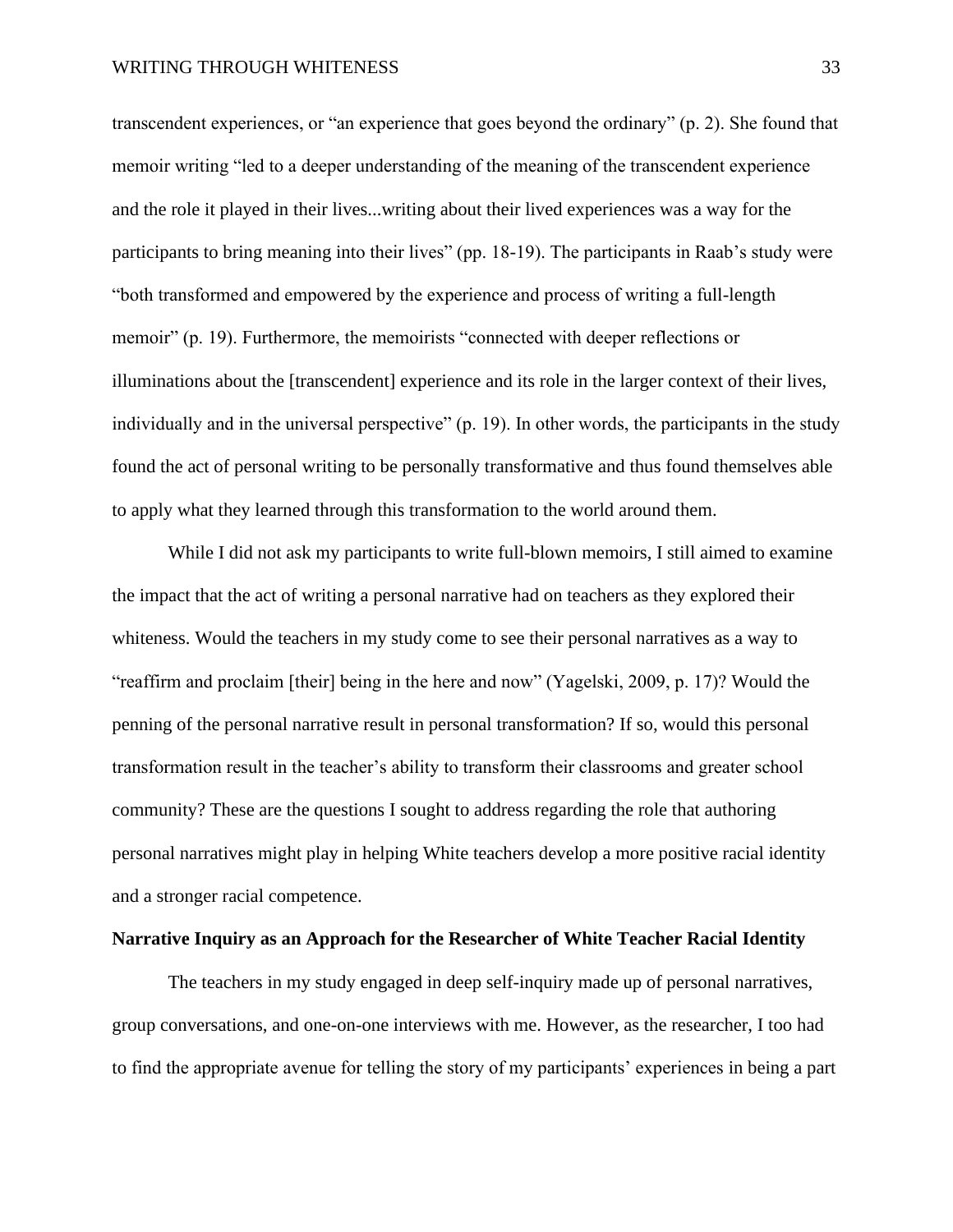of the study as a means to relay tangible results to my reader. In this way, I utilized a narrative inquiry approach to study the experiences of my participants. Jean Clandinin (2013) defines narrative inquiry as "an approach to the study of human lives conceived as a way of honoring lived experience as a source of important knowledge and understanding" (p.17). In citing her previous work with Connelly (2000), Clandinin further describe the process of narrative inquiry saying that

...it is a collaboration between researcher and participants, over time, in a place or series of places, and in social interaction with milieus...an inquirer enters this matrix in the midst and processes in the same spirit, concluding the inquiry still in the midst of living and retelling, the stories of the experiences that made up people's lives, both individual and social (2016, p. 20).

Even in the construction of the interview questions is the researcher actively involved in the inquiry process since in creating the interview questions "the researcher becomes an integral and visible part of the research and results...in this way, the interview questions are as important as the participant's responses" (Raab, 2014, p.4). In a narrative inquiry study, collaboration between researcher and participants occurs at all levels.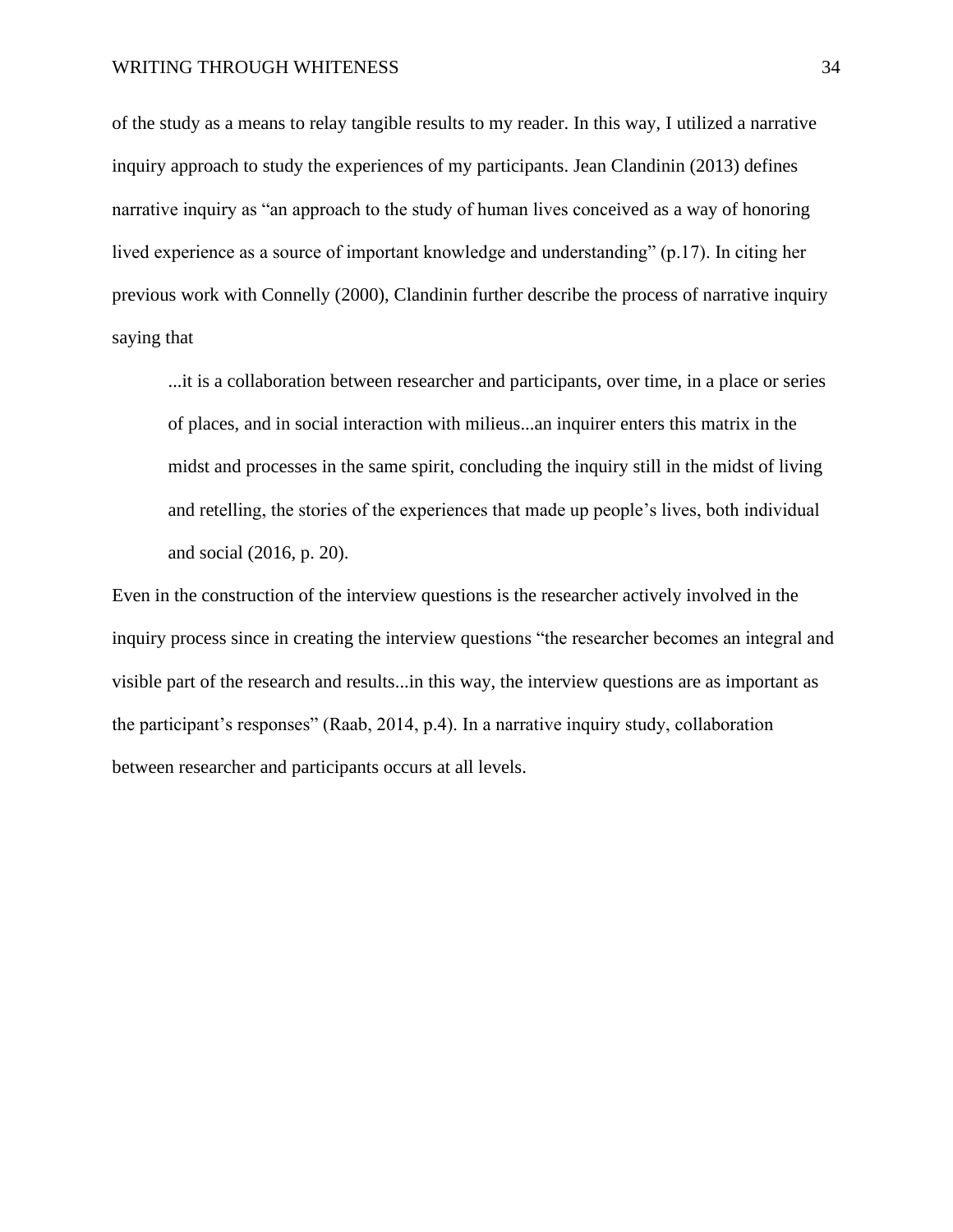## **Chapter 3: Research Design and Methodology**

In this chapter I discuss the research design and methodological practices that were required to address the research questions that related to the puzzle of practice. I begin by discussing narrative inquiry, the methodology I utilized to tell the story of my participants in this study. I also highlight the connection between narrative inquiry and action research. As discussed in chapter two, writing can translate to a way of being. This change is at the heart of action research. I then go on to discuss the setting of the study, the participants who partook in the study, my data collection and analysis procedures, my role as the researcher in the study, the validity of the data, the limitations of the research design, and any ethical concerns in the research design.

## **The Connection Between Narrative Inquiry Action Research**

The research design of this study was in the tradition of narrative inquiry. This methodology made most sense for my study because of its inherent fluidity. Narrative inquiry is "not a set of procedures or linear steps to be followed but a relational inquiry methodology that is open to where the stories of participants' experience take each researcher" (Clandenin, 2013, p. 33). At the core of my study were the acts of "living, telling, retelling, and reliving" (p. 34). My participants told their personal and professional stories of White racial identity. They retold these stories (and told new ones) in our race inquiry group meetings. They told the story of their lived experience of being in the race inquiry group and the story of how being in the group affected how they relived their experiences personally and professionally. They told the story of how the act of writing personal narratives impacted the development of their racial identity and racial competency. Lastly, I told the story of the totality of these experiences of my participants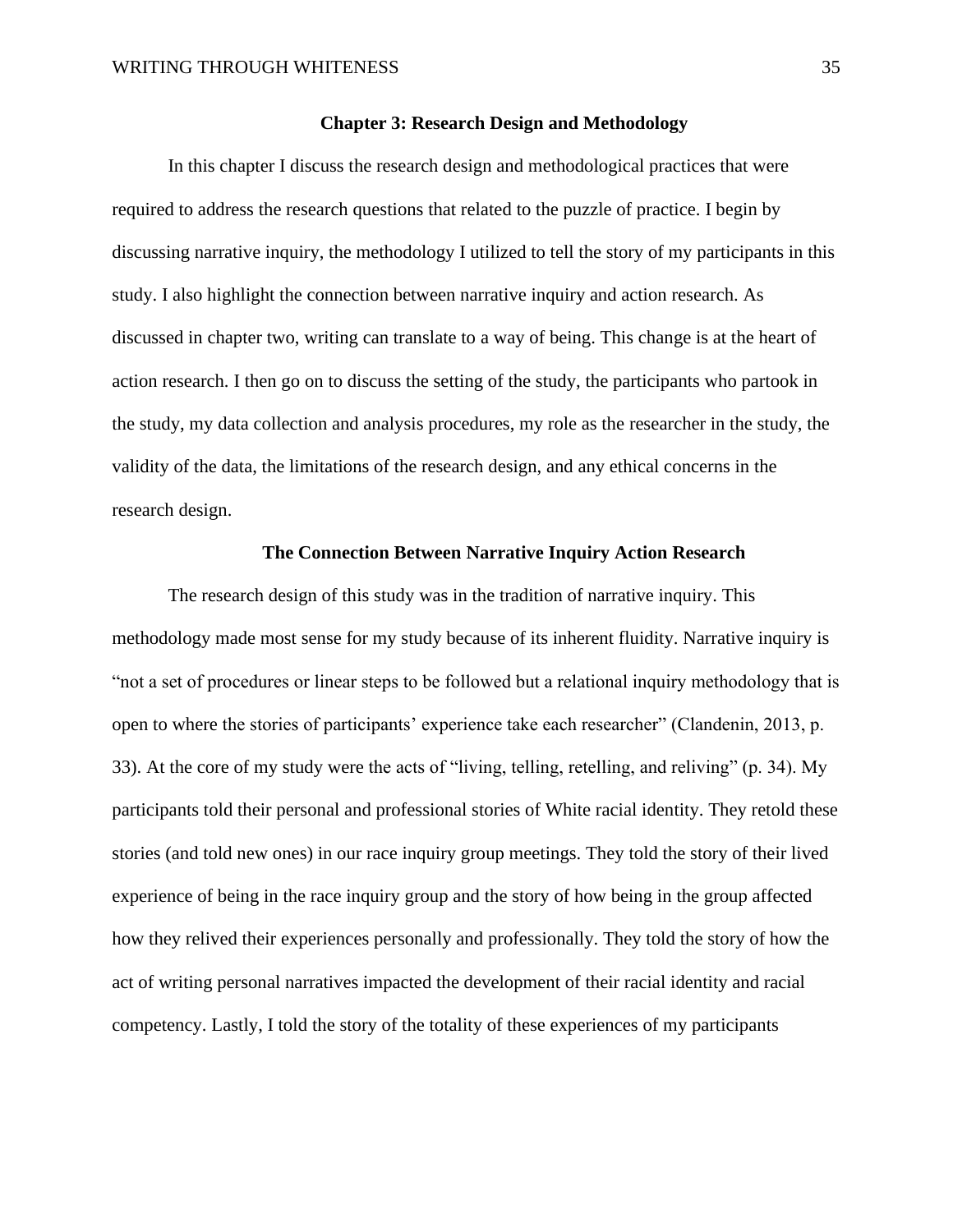throughout the course of my study. In light of the multitude of directions these stories could have gone, narrative inquiry was the most appropriate methodological model for my study.

However, this dissertation also aimed to create change in the contexts of the participants be it in their personal lives, in their classrooms, or in their school. In this, I see the research design of narrative inquiry as a means to engage in action research as well. The telling and retelling of the stories of one's life as part of the narrative inquiry process can indeed lead to real change. Pushor and Clandinin (2009) discuss the interconnectedness between narrative inquiry and action research saying,

These ideas of story living and telling, retelling and reliving are central features in [Clandinin and Connelly's], and our, particular view of narrative inquiry. For them, the inquiry into narrative, stories lived and told, creates spaces, gaps, which allow for change. Within their conceptualization, there are clear connections between narrative inquiry and a broad view of action research. (p. 292).

While I recognize the dominant research design of this study is that of narrative inquiry, I also cannot deny the connection between the stories my participants told as part of the narrative inquiry process and the actionable change that can come from engaging in this self-inquiry.

#### **Research Methods**

# **Setting**

The setting of my study was my place of work. The school is a charter high school for the arts located in Eastern Pennsylvania. The students at the school are predominantly White (66.7% of the population), and the teachers are almost exclusively white. 8.8% of the students are Black, 13.7% are Hispanic, and 8.2% identify as being multiracial. 33.4% of the students are categorized as economically disadvantaged (PA Future Ready Index, 2018). In many ways, the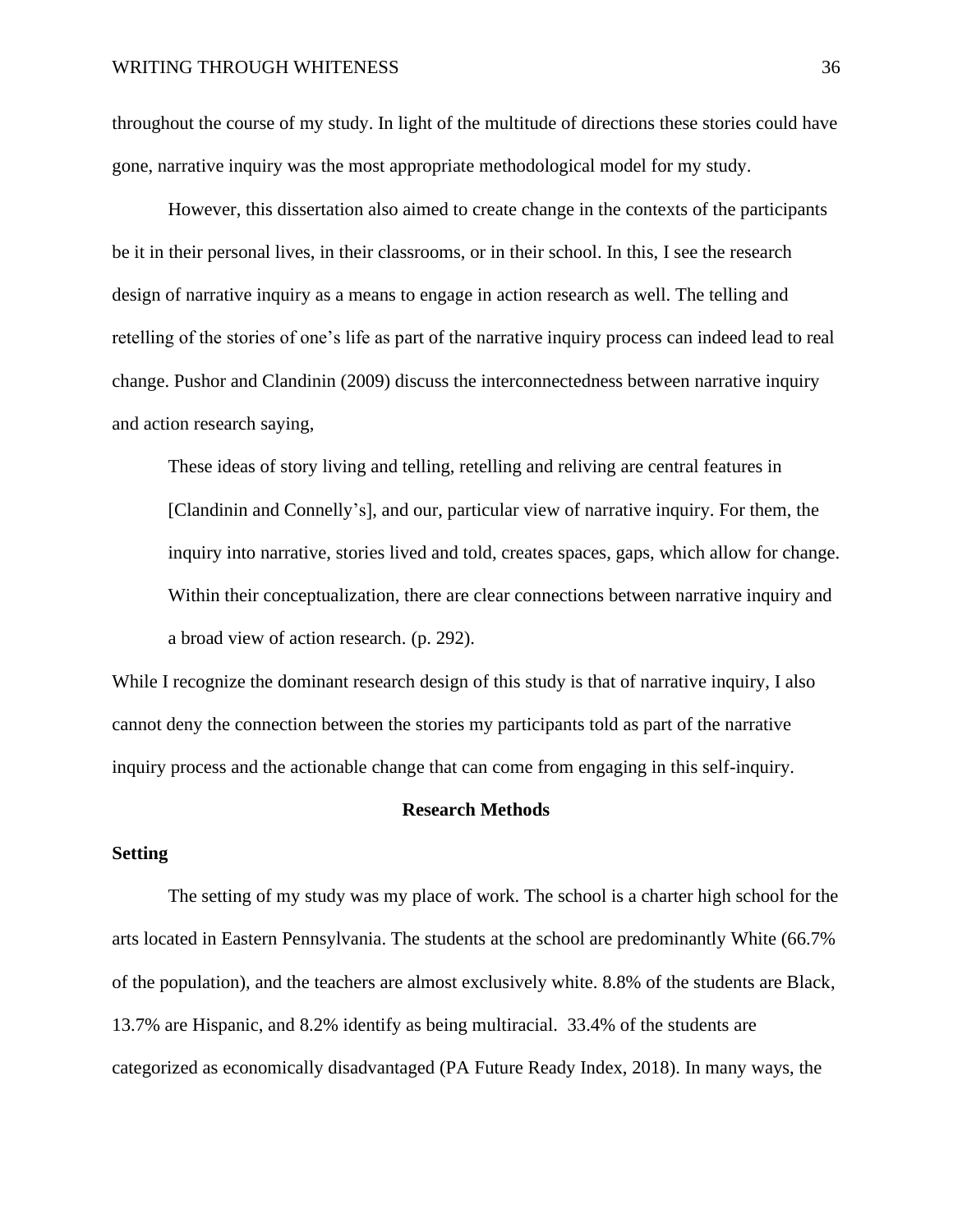school is a reflection of America: a White-dominated setting where somehow whiteness and its effects remain almost invisible.

## **Description of Participants**

All participants signed a consent form (see Appendix B) that outlined the details and expectations of them for the study. I recruited two White participants for my study because the focus of my study was on how White teachers process the ways in which their whiteness contextualizes their personal and professional worldviews. While this was a small sample, the participants were chosen very carefully. I wanted to capture as many variables as possible in my chosen participants as they related to gender and their content area.

- 1. Alex is a male core discipline teacher who has taught at the school for 7 years. He was a new father at the time of this study. He cited always being willing to learn more about the implications of his racial identity.
- 2. Anna is a female arts discipline instructor who has been at the school for 16 years. She taught in multiple capacities throughout the course of her career including collegiately and in private settings. She is a mother of three who described herself as the most racially-aware member of her department at the school. She also cited having a willingness to learn more about the implications of her racial identity.

I primarily chose these two participants in order to have a male and female perspective and because one teaches a core discipline subject and the other teaches and artistic discipline at the school. I also chose both participants because they expressed an interest in doing this kind of White racial inquiry work and are veteran teachers. Both participants saw themselves as educators who were aware of racial issues in the classroom and who felt they had done work to make their classrooms more equitable.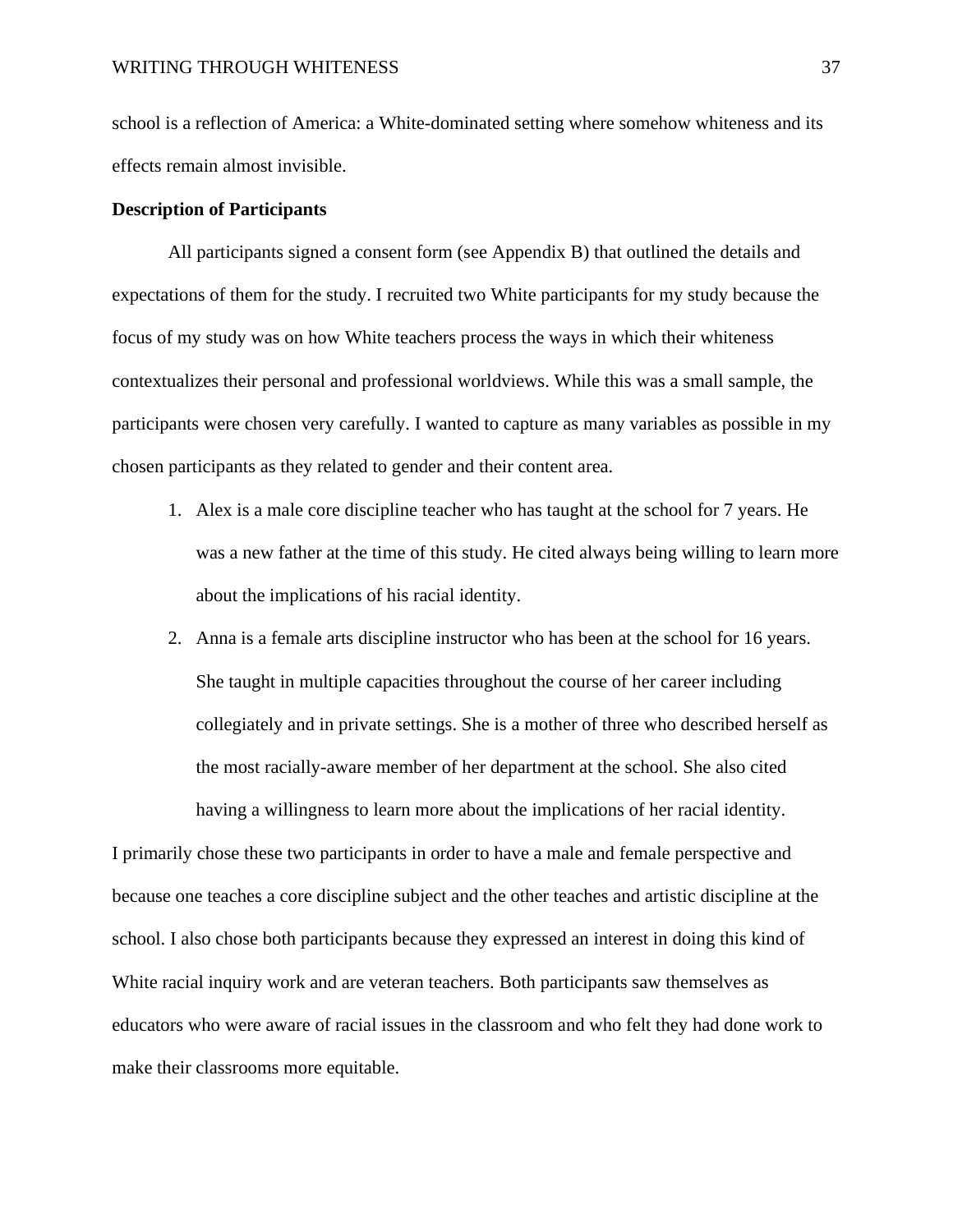## **Data Collection Procedures**

Seeing as this was a case study of the experiences of teachers engaging in narrative racial inquiry and the goal was to create thick descriptions of participant experience gathered from multiple in-depth data sources, I kept my number of participants rather low. The bulk of my data was gathered from the writing of my participants as well as observations and interviews with them. All participant data was saved to my personal Google Drive in folders and were only be seen by me. I will delete the folders in a reasonable amount of time. Further description of these data sources appears in the next sub sections.

The rationale behind using multiple methods to collect data was to gauge how the various methods interact/build off one another and to uncover what realizations of my participants come by engaging in each respective context (alone in their writing, in a group setting, one-on-one with me at the end of the study). What results were unique to my participants engaging in these questions about race alone in their writing? What results were unique to my participants working through these questions together as they discuss their writings? What results were unique to my participants having the opportunity to look back on their experiences in the study as a whole and reflect on them via the exit interview? For example, what they articulated in the first section of their personal narratives and first meeting may not have represented their feelings after completing the study in full. They may have come to more multifaceted/detailed/complex conclusions that they could not come to earlier in the study. The exit interview allowed the opportunity for my participants to tell the stories of their experience in the study in full after all of the writings and meetings were completed.

While the questions I mention above do not necessarily represent my primary research questions, they are questions I was be able to speak to in the results and discussion portion of this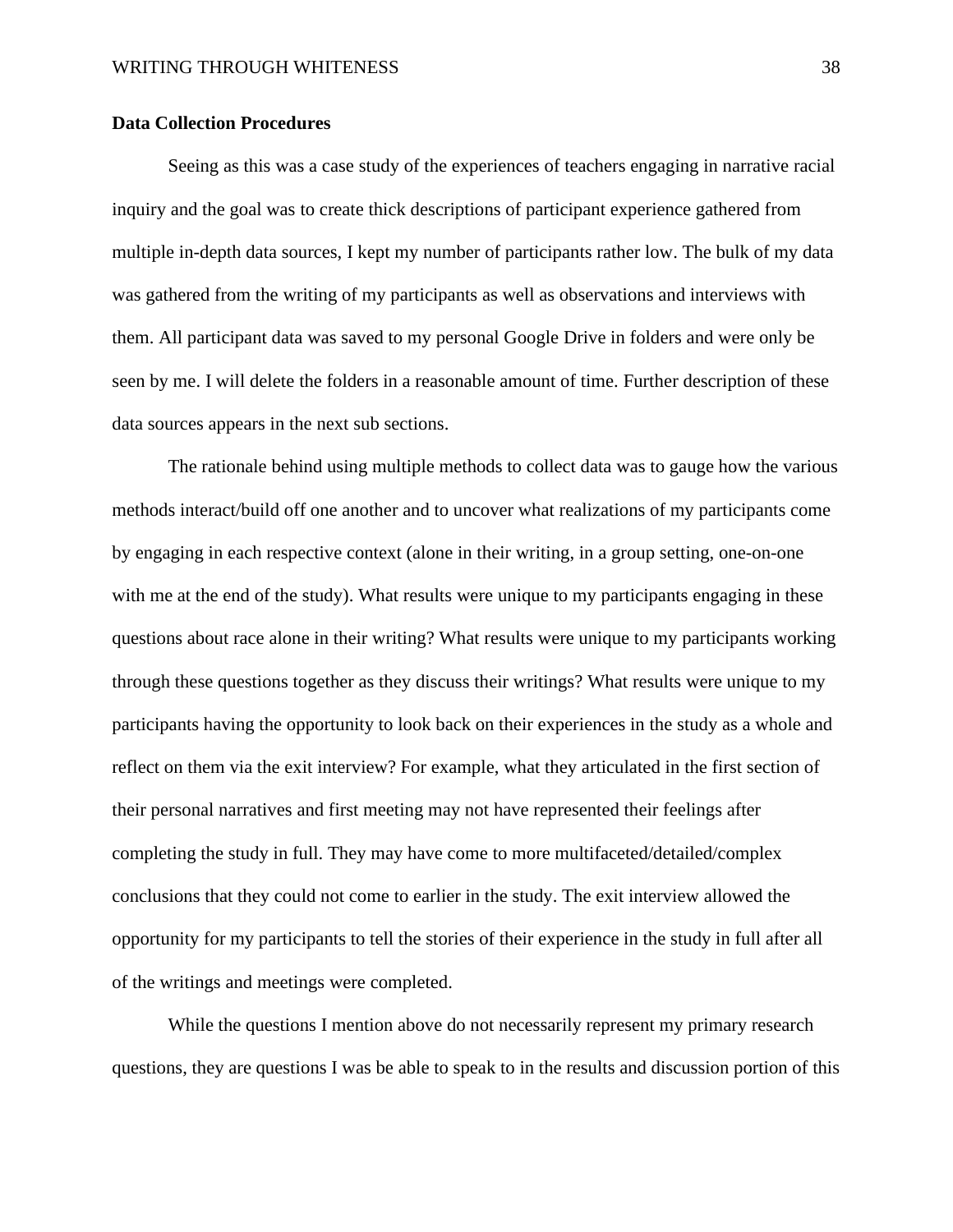dissertation by utilizing various data collection methods. Through collecting data in multiple ways, I was able to better speak to any growth/transformation/shifting of ideologies that occurred in my participants by the end of the study as well as speak to the specific environments from which these transformative moments were born. Another reason for utilizing these three data collection methods was the potential to validate data through triangulation. While the different collection methods might have offered different results depending on the method utilized, I was also be able to speak to the similar patterns I observed in the data across the three data sources via triangulation.

## *Personal Narratives*

I asked my participants to write in-depth personal narratives that consisted of four primary sections. I offered participants some writing prompts to consider in order to ground their writing in specific details. I summarize these sections below but offer the more detailed writing assignments in Appendix C. These sections correlated strongly with the research questions listed in Chapter I.

- 1. **How has my whiteness affected/contextualized my experiences on a personal level?:** In this section, participants recounted memories from their lives that affected the degree to which they became aware of their whiteness. They discussed why they chose to refer to these memories and how they affected their personal worldviews moving forward regarding race and how being White impacts them and the lives of others.
- 2. **How has my whiteness affected/contextualized my experiences on a professional level as a teacher?** In this section, participants connected these personal epiphanies regarding their whiteness to their experiences in the classroom. How is the education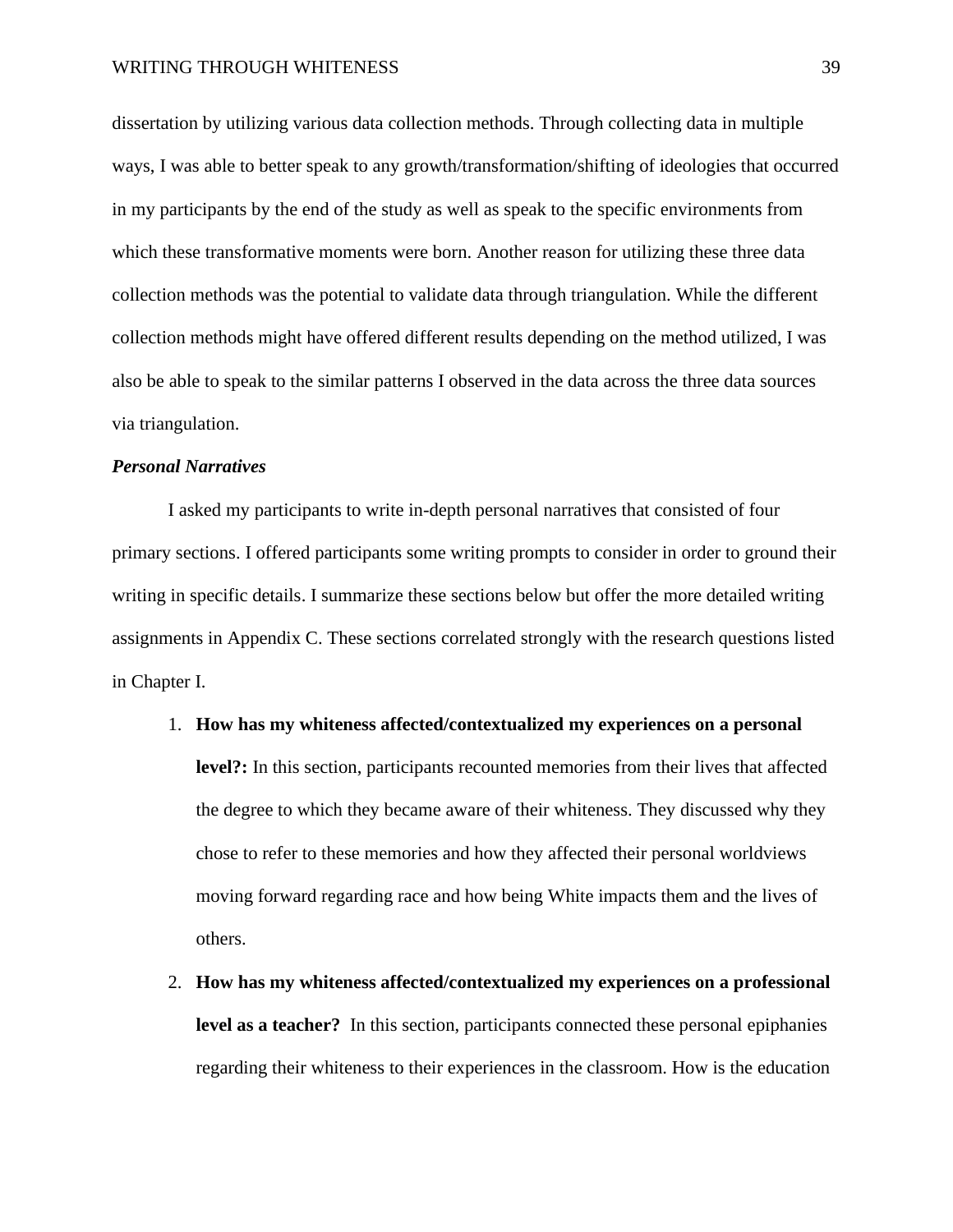system dominated by whiteness? How does being White affect the way they teach? How does being White affect the way they interact with their students? How do they think being White affects the way their students respond to them?

- 3. **How can I employ more holistic antiracist pedagogies?** In this section, participants described ways they sought not only to speak to White privilege in their classrooms, but also ways to challenge the White-dominated systems in place that allow for these privileges in the first place. How will they make whiteness visible in their classrooms? How will they challenge their White students to speak to race in the same ways they expect their students of color to speak to race?
- 4. **How did reflecting on my whiteness through writing and discussion impact me personally and professionally?** In this final section, participants discussed how they were impacted by the experience of reflecting on their whiteness and discussing these reflections with colleagues in our meetings after the writing of each section. Did they have any epiphanies in doing this work? Did they find anything that surprised them? Did the experience change the way they saw themselves in relation to the world around them? Did the experience change the way they thought about their role(s) in the classroom?

The writing of this personal narrative was scaffolded so that participants engaged with only one section at a time. Participants were given each section of the personal narrative at the beginning of the month and had three weeks to draft each section. I then took a few days to read that particular section of each participant.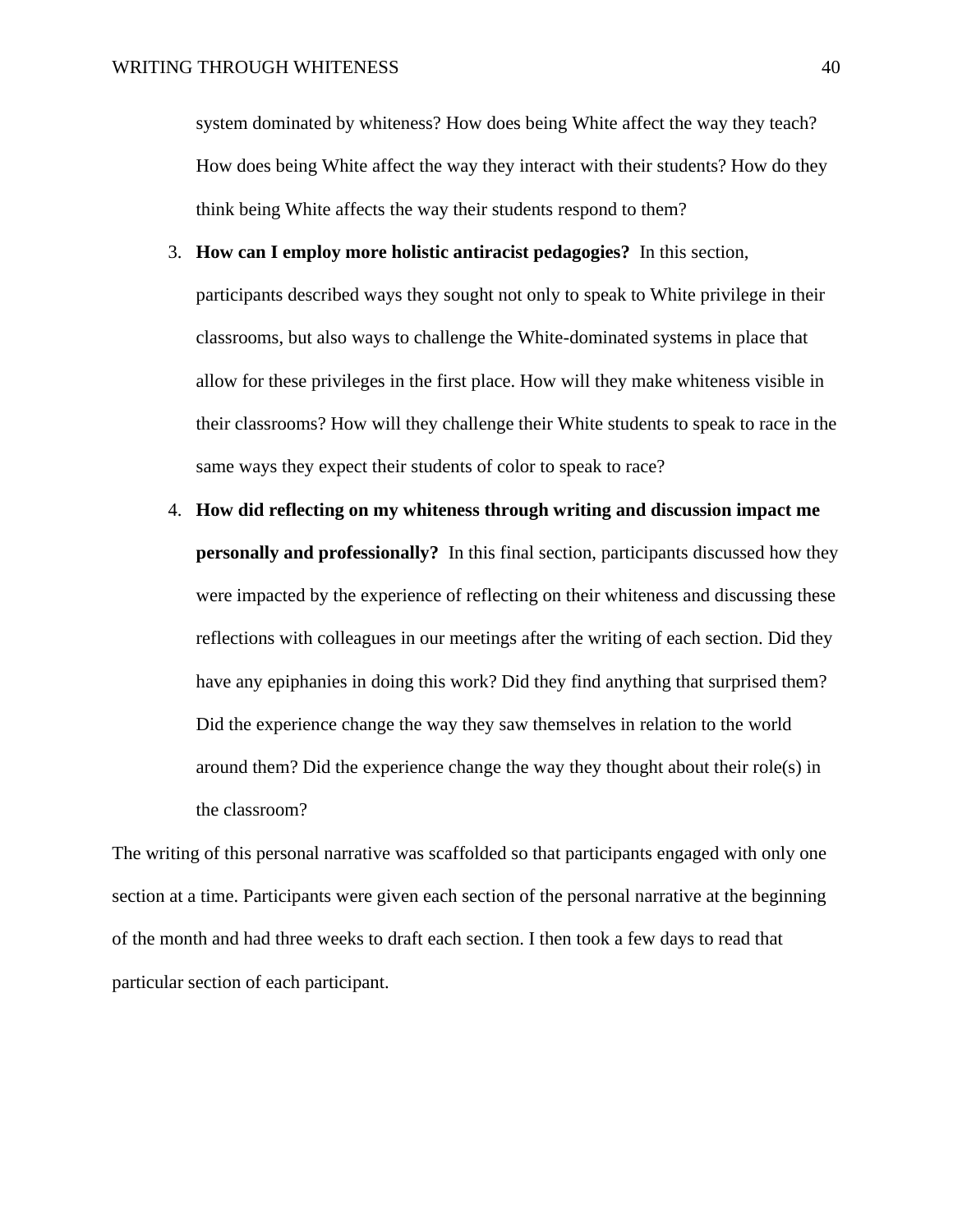# *Race Inquiry Group Meetings*

Participants then met with me as a group in the final week of the month to discuss their writing experiences and what they discovered. We met for anywhere between 40 minutes and an hour depending on how the conversation was unfolding. These group meetings were more conversational and less structured. Though the conversation flowed freely, we asked the same two questions as part of every group meeting:

- 1. What was your overall experience in writing this section?
- 2. Were there any specific epiphanies you came to in writing this section that you would like to share?

The purpose of holding these meetings was two-fold. First, it gave participants the opportunity to expand on the thoughts they articulated in their narratives. Secondly, it created an environment that functioned as a community of writers and antiracist practitioners. In allowing the participants to recount their stories together and share ideas, I wanted to observe the degree to which the group came to further develop a sense of shared goals and responsibilities as antiracist educators. I was interested to see how my participants articulated how the group meetings that occurred after drafting each section of their personal narratives impacted their subsequent writings and reflections.

#### *Exit Interviews*

I also performed an exit interview with each participant individually as this one-on-one context provided more data regarding how the participants characterized their experience in the study and what personal and professional revelations they came to. These exit interviews were fully structured where all participants responded to the same set of questions. I met virtually with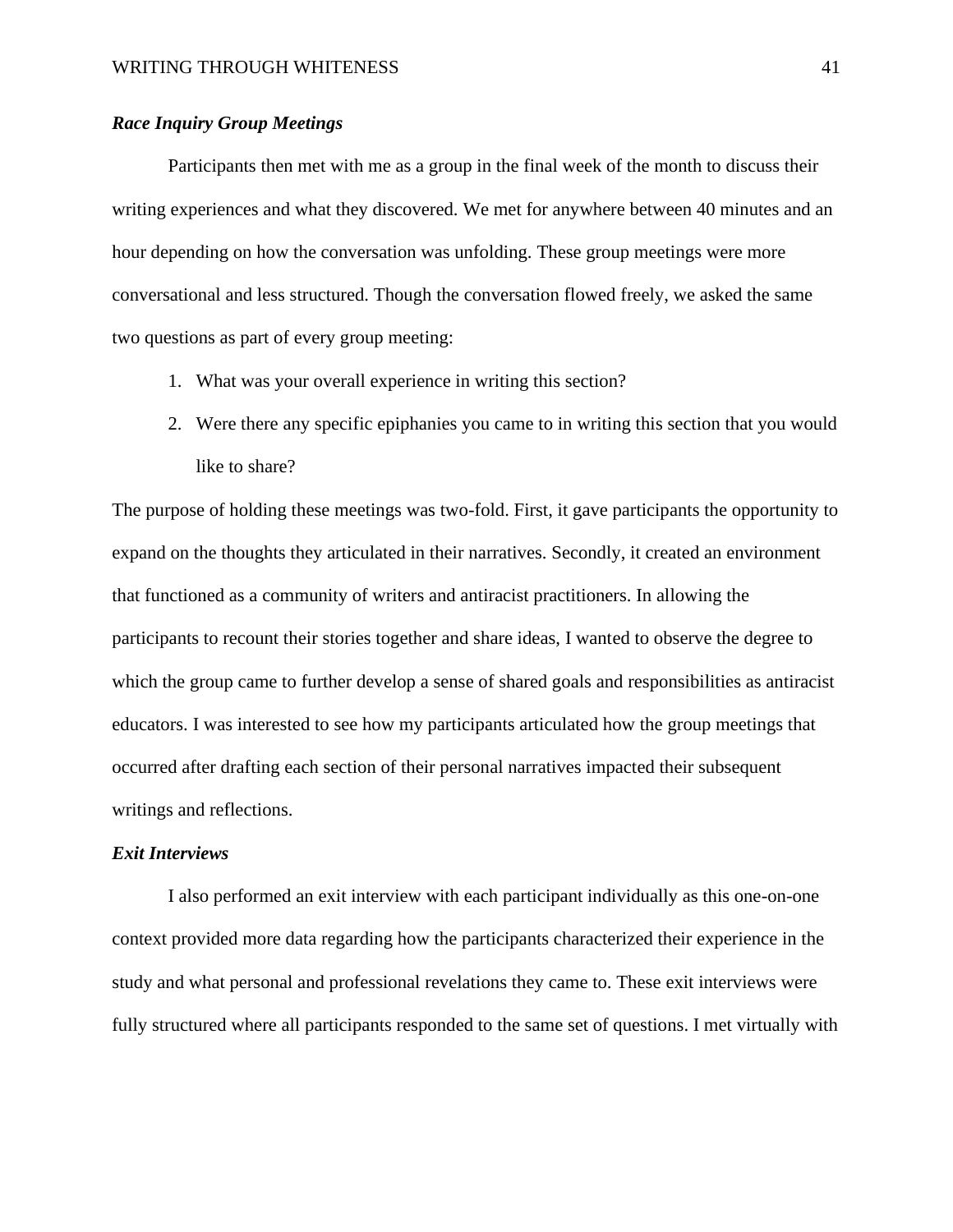each participant for roughly 15 minutes each to conduct these interviews. Please see Appendix D for this exit interview protocol.

## **Data Analysis Procedures**

Each of my research questions were embedded in the sections/prompts of the personal narratives that I asked my participants to write. Each conversation allowed for further exploration of my research questions. In this way, I used inductive coding to code my participant responses for each section of their narrative. I also used inductive coding to organize my observation data and the exit interview data. Based on the coding of these responses from the written narratives, group meetings, and interviews, I identified themes that helped provide thick descriptions that characterized the degree to which my participants believed their whiteness impacts them personally and professionally. I also aimed to provide thick descriptions that characterize the degree to which my participants felt the process of writing personal narratives and engaging in open discourse about their whiteness impacts them personally and professionally.

#### **Researcher Role**

While the group meetings were facilitated by me, I was mainly there to observe and take notes on how the conversations unfolded. In an attempt to stay as neutral as possible, I began each meeting by asking "Are there any specific epiphanies or realizations that you would like to mention that stemmed from your writing?" It was my participants' writing itself that best protected the study from biased results. While I did give the participants various possible writing prompts, I did not tell them they had to write about anything. It was their choice as to the direction they took their writing. And since their conversations were based on what they wrote prior to my involvement with them in the meetings, I played little part in affecting any of the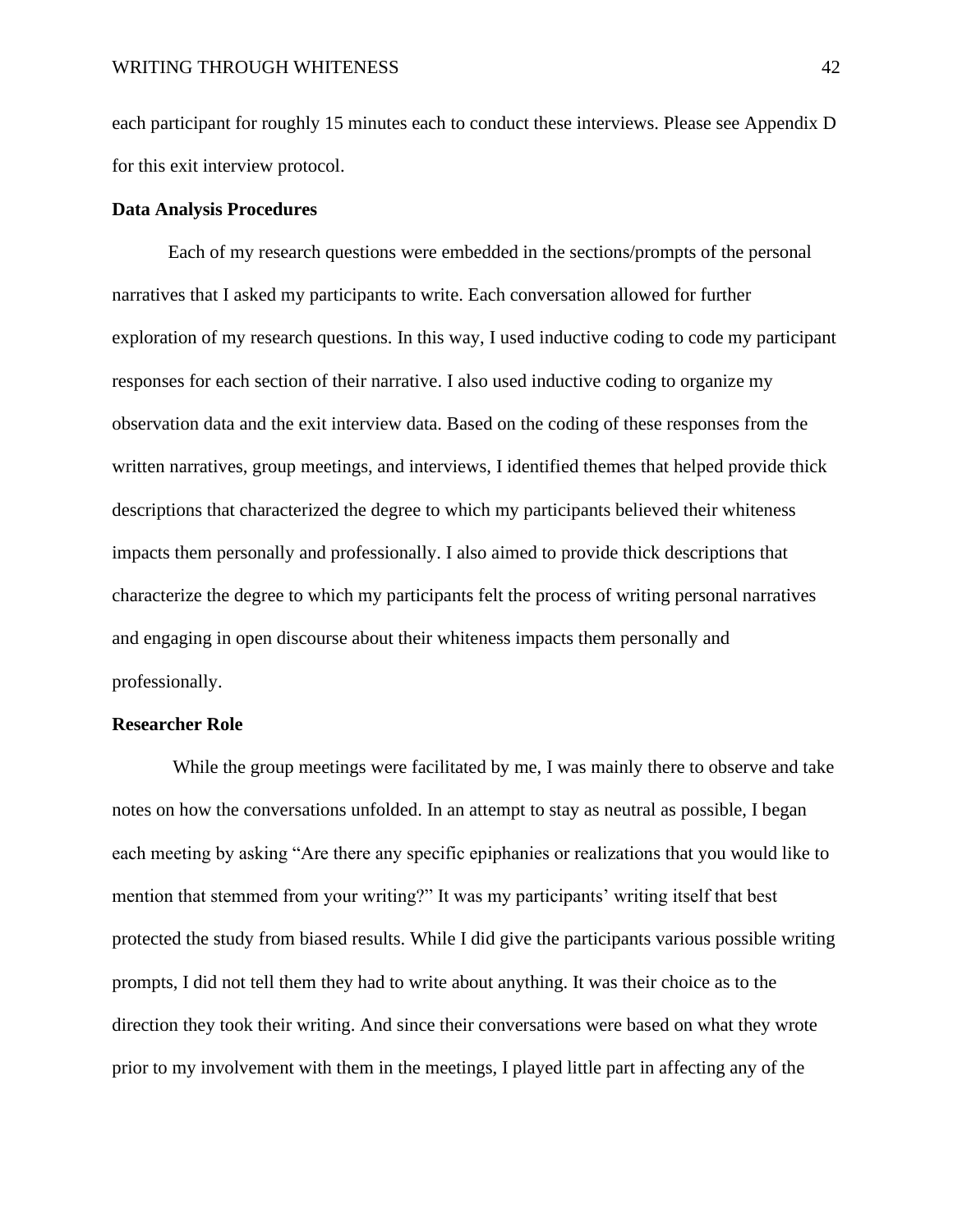results. It is true that new data was collected from the transcripts during these meetings. But again, this data came from the building off and expansion of ideas they had already wrote about in their narratives and were simply fleshed out in more detail through their conversations together. I paid close attention to avoid guiding my participants in any specific direction during their discussions. I allowed the conversations to unfold between the two of them as I took notes on the various directions they took the conversation. However, I did share experiences of my own to create a deep sense of trust and community within the group.

#### **Validity**

I will be using Guba and Lincoln's (1985) criteria for the validity of qualitative data to discuss the validity of my data in this section.

#### *Credibility*

My data is credible as a result of my prolonged engagement with my participants. Not only have I known the participants as colleagues for quite some time, but I spent the summer months meeting with them multiple times over the course of hours to discuss their writing and other thoughts. The degree to which my participants trusted me positively impacted the trustworthiness of the data. My data also proved to be credible through triangulation. The major findings of the study came as the result of identifying common themes across the personal narrative data, group discussion data, and exit interview data.

## *Transferability*

I provided thick and detailed descriptions of the lived experiences of my participants and of their experiences in the study. These thick descriptions allowed the reader to assess the degree to which any or all of the results of this study can be transferred to other contexts. "Context" in relation to this study has less to do with the place that the study took place and more to do with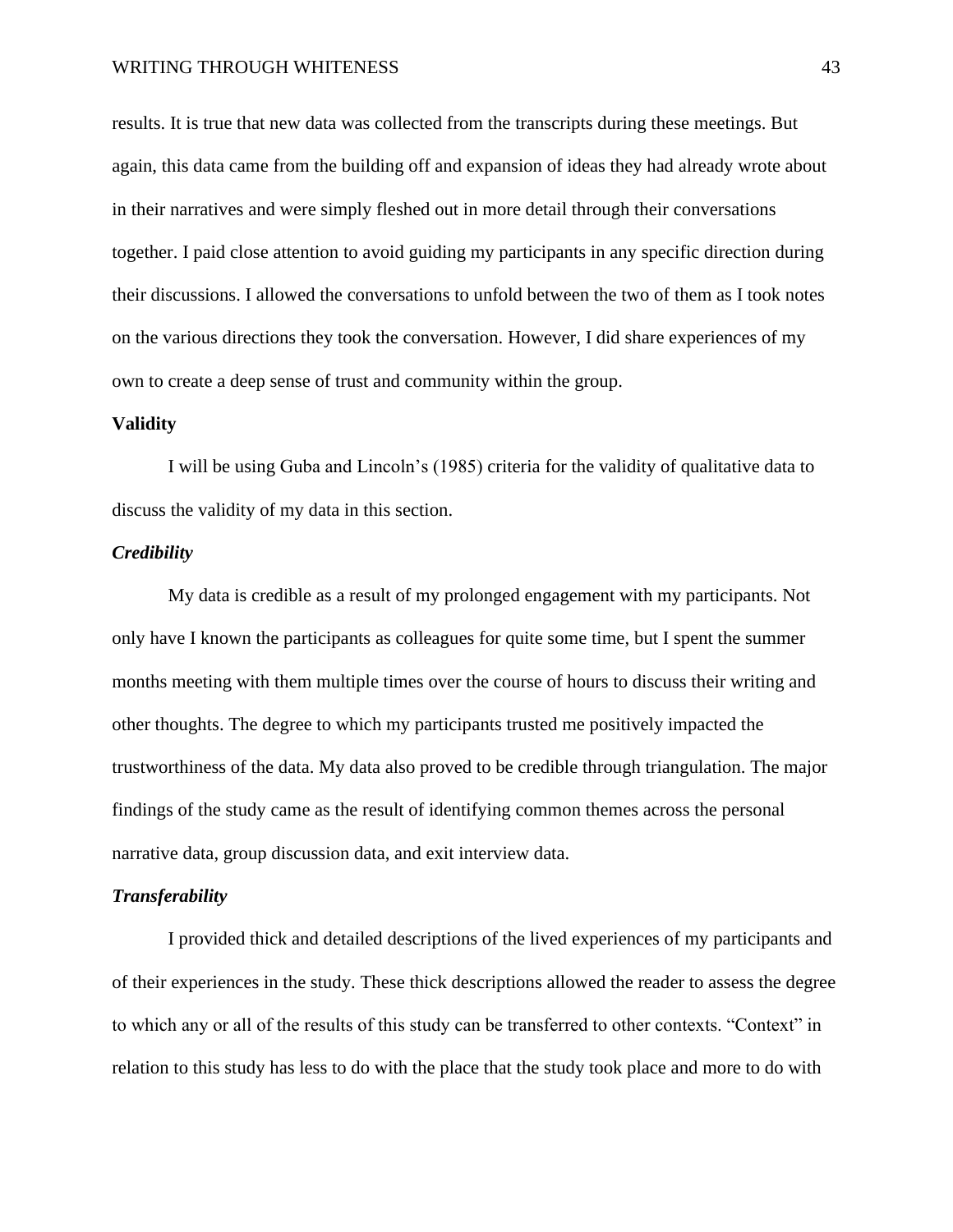the disposition of the participants at the beginning of the study. In other words, are the results of this study transferable to other White educators who deem themselves racially aware and who have a willingness to do this sort of work?

## *Dependability*

I fully described all steps of the data collection and data analysis process and reported the findings in a fully transparent fashion.

## *Confirmability*

The sheer amount of qualitative data that was able to be triangulated from the three data sources speaks to the confirmability of the data collected in this study. The personal narratives of my two participants resulted in 38 pages of data. The transcripts from our four group meetings resulted in 48 pages of data. Lastly, the transcripts of exit interviews I conducted with each of my participants resulted in 8 pages of data. In total, 94 pages of data was collected from my two participants.

#### **Limitations**

The most obvious limitation was the sample size of this study. A study of only two participants is hardly a big enough sample to generalize a phenomenon. However, I do think there is much to be learned from the in-depth descriptions of experience I was able to provide through the case study design.

Another limitation of this study was the prior relationship I had with each of the participants. I have worked with both of these individuals for quite some time, and we knew each other fairly well. We spent time together in school and out of school on occasion, though we never discussed anything related to the subject matter of this study in any personal way until this study was conducted. These prior relationships can be seen as strengths of the study seeing as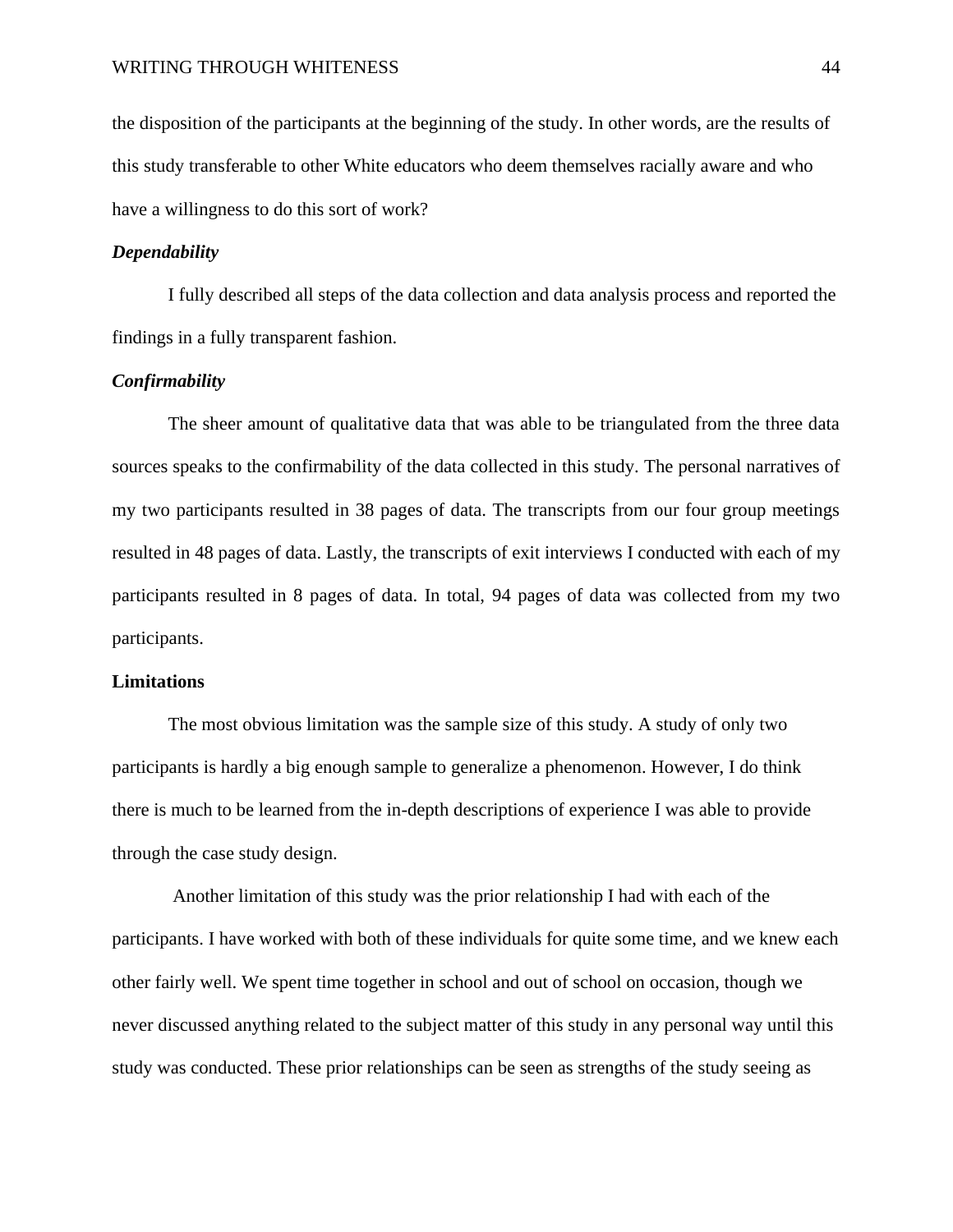they may have allowed for my participants to feel immediately more comfortable doing the work of the study with someone they trusted. However, these relationships could also be seen as limitations to the study. It is not lost on me that my relatively close relationship with these individuals could have impacted the honesty with which they wrote in their narratives and spoke during the group meetings and exit interviews. While I have no reason to suspect that my participants were not honest with me throughout the course of the study, it is worth noting here that it is possible that my prior relationship with the participants somehow impacted their responses.

Lastly, the length of time I had to conduct the study was a limitation. It certainly worked out well that my participants wrote and we met throughout the duration of the summer. I speak more to the benefit of this timing later in Chapter V of this dissertation. However, in an ideal situation, I would have been able to work with my participants throughout the duration of an entire academic year. Not only would this have given a broader view of their potential transformation, but it would have also allowed my participants to share stories from their classroom experiences as they continued to write their narratives and participate on our group meetings. Because the study was conducted over the summer, I was not able to assess the ways in which my participants were taking the work we were doing and applying it to their classroom contexts.

#### **Ethical Concerns**

In terms of ethical concerns, I do recognize the importance of creating an environment of trust within the group. In order for authentic writing and conversation to occur, I needed my participants to trust me and each other. I am fully aware that these writings and conversations that focus on race and identity are very personal and private in nature. I had to create an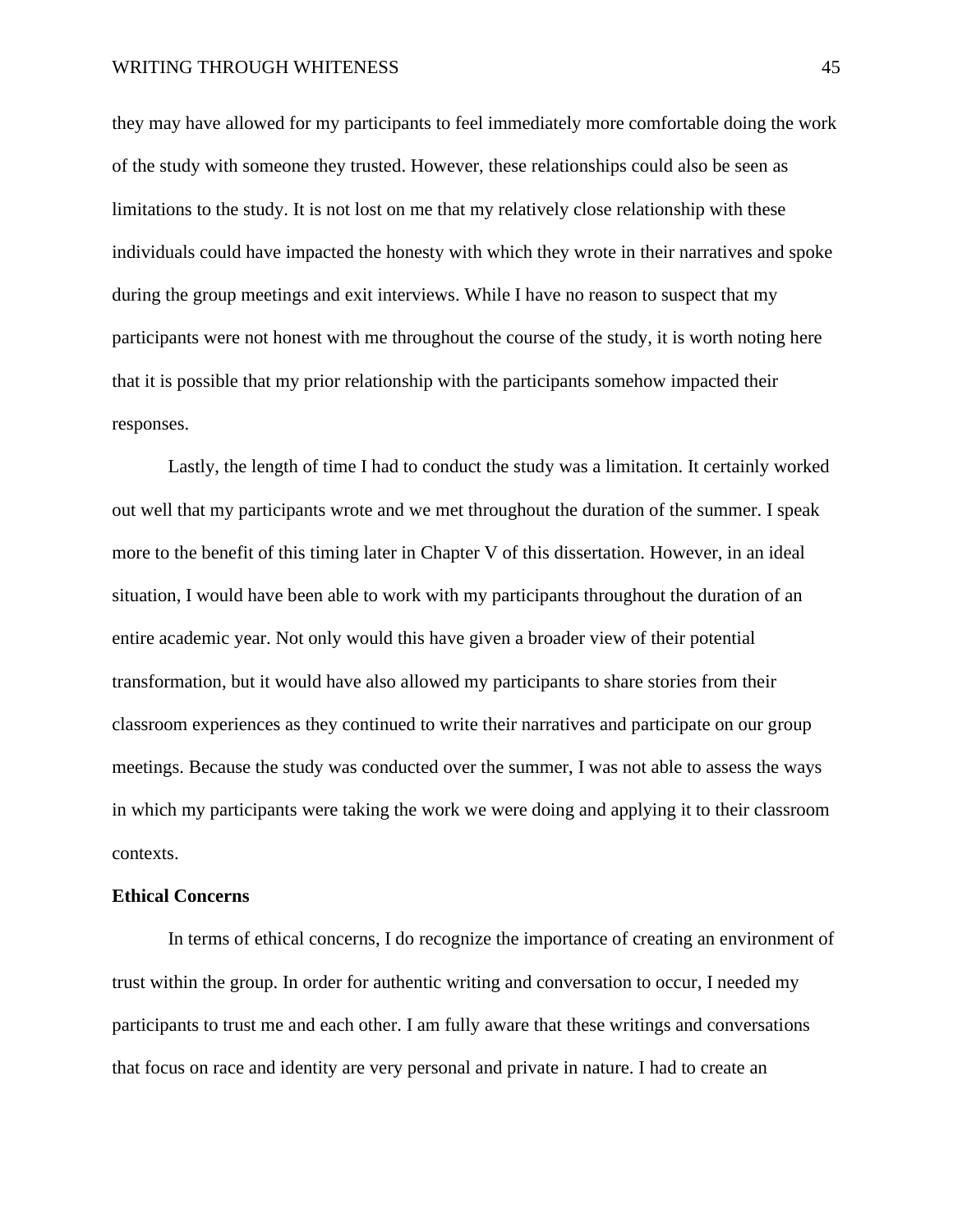environment that was characterized by reflection and growth, not judgment and persecution. While I am a school leader at my place of work, I am not a direct superior to either of my participants. In this way, there is not ethical concern present regarding this study impacting my participants' teacher evaluations, promotions, etc.

# **Conclusion**

This narrative inquiry study was completed from May through August with my two participants. During that time, the participants wrote four sections of a personal narrative and met with their participant peer and me for 40 minutes to an hour after drafting each section each month. Each participant completed a 15-minute exit interview with me as well. The following chapter speaks to my coding process which includes how I went about generating the themes that became the major findings of the study. I identify possible biases in my coding process. I then detail the results of the study by describing each theme that I formulated and the subthemes/codes that fell under each respective theme. I connect each of these themes directly to the research questions of the study. I include a generous amount of participant quotes to support the sub-themes, categories, and/or codes that came together to comprise the themes.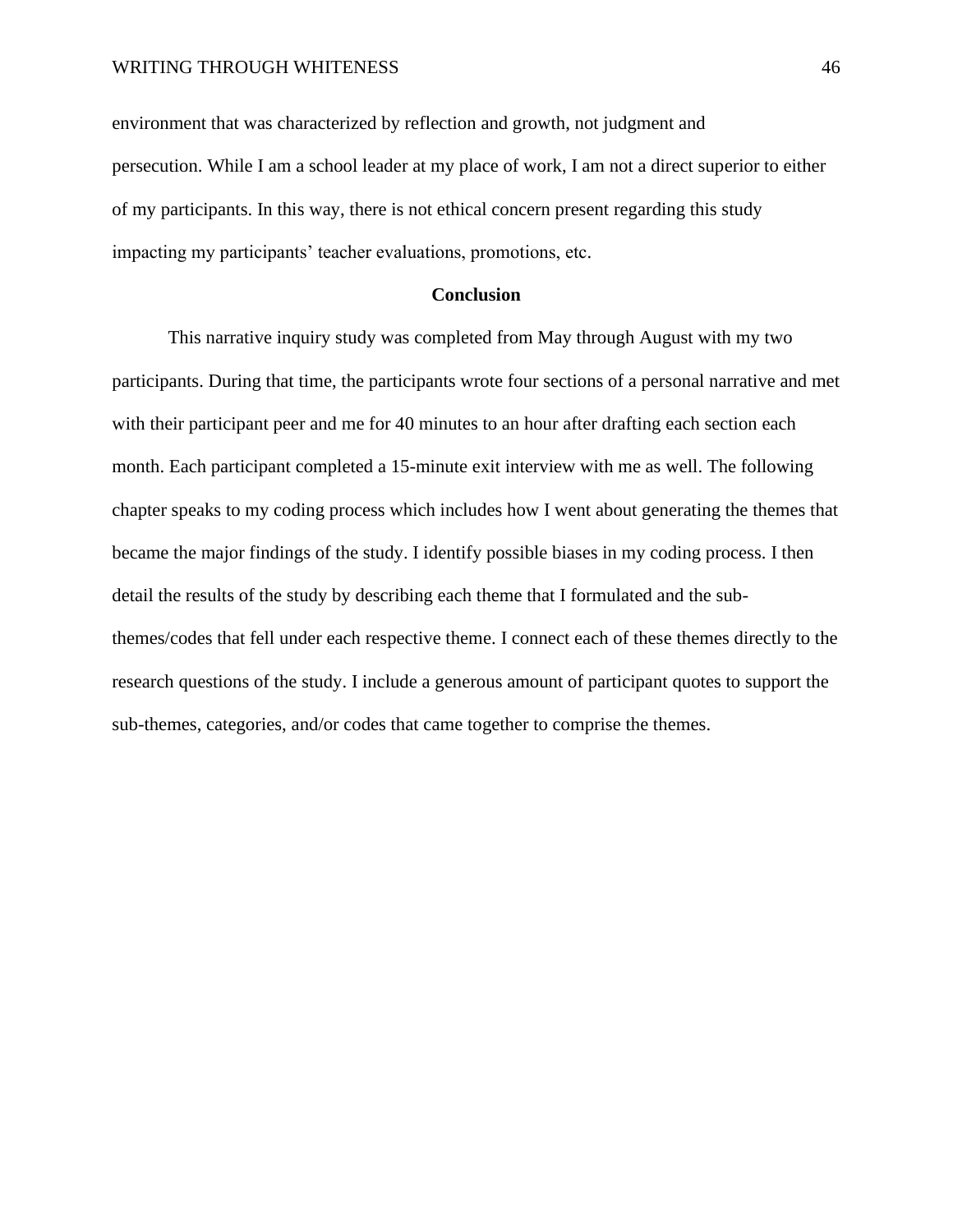#### **Chapter 4: Research Results**

The data collected for this study consisted of the personal narratives of the participants (in four parts), the transcripts from our four group meetings, and the transcripts from each the exit interviews conducted with the participants. This chapter begins by describing the coding process I utilized to identify the major themes of the study as well as addresses potential biases in the coding of the data. I then define the major themes garnered from the data sources and offer detailed interpretations of these themes. These interpretations include direct quotes from the participants themselves that support the themes being addressed. Some of these quotes have been edited not in the way of content but rather grammatically in order to provide for more fluid reading.

#### **Description of the Coding Process**

I coded the vast majority of my data by utilizing the process of descriptive coding. Saldaña (2011) defines descriptive coding as "primarily nouns that simply summarize the topic of a datum. This coding approach is particularly useful when you have different types of data gathered for one study, such as interview transcripts, fieldnotes, and documents" (p. 104). This coding type made the most sense for my study as I had three sources of qualitative data in the written narratives, group meeting transcripts, and exit interview transcripts of my participants. I also utilized in vivo coding which Saldana describes as "[coding] based on the actual language used by the participant. What words or phrases you select as codes are those that seem to stand out as significant or summative of what's being said" (p. 99). In vivo coding was also a good match for my study because of the vast amount of direct participant language that comprised the entire data set.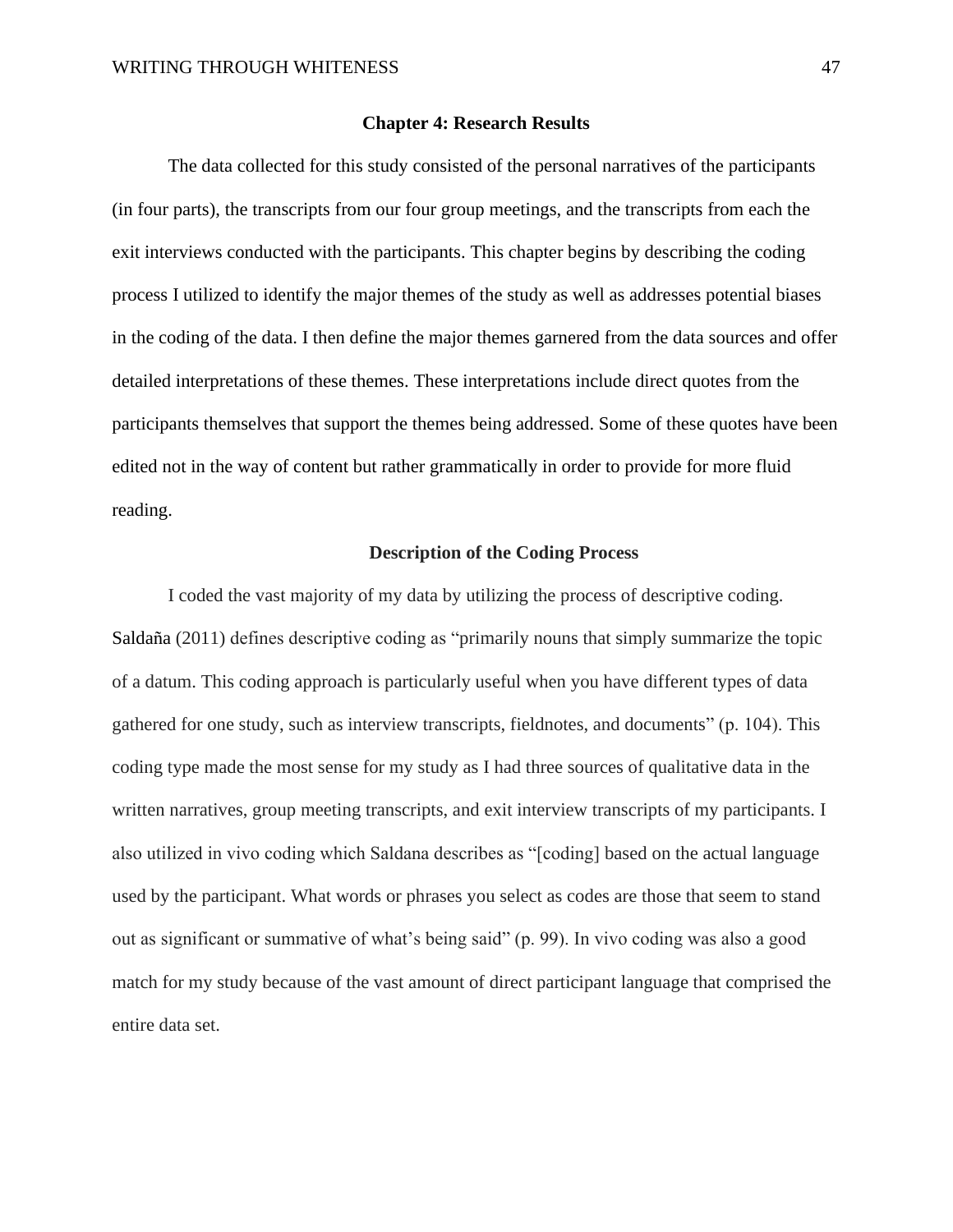My first round of coding produced 40 descriptive and in-vivo codes. My second round of coding included reanalyzing my first-round codes and developing larger categories that the codes fell under. Off these codes and categories, I began to generate emergent themes that ultimately made up the results of the data. When my analysis was complete, I ended up with one major theme related to my first research question, two major themes related to my second research question, two major themes related to my third research question, and one major theme related to my fourth research question for a total of six major themes.

#### **Addressing Bias in Coding**

Specifically related to this study, I was concerned with what I was asking my participants to write about. While I only offered "suggested" prompts to my participants, it is possible that how I structured the prompts led my participants down a particular path in their narratives. However, I did go to great lengths to try to create prompts for writing that were more wide open so that I did not have as much of a hand in what they decided to write about or how they went about writing. For example, in the first section of their narratives, I asked my participants to recount their first memories of race. This is a far different question than asking them to recount their first memories of being White. While it goes without saying that I was hopeful that my participants would explore the intricacies of their whiteness, I did not want to *tell* them to write about being White from the start. It turned out that both of my participants did not speak about being White when they recounted their first memories of race; they instead recounted memories that dealt with people of color. I also used a researcher journal where I memoed about my thoughts after our group meetings as well as my experiences while coding.

Any qualitative study comes with a certain degree of researcher bias. The way data is collected and how the results are interpreted is solely at the digression of the researcher. There is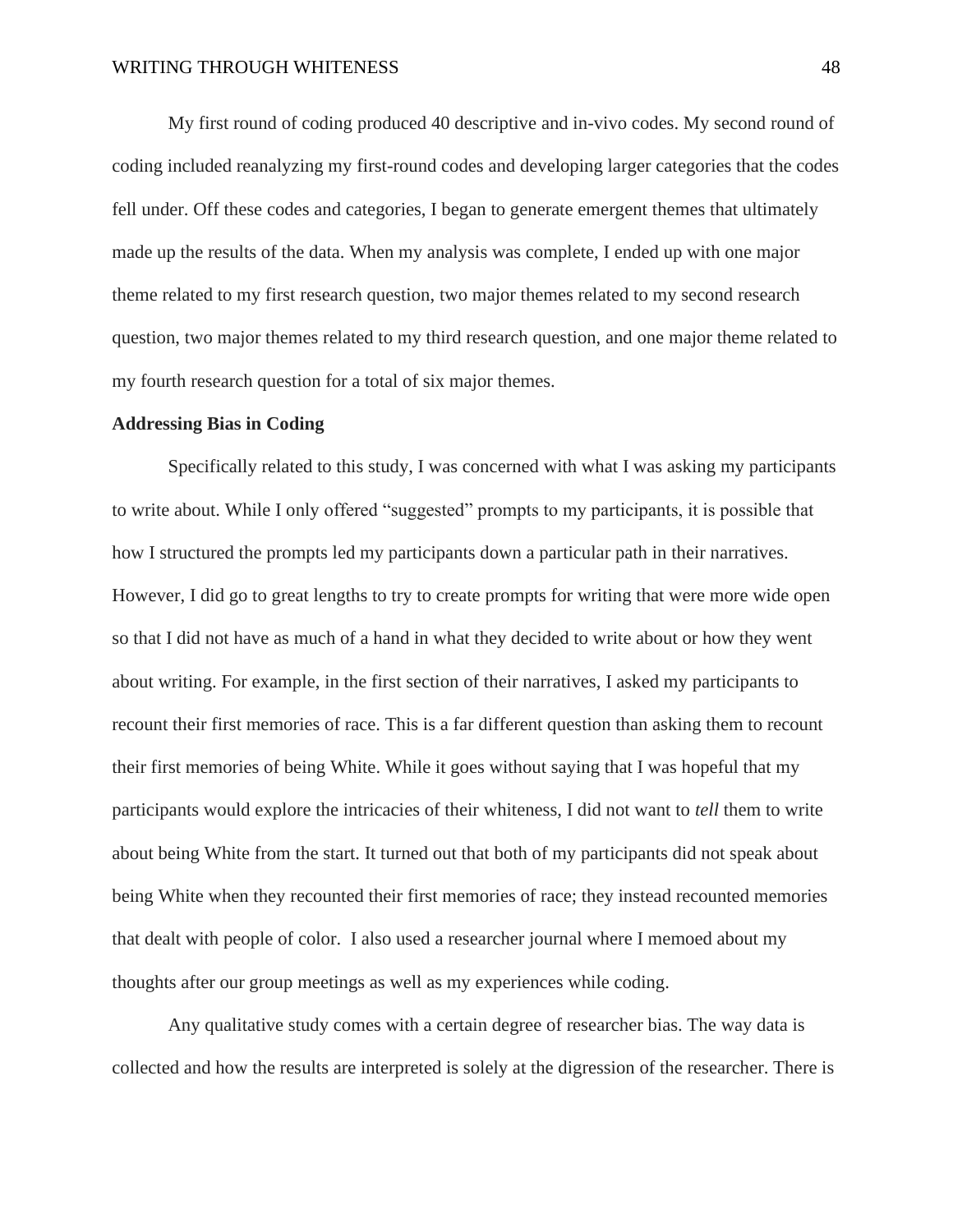bound to be bias when only one person's perspective is at the center of data collection and analysis. Ultimately, however, the amount of participant quotes that I offer in my results section provides a high level of transparency regarding how I went about interpreting the data. My goal in doing this was not to deny any bias at all, but rather to create thick descriptions of participant experience in order to foster a general trustworthiness regarding the way I used the data to generate the major findings of the study.

#### **Theme Related to Research Question #1**

The following theme and sub-themes were identified from the data sources in relation to my first research question: How does writing personal narratives about race impact how White teachers process how their whiteness affects their personal experiences? This research question focused on how my participants reflected on the personal implications of race in the lives and how they have processed their racial identity throughout the course of their personal lives.

## **Whiteness as a Barrier to Developing Racial Competency in Personal Life**

This theme consists of the ways that my participants described various aspects of whiteness and how they acted as barriers to the development of their racial competency throughout the course of their personal lives. While I did not directly ask them to discuss barriers to developing their racial competency, this is a theme that developed from what they shared in their writing and conversations. Overall, this theme is characterized by an asserted general lack of awareness on the part of my participants in regard to their racial identity, a lack of awareness largely the result of being White.

#### *Lack of Awareness*

Throughout the course of the study, and regardless of the particular section my participants were working on, they consistently referenced a general lack of awareness regarding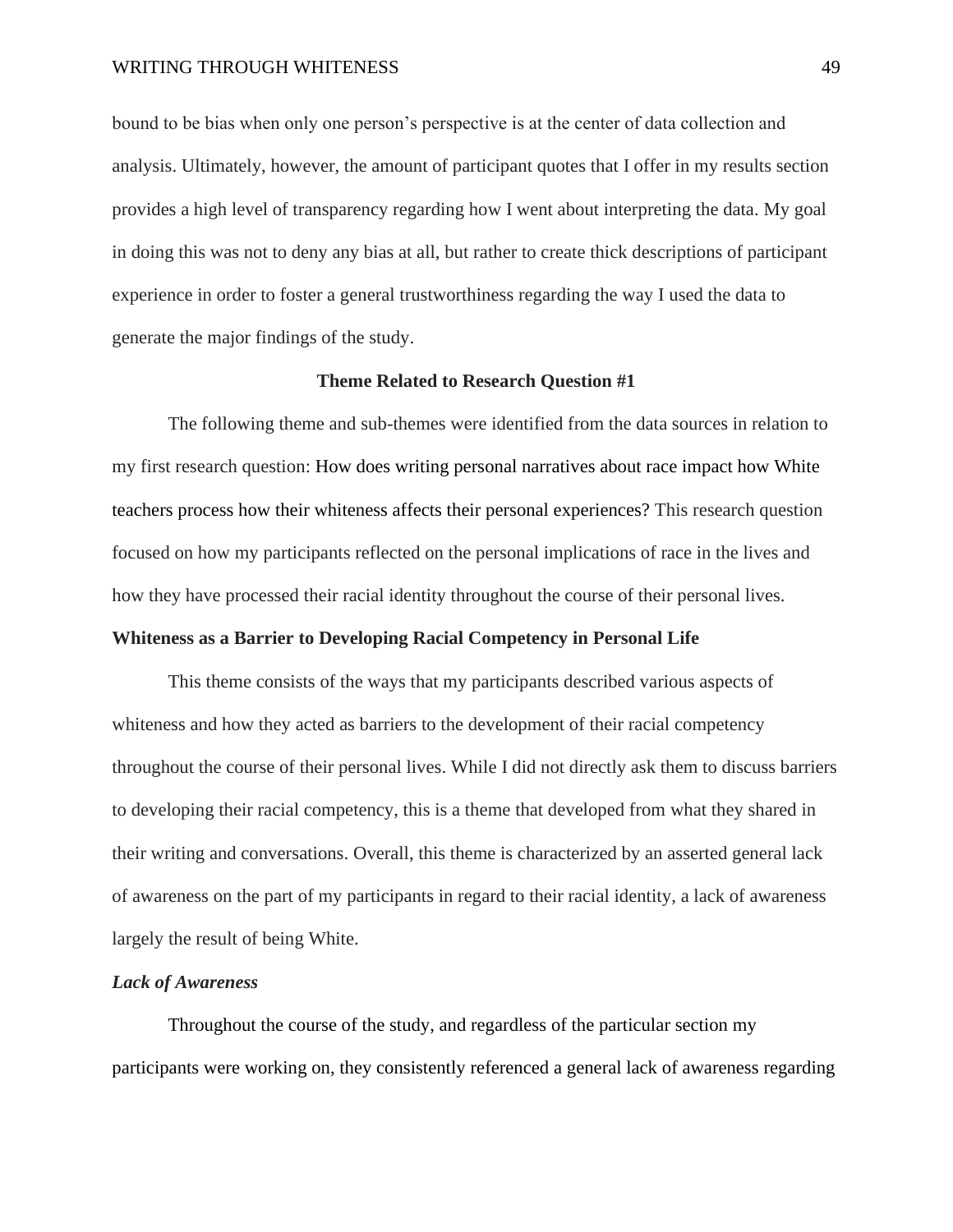their racial identity and issues of race as a result of being White. Alex wrote, "...the question of race is about as scarce as a rain cloud in the Sahara. Today I recognize my young life as one of distinct privilege: my lack of any awareness of race as a construct or issue was a gift given by my skin." More specifically relating to education, Alex wrote, "Because the ride was made for me, I was oblivious to this until recently. The fact that I was oblivious while others desperately tried to fit into "white schooling" furthers the point that our system from the foundation is built to keep white people in power and whitewash all else." Anna mentioned "Because of my whiteness, I have never had to worry about the daily oppression of racism in my home country and while traveling in the places that I went to." She also cited what she deemed to be the biggest mistake of her early teaching career. She said, "The biggest mistake I made as a young teacher was thinking race was irrelevant." It is clear through these representative statements that lacking an awareness to their own racial identity negatively impacted my participants' ability to develop racial competency in their personal lives. While they do not explicitly speak to a lack of awareness being a barrier, it goes without saying that being unaware of something does not allow one to address it. In this way, being generally unaware of their racial identity acted as a barrier to developing a deeper understanding of the implications of this racial identity.

## *Public Racial Life vs. Private Racial Life*

The tension between the public racial lives and private racial lives of my participants and their families also impacted the degree to which my participants were able to develop racial competency throughout the course of their lives. Anna discussed at length the discrepancy between her parents' professional lives and personal lives regarding race. She said,

"No matter what job I held over the years at the hospital, one recurring theme that came up was that my mom was the "nice administrator" who always helped people. She didn't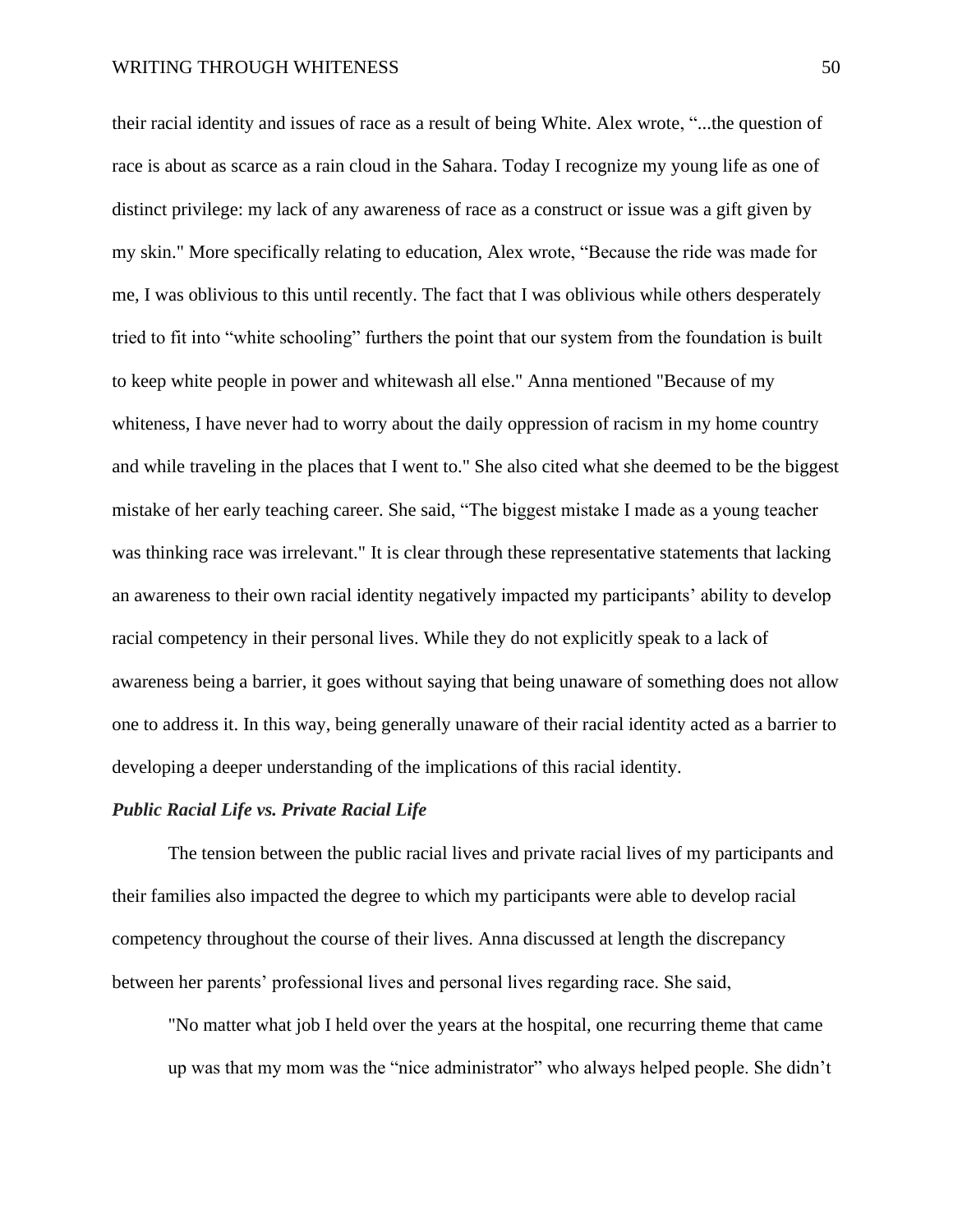bring up race for the most part in all the years we worked there together. However, in her time working in maternal child health, there were abandoned babies that she always talked about wanting to adopt. She always exclaimed how adorable the "chocolate" babies were and how she wanted to bring them home to give them a better life. I'm not sure if she was serious but she often repeated how "cute the babies that black people made" were. Unknowingly and unintended, I believe now that this was a form of "positive racism" where one implies that all members of a group have some positive characteristic...I do remember that if my dad had been drinking alcoholic beverages, he would occasionally say the phrase 'Black is beautiful, tan is grand but white is the color of American' which my mom would scold him for (with a smile on her face) and every time he would say it, I would remark to him how inappropriate it was but I would also giggle... I remember really being confused by her comment because my mom always seemed ok with people of different colors and races. Not only that, she was usually their advocate… I feel like there is such a two-faced thing with everything... there was such a double standard in in my parents like my dad's life."

Anna went on to say that witnessing her parents act in racist ways in private made her do the same at times, particularly with her groups of White friends. She said, "I am ashamed to admit that I also remember telling racist jokes myself. I feel guilty even typing about the jokes I told...my White majority friend group was completely comfortable contributing to the oppression of another through our jokes. It didn't even cross our minds that it was wrong." Alex echoed these sentiments regarding the telling of racist jokes saying, "…How many of those jokes were made in the company of White people? And unfortunately, whether it was a joke about being gay or being Black or whatever, those jokes were made consistently in a group of friends where you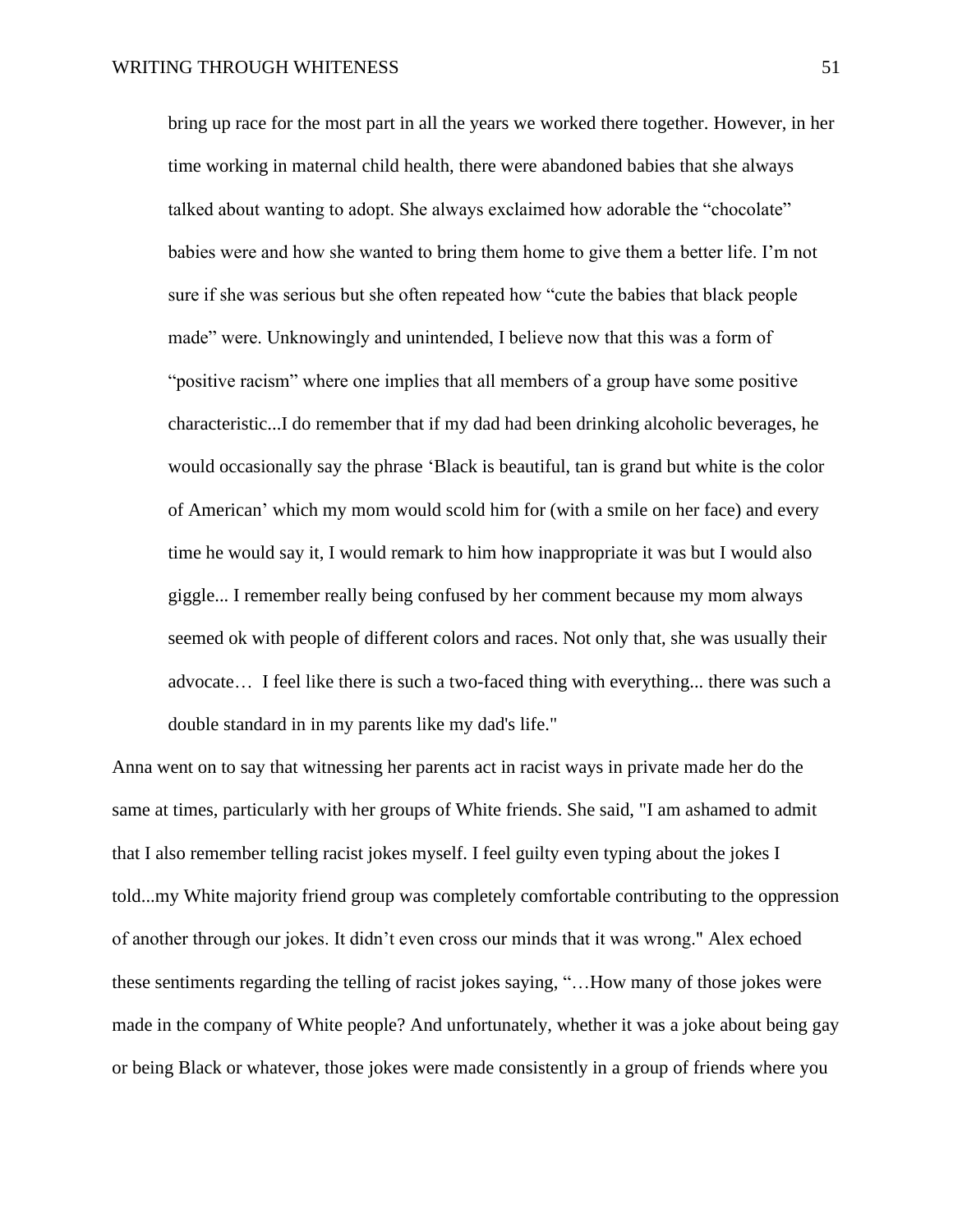felt safe and comfortable making those jokes." This push and pull between their private and public racial lives negatively impacted my participants' ability to develop a positive racial competency.

# *"Not Racist"*

The belief that they were "not racist" negatively impacted my participants ability to process their racial identity and develop a stronger racial competency. While growing up, Alex recounted feeling that "I'm fairly positive I'm not a racist so I don't have to do anything else. Like I already knew where I was and that was it... I think about my experiences in college and I was like I like hip hop music and hip-hop culture. I voted for Barack Obama. I can't be racist. It was like all these things I was like putting it in my mind that were reasons why I'm doing enough and it was never enough." While Alex tied his "not racist" persona to having friends of Color and engaging with what he deemed to be the culture of people of color, Anna believed she could not be racist because of being in a romantic relationship with a person of Color earlier in her life. She stated, "I'm not racist because I've loved someone who's not White." Believing that they were not racist created an obstacle for my participants to more fully see how their racial identity functioned in their personal world and in the world around them.

## *Impact of their Upbringing*

My participants discussed the degree to which the way they were raised impacted their beliefs about race. These beliefs made it difficult for them to process their racial identity in more complex ways. Alex said, "I had ingrained beliefs, but I never had to actively use them. It was a textbook topic, not something I confronted daily." Anna discussed the difficulty of trying to rid herself of dangerous racial stereotypes that were taught to her throughout her upbringing. She said, "I don't know if this is from my upbringing, but I became aware that I had a tendency to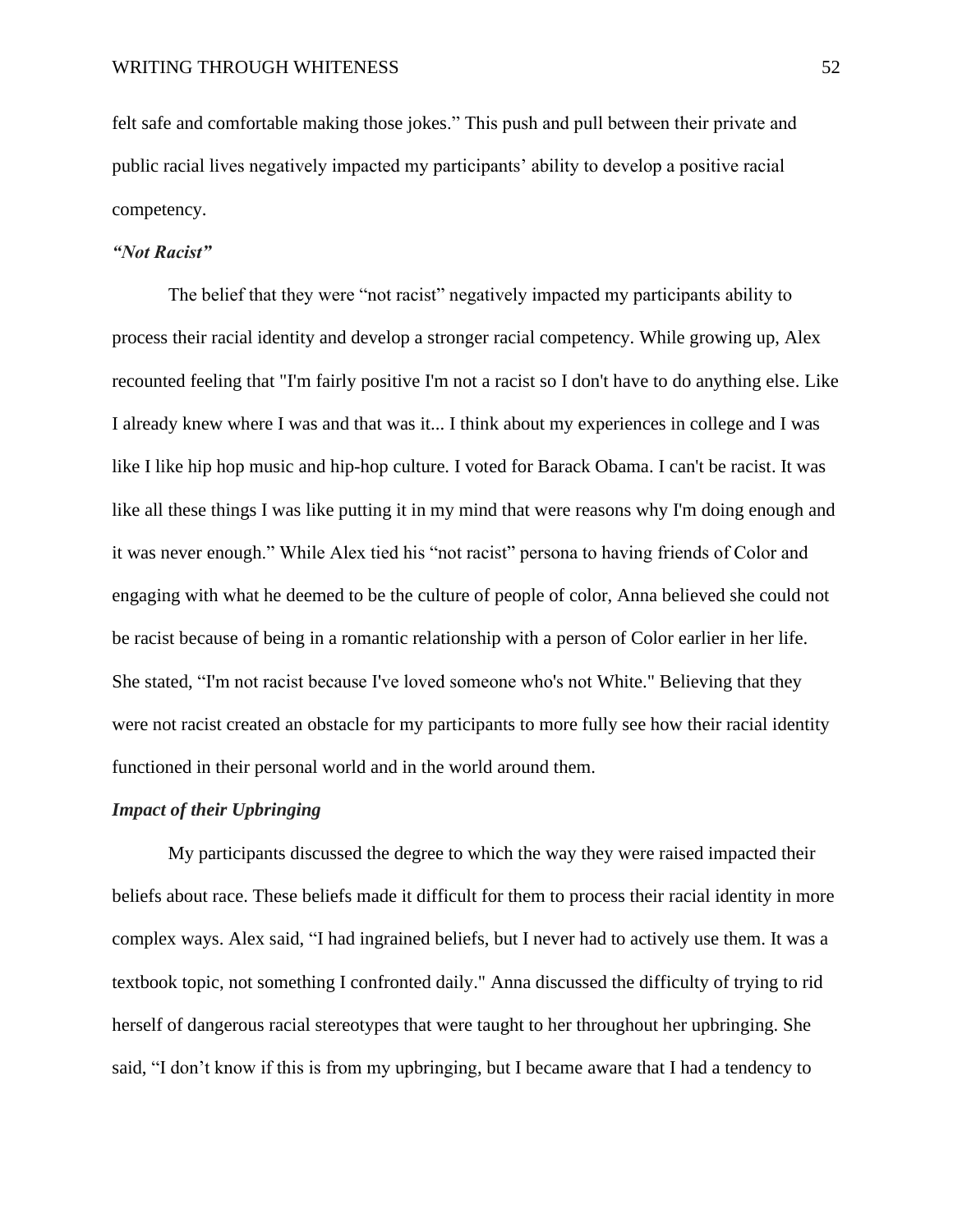make racializations throughout my life and I have to work hard to get away from those stereotypes when they pop into my brain." Being raised to think about race in a certain way (or not at all) impeded my participants' ability to further identify what being White meant to them and the people around them.

#### *Growing Up in White Communities*

According to Alex and Anna, growing up in predominantly White communities negatively impacted their ability to process their racial identity. Anna wrote, "My entire neighborhood was White, my school was predominately White, all of my friends were White, everyone in my dance class was White and everyone I associated with was White. I'm sure I must have seen people of color outside of my mom's work, but they were so scarce and not anyone I knew so I have no memory of being aware of race in my younger years except for my time spent at the hospital." Alex said, "I think it's also important to note I grew up in White suburbia. Safe, clean, unrestricted… my entire life has been like this cocoon of suburbia and it sheltered me from all the issues around race." Growing up in predominantly White communities made invisible to Alex and Anna the greater complexities and implications of being White.

## *Whiteness as Protection*

Both Alex and Anna spoke to the notion that being White provided them protection from negative circumstances, particularly with police officers. Alex recounted being in the car when his wife was pulled over by a police officer. He remembered, "He's like this is just a warning, this isn't anything, don't worry about it. Just please drive the speed limit, get home safe, good luck with your child is coming. That's my experience with police my entire life. And that's not fair. And the other thing is, I've made it a point over the last two or three years when I see anyone pulled over, I look to see who they are. Are they Black? Are they a minority in some way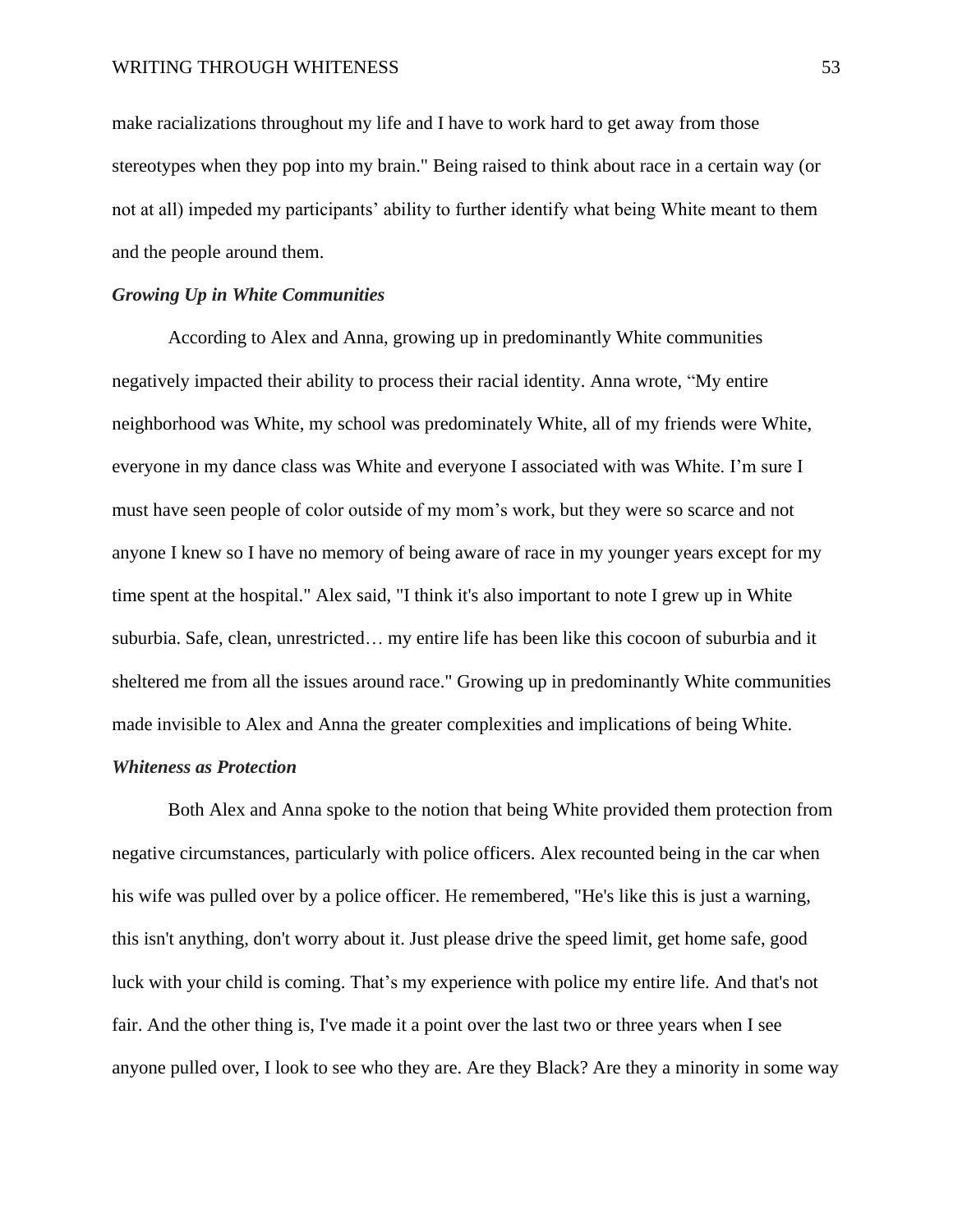shape or form? And it's got to be 75% minority. And that's just my personal experience of seeing it, and it's a constant reminder of the privilege I enjoy." Anna recounted an even more shocking story where she put her hands on an officer. She said, "I slapped a police officer in the face and said cuff me, I've been a bad girl. I mean what would that have been like if I wasn't a White girl?" Going through life dodging negative outcomes just on the basis of being White kept hidden the implications of their racial identity.

#### **Themes Related to Research Question #2**

The following themes and sub-themes were identified from the data sources in relation to my second research question: How does writing personal narratives about race impact how White teachers process how their whiteness affects their professional experiences in the classroom? This research question focused on how my participants reflected on the implications of their race in their professional lives and how they have processed their racial identity in relation to their role as a teacher throughout the course of their careers.

#### **Whiteness as a Barrier to Developing Racial Competency in Relation to Education**

After reflecting about their own experiences in school and as educators, both Alex and Anna came to see whiteness as a barrier to their ability to develop racial competency specifically as it relates to education. The sub-themes out of this more overarching theme speak to my participants' belief that the blanket of whiteness that shrouds American education did not allow them to develop a positive racial competency as it related to their schooling and their role as an educator.

#### *Experiences as a White Student*

Alex and Anna discussed how being White in school made it difficult for them to see any connection between whiteness and education. Anna wrote, "I have the privilege of being fearless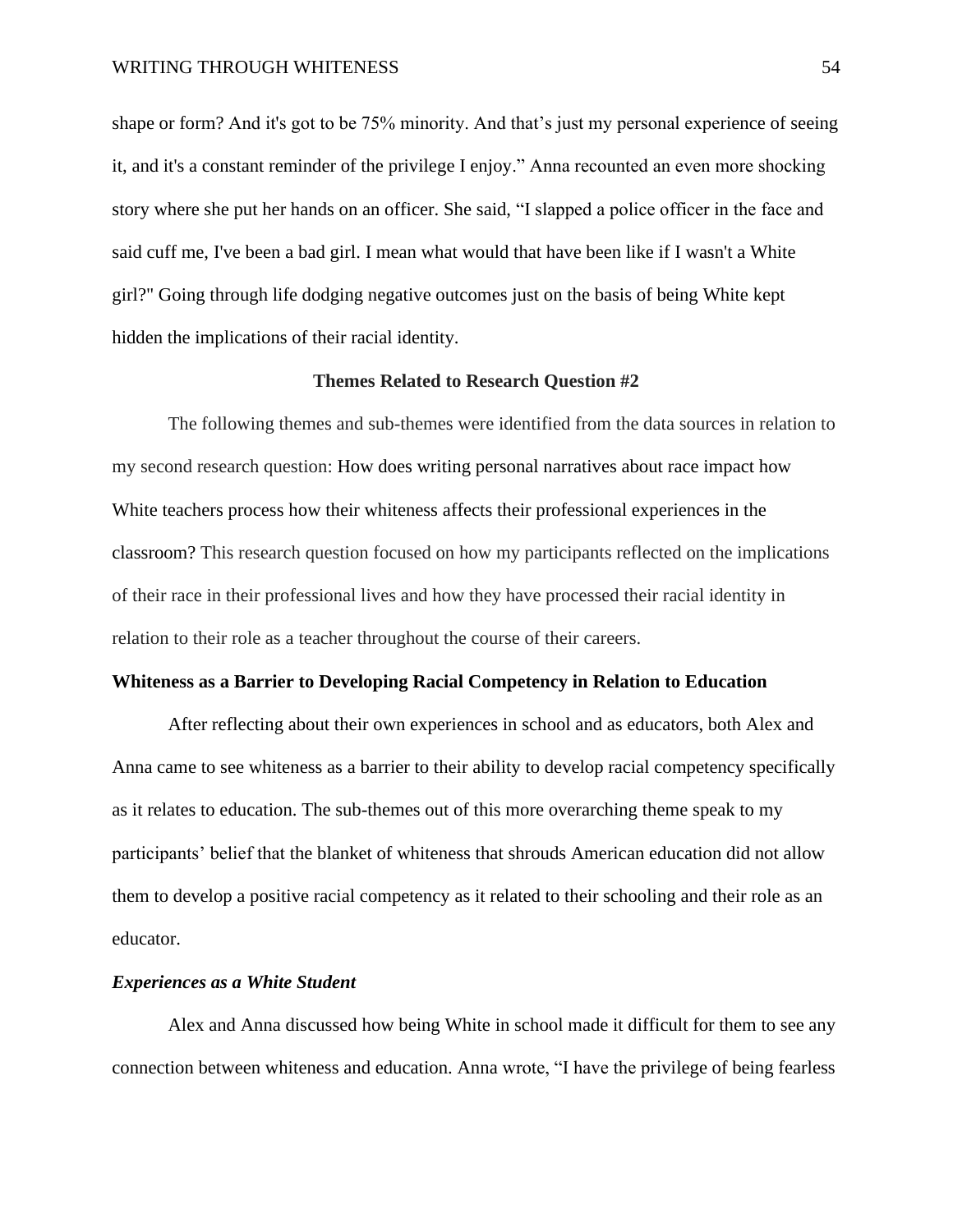because I have never had to experience discrimination in the classroom because of my race. I didn't realize what challenges my students of Color had to negotiate in predominantly White academic environments. My students of Color have no choice but to think about and understand race on a daily basis and it was my white privilege that kept me from seeing this for so long." Alex said, "Through my own education both in primary and secondary school, I never needed to reckon with my whiteness because being White meant I was the baseline, I was the neutral. So from my point of view being White did not affect the way I learn or the way I teach. I didn't ever need to address my whiteness because it was a net zero from my perspective. In fact, as a White man I have never in my life experienced a feeling of otherness." Seeing White as "normal" in school did not allow Alex and Anna to develop racial competency as it related to education.

## *Whiteness as the Educational Standard*

Alex and Anna spoke to how the education system being structured in a way that positions whiteness as the educational standard has impacted their ability to develop their racial competency as it relates to schooling. Anna wrote, "Whiteness dictates the standard to which all other behaviors are evaluated…It's very discouraging to work in an environment where whiteness and Western norms are so heavily valued and anything else is strongly resisted and even made fun of at times." Alex further elaborated on Anna's point writing,

Education is a vast historical construct of classism and racism. It has been structured in a way to establish whiteness as the baseline, "the normal," and thus also establish anyone else as an "other." Its design allows the maintaining of the status quo. We don't teach history, we teach white history. We don't teach English, we teach white English. We don't teach health, we teach white health. If you are not white, you are simply a passenger on a ride not made for you. Whiteness is a slow, thick mist that strangles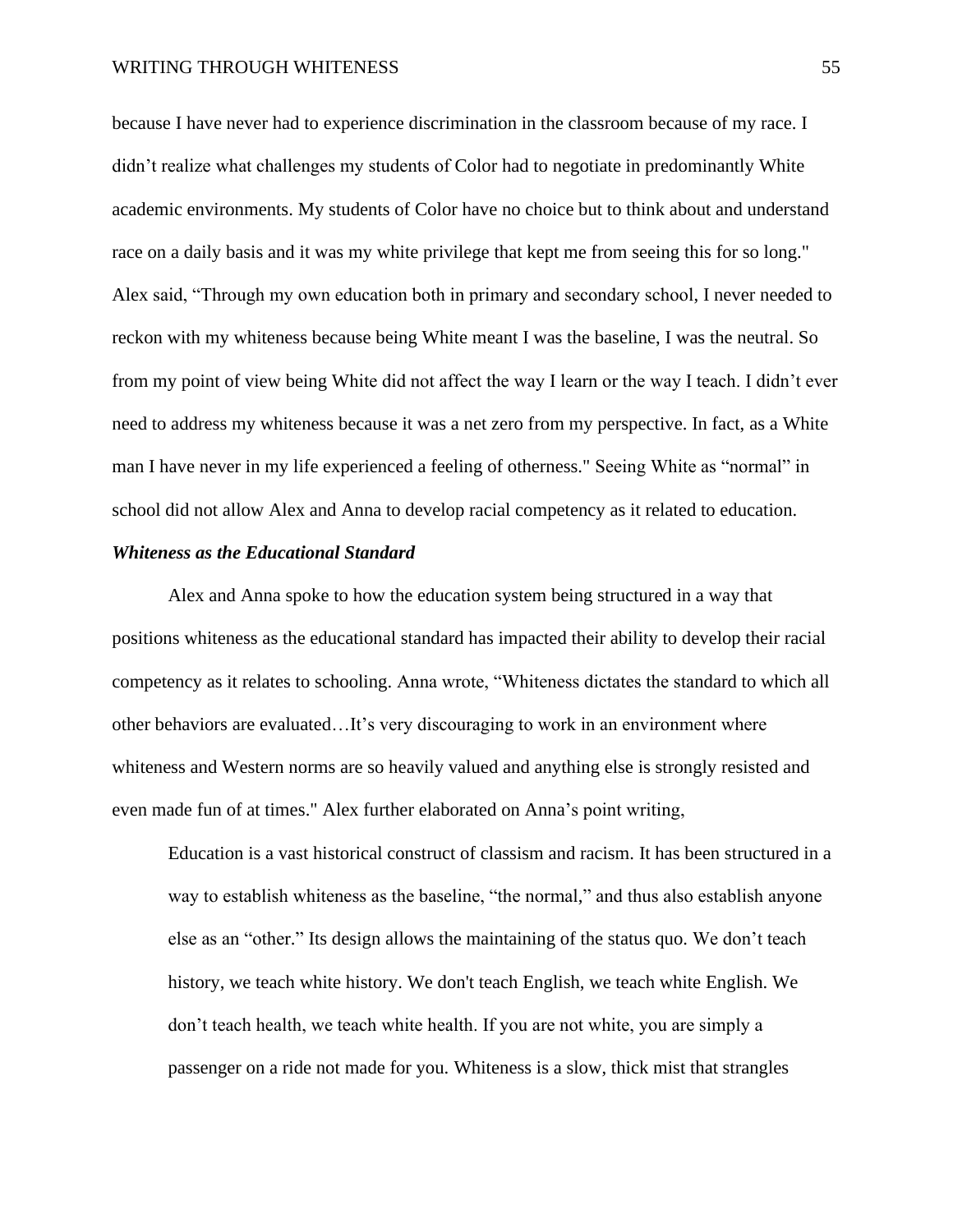everyone in education and attempts to fit all colors, shapes, and forms into its single box.

It lays over education like a malaise of complacency lulling White educators and students into the false belief that whiteness is average and not different."

Spending their time learning and teaching in a way that makes whiteness the "norm" of education negatively impacted Alex and Anna's ability to see their racial identity as having any impact on the way they were schooled or how they educated their students.

#### **Feelings of Not Doing Enough**

This overarching theme consists of my participants' feelings of not doing enough to address their whiteness and/or racism in their school and/or classrooms and the reasons for not going further in developing this racial competency as it relates to their school/classrooms. The feelings and of not doing enough created a general lack of motivation to further develop their racial competency. The sub-themes that follow highlight the more specific feelings related to not doing enough to address their whiteness and/or combat racism in their school and/or classrooms and the more specific reasons for not doing more on these fronts.

## *Passivity*

Alex and Anna recounted times in their professional careers as educators where they felt they were too passive in addressing their whiteness and/or racial issues in their classroom. Alex wrote,

I presented myself as an ally, a compassionate sympathizer, but I did not recognize my own whiteness was actually a barrier to many of my students. I think what scares me more than anything is to think that I have contributed to the damaging mindset that whiteness is normal and all else because of my lack of awareness…I am angry but more than that I am sad. I am angry I worked in silence perpetuating a lie of white normality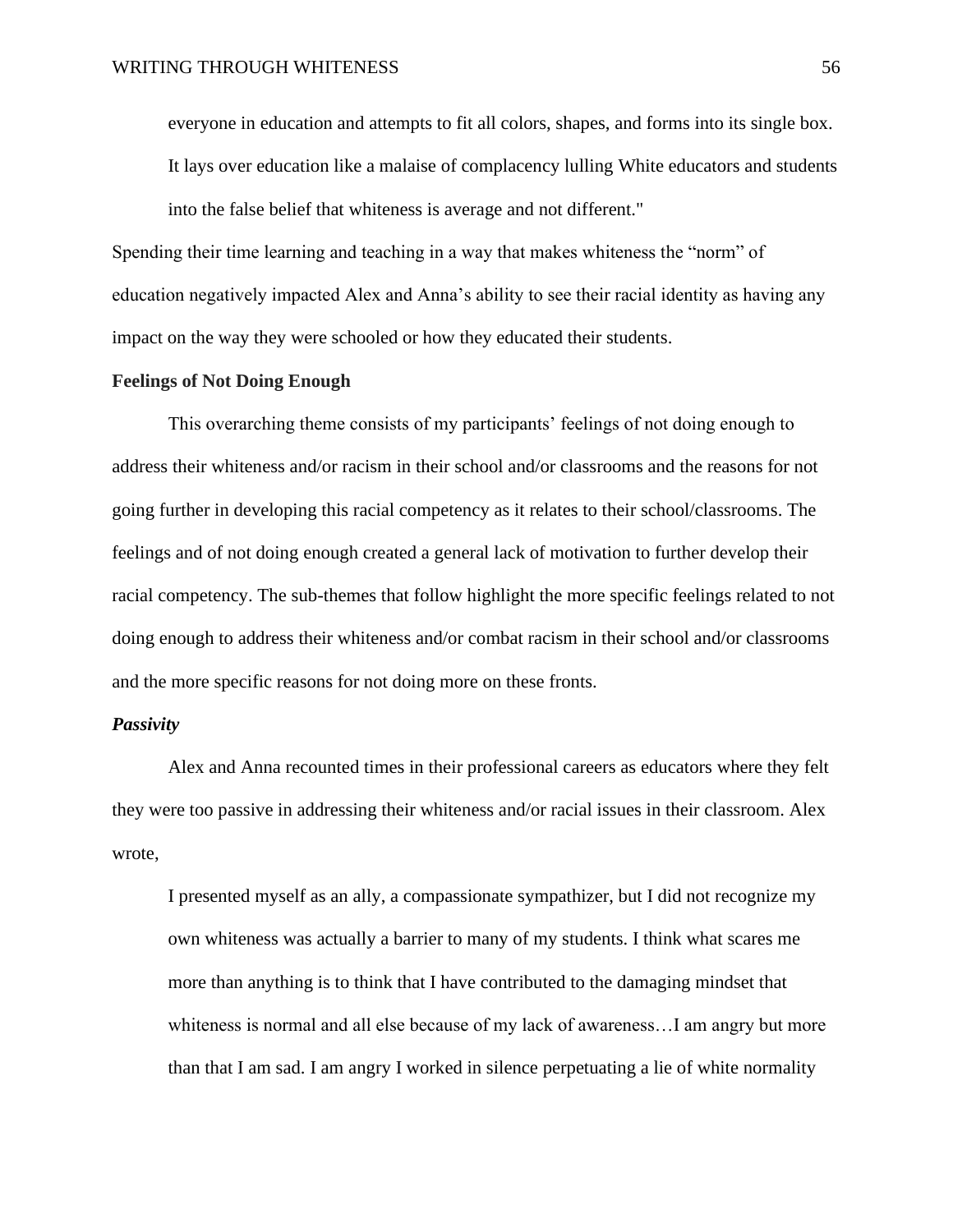for so long. I am sad that I probably hurt students without knowing along the way…my

complicity throughout my life in keeping Whites in power frustrates me to my core. Anna commented that "The more I talk about it, the more embarrassed I am that it is this way and that I haven't fought harder for a collective acknowledgement of this issue… While I do feel I am far ahead of my peers in my diversity work, I have fallen short by only fighting small battles, by being inconsistent, by drawing a line when things get too uncomfortable and by staying silent when I should've spoken up." These feelings of anger, frustration, embarrassment, guilt, and regret that came as a result of Alex and Anna's passivity in the face of racial issues pushed them away from developing their racial competency.

# *Discouragement*

Feeling discouraged impacted Alex and Anna's willingness to do more in the face of whiteness and/or racism. Alex talked about the size of complexity of the problem when he said, "The problem is so vast, and it is hard not to feel powerless." Where Alex's feeling of discouragement came from the vastness of the problem, Anna's came from the unwillingness of her peers to see the problem at all. She wrote, "I wish my peers would take time rooting out their biases and be encouraged to make changes but if I'm being honest, the last 16 years haven't given me much hope that they will…I am working hard to use this as motivation to be encouraged to do more, instead of discouraged because it's so challenging." Feeling discouraged left Alex and Anna unmotivated to do the work necessary to develop their racial competency so that they could better navigate issues of whiteness and/or racism in their school and/or classroom.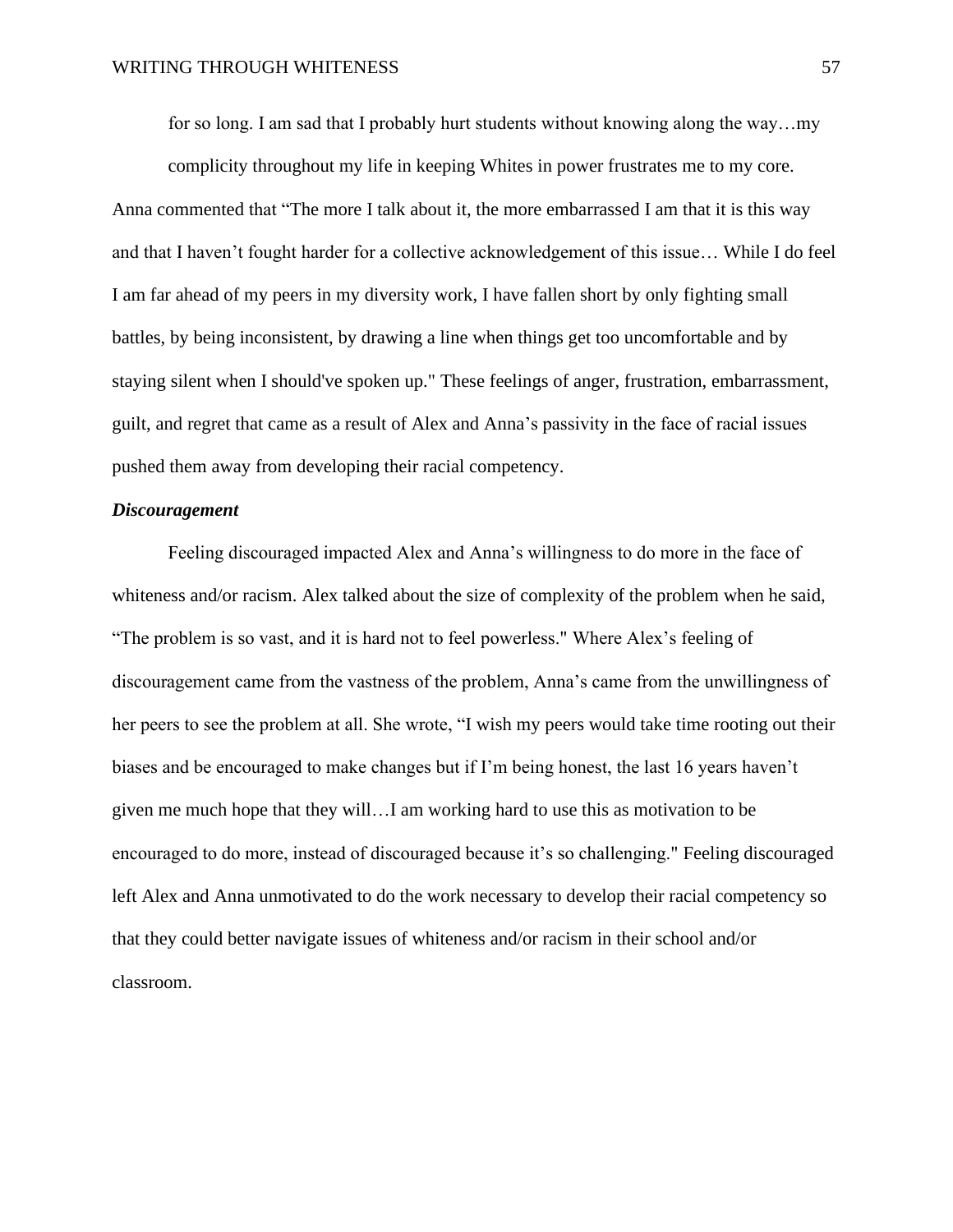# *Fear of Social Repercussions*

A fear of social repercussions regarding the addressing of whiteness and/or racism resulted in both Alex and Anna feeling like they did not do enough. Anna remembered an experience she had with a good friend and colleague that shook her. She said,

I remember being in our school's theater after one of our performances started, when a black family came into the audience late after the show had started. As they were finding their seats, one of my dearest friends/dance teacher peers turned to me and said 'they're on colored people time.' I could feel the blood rushing into my cheeks, I was speechless, yet I am ashamed to say, I just got quiet. It was an opportunity for me to call her out on her racist comment, yet I didn't. How is it that after all the work I have done to improve my racial awareness, I still struggle to speak up and face my peers when they say something racist?

Alex spoke more generally saying that "I don't want to get so afraid of ramifications that may or may not exist that I don't fully commit to being an ally and an agent of change." Both participants discussed a fear of the social repercussions that kept them from engaging with racial issues in a way that may have further developed their racial competency.

#### *Ineffective Prior Professional Development Trainings*

Alex and Anna discussed the ineffectiveness of prior professional development trainings as a reason for not doing enough in their school/classroom in relation to addressing whiteness and/or racism. Anna talked specifically to ineffectiveness of the large group setting for professional development trainings. She said, "So I would say the antiracist work I've done in the past has probably been myself in a group of 10 to 60 people. And what I realized is you're not as accountable that way." Alex said, "And I think that for me has made [the study] so much more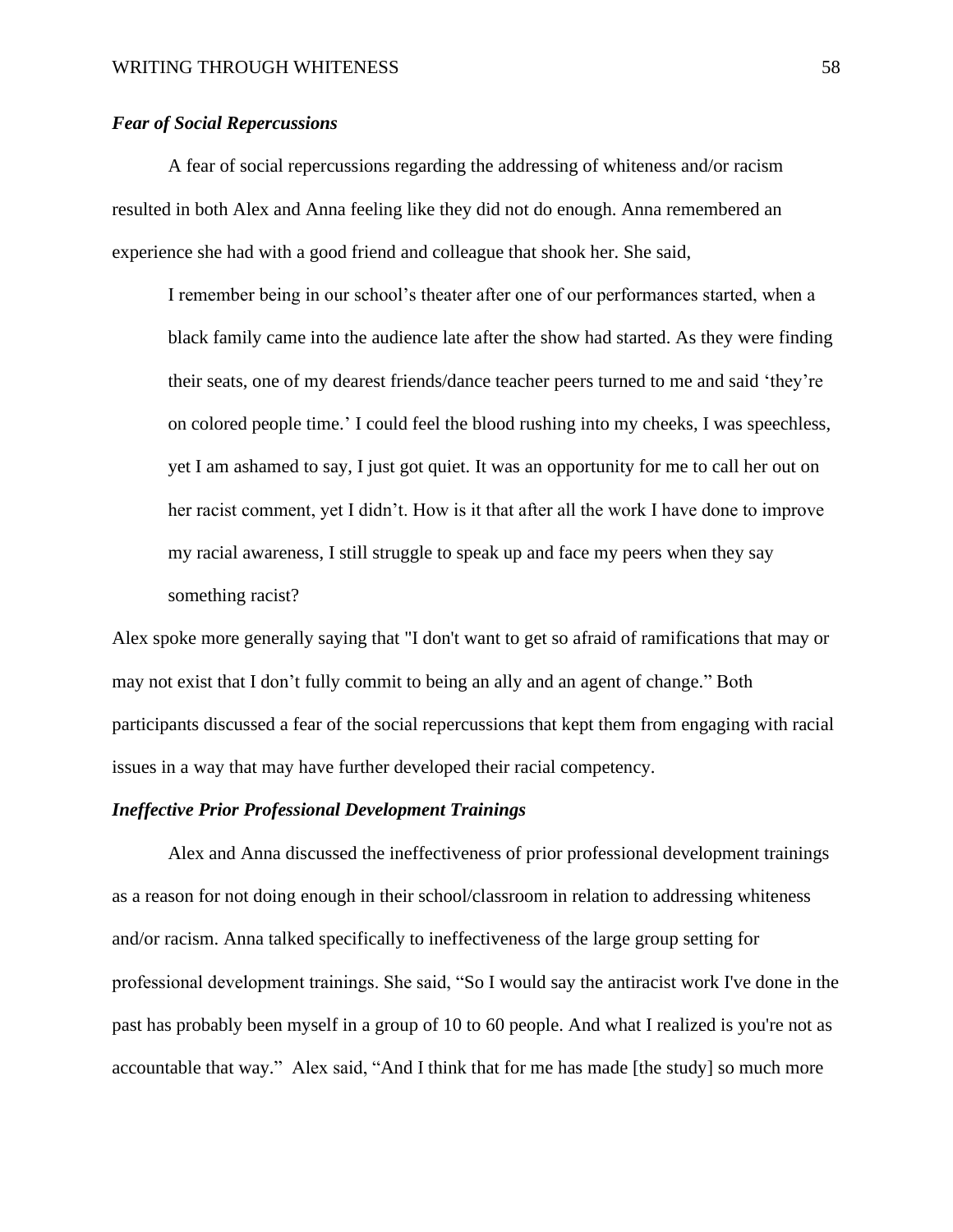valuable than anything else I've done any training I've had at school, whether it's in a group setting or something I have to, you know, a video I have to watch whatever…that all just scratches such a big surface…I don't think enough of that work was real, was honest, was scary." Both Alex and Anna saw ineffective professional development trainings as deterrents from doing more critical racial competency work.

## **Themes Related to Research Question #3**

The following theme and sub-themes were identified from the data sources in relation to my third research question: How does writing personal narratives about race affect the ability of White teachers to develop more holistic antiracist pedagogies? This research question focused on how my participants discussed ways they planned to implement more authentic antiracist practices in their classrooms after having reflected on the implications of their racial identity personally and professionally in the prior two sections of their narratives.

## **Combatting the Whiteness of Education through Teacher Development**

Alex and Anna's responses regarding the ways they thought they could create more authentically antiracist classrooms fell into two major themes. This first theme consisted of their responses that included what they thought could be done in the way of teacher development to prepare the teacher to create a more authentically antiracist classroom.

## *Importance of Deep Critical Self-Reflection*

Alex and Anna spoke at length about the integral role they felt that critical self-reflection plays in a teacher's ability to develop racial competency and thus better lead an antiracist classroom. Anna discussed not being given the opportunity to do deep reflection in prior professional development trainings saying, "And so, in a way I think part of the reason why I brushed off aspects of it was because we weren't digging deep enough into it and it wasn't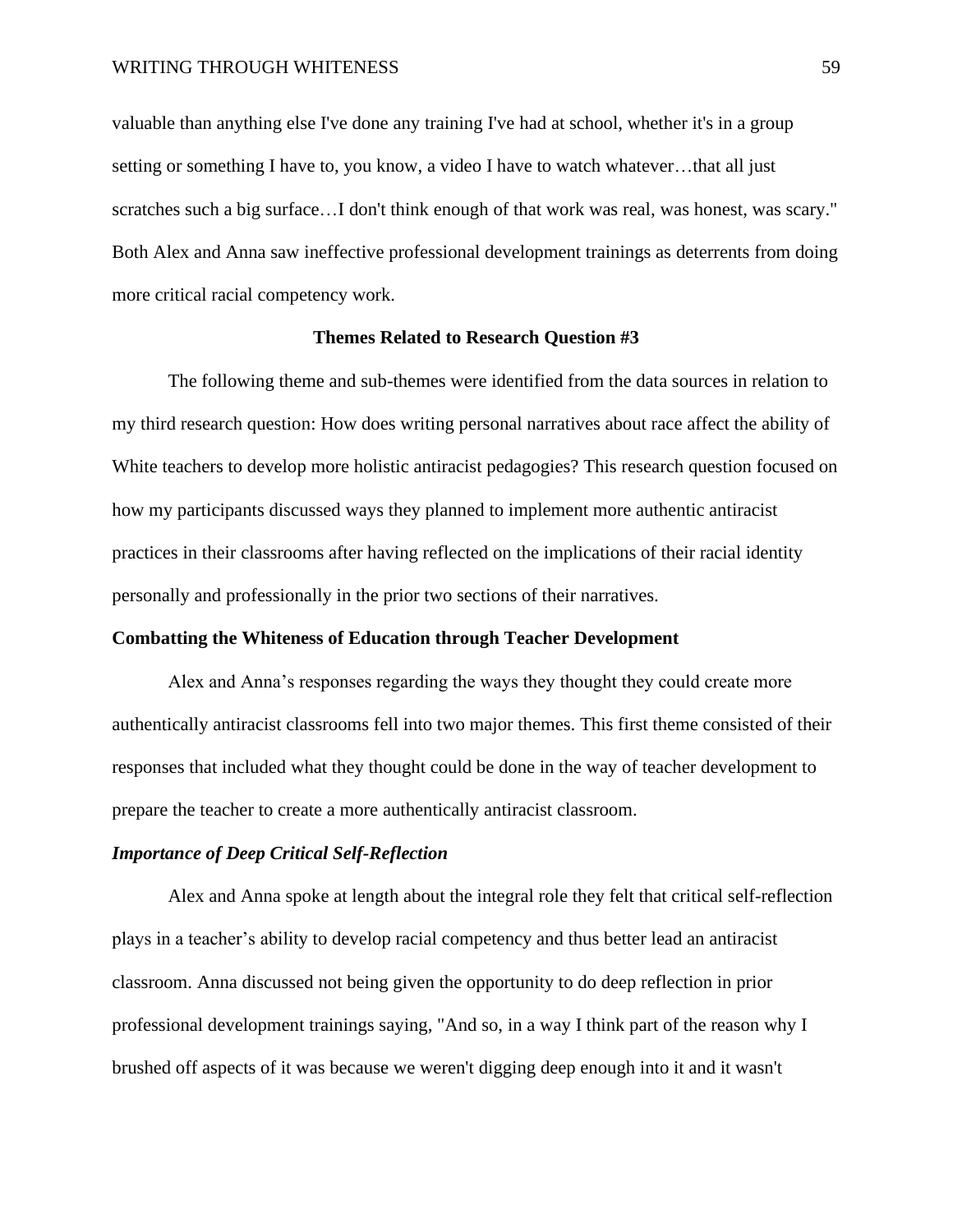personal and I didn't care." Alex echoed these sentiments saying, "But I don't think that they help us reflect enough… this process of looking back, looking at my experience today and then looking at the future really helped to build my perspective on what it means to be an antiracist teacher and what that means in a school."

## *Importance of Small Group Discussions*

Connected to the necessity for deep reflection that Alex and Anna discussed, they also spoke to the benefit of reflecting on their racial identity and other issues of race in the small group setting. Anna said, "And I think in this small setting where we had this opportunity to do this with the three of us is really helpful because the only work that we've done before on this at our job has been in a huge group setting where we break away in small groups. But they're not that small, and it's not the exploratory work, you know, maybe 20% of the depth of what of the hundred percent we're doing here." Alex too mentioned the benefit of engaging in small group discussions saying, " I think that we would benefit a lot more from this kind of smaller scale reflective practice of thinking about okay, well, how has my whiteness impacted things?"

## *Creating Actionable Items*

Alex and Anna discussed the usefulness of creating a list of actionable items or daily reminders to keep themselves honest as antiracist educators. Anna included the list of Peggy McIntosh's (1988) knapsack of White privileges. She found this list in doing her own research outside of our inquiry group and said that it is something accessible that she could look at to check her White privilege in the classroom. Alex made his own list of actionable items saying,

I found myself trying to create really actionable items. Because I think, in a lot of my writing so far, I tend to lean towards more like ideological stuff and like it's these broad statements of like I need to do better, but it's never actionable. So what I found myself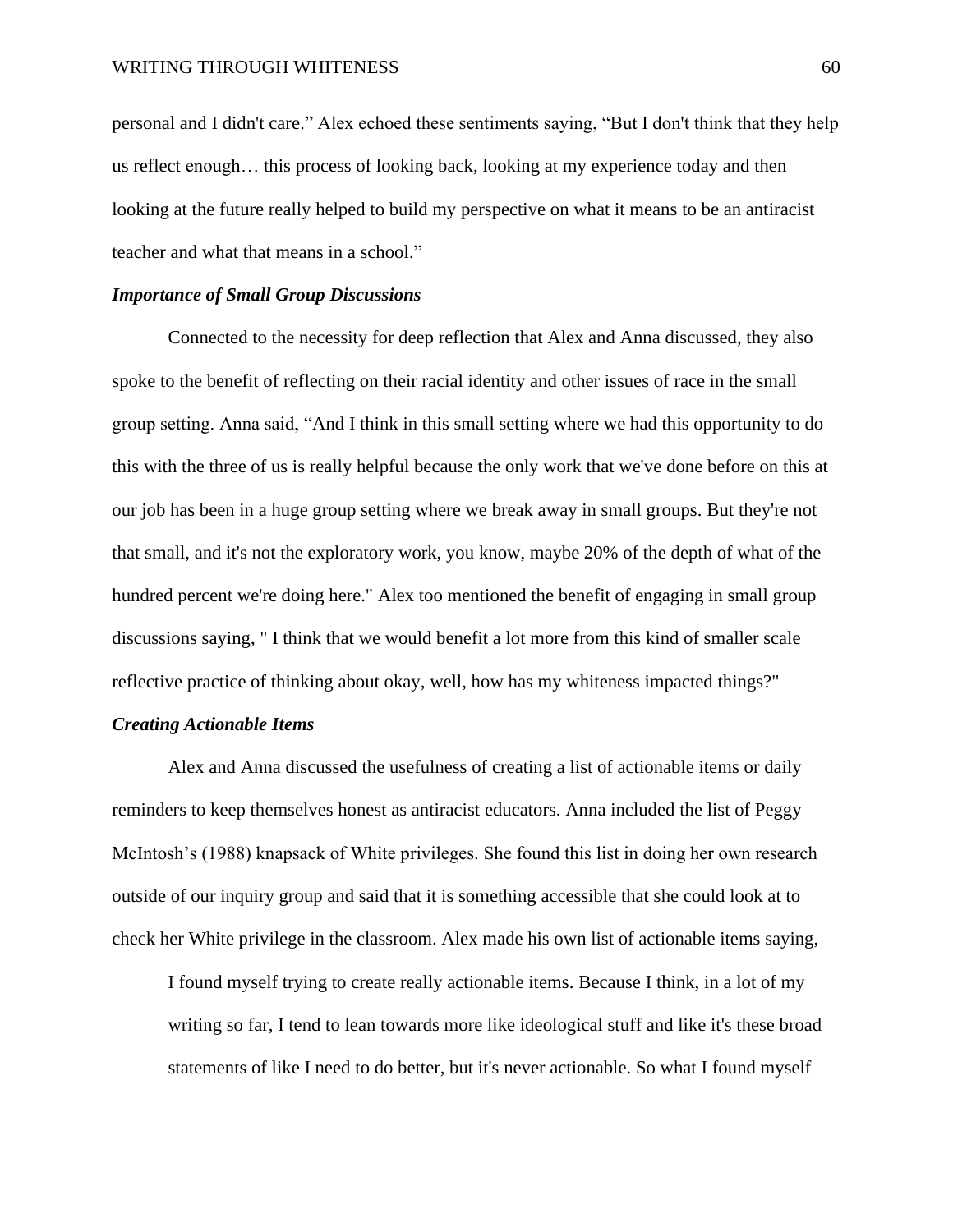leaning towards this time was what can I actually do, like, day to day, minute to minute to be actively antiracist to support my students of all shapes and sizes and colors."

## **Combatting the Whiteness of Education in the Classroom**

While in the theme described above Alex and Anna discussed what they felt could be done in the way of teacher development to prepare teachers to create more authentically antiracist classrooms, their responses that make up this theme consist of the strategies they planned to implement in their classrooms in order to foster an antiracist learning environment.

## *Building Relationships/Creating Community*

Alex and Anna noted how integral it is to build meaningful relationships with their students and build a sense of community in the classroom in order to create an antiracist classroom. Alex discussed the importance of being honest with his students in relation to race as part of building meaningful relationships with his students. Alex said, "I know I can be an agent for real change and understanding, and I can start by being honest in my classroom about my own whiteness and all the things I don't know. If nothing else, my eyes have been opened to what I don't know and what I have taken for granted. That knowledge or lack thereof is invaluable to becoming a true antiracist teacher." Anna mentioned the critical nature of building a classroom community stating, "As mentioned in the above lesson plan, identity charts can 'build relationships, break down stereotypes, and start to build classroom community.' I feel this will really help me evolve into the teacher I need to be in TODAY'S world."

# *Giving Students Opportunities to Discuss Race*

Alex and Anna discussed the importance of offering students opportunities to discuss race in the classroom. Alex wrote, "I want to make sure that my students of all races are aware of the historical construction and limitations of the education system. I want to provide them with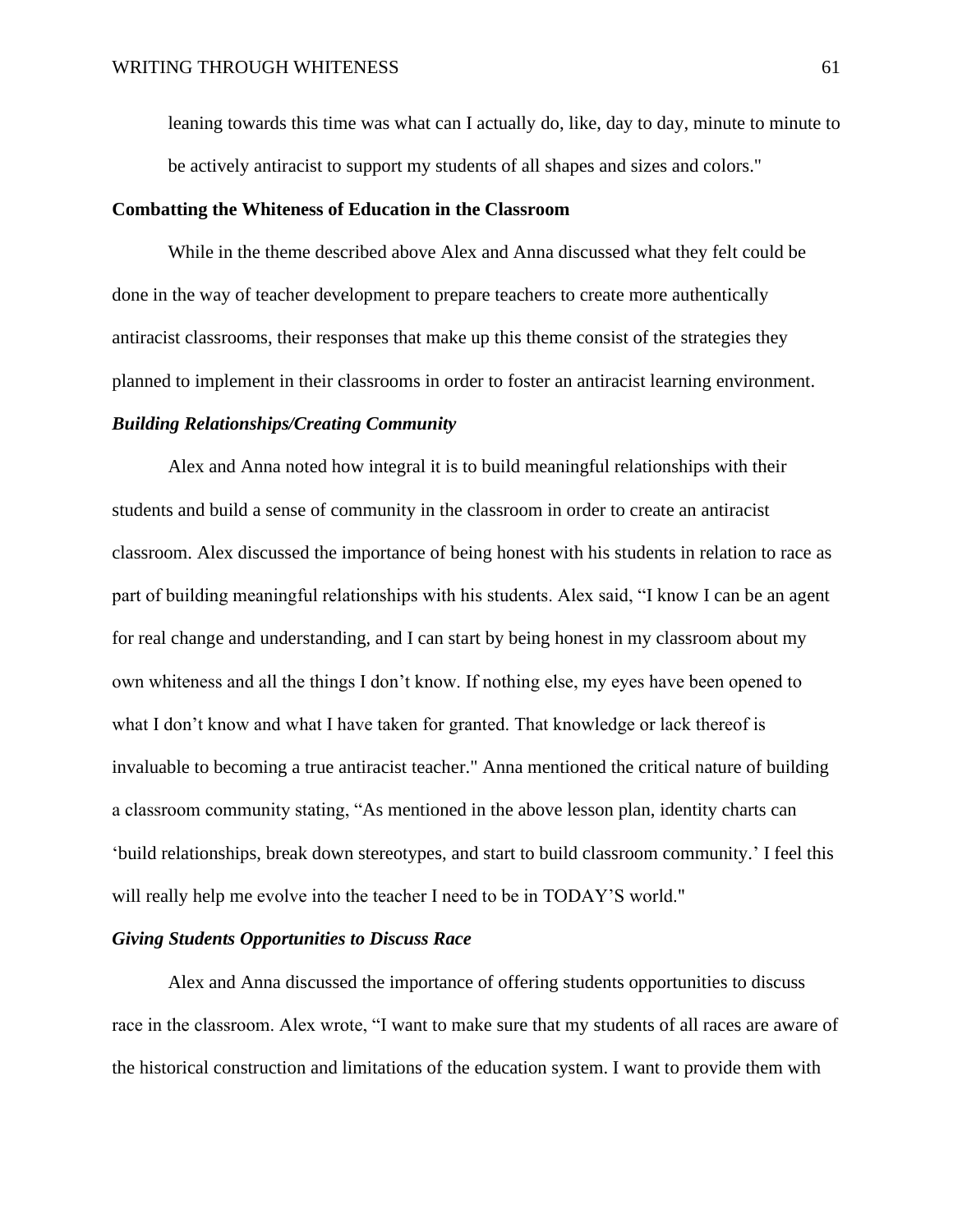knowledge and tools to address and overcome the shortcomings of the education system as it has been constructed." Alex went on to discuss how he needs to offer more opportunities to discuss race in the classroom that go beyond the surface. He went on to say,

Over the last couple of years my passivity towards racial topics has been brought to my attention. In front of my students, I would address topics, I would describe things as "messed up" or "wrong," but I wouldn't push further or ask my students to take into account their own experiences or race. I figured being a conscientious ally would be enough to show my Black students I understood and my White students what they should care about. That was never enough, and I have done a disservice to all of my students by thinking this way.

Anna discussed ways to offer these opportunities through the discipline of dance saying, "I imagine them watching all of the movement projects that each group comes up with. This would lend itself to important conversations and multifaceted expression amongst my students. It will also help them feel more comfortable expressing similar emotions that may come up for them in their daily experiences." She went further to discuss the importance of giving students the power in the classroom to address issues of race saying, "In addition to teachers, the students have the power to address bias and racism in the dance studio."

#### **Theme Related to Research Question #4**

The following theme and sub-themes were identified from the data sources in relation to my fourth research question: How does participating in group meetings rooted in the discussion of their personal narratives about race impact the way White teachers process their whiteness personally and professionally? This research question focused on how my participants discussed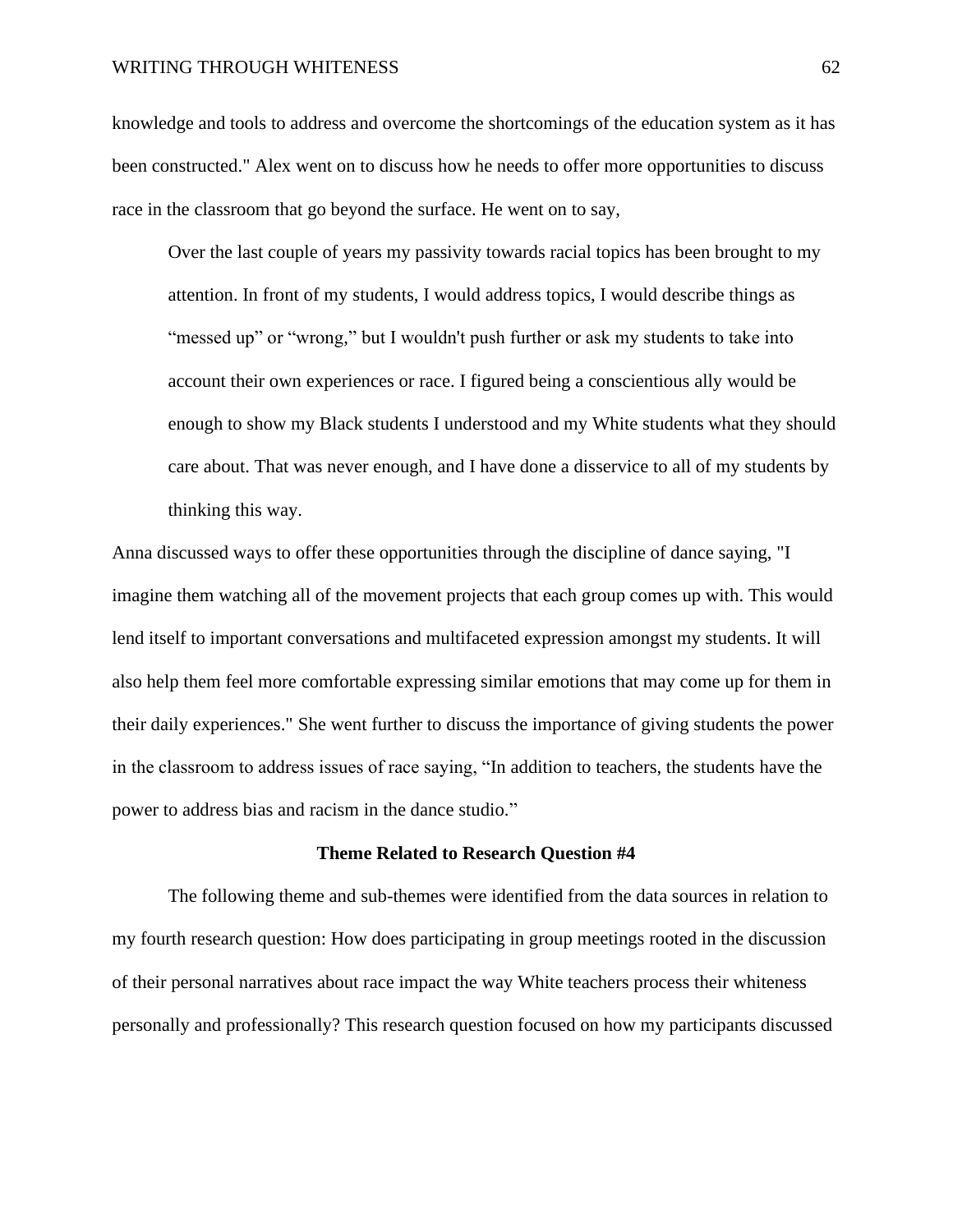the degree to which the act of writing impacted their ability to process their racial identity and its implications in various areas of their lives.

## **Writing as a Way of Seeing and Being**

This theme speaks to the many ways that Alex and Anna saw writing as a powerful tool to strengthen their racial competency. The sub-themes of this larger theme highlight the myriad of ways that Alex and Anna believe deep reflective writing helped them to find a higher sense of seeing and being in regard to their racial identity.

## *Increased Awareness*

Alex and Anna discussed a general increase in awareness regarding the impact of their racial identity through the act of writing. Alex said,

My ability wasn't there, because I wasn't aware. My awareness of my own racial identity didn't exist in a lot of ways…part of this experience for me has been really for the first time in my life grappling with my own racial identity. For me, understanding that I have my own racial makeup and, and then mindset to overcome and to think about and to always take into account. That was the biggest breakthrough, maybe of this entire thing for me.

Anna said, "And it also brought an awareness, personally, professionally and generally to how big the problem is and how strong there is how important it is to do something about it."

#### *Depth of Understanding*

Perhaps above all else, Alex and Anna cited coming to a deeper understanding of their racial identity and its impact on them and the people around them through the act of writing. Anna said, "As a result of our intimate group setting and writing in depth about race in all aspects of my life, I now understand my personal and professional relationship with race on a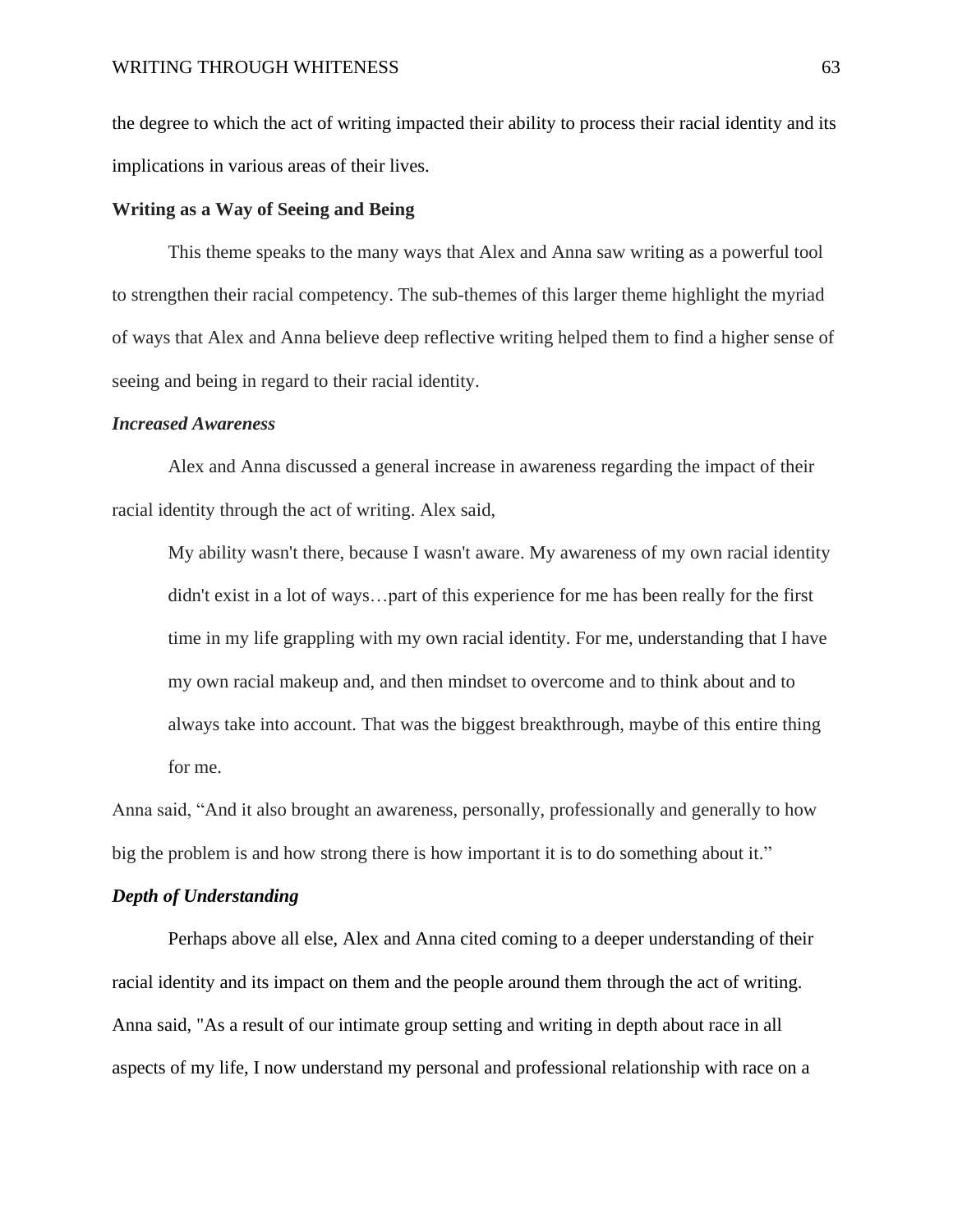deeper level and am therefore able to make more substantial strides in tackling racial equity issues in my personal and professional life." Alex elaborated on Anna's thoughts saying,

The discussions and reflections I have taken part in through this have helped me dig past my "I'm not a racist" surface mindset and to the care of my white passivity and privilege…I started this process as a passive-minded faux antiracist who had read some books and started to tweak the things I teach. I needed to sit down and get in my feelings through reflection and conversation in order to understand the scope of my own relationship with race and my own whiteness.

Anna spoke to getting beyond the surface that Alex referenced above when she said,

...but when I started writing them all down. And then one would spark. Oh yeah, this happened. And that happened I was like, I didn't even get to some of the things that sparked me to write about, but I was like amazed by how much there was and so it really, you know, I knew racism is an issue in the world, and other places, and maybe I thought in the institution I work at like there's things, but I guess I didn't realize how prevalent it was or didn't want to realize how prevalent it was in my life… so, that in addition to being able to explore it more deeper than I ever have in the past. I also realize the power. Alex spoke to this depth of experience further saying,

And I think this process of writing down and really combing through my mind of my experiences with race has gotten me to a different level of understanding. It has allowed me to be honest in a way that I'm not normally honest… So, the act of writing in this kind of long form allowed me to be honest, and I think I called it at some points a reckoning like I was able to really grapple with my own feelings on race, my own thoughts on race and really think about how much I don't think about race when I should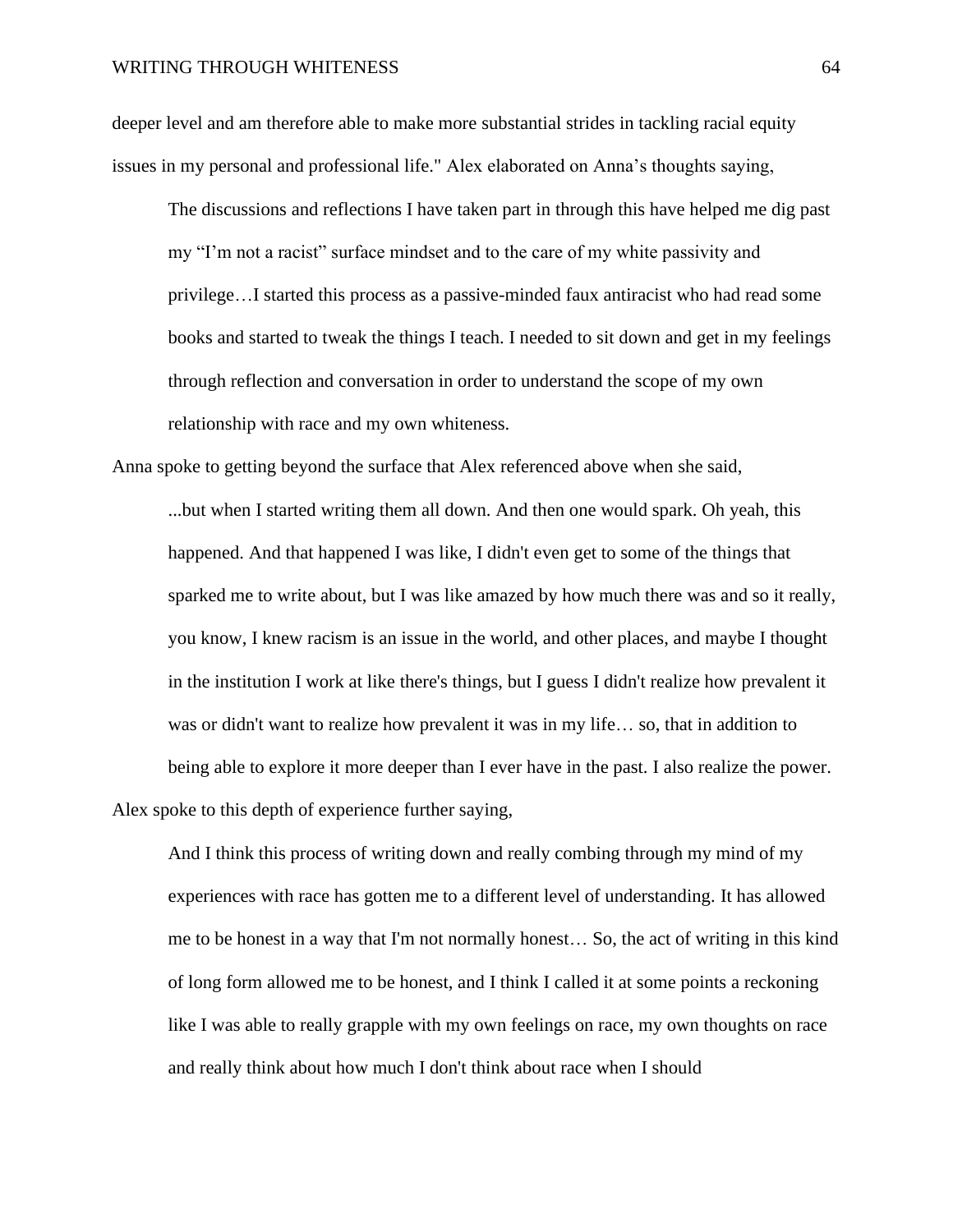## *Writing Created a Sense of Permanence/Reality*

Alex and Anna spoke to how the act of writing created a sense of permanence that offered them more clarity in terms of seeing how their racial identity impacts themselves and the people around them. Anna said,

I think that things when they exist in your heart, emotions and like your head. No one has to know about them, if that makes sense or like, they can always live there and that safe zone. But it's more of like a literal existing thing when I take those thoughts out of my psyche and put them on paper, or in a computer, or like it makes it something that is real and brought into my conscious mind and not just, you know, only in my individual body, if that makes sense. So, I mean, it's in a way, it's like it's almost like I have all those thoughts and realizations in my hand. You know like holding it. And it's not just floating around in there and never dissected. Like I never tried to understand it. So, by taking it out, it helps me. It informs me in a way it wouldn't have informed me.. I think the biggest epiphany personally for me was that I'm sure I knew I had some work to do. But I didn't realize the extent of work for me on a personal level on a professional level but just generally how much the how much work there still is to do... it made it real for me.

Alex too spoke to the feeling that writing made his realizations more concrete. He said, It makes me think about how many epiphanies I've had over the course of my life. And I've had so many. But the difference between most of them and a couple of them is making them real, because I have these fleeting epiphanies that I'm like, I understand something for a moment and then if I haven't written it down or done something with it, it goes away and if you ask me in a day or a week or whatever, I won't remember that epiphany. This process helped me to make concrete. Many epiphanies about race that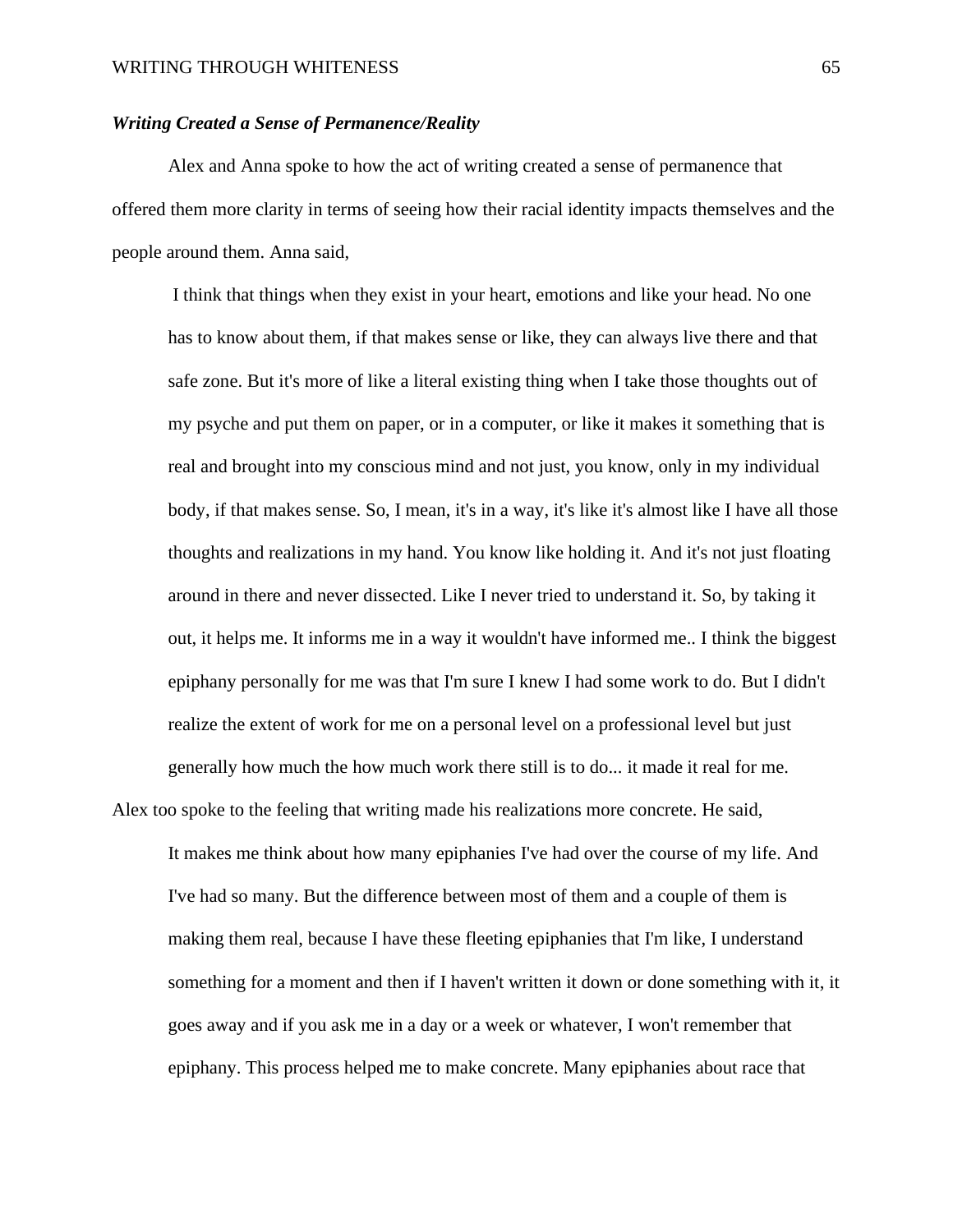normally would have been fleeting thoughts. And, you know, that has to make me a better person, a better educator and help me and my students and anyone else…I'll have these, these moments of clarity. But a lot of the problem for me is remembering them. A lot of them happen. I have this like beautiful moment of like clarity and then it fades away. So the act of writing for me makes things a little more permanent. It allows me to slow things down and really go over the ideas and make that breakthrough that can be more permanent, so I don't just have that thought and then it fades away and then like two days later and like I had a really good thought on this topic but it's gone now. No, I feel really confident that these changes that I'm making in my mindset. And my understanding of race and whiteness are far more permanent because of the writing process.

## *Writing as a Tool of Accountability*

Alex and Anna discussed how the act of writing and seeing their thoughts on paper made them feel like they needed to hold themselves more accountable in regard to their racial identity and other issues of race in their personal and professional lives. Alex said, "And I think this process has allowed me to see actual methods for accountability that I don't just have...I shouldn't just cruise and assume that I'm doing enough." Anna spoke to the overwhelming feeling that came with reading all of the issues of race that surround her saying,

But then, like kind of this epiphany of being like, okay, all these things are happening professionally around me and by not speaking up I'm just part of the problem. And I have to do some work to figure out how I can, you know, be more inclined to speak up be braver to speak up, and more equipped to speak up…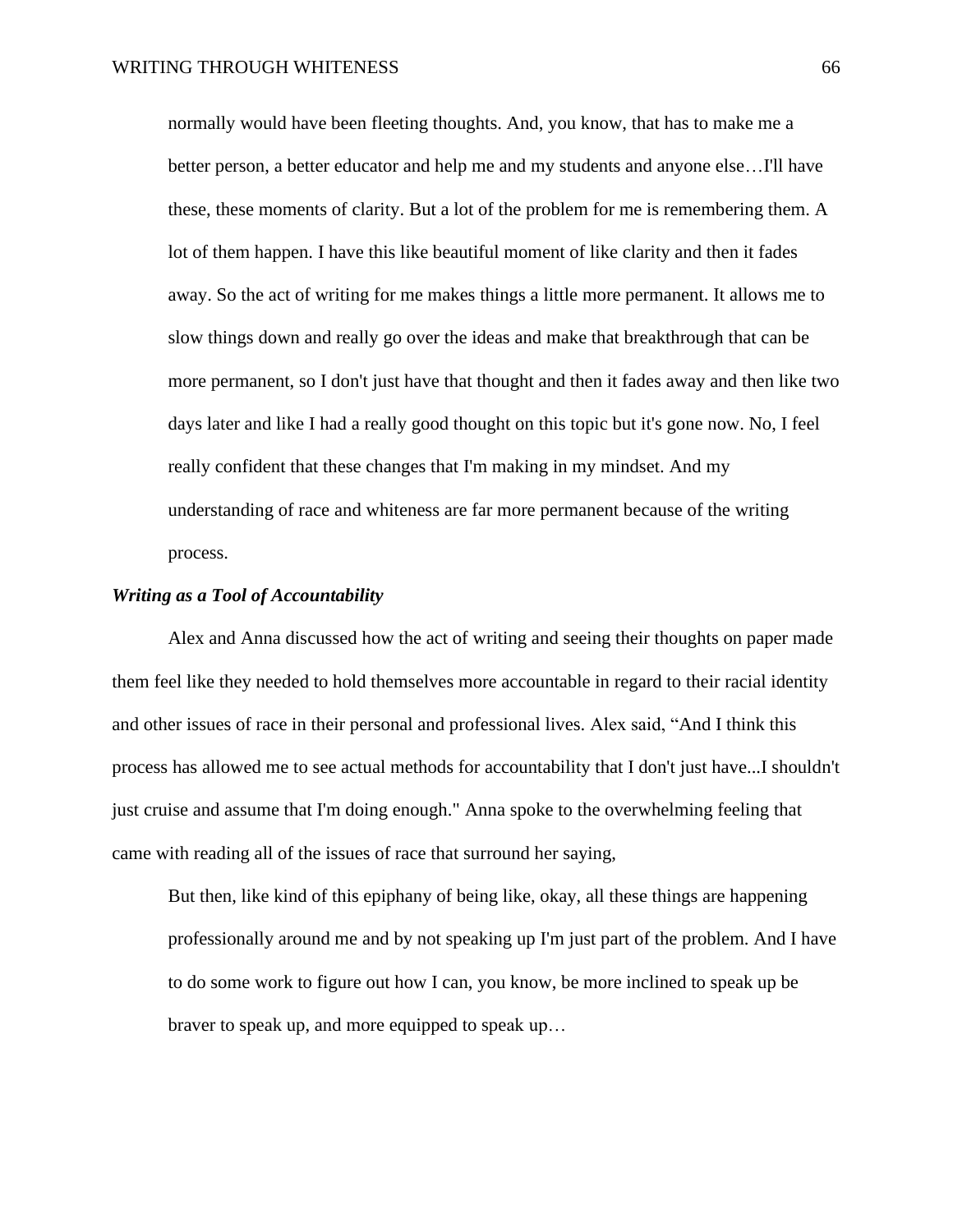# *Writing as a Tool to Organize Thoughts*

Alex and Anna talked about how writing gave them a structure to organize their thoughts. Anna said,

The act of writing in this case, brought these occurrences to the forefront of my mind and organized my thoughts and feelings in a way that I am now able to better use them to inform my life in the future. You know, and it organized my thoughts in a way to understand the whole picture. I understood bits and pieces of it before, but I didn't realize. While Alex never mentioned the word "organization specifically," he too spoke to the general

notion that writing allowed him to see a fuller picture that he would not have otherwise seen. He said, "And I got to, you know, write it down and edit it and then go over it and like what am I missing. And that, that just it's such a different process."

## *Writing as Empowerment/Motivated to Action*

Alex and Anna both discussed feeling empowered and motivated to action through the act of writing. Alex said,

I feel so empowered by this process. I'm at the point where I don't want to write anymore. I want to enact change in my classroom, school, and life. I know I can be an agent for real change and understanding, and I can start by being honest in my classroom about my own whiteness and all the things I don't know. If nothing else, my eyes have been opened to what I don't know and what I have taken for granted. That knowledge or lack thereof is invaluable to becoming a true antiracist teacher.

Anna spoke to not only feeling more motivated and empowered to act through the process of writing, but she also spoke to how she feels more prepared to address issues of race in her personal and professional life. She said,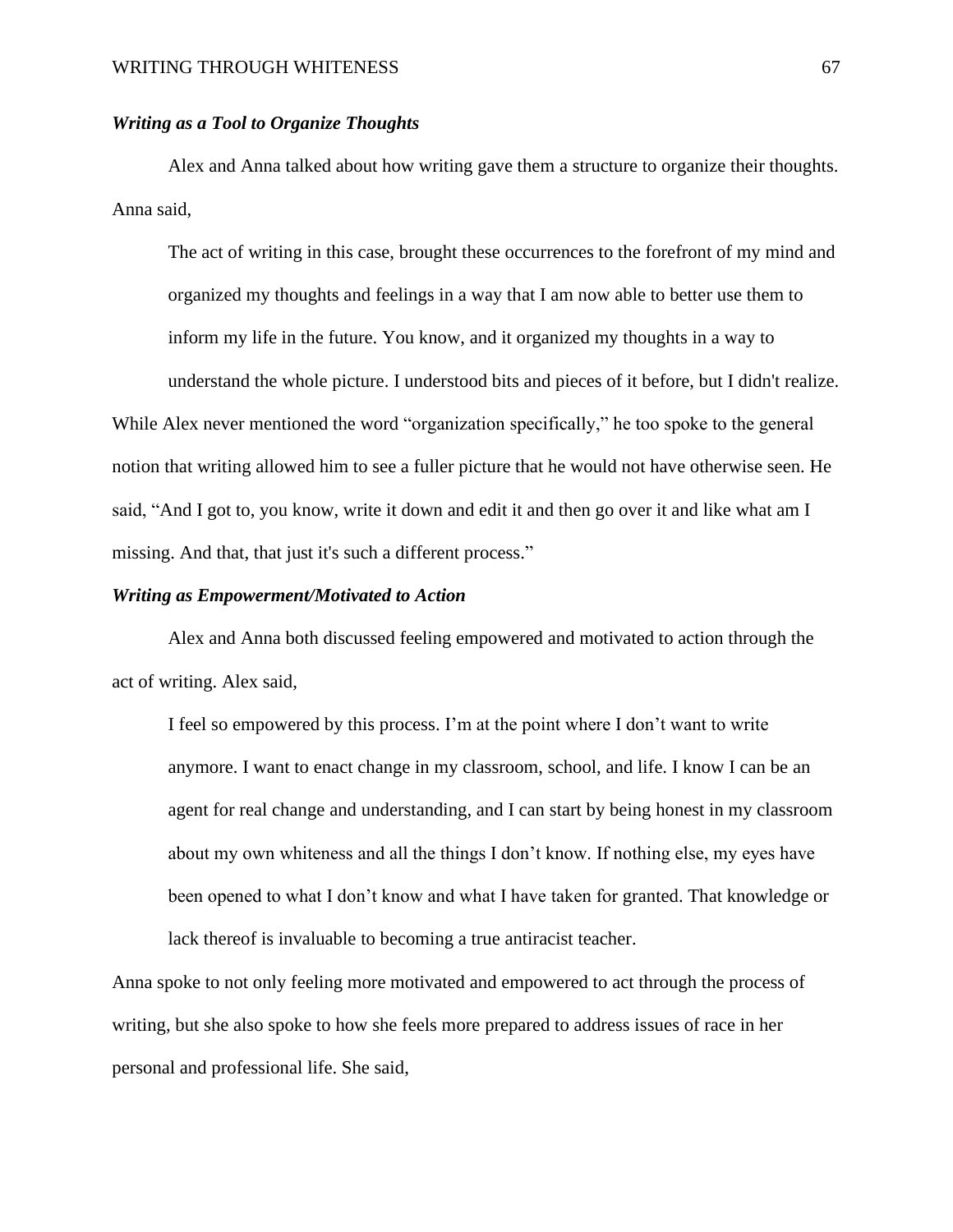I also feel I am more prepared and more motivated to speak up in ways I have been unable to do in the past. From all my soul searching, research and the work that these writings allowed me to do, the importance of doing right by every person really revealed itself to me and inspires me to do better. Just because I am not directly harmed by racism, I truly understand the importance of fighting for those that are. I still have so much to learn and so much more to do but I am so thankful for the insight and tools this experience has given me. I feel so much more prepared and inspired to actively take a stand against racism.

## *Benefits of Small Group Discussions*

Alex and Anna spoke to the benefits of discussing their writing in small groups. Alex spoke to the value of hearing other people's perspectives saying,

The beauty of the discussion aspect of it was hearing that secondary perspective on the same topic opened up doors in my mind that were forgotten that I had no idea. I could connect different things. Until, Anna would talk about something and all of a sudden a light bulb again. These epiphany moments again would happen where it was like, 'Oh, yeah, my whiteness is also impacting this aspect' or 'my experiences as a child really did create this formative thing in my head that whiteness isn't a race and that I'm just normal and average.' And I had all these epiphany moments, these aha moments after writing because of the discussions we had.

Anna spoke to how the small group discussions allowed her to feel less alone in some of the negative feelings regarding racial issues that she revisited through writing about her memories. She said,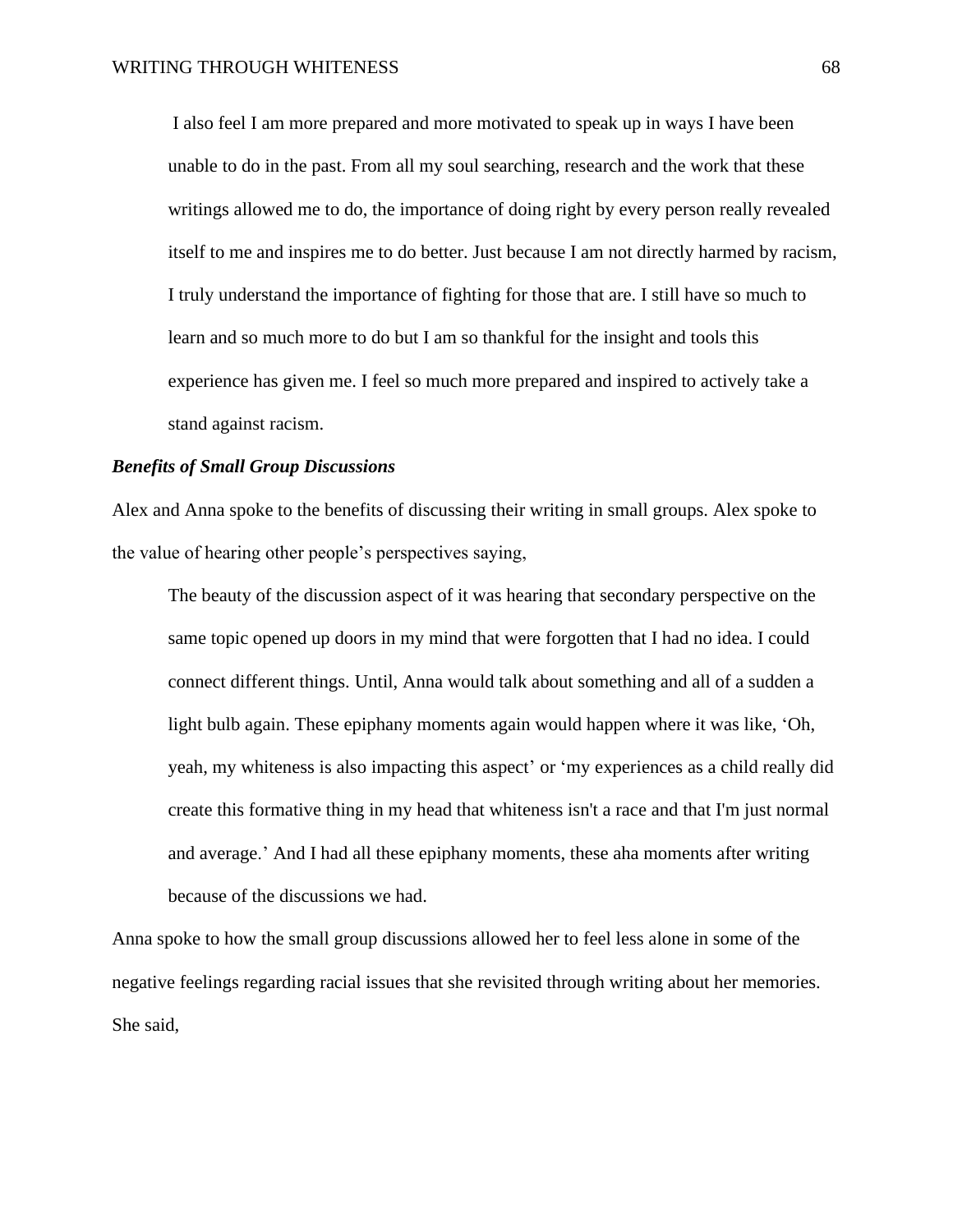Well, I think it helped me to understand that I wasn't alone...you know, there's a shame associated with things and decisions and thoughts you've had in my upbringing and past and racism around me. But that I'm not alone that, you know, a lot of us have experienced that. All of us has experienced it in some way, and that it's not about blame, it's about understanding where things come from…so that really helped me and it validated my feelings, you know, to be able to share it with people who were receptive in conversation and who were willing to go beyond those lines again, like, you know. I think in the past some of the discussions I've had are very surface level and safe. And since the people that you know, you and Alex, when I was talking to you were willing to go past certain lines and past surface level, and talk really honest, and it was, you know, an intimate small group.

She also spoke to how the small group discussions made her feel more accountable. She said, This is the first time I did antiracist work in a small/intimate group and as a result-there was no way to hide from the work that needed to be done. I couldn't avoid the hard questions because there were only two of us answering them. I knew that discussion would follow within our group and that I would make up 1/3rd of that discussion. I think this was key in motivating me to examine my relationship to race so intimately and thoroughly rather than only on the surface like I had done in my past work.

#### **Summary of Results**

The extensive qualitative data gathered from this study resulted in a rich and detailed descriptions of the experiences of the participants. The results of the data analysis show that engaging in the process of narrative writing and participating in group discussions about their writing positively impacted my participants' ability to process their racial identity. Data related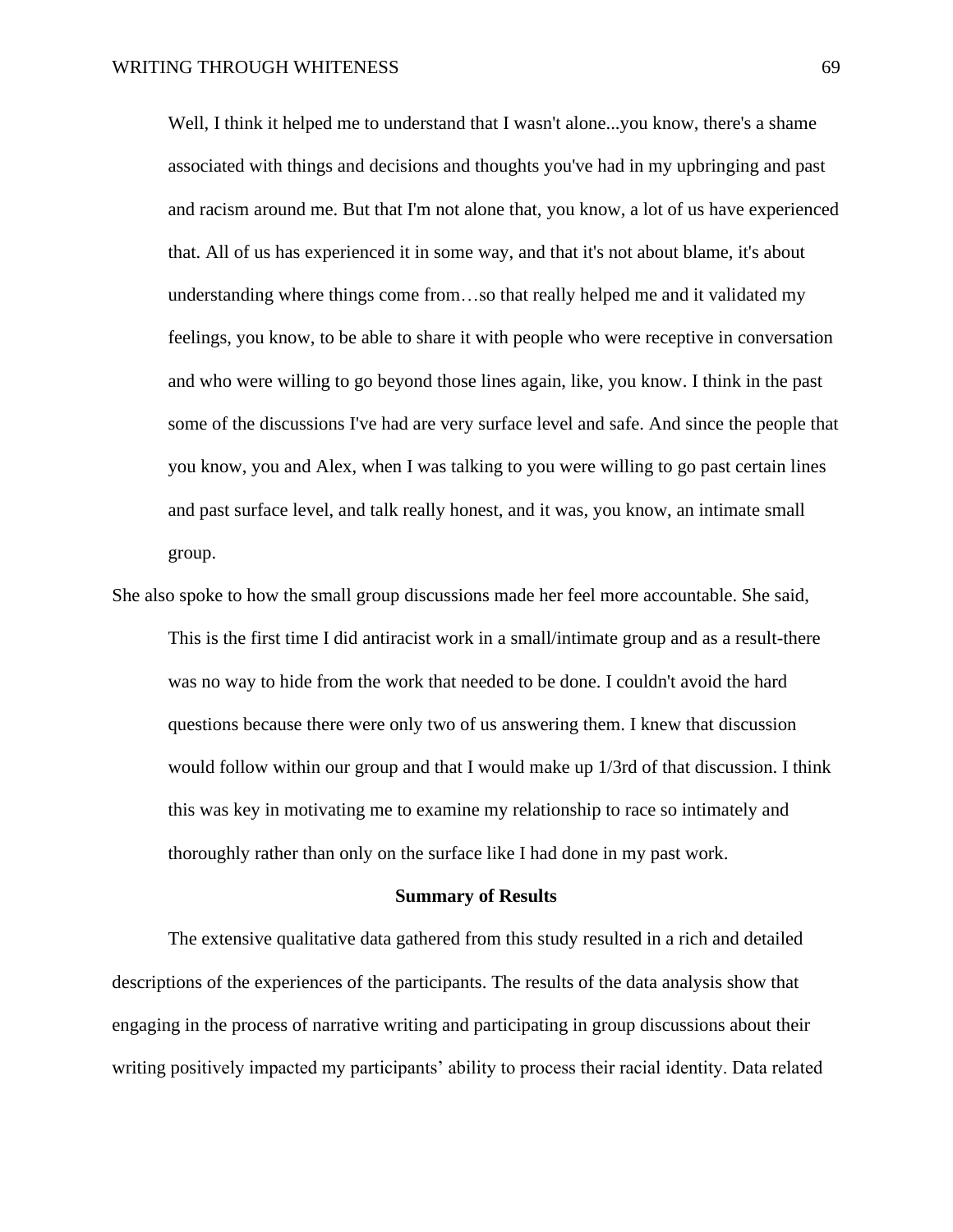to the first research question bore out the theme of "Whiteness as a Barrier to Developing Racial Competency in Personal Life." Participants cited the many ways that being White negatively impacted their ability to process their racial identity throughout the course of their personal lives. A discussion of the invisibility and normalization of whiteness was clear here, two direct ties to one of my theoretical frameworks in critical whiteness studies. These two concepts were also highlighted in the first theme that came from the data collected in relation to the second research question: "Whiteness as a Barrier to Racial Competency in Education." Here, the participants discussed the degree to which whiteness is seen as the educational standard, a standard that remains largely invisible and was to them as students. This impacted their ability to process the impact of their racial identity as they became educators. In the second theme out of the second research question, "Feelings of Not Doing Enough," the participants commented on the many ways they were deterred from exploring their racial identity as educators including a feeling of guilt that came with being passive on racial issues and a fear of backlash from peers.

The data related to the third research question resulted in two themes: "Combatting the Whiteness of Education through Teacher Development" and "Combatting the Whiteness of Education in the Classroom." In relation to the first theme, the participants discussed various ways that they felt teachers could go about becoming more authentically antiracist educators which included the importance of engaging in deep reflection, discussing their thoughts in small groups, and creating lists of actionable items/daily reminders. In relation to the second theme, the participants shared the ways they go about creating a more equitable and antiracist environment for their students in the classroom through building relationships, creating a sense of community, and giving students the opportunity to discuss race in the classroom. Lastly, the theme of "Writing as a Way of Being and Seeing" resulted from the data collected in relation to the fourth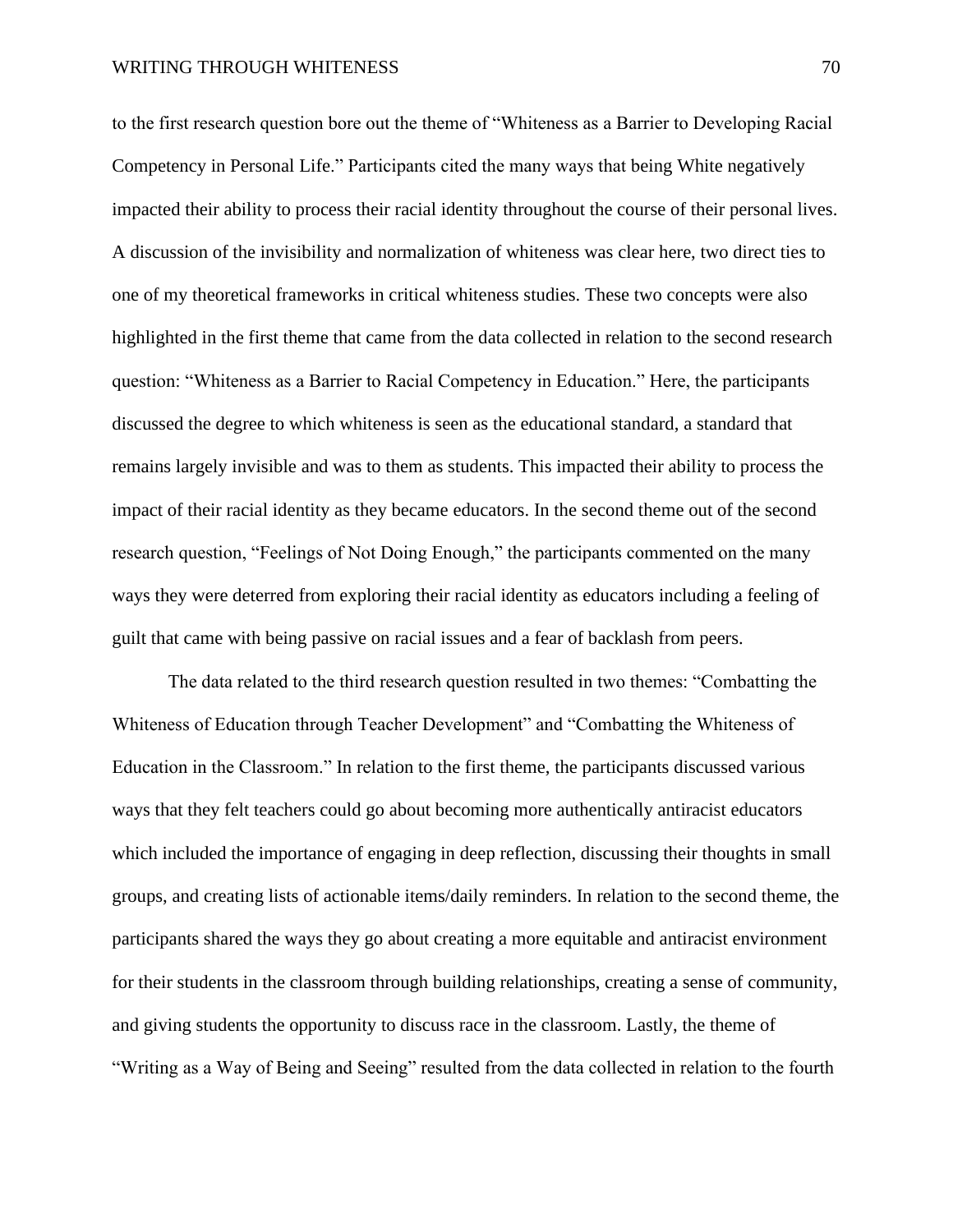research question. The participants spoke at length about how the act of writing positively impacted their ability to process their racial identity by increasing their awareness, providing a deeper reflective experience, better organizing their thoughts, creating accountability, and motivating them to action. They also spoke to the benefits of talking about this writing in small groups and how these discussions came to strengthen their racial competency as well. In short, these results align with my theoretical framework of critical whiteness studies as specifically applied to the field of education as they show the positive impact that can come from White teachers deeply examining their racial identities.

## **Conclusion**

This chapter outlined the coding processes that accompanied the analysis of my participant data. A thorough description of the experiences of the participants was crafted through the presentation of the results that included detailed quotes from each participant. The quotes were tied directly to various themes that came from the data and to the research questions that guided the study. Chapter V will discuss the results in more detail and include how the results can be used to assert implications for theory, practice, and policy. I will also make suggestions for future research based on the results of the study, provide a further discussion of the limitations of the study gleaned upon completion, and outline goals for a potential professional practice product that stem from the results of this study.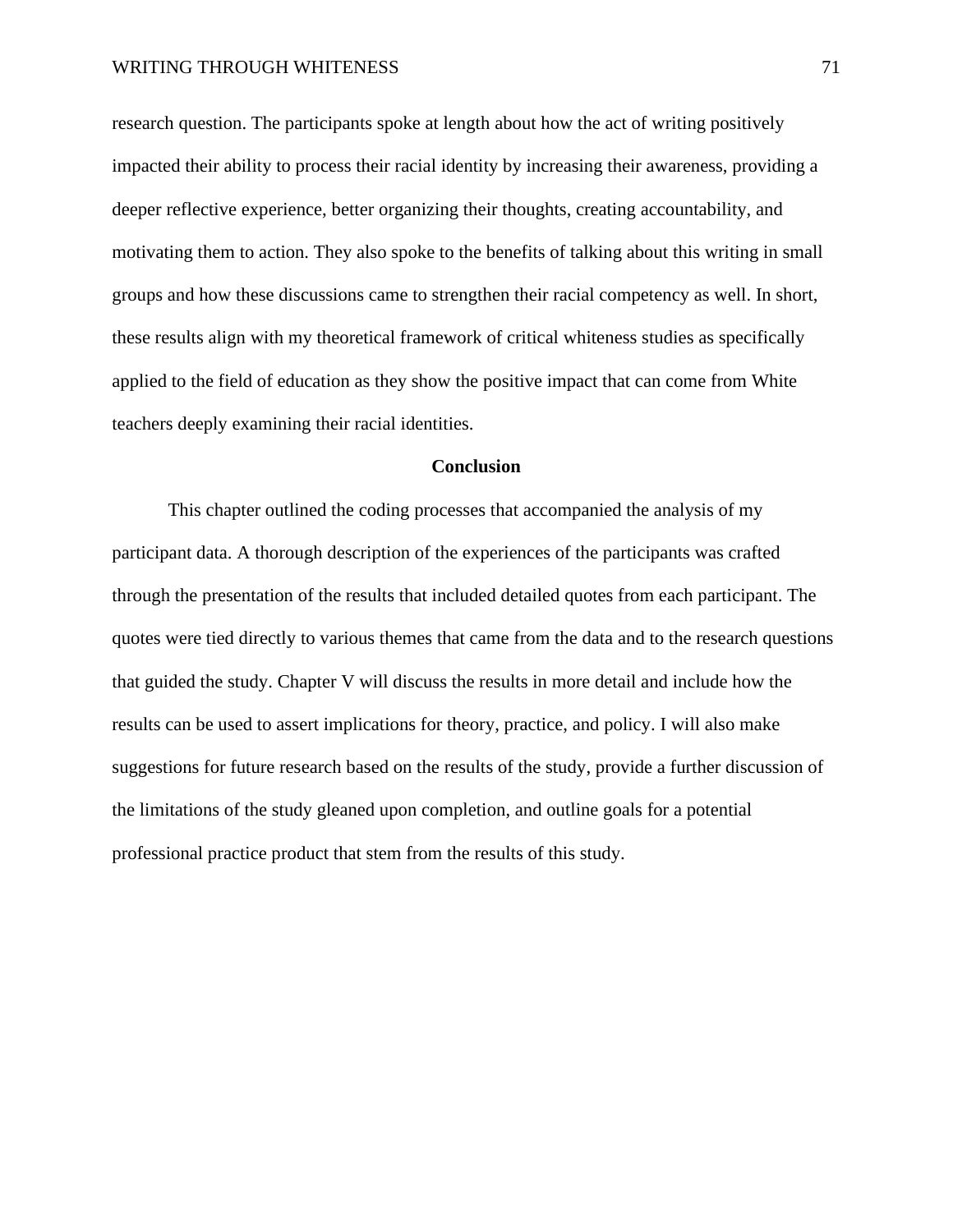## **Chapter 5: Discussion of Findings**

This study explored the ways that writing personal narratives about their racial identity and engaging in small group discussions about this writing impacted the ability for two White educators to strengthen their racial competency. The participants began by writing about the implications of their race in their personal lives. They then transitioned to applying these experiences to their professional lives as educators. After considering these personal and professional implications, they then wrote about ways that they thought they could take these realizations and use them to create more authentically antiracist pedagogical practices. Lastly, the participants discussed the impact that writing had on their ability to increase their racial awareness and strengthen their racial competency. This chapter discusses implications for theory, implications for educator development, the limitations of the study, suggestions for future research, outlines goals for a potential professional practice product that stem from the results of this study, and the overall impact this study had on me as the researcher.

## **Theoretical Implications**

The results of this study as they relate to theoretical implications correlate with the frameworks discussed in the literature review. Major theoretical concepts out of the field of critical whiteness studies were discussed by my participants in their personal narratives, group discussions, and exit interviews. My participants also spoke to the power of racial self-inquiry as well as the transformative power of writing in general. The implications for these theoretical dispositions will be discussed further in this section.

## **Critical Whiteness Studies in Education**

My participants spoke to many of the central concepts of critical whiteness studies throughout the course of the study, namely the invisibility of whiteness, the normalization of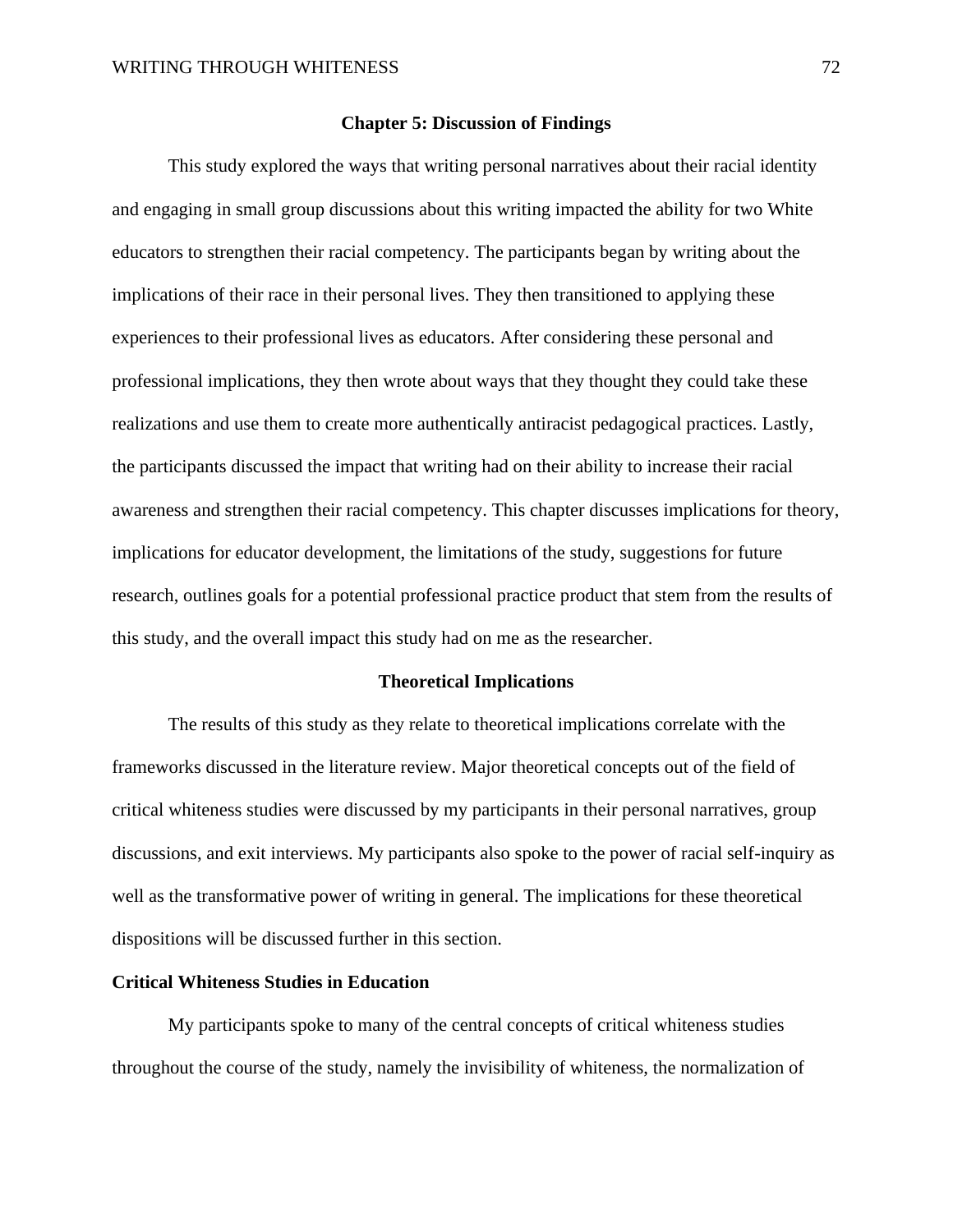whiteness, White supremacy, and White privilege. These concepts had implications for my participants in their personal and professional lives.

## *The Invisibility of Whiteness*

As discussed in the literature review, the field of critical whiteness studies focuses heavily on the invisible systems and structures that support White supremacy. Because whiteness is purposefully made to stay invisible in order to maintain a largely unquestioned dominance, it makes sense then that what it means to be White and the implications of whiteness often remain invisible to White people as individuals. Alex and Anna spoke to this notion throughout the course of the study. In nearly every piece of writing and group discussion, they spoke to having a complete lack of awareness regarding their racial identity and its impact on them and the world around them. In short, they spoke at length to the invisibility of whiteness; in being White and enjoying its privileges, what it actually meant to be White remained invisible to them.

I do want to challenge this idea of the invisibility of whiteness, however. While it is clear that Alex and Anna did not do much critical thinking about their whiteness throughout the course of their lives, I am not so sure that this means that whiteness and its implications were always invisible to them. It is clear through their discussion of moments from their past that Alex and Anna were able to identify and discuss at length instances where whiteness acted as a negative force in their lives and in the lives of people they interacted with. There is no doubt that the act of writing about these moments helped them to name issues of whiteness that they otherwise would not have analyzed. I will discuss this in more depth a bit later. However, I am also hardpressed to believe that these issues were completely invisible to them when they occurred.

There is a difference between invisibility and willful ignorance. Alex and Anna even spoke about thinking about the negative implications of whiteness at the time that some of the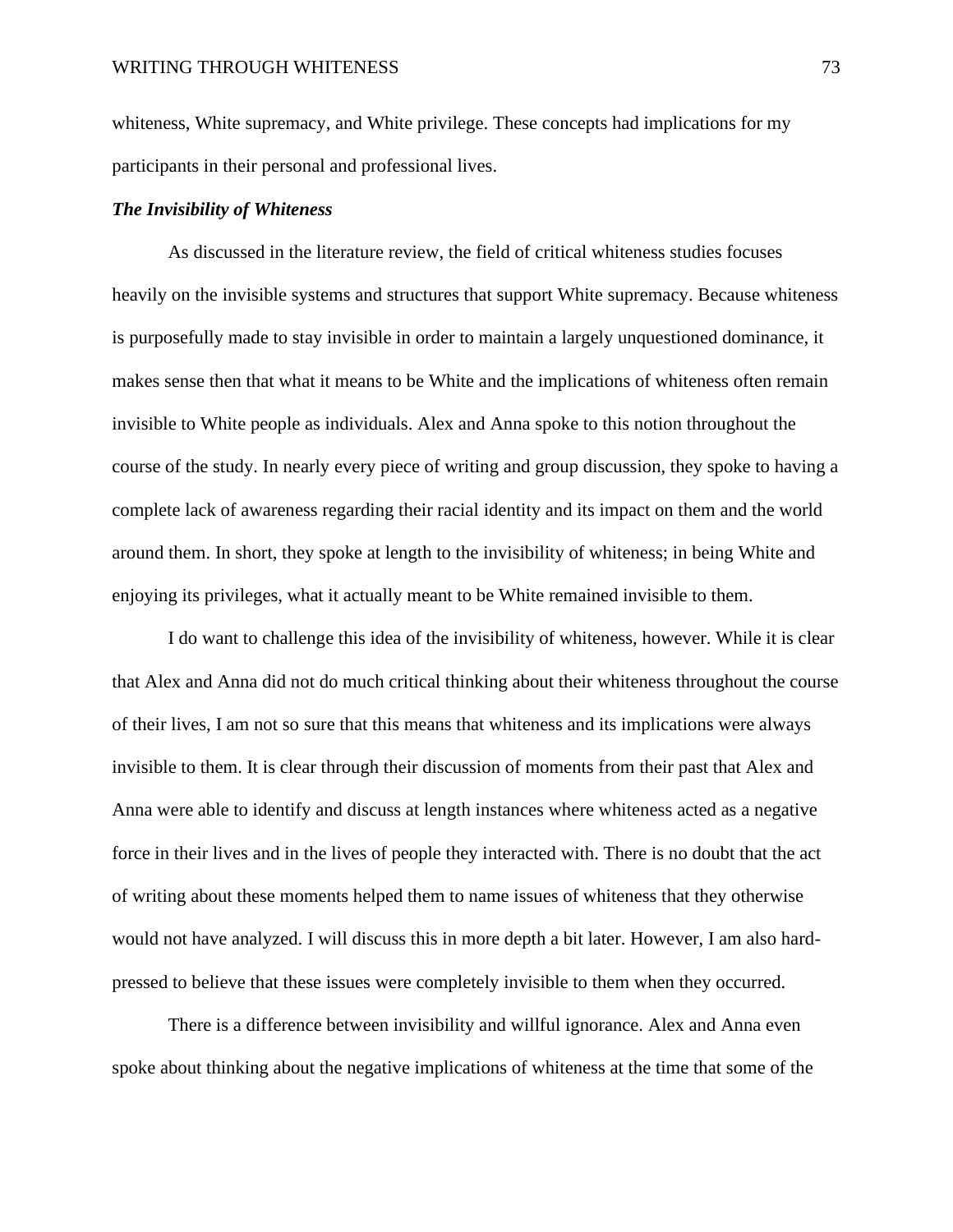events of their lives occurred. They just seemed to stop thinking at a certain point and moved on. In this way, issues of whiteness were not invisible to them. Like Baldwin said, White people have "set up in themselves a fantastic system of evasions, denials, and justifications, which system is about to destroy their grasp of reality, which is another way of saying their moral sense" ("The White Problem," 1964, as cited in Watson, 2013 p. 15). Evasions, denials, and justifications are deliberate actions; they are not passive brushes with an invisible whiteness. Alex and Anna discussed frequently the evasions, denials, and justifications they enacted in order to *keep* the implications of whiteness invisible to them. It turns out that the implications of whiteness were very much visible to Alex and Anna, and they worked rather hard to force them into invisibility. When seen in this way, the very active role that White people play in creating the illusion that whiteness is invisible makes the idea of the invisibility of whiteness all the more offensive to people of color who see the very visible implications of whiteness in their lives on a daily basis through their lying outside the boundaries of whiteness.

#### *The Normalization of Whiteness*

Intimately connected to the notion of the invisibility of whiteness is the concept of the normalization of whiteness. As discussed in the literature review, the normalization of whiteness is the phenomena where whiteness is used as the reference point for what is deemed "normal" in any particular context. Alex and Anna spoke to the normalization of whiteness in their personal lives, speaking again to their lack of awareness of their racial identity because they always saw being White as just "normal." However, as they became a bit more racially aware and entered the field of education, they saw how the schooling system also uses whiteness as the baseline for curriculum, assessments, pedagogy, and other educational activities. For example, Anna noticed that the dance curriculum privileged Western dance technique and that any suggestion by her to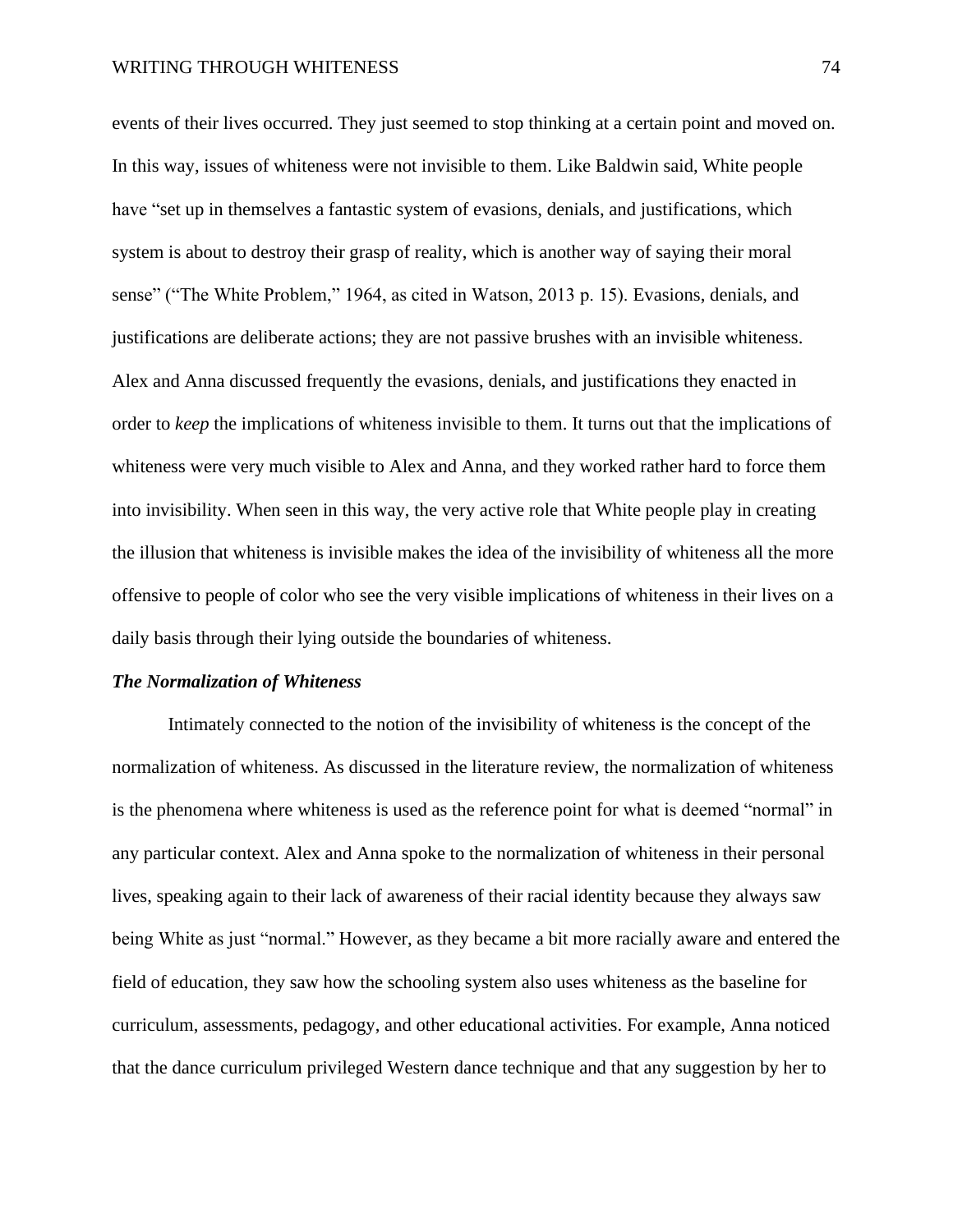expand the curriculum to more diverse forms of dancing were quickly shot down. Her peers saw Western dance as the "normal" and "correct" way to teach students proper dance technique.

Keffrelyn D. Brown speaks to these issues in her book *After the At-Risk Label: Reorientitng Educational Policy and Practice* (2016) where she demonstrates how the notion of educational "at-riskness," is a term often disproportionally reserved for students of Color. Brown artfully shows how those students who fall outside the confines of educational normalcy (White, middle-class, etc.) are stigmatized as "other" and made inferior through an assumed level of ability based on comparing the student to the baseline of whiteness. Alex and Anna highlighted the normalization of whiteness in education along curricular, pedagogical, and disciplinary lines as they discussed their experiences in being educated and in being educators.

## *Perceived "Wokeness"*

Alex and Anna were not at a ground zero position when they entered this study. Both participants cited that they had thought about their racial identity and how it impacts their classrooms prior to being in the study. However, by the time the study ended, they were not as far along in their racial identity development as they had previously assumed. In other words, they found themselves to be much less "woke" than they initially believed. Merriam-Webster now has an entry for the slang term: "aware of and actively attentive to important facts and issues (especially issues of racial and social justice)." This definition is useful to describe Alex and Anna prior to the writing and discussion of their personal narratives. While they consistently admitted that they had more work to do, they also described feeling like they were more racially aware than that of many of their peers. However, by the end of the study, they discussed how "they felt like they were doing the work" but it was not until writing their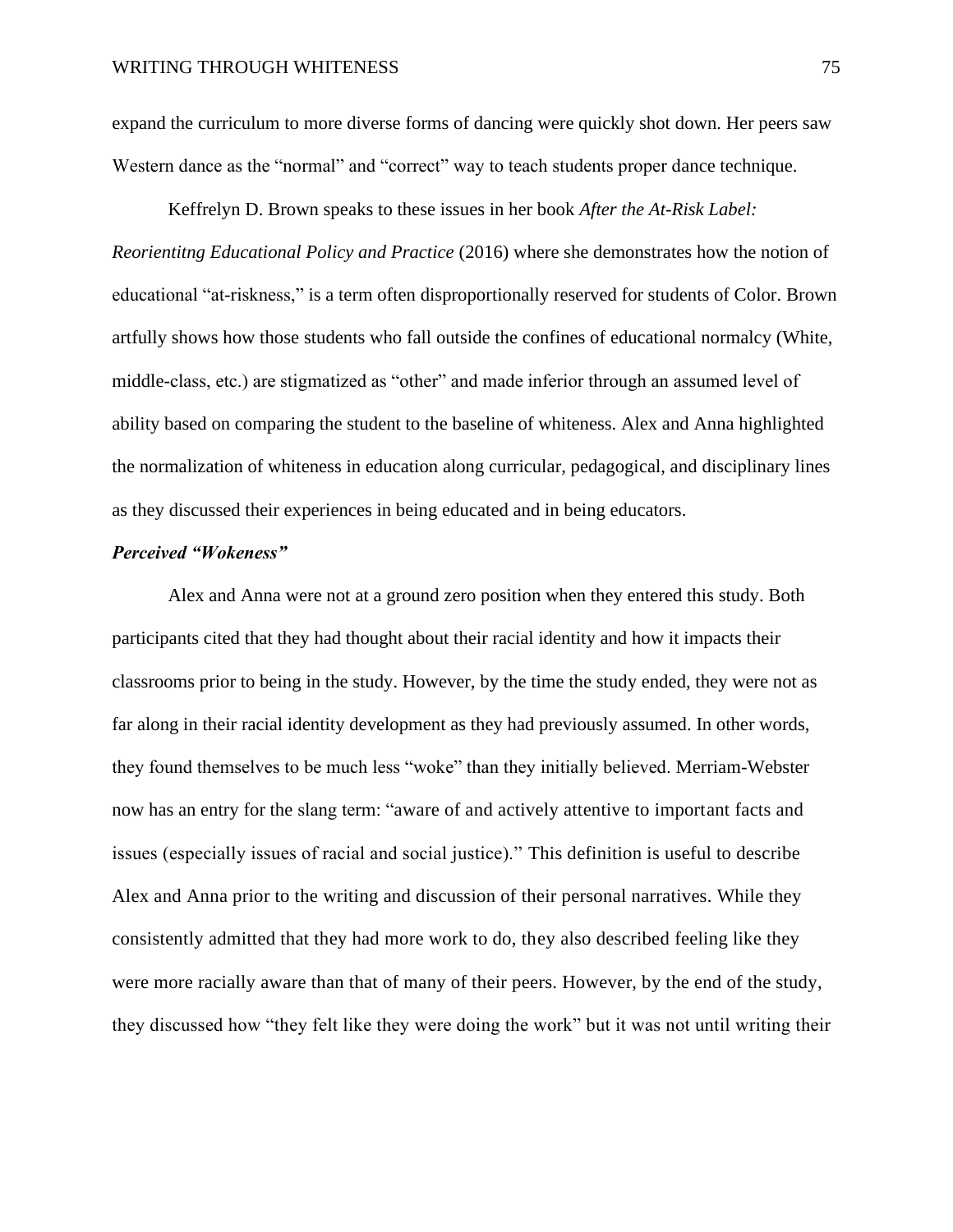narratives and engaging in the group discussions that they realized how little work they had actually done.

Alex and Anna wore their "wokeness" as a badge of honor. Anna specifically saw herself as the "wokest" member of her department because of her experiences in other countries, learning about African dance, taking a class on James Baldwin, and dating a person of Color. Alex also admitted that he saw himself as a woke ally in more performative ways like listening to hip-hop music, having friends of Color, and voting for Barrack Obama. In this way, these personal experiences led Alex and Anna to feel like they were in a more racially aware position when they began teaching; they felt like they had less work to do than peers of theirs who did not have the experiences that they did. It was not until writing at length that they realized the surface-level nature of their racial awareness. I will discuss this idea of "liberal woke teachers" in a bit more detail later on in my suggestions for future research.

## *White-on-White Abuse*

Alex and Anna talked about abuse or the fear of abused suffered at the hands of members of their White community which deterred them from continuing to build their racial competency throughout the course of their lives. Thandeka (1999) discusses the abuse and fear of abandonment suffered by White children as they learn to be White. She posits that children learn to be White through the tutelage of their parents and other White community members. This learning ultimately comes with the threat of being abandoned by their White communities which results in the child learning to maintain systems of whiteness for the sake of self-preservation. In short, Thandeka asserts that it is the desperate need to belong to their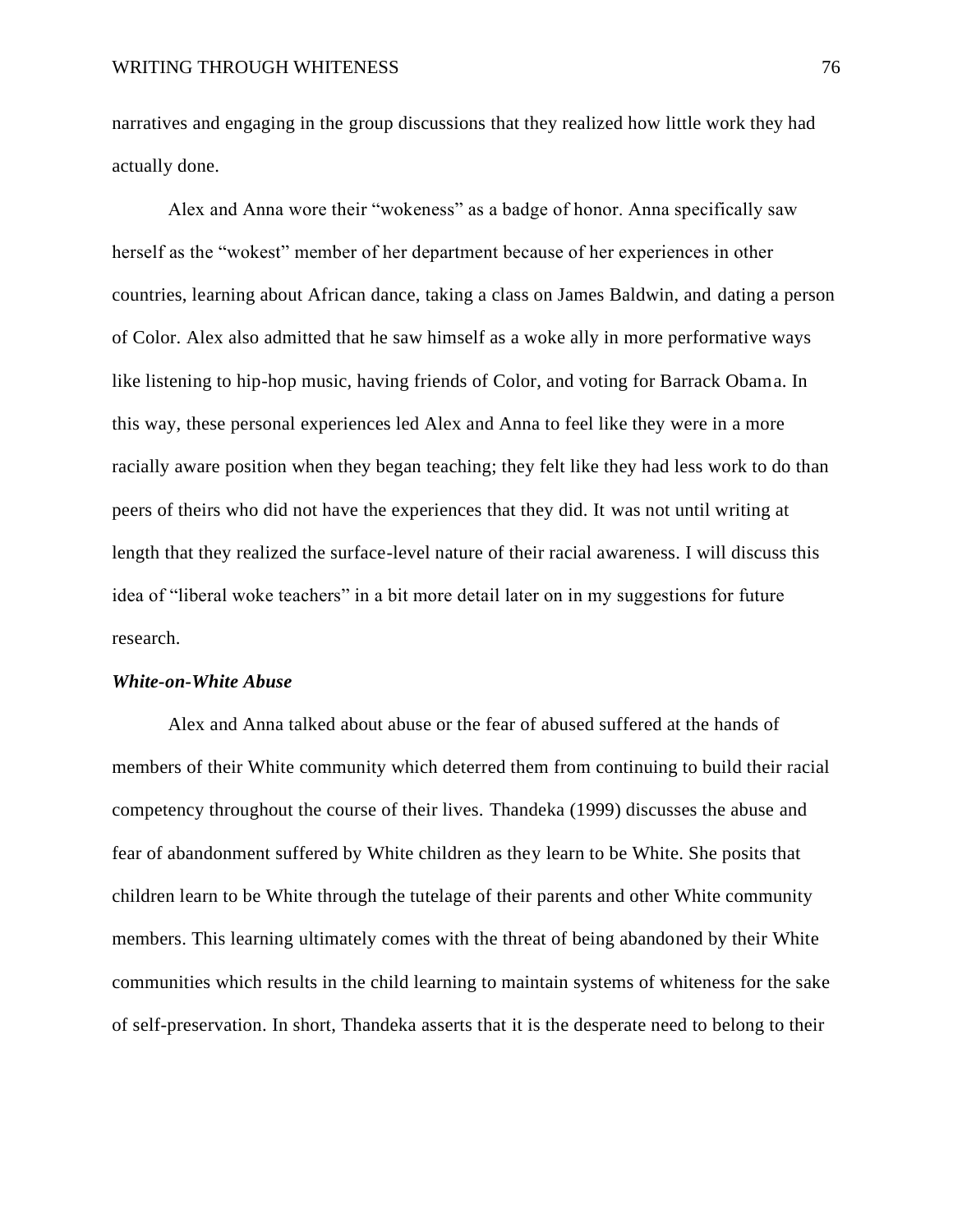White communities that results in White people perpetuating White supremacy and White domination.

The threat of abandonment by their White communities and the impact this had on their ability to further develop their racial competency was discussed by Alex and Anna. While not explicitly stated, Alex talked about his wife's beliefs that were contrary to his at times regarding race and education. He said that his experience in the study made him see the importance of opening a dialogue with her rather than just letting their differences go for the sake of keeping the peace. Anna offered many instances of either being abused or fearing abandonment by her White family and teaching peers. She discussed how her parents did not support her relationship with a man of Color when she was in college and how this impacted the relationship and her mental state. In her teaching career, she discussed many examples of her peers being explicitly racist. However, Anna rarely addressed these issues with her peers because she was afraid of how they would treat her as a result. Lastly, Anna talked about how her peers were consistently dismissive of her suggestions to teach non-Western dance forms. This resulted in her no longer trying to change the curriculum or doing smaller, less visible projects with smaller groups of students.

While not discussed by Alex and Anna, it is worth noting in this section that White-on-White abuse has become prevalent in the antiracist community in recent years. As a result of the presidency of Donald Trump, antiracist activists in a variety of fields have come to the forefront in much more public ways to create environments of racial justice. However, in taking on these antiracist causes and developing their antiracist identities, there are White antiracists who have made a habit of abusing other White antiracists for not being antiracist enough. Professor Loretta J. Ross defines this phenomenon as "call out culture." She says,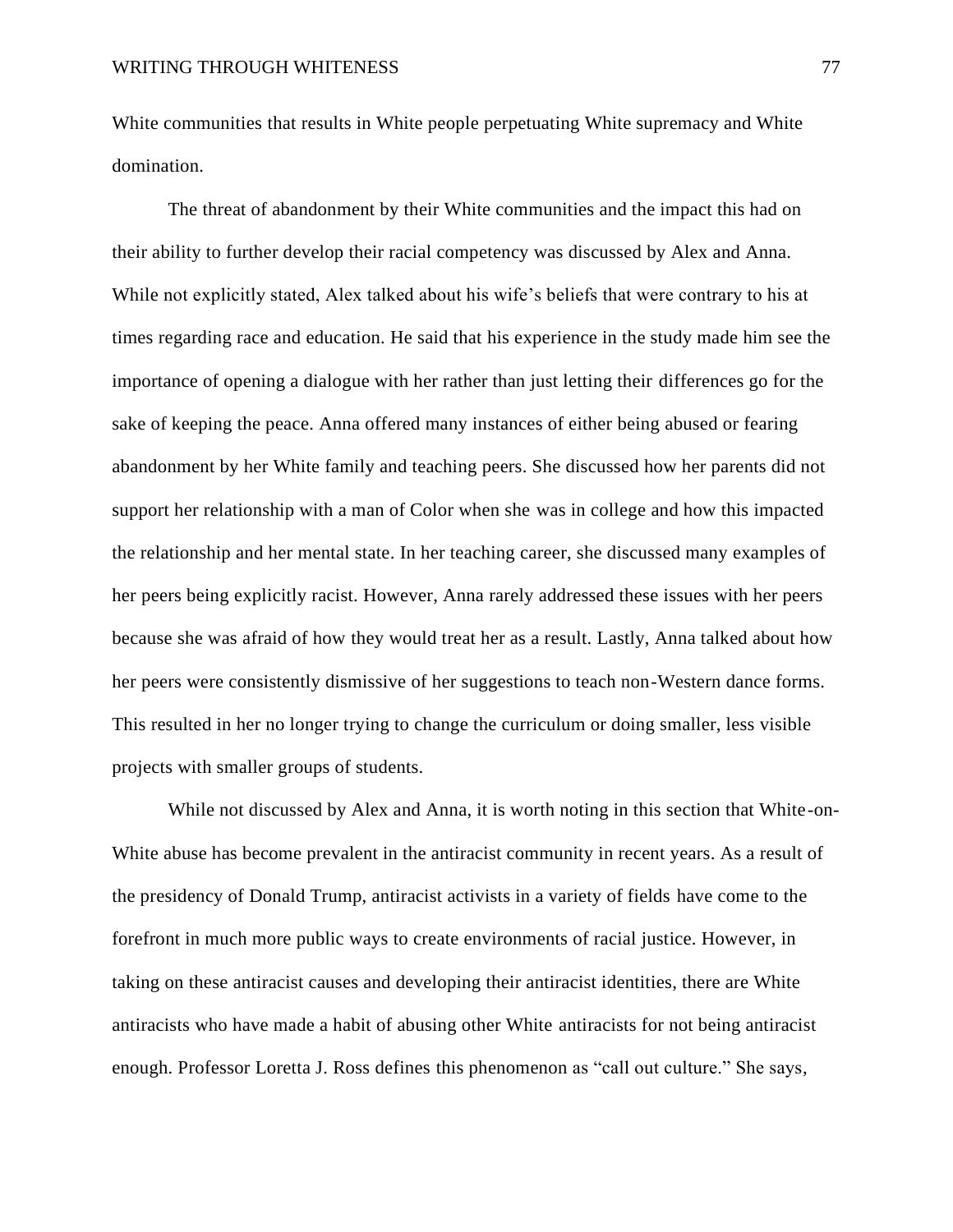It's the tendency, which is unfortunate, for people to want to publicly shame and humiliate people. And it's based on what they say, or what they look like, or what they wear, or who they're hanging out with, or who they agree or disagree with. It's attaching labels to people without really doing any kind of nuance (Scheimer & Chakrabarti, 2020).

She goes on to say that when people call out each other when they have the same goals as part of a movement, the movement becomes more like a cult. She says,

…so when we indulge in the callout culture within our own movement, mainly because someone uses a word that we don't agree with, or they actually think that you should be focusing on the climate, while I'm focusing on reproductive justice, while I'm focused on racial justice, you're really trying to turn a movement — which is many different people thinking different thoughts and moving in the same direction — into a cult, which is many different people thinking the same thought and moving into a direction. And so we are a movement. We're not a cult. So I describe as a cult both places that don't allow dissent, that don't allow difference, that don't allow challenges, and don't even welcome critical skepticism (Scheimer & Chakrabarti, 2020).

Tim Lensmire (2017) discusses this issue of antiracist call out culture as well. He writes, I worry that too much of the work of white anti-racists in teacher education and educational research doesn't actually escape this problem. Too often, instead of mobilizing other white people for anti-racist action, we use them, scapegoat them, to create our own anti-racist identities. I will let you sort out what proportion of antiracist work done by white people with other white people is scapegoating ritual; and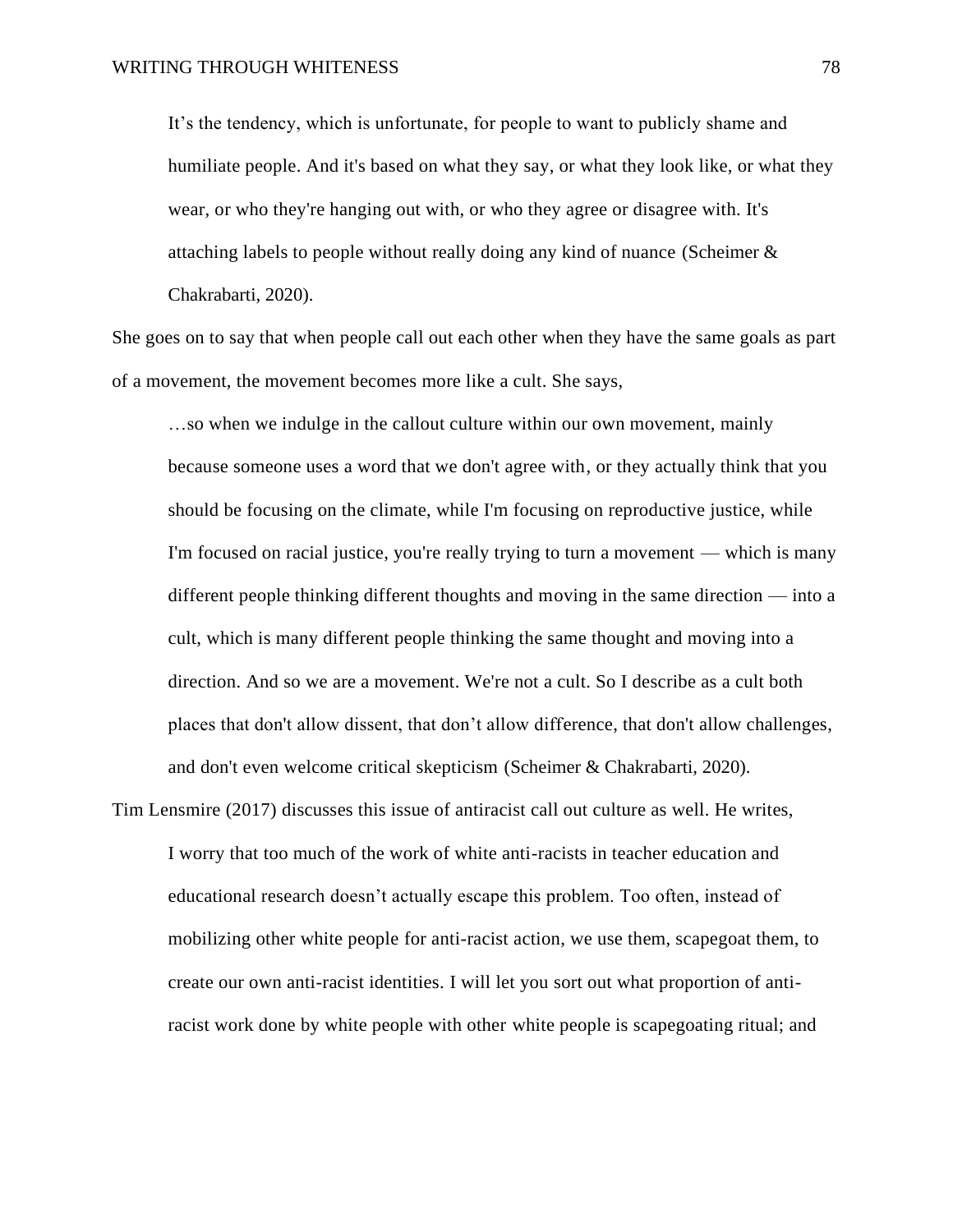what proportion of this scapegoating –ironically, tragically – is driven by fears of abandonment and desires for belonging (p. 9).

Again, while these issues of White antiracist on White antiracist abuse were not explicitly discussed by Alex and Anna, it is an issue related to the ones they discussed in their narratives and conversations. I will discuss this phenomenon in more detail in my suggestions for future research as well.

## **Racial Self-Inquiry**

The implications of engaging in racial self-inquiry to strengthen the racial competency of the White educators in my study were rather apparent. In line with Johnson's (2017) theory of racial storytelling, Alex and Anna's dive into their racial past allowed them to make clear connections between their racial identity and the decisions they made and will make in the classroom. The experiences of Alex and Anna in this study also spoke to Michael's (2015) ideas about the importance of asking difficult questions of the self over an extended period of time. While Alex and Anna engaged with these questions over the period of only four months, this was the longest duration of time that they ever engaged with queries of racial identity and participated in sustained conversations about racial identity. Alex and Anna both spoke to the impact of thinking about these issues in a consistent way over time. They said this created a practice for them that they hope will become a habit of reflecting daily about the ways in which their racial identity impacts their classrooms.

## **The Transformative Power of Writing**

Writing a story from one's life forces the writer to organize the details of the narrative in a way that simply thinking about the story or retelling the story orally does not allow. When I think back to stories from my life, nothing in my brain is terribly linear. There are linear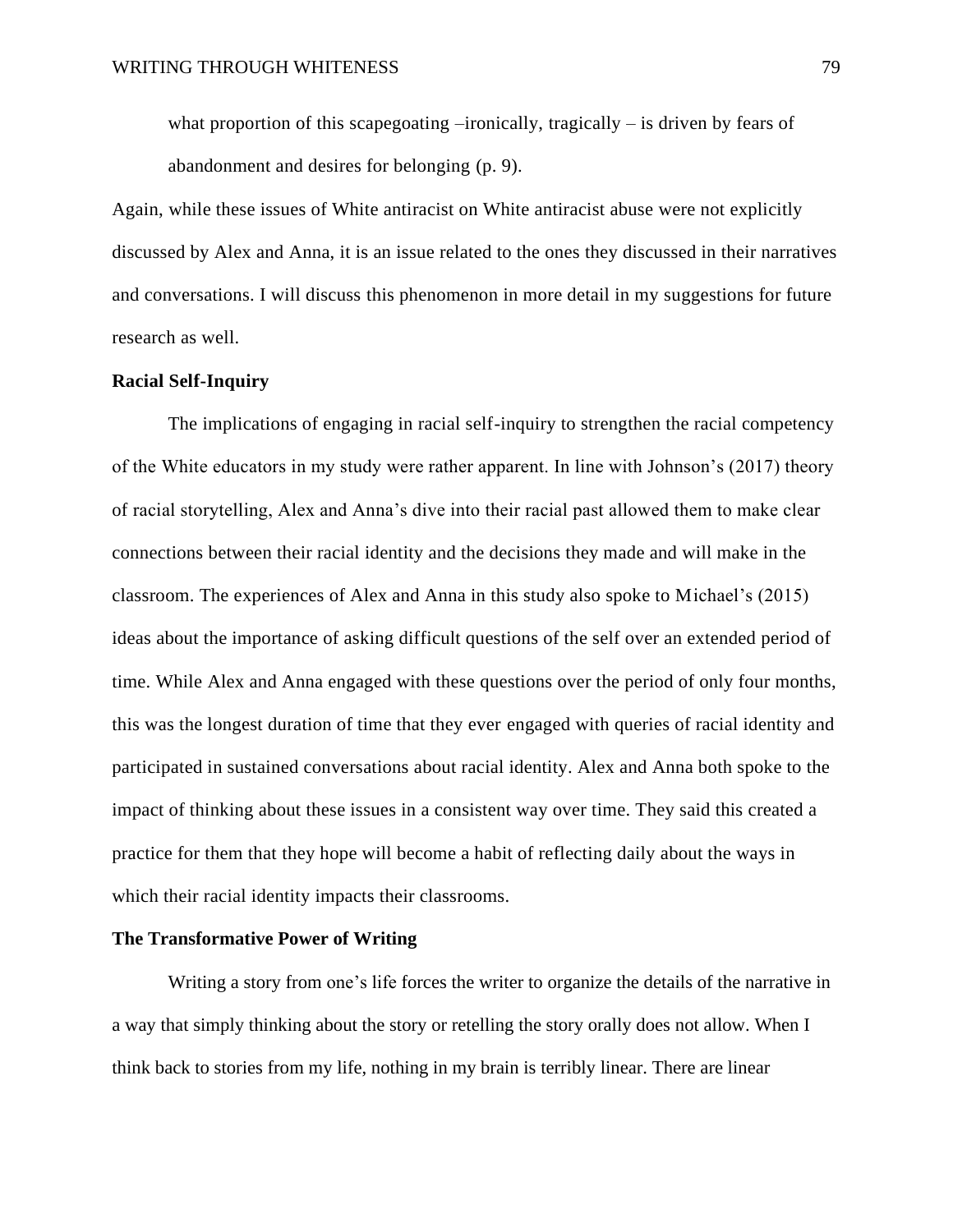moments, but when it comes to thinking about a story or telling a story aloud, my brain quickly filters through a series of moments, blips on the radar of my life, and the resulting story is what I made of those moments at that particular time. Chances are, because there would be no record of what I thought or said about the story, the next time I told it, it might look or sound quite different. Writing forces the writer to create a cohesive story that at least for that particular piece of writing, remains unchanged.

The second feature of writing that lends itself to transformation for the writer is that there is a certain permanence to writing that is not present in thinking or speaking. I have had too many fleeting epiphanies in my life to count. I witness something and I tell myself I will remember it because it has changed me; I will act differently and see the world more clearly from here on out because of this epiphany. But no sooner do I think about these things that I find myself making the same mistake or going back to my old ways. However, in the random moments that I have written about these epiphanies, forced myself to put onto paper the degree to which I have been moved, had a change of heart, saw the world in a new way, there was a much better chance that I remained transformed. Where thinking or speaking about a moment that changed me often results in a temporary transformation, writing about a moment that changed me (even less formally as in journal form) resulted in a more permanent transformation. If I ever forgot about what this moment did for my outlook on living, all I needed to do was look back at my writing. Writing grounds the plot points of one's transformation. It makes them more real and unable to be ignored.

Lastly, the act of writing forces the writer to sit with their thoughts much longer and consider them more critically than the act of thinking or speaking. Having to work through how one wants to convey a story in writing is a laborious task, one that inevitably results in having to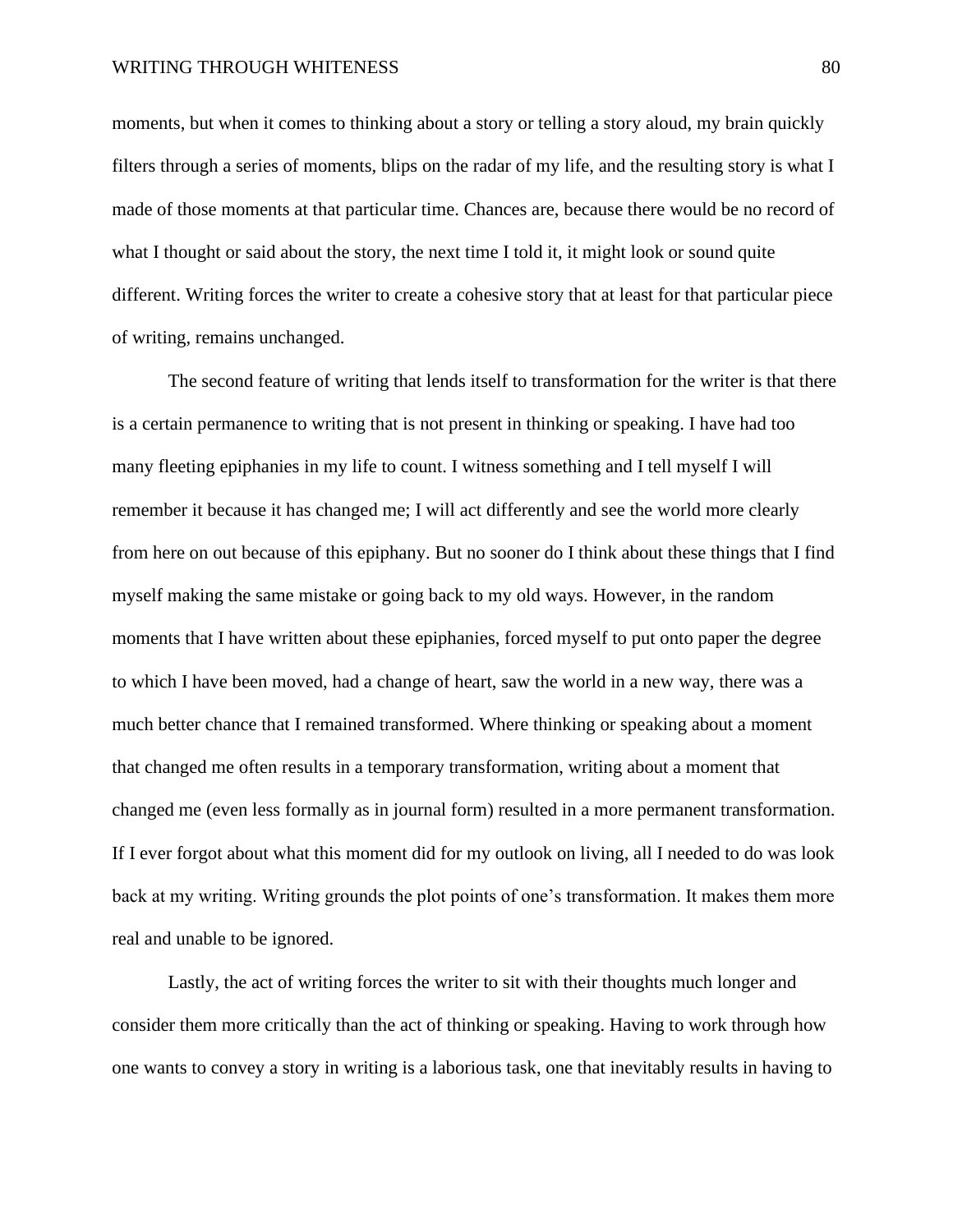sit with one's thoughts a lot longer than most people want to. I am ashamed at the number of times that I have shot off at the mouth with an ill-pondered thought, the implications of which I had no idea. As I look back on my life, I often wonder about things I may have never said (or may have said in a different way) had I written them down first. Conversely, I often think about writing things I would never say aloud and have no interest in thinking about how they impact my life and the lives of people around me. While writing these things out might be a painful and scary process, it is in the physical act of writing a part of a story, erasing that part of the story, rewriting that part of the story, having to sit longer with that part of the story, and ultimately committing to the page that part of the story that a more fully-realized mirror to the self is created.

Writing was the main tool utilized by Alex and Anna to engage in racial self-inquiry. In this way, there were also theoretical implications with regard to the act of writing as a means to strengthen the racial competency of White teachers. The following sections detail how the act of writing impacted Alex and Anna's ability to process their racial realities in relation to the features of transformative writing described above.

## *Increased Awareness and Understanding: Writing as a Way of Seeing*

Writing in a critical and in-depth fashion about their racial identity allowed Alex and Anna to see the impact of their racial identity in their personal and professional lives in ways they had not seen before. In line with Harris (2004), Alex and Anna came to a deeper understanding of the impact that their race has on their personal and professional worlds through the written word. The results of this study are also supported by the work of Raab (2014). Raab discussed how writing memoirs about their experiences resulted in bringing a deeper meaning to the lives of her participants. Alex and Anna spoke to this idea throughout the course of the study.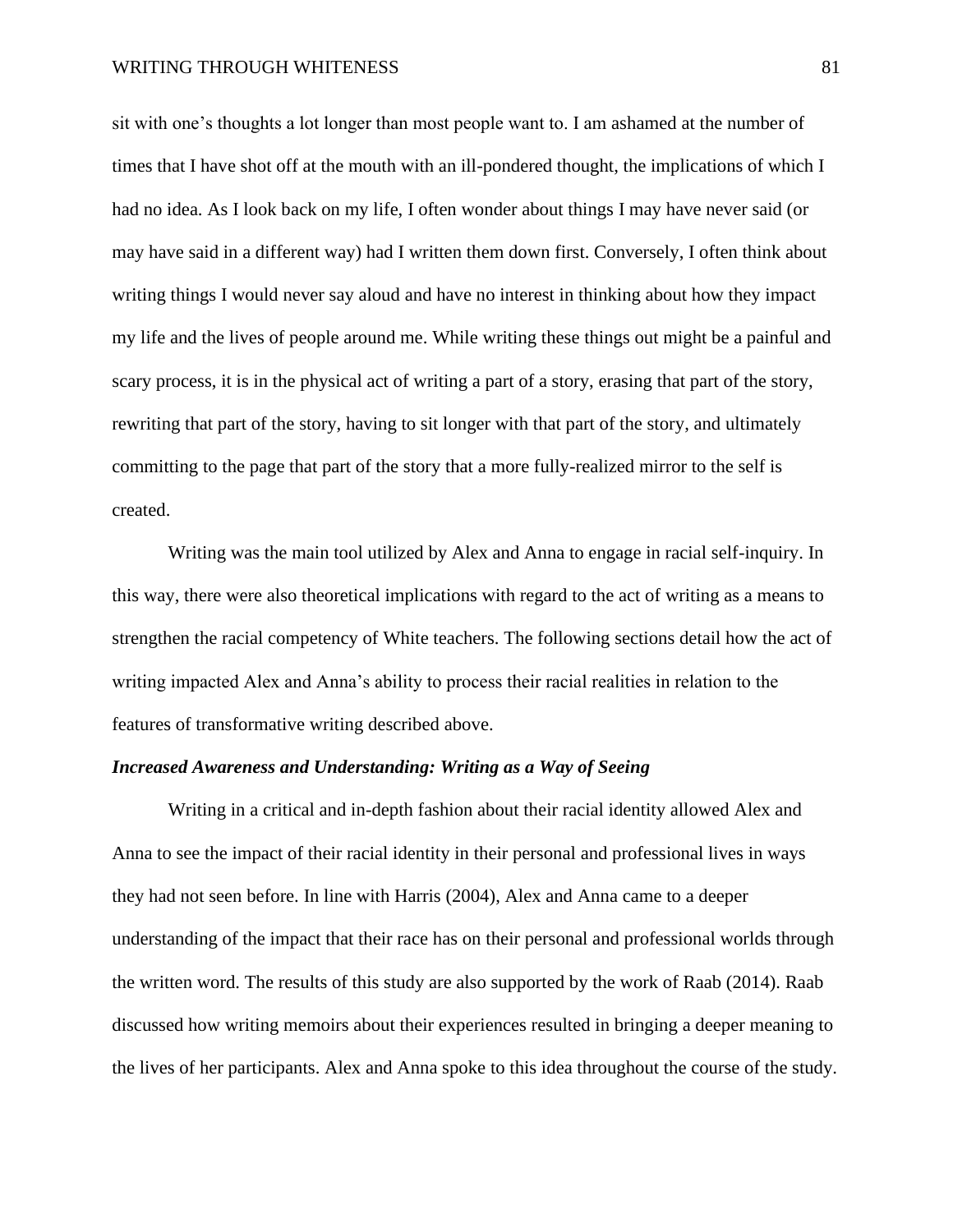They asserted that they would never have made the connections about their lives that they did if they had just thought about their experiences instead of writing about them. Their writing was a cite to better organize experiences from their lives which allowed them to make connections between experiences they had not made before. These connections unveiled to them deeper meanings for their lives as their racial experiences came to present themselves as much more nuanced than they had originally thought prior to putting pen to paper. I call this increased awareness and depth of understanding about the implications of their racial identity as an enhanced way of seeing their worlds and how they interact with them as White people.

#### *Increased Motivation to Act: Writing as a Way of Being*

Where increased awareness and understanding correlates to a way of seeing, acting on this newfound awareness and understanding results in a new way of being. The increased motivation to act on their discoveries of self was a result of Alex and Anna's writing process. Yagelski (2009) notes the potential for writing to be an agent of individual and collective change for the writer if done authentically and honestly. Both Alex and Anna spoke to an excitement for what comes next once the study ended. They wanted to take what they learned about themselves personally and professionally regarding their racial identities and apply this new knowledge to their lives in order to create change in their lives and in the lives of the people around them, namely their students. Good teachers are change agents. They come into the profession believing they can change the students in their classrooms and thus change the world. Alex and Anna are good teachers who wholeheartedly believe this as well. However, they came to realize through their writing that one cannot change the world if they do not do the hard work of changing themselves. The disciplined practice of constant self-reflection is required in order to consider the ways in which one needs to change as an individual so that they can change the world.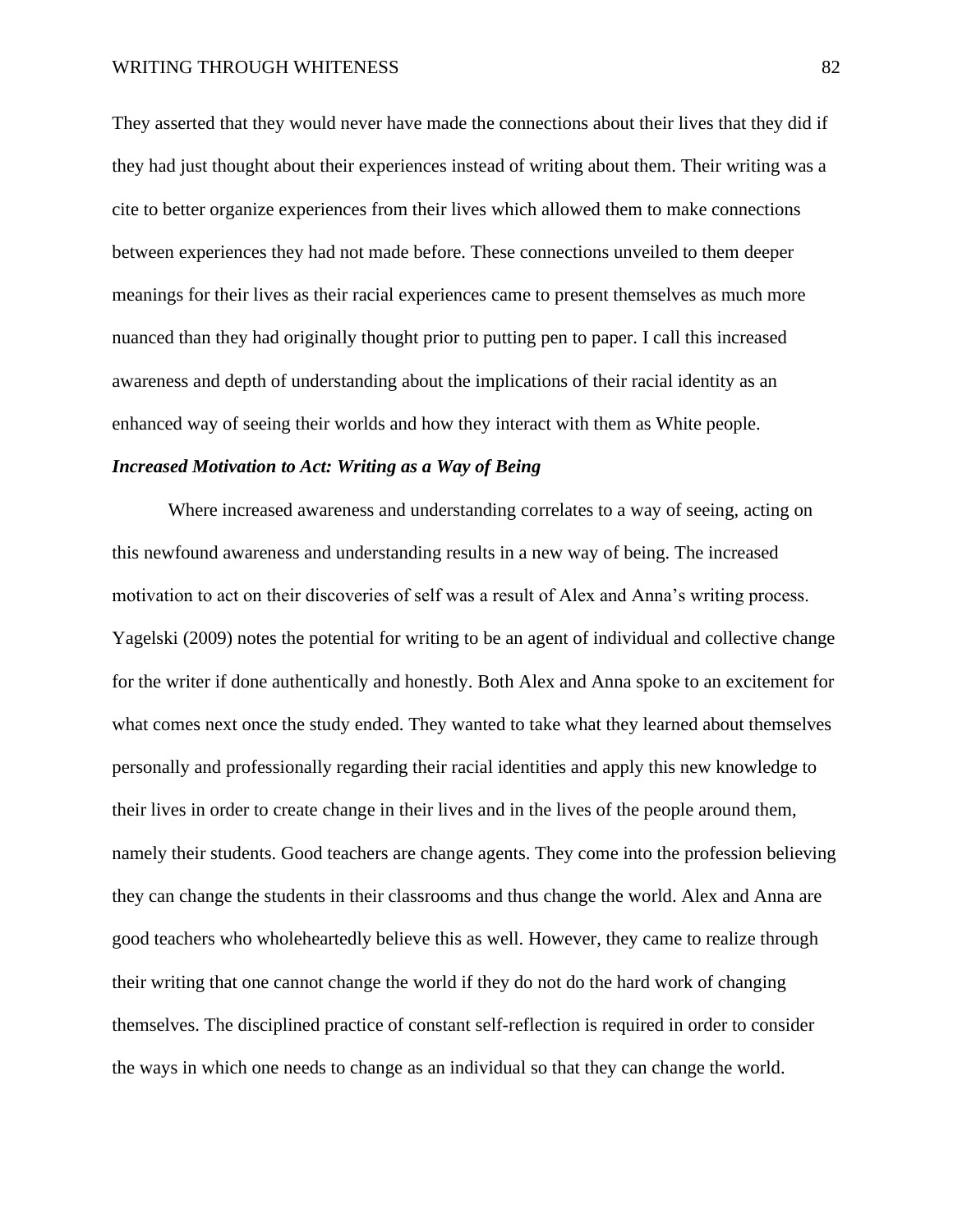Personal narrative writing allows the writer to come to better ontological cognizance. This personal writing gives the writer the ability to see who they are, why they are, what they want out of life, and what one might need to change in order to attain this. It is only possible to change the world if one changes oneself as an individual first. Alex and Anna came to realize this, and it was the act of writing that allowed them to think more deeply about ontological shifts that could lead to change outside of themselves.

## **Implications for Teacher Development**

The results of this study also spoke to implications for teacher development. Alex and Anna made many comparisons to their experiences in the study to prior teacher development trainings. This section further details why Alex and Anna felt their experiences in the study were more beneficial to their development as educators in comparison to their participation in other trainings on racial identity in the past.

## **The Time to Write: The Use of Prolonged Reflective Writing**

In many professional development trainings for teachers, there is little time to reflect in meaningful ways. Because these trainings are often expensive, school administrators try to get as much "accomplished" as possible in these trainings. Many times, the result of this is a surfacelevel training marked by surface-level teacher reflection at best. Not to mention that the teachers sitting in these trainings are in the midst of a school year where they are most likely behind on lesson planning, grading, and other areas of teacher preparation. This combination of rushed training and a group of teachers whose minds are elsewhere makes for an experience that lacks depth and does not promote authentic change.

Alex and Anna wrote and spoke about how beneficial it was to them to have the time to engage in the writing process in a thorough way. Because we began the study at the end of the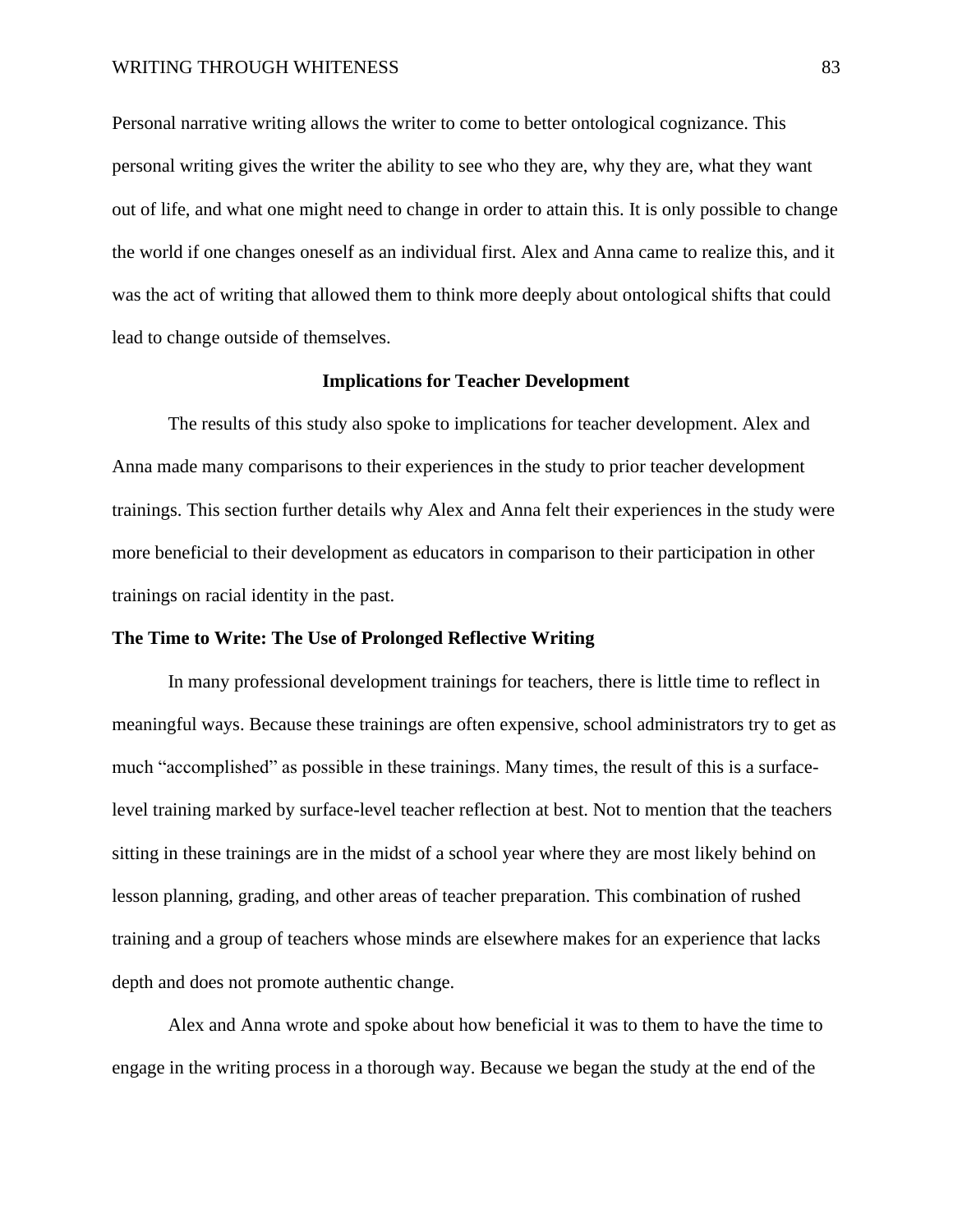school year and carried it through the summer, Alex and Anna felt much more capable of dedicating meaningful time to their writing and our conversations. They did not feel rushed or overwhelmed because they had a month to write each section of their narrative without having to focus on their teaching at the same time. The results of this study were clear: engaging in prolonged writing and discussion sessions over the summer benefited Alex and Anna in ways that professional development during the school year did not. I argue that giving teachers the opportunity to do trainings on racial identity over the summer will result in a more meaningful experience for the teachers. Many teachers are required to attain a certain number of professional development hours per year. If teachers could apply these summer hours to the school year, they not only would have an incentive to use the flex professional development time that they attained over the summer to prep, plan, or grade during the school year, but the result of doing the training over the summer might result in a more authentic learning experience as well. I will discuss this idea in my suggestions for further research later on in this chapter.

## **A Space to Share: The Use of Small Group Discussions**

Not only is there little time afforded to teachers in many professional development trainings, but there is also little opportunity to engage in meaningful small group discussions. Yes, breakout sessions are a common trait of professional development trainings. But these sessions run for 15 minutes at the most before teachers head back to the larger group. Teachers are also often paired with faculty and staff members that they do not know well enough to be vulnerable. Teachers may even be asked to engage in different small groups throughout the duration of the session, so there is no way to build even a little trust with the same group of people throughout the course of the training. These characteristics all come together to create small group settings that lack authentic and meaningful conversations.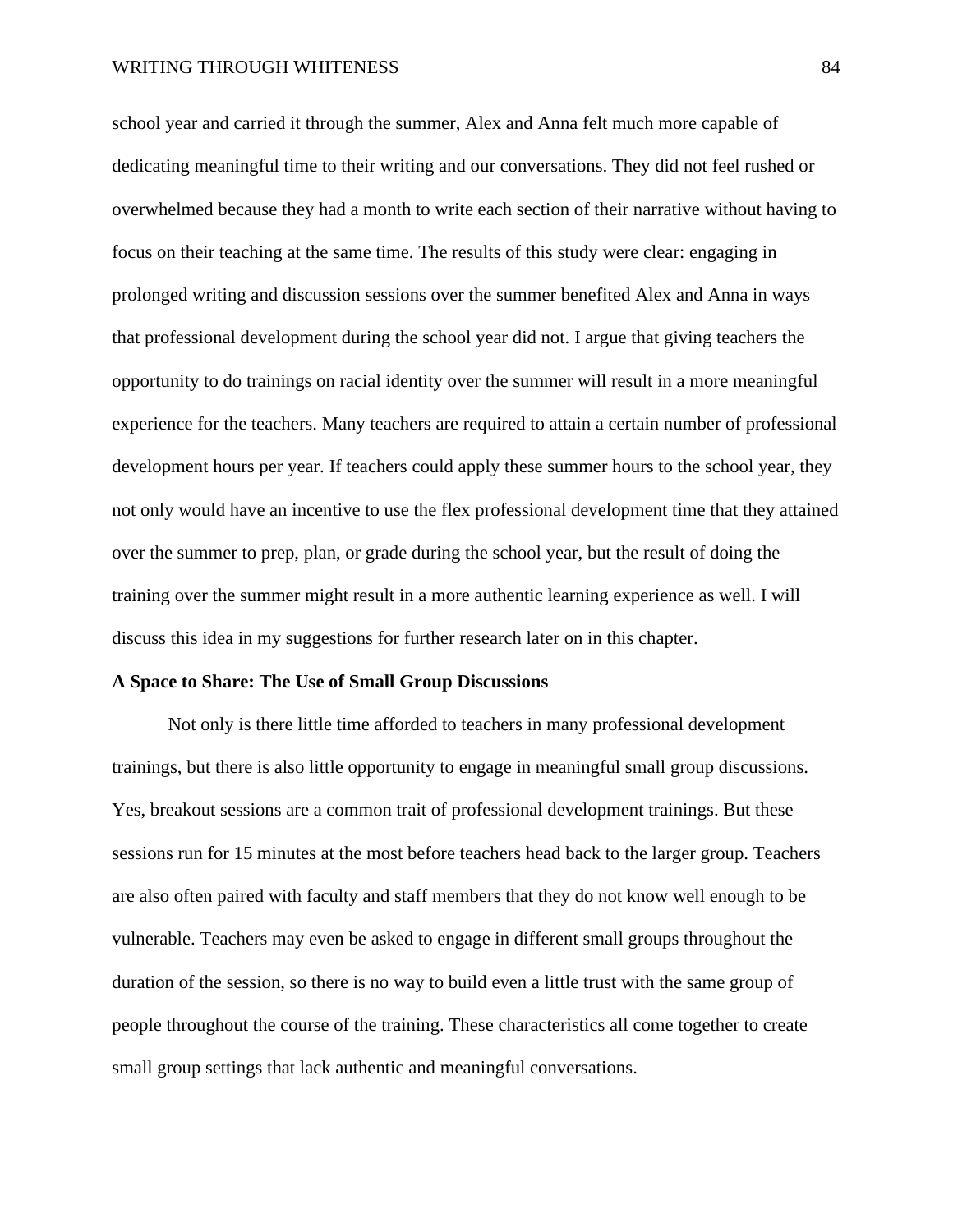Alex and Anna discussed in great detail to the benefits of our small group discussions. They both liked that we had an hour or so slated for each meeting. Because our group was only three people, this allowed everyone's voice to be heard and responded to in authentic ways. They both said that the small group also created a sense of accountability that having this experience in a larger group would not have created. They knew that they were going to make up a third of the conversation and that they were going to be expected to speak to the writing that they did over the course of the month. Lastly, they felt that the environment we created as a group allowed them to be vulnerable and honest which helped lead them to a greater potential for personal change. This trust was not built in one session, however. This trust was built over time as we met more and more. This sustained time to meet with the same group of people is not typically a part of professional development trainings, but it was something that both Alex and Anna came to appreciate and cited as being integral to their development throughout the duration of the study. I will speak possible future research on sustained small group meetings later in this chapter.

#### **Scaffolded Race Inquiry Groups**

Teachers come to professional development trainings with a certain set of experiences and awareness regarding the topics being covered in the training. For example, some teachers may have already had the introductory training on the slate for that particular professional development day. This results in a waste of time for the teacher and a tough day for the presenter if the majority of the faculty and staff had done their training previously. This notion is no different for equity, diversity, inclusion, and racial identity development trainings.

In order for any training to be meaningful for the participants, the administration who books the training and the presenter must know their audience. The presenter needs to know what their audience already knows in order to respect the time of the teachers and create the most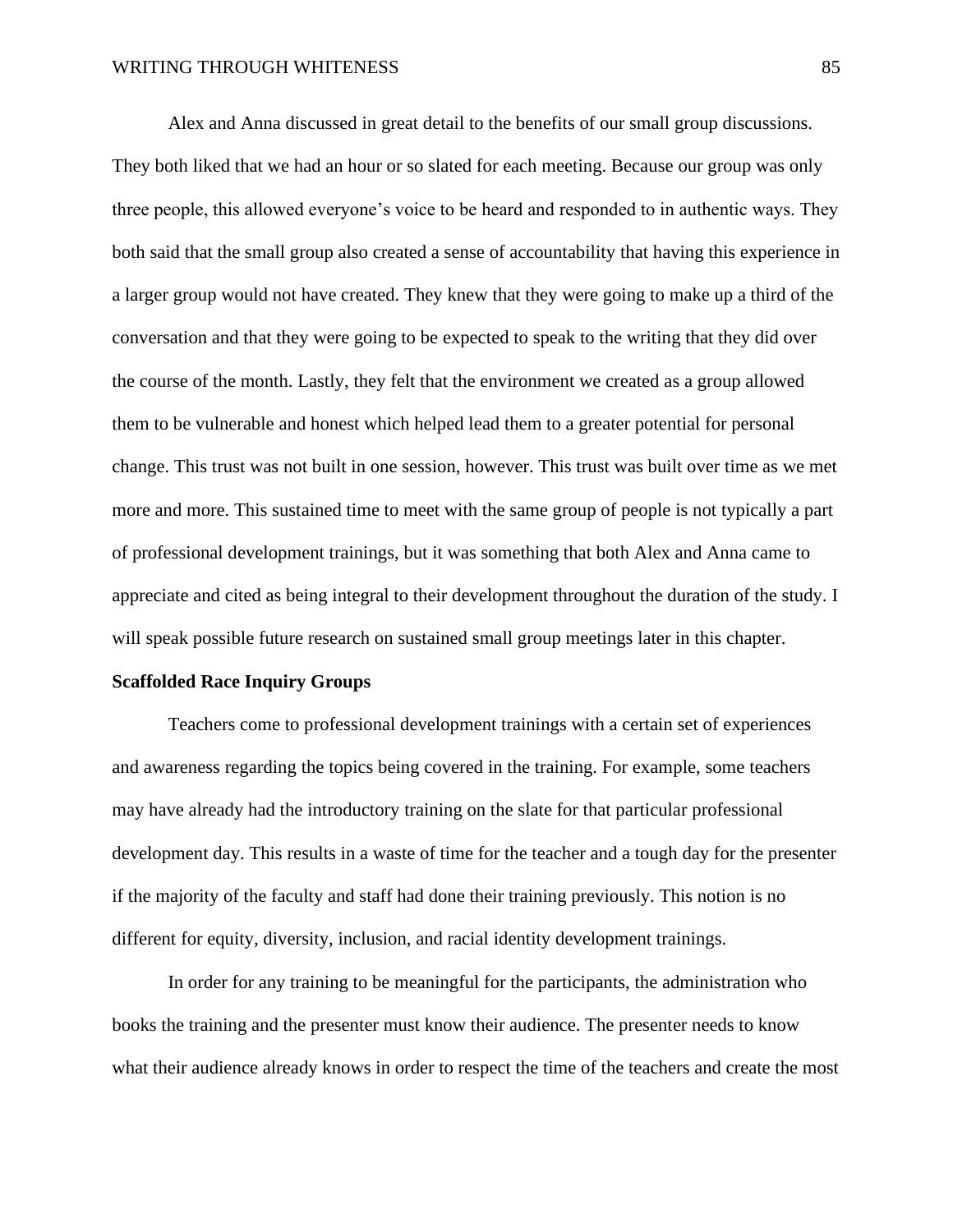meaningful experience. Alex and Anna spoke to how they felt we were not doing any surfacelevel work from the start, something they felt they did time and time again in prior professional development trainings. This was because I knew my audience. I knew the trainings Alex and Anna had done in the past and had a general feel for the knowledge they were brining to the study. The results of this study showed the benefits of scaffolding professional development training depending on what the teachers already know coming into the training. For example, if a staff of 200 teachers is about to participate in an introductory equity training, it might be worth figuring out who did similar trainings in the past and creating groups of teachers to do different activities based on their prior professional development experiences. We differentiate instruction for students, but we rarely do this for teachers in professional development trainings. I will discuss this as a potential area for future research later in this chapter.

## **Limitations and Challenges**

With a study like this one that requires a generous amount of writing and time on the part of the participants, one might expect a limitation to be the degree to which participants would take the writing and conversation seriously. In other words, would the researcher receive qualitative data that could speak thoroughly to the experience of the participants? However, this was not the case in this study. The writing was honest, authentic, cogent, and thorough which allowed me to formulate thick descriptions of the experiences of my participants. As I stated in the discussion above, I argue that engaging with this work over the summer reduced the chances of thoroughness of qualitative data being a limitation of the study.

The greatest limitation to this study was the small sample size. Obviously, two participants do not provide enough data to make any generalizable claims. While this was not the goal of this study, I do understand that two participants may provide a limited view of the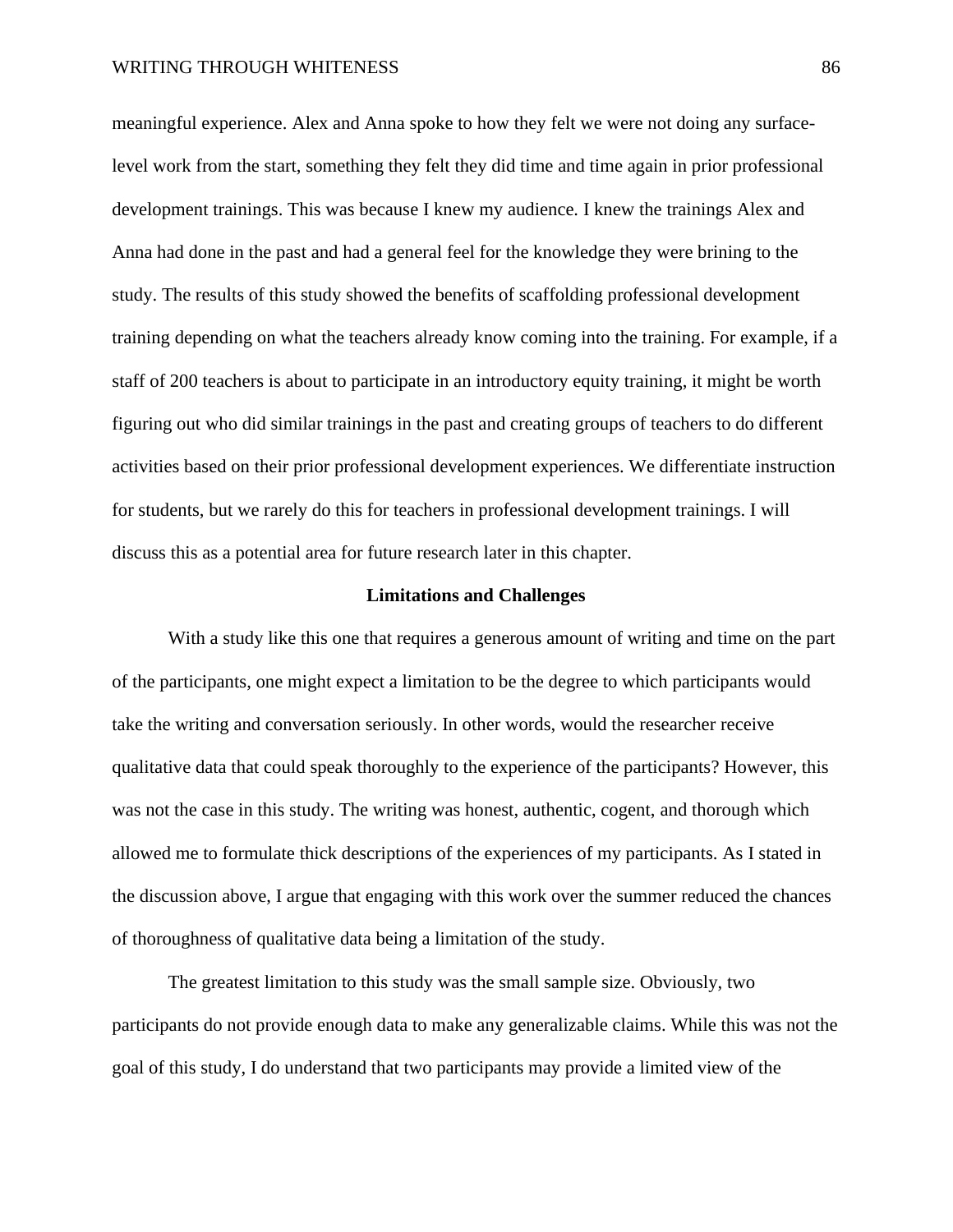research questions at hand. I also understand that the rich data I collected from these two participants in particular could have been the result of where they were in the process of racial identity development to begin with. Alex and Anna both admitted they had much more work to do, but they were certainly further along in at least pondering questions about their racial identity than others might have been. The results of this study might look very different if it was done with participants who did not think much about these questions at all prior to being in the study.

Another limitation of the study might be my relationship with the participants. As stated in Chapter III, I was not a superior to Alex or Anna, nor was I even a member of either of their departments. However, I have known them for a long time, and we were friendly colleagues. In many ways, I chose them for this reason. I knew that I would need to start the study with participants who trusted me to a decent degree because of the tight timeline for the study. I recognize that had I not had a prior relationship with my participants, I would have had to spend a lot more time building trust. I also know that the quality of the data may have been impacted had I selected participants who did not know me and thus, did not trust me as much from the outset.

#### **Suggestions for Future Research**

My first suggestion for future research is to further investigate the efficacy of professional development done with teachers over the summer. This could be researched generally or be specifically related to the efficacy of professional development on racial identity when done over the summer. If writing personal narratives is a part of the training, it would also be useful to compare the quality of the narratives when written during the summer as opposed to those written during the school year.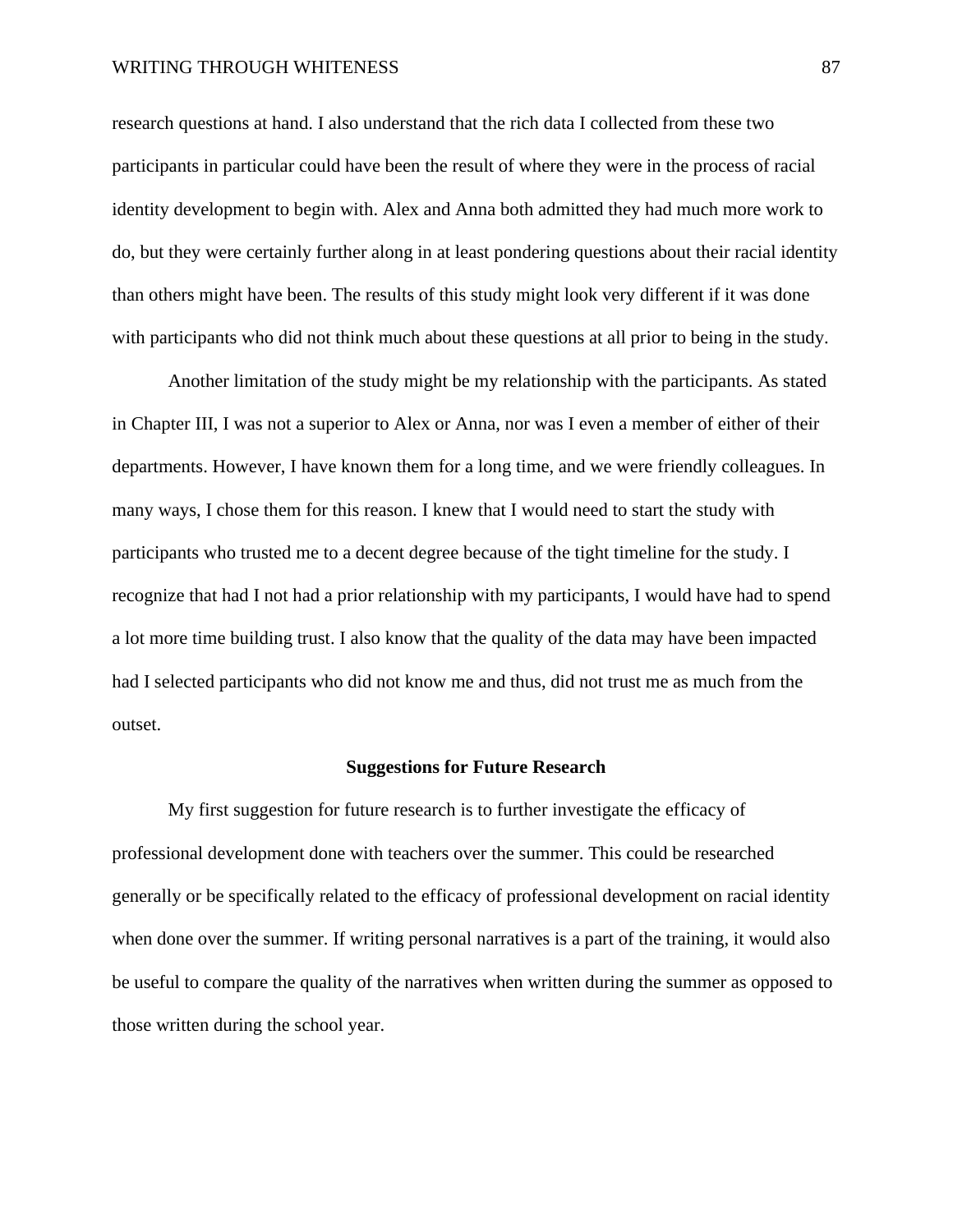Aside from this suggestion regarding the timing of professional development, my other suggestions for future research relate specifically to whiteness in education and partnering with non-White communities in doing antiracist work in educational settings. I suggest further research be done with White teachers who define themselves as "woke" or feel that they have done a decent amount of work in the realm of racial identity development. How do the dispositions of these teachers impact their ability to continue learning about their racial identity? Secondly, I suggest that more research be done on the relationships between educators who define themselves as antiracist. How do antiracist educators treat other antiracist educators and how does this impact the culture of a school that is attempting to create an environment of antiracism? I suggest further research be done on the efficacy of sustained White race inquiry groups. By sustained I mean groups who meet over a long period of time, engage in critical work, and whose members remain largely stable. What is the personal and professional impact of White people who are a part of these more sustained race inquiry groups? I also suggest that research more research be conducted regarding the impact that narrative writing might have on strengthening the racial competency of pre-service teachers.

Lastly, I suggest that more research be conducted on the role that non-White communities play in White educators doing antiracist work in their educational settings. While it is imperative that White people take leadership roles in dismantling whiteness in education, it is also critical for them to partner with non-White communities to do achieve their goals. Research on the impact that partnering with non-White communities has on addressing whiteness in educational settings is not only theoretically important but could also result in the creation of practical and successful models for doing cross-racial antiracist work in various educational settings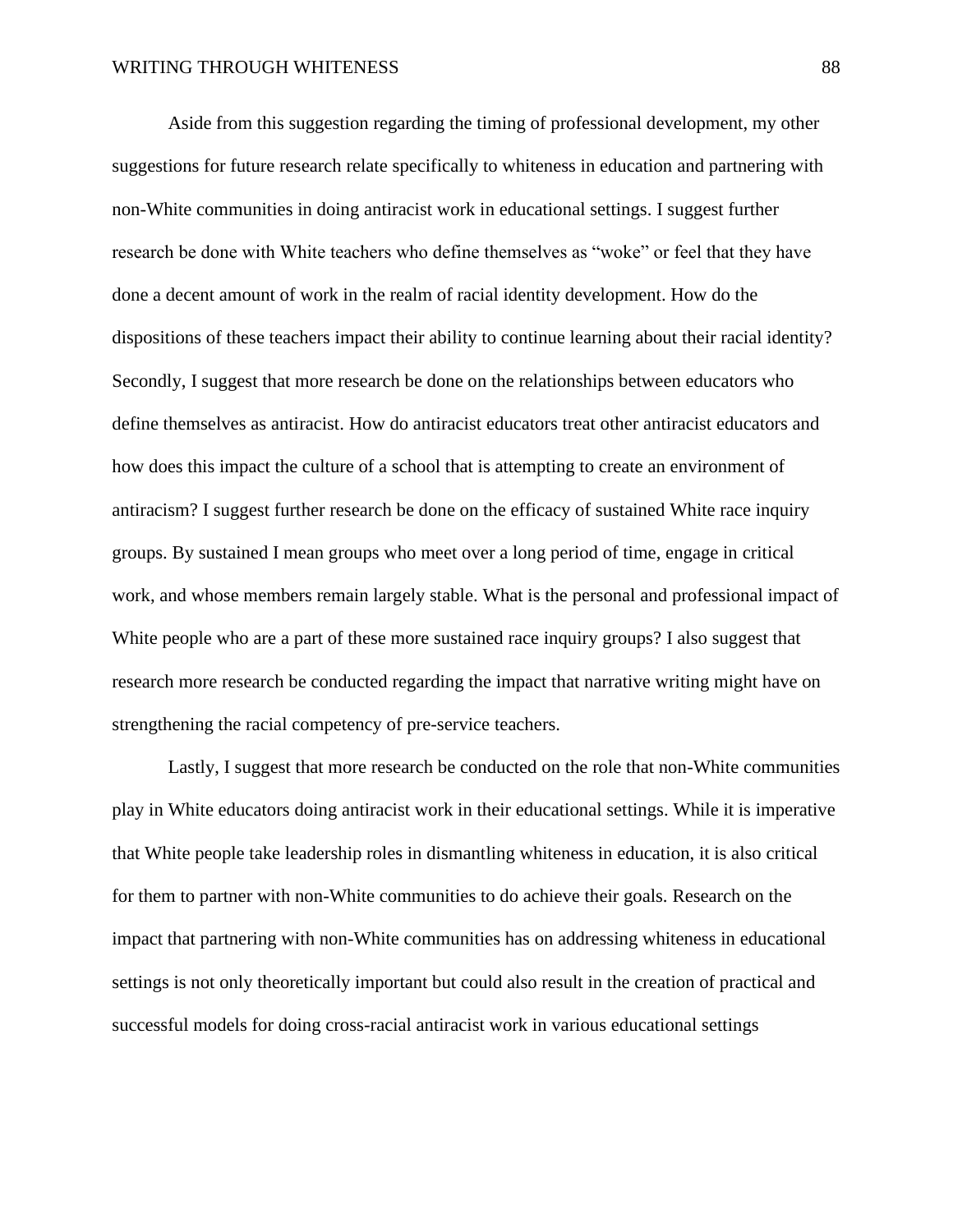# **Potential Professional Practice Product: Integration of Critical Reflection on White Racial Identity into Professional Development Training and Implementing District-Wide White Racial Inquiry Groups**

White teachers must strengthen their racial competency through deep self-reflection in order to navigate issues of equity, diversity, inclusion, and race in their classrooms. This reflection of the racial self allows White teachers to see the ways they are personally impacted by their whiteness and thus, how their whiteness affects all aspects of their classroom. As a potential professional practice product, I aim to incorporate this critical reflection of White teachers into the current equity, diversity, and inclusion professional development plan of my district as well as create White affinity groups across the district where White teachers reflect and discuss the impact of their whiteness. Below is a potential action plan to achieve the goals of this professional practice product.

#### **Goals and Objectives**

## *Mission*

To make Whiteness and its impacts on education visible through deep reflections of the self and teacher pedagogies to foster an equitable and inclusive learning community.

## *Vision*

- 1. Reflect deeply about the impact of race in the personal lives of White teachers
- 2. Reflect deeply about how the way race plays a part in the personal lives of teachers affects what and how they teach.
- 3. Off these reflections, have White teachers identify and implement antiracist strategies in the classroom and in the school.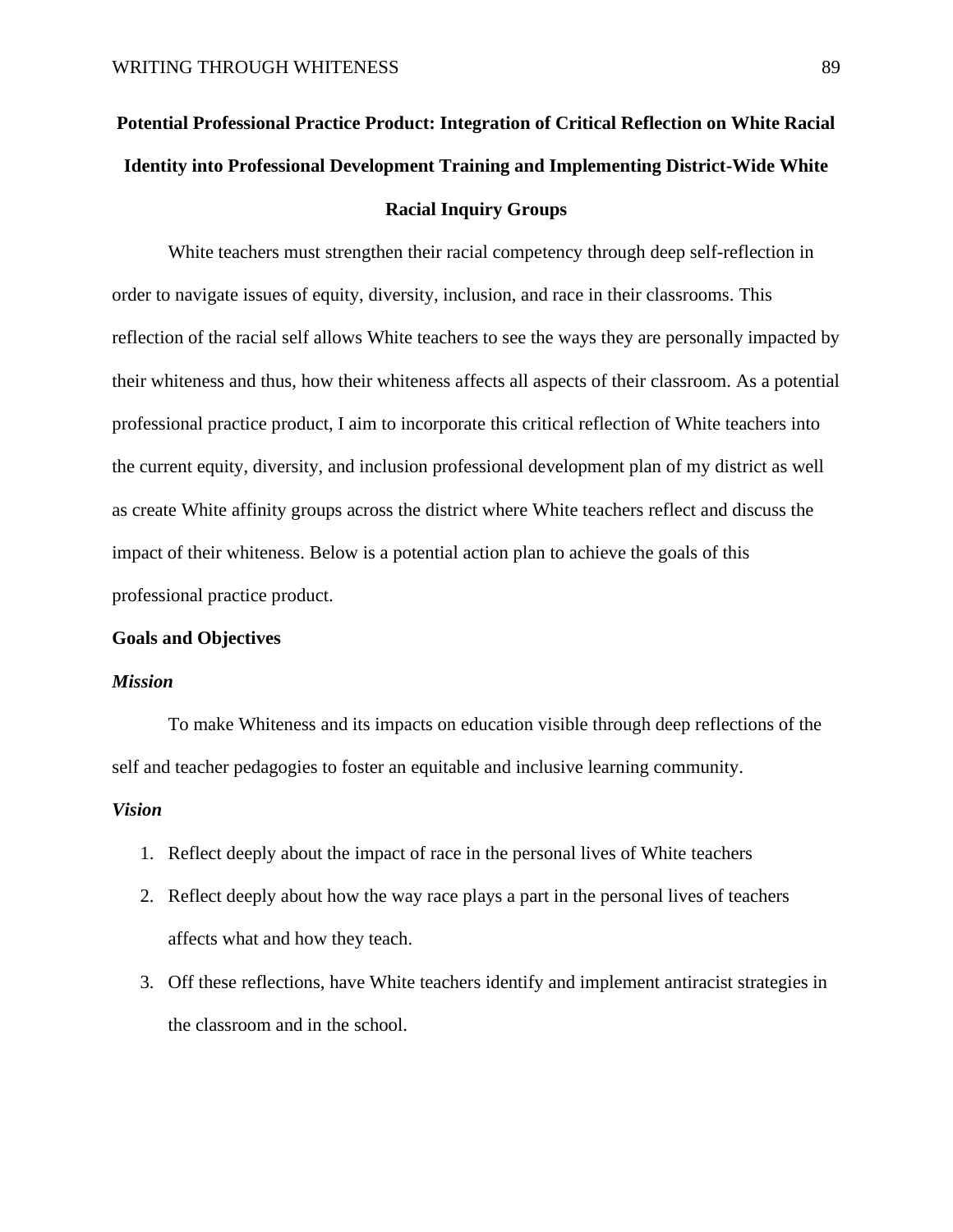# *Values*

- 1. Uncover the invisibility of whiteness and systemic oppression in education by making conversations about race in the school the norm, not the exception.
- 2. Challenge the denial of white complicity in education by ushering White teachers to engage in personal and professional reflections about how they may unwittingly contribute to upholding these systems of oppression in their classrooms.
- 3. As a school, move beyond pedagogies of white privilege and develop more multifaceted antiracist pedagogies by asking teachers to be critical of the systems that allow for White privilege in the first place.

# *Goals*

- 1. Assess current equity, diversity, and inclusion (EDI) professional development trainings and look for gaps in White teacher identity work
- 2. Develop reflective activities that ask White teachers to consider the impact their race has on their personal lives and the lives of their students
- 3. Implement these activities throughout the course of the year as part of the greater EDI professional development trainings
- 4. Develop smaller White racial inquiry groups across the district that meet consistently and align with the mission, vision, and goals of the action plan.
- 5. Collect data from the EDI professional development training and race inquiry groups in order to measure the impact of the critical self-reflection on the lives of the White teachers and their classrooms.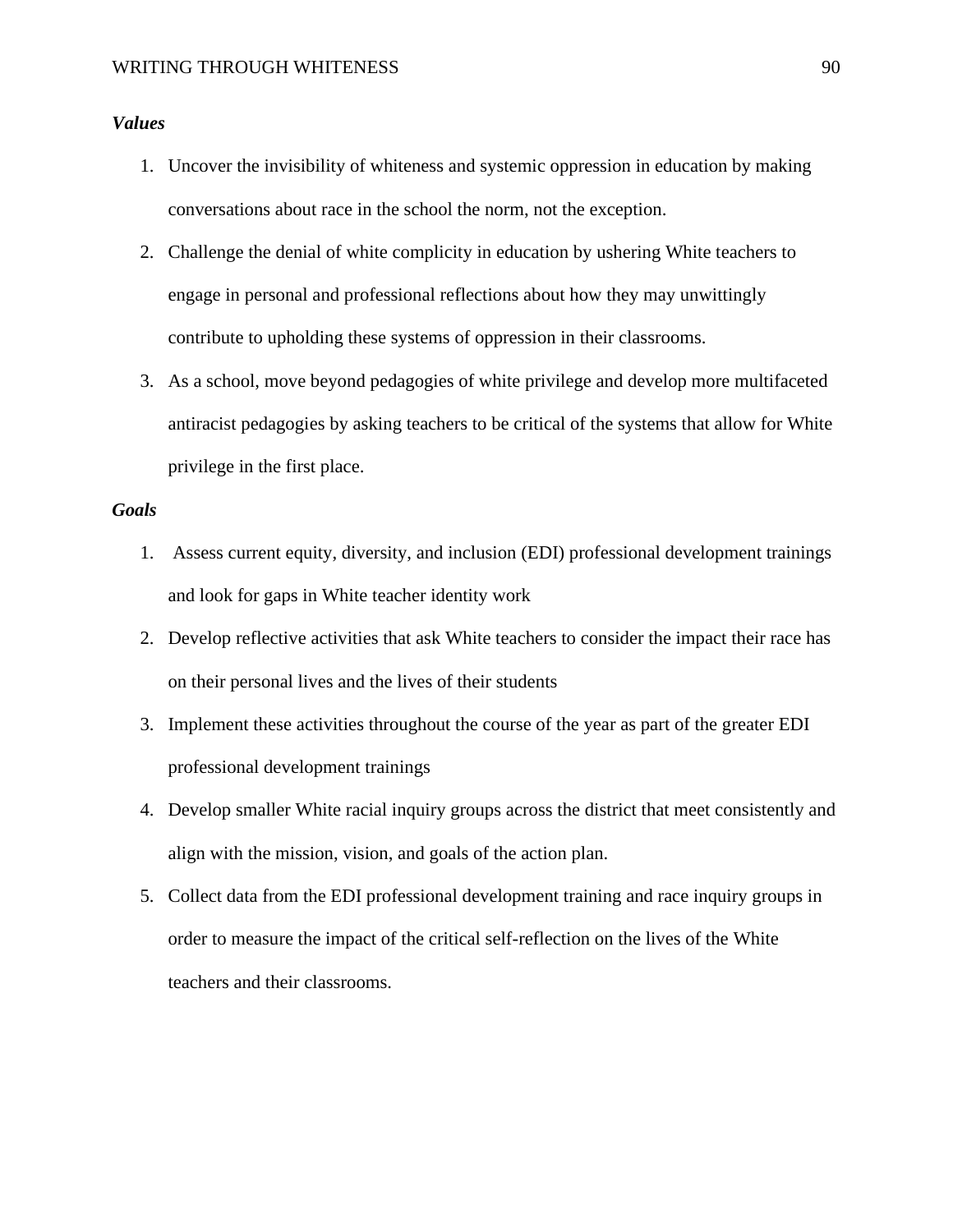## **Action Steps and Time Frame**

## *JUNE 2022*

Hold a meeting of the district EDI Committee where committee members brainstorm ways to add discussions/activities to EDI professional development that focus on strengthening the racial competency of white teachers. Members should take note of the importance of providing sufficient **time** for this authentic critical self-inquiry of White teachers. Committee should identify facilitators for professional development. A draft of this plan is due at the end of July.

## *JULY 2022*

District EDI Committee reviews draft of EDI professional development plan. Further suggestions/alterations are discussed at this meeting. Final plan is adopted at the end of the month by the school board.

## *AUGUST 2022*

First activities on White teacher identity occur during "Back to School Week" for teachers. Distribute survey at end of session.

## *SEPTEMBER 2022*

District EDI Committee reviews survey results from initial White teacher identity session. The committee will use this data to better inform how to go about structuring the race inquiry groups for White teachers.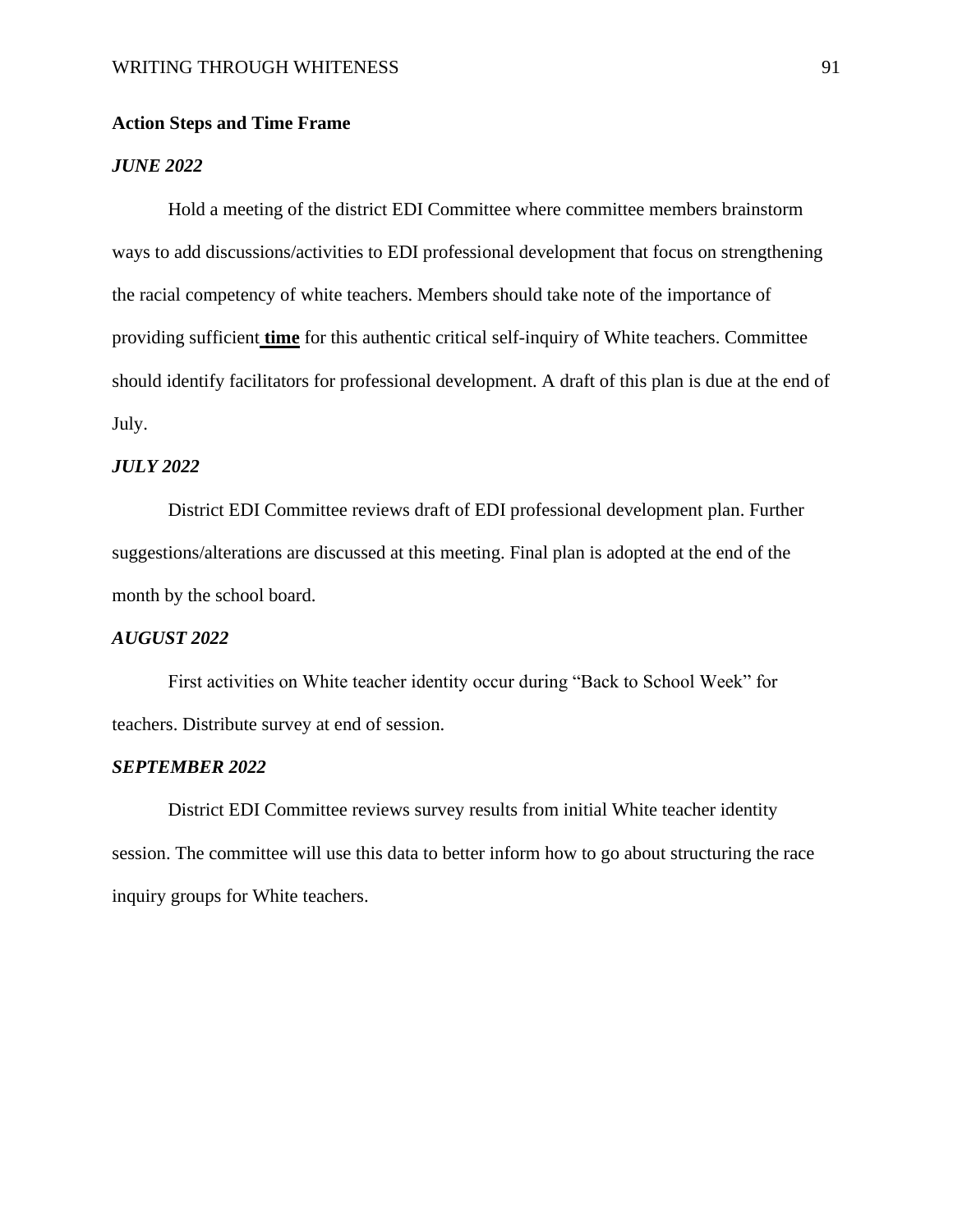## *OCTOBER 2022*

District EDI committee begins development of district-wide race inquiry groups for White teachers. The committee will create a call for volunteers and identify faculty and staff who would be interested in helping to create the groups and/or being a part of the groups.

# *NOVEMBER 2022:*

District EDI committee meets with race inquiry committee to develop timeline for meetings, meeting activities, and participant survey.

#### *DECEMBER 2022:*

District EDI committee and race inquiry committee meet to adopt race inquiry group model. Schedule for meetings is sent out to participants prior to winter break

## *JANUARY 2023*

First race inquiry group is held across the district. Meetings occur once per month until the end of the year. Summer meetings are offered but not required. Any summer meetings will count toward continued education hours.

## *MAY 2023*

Survey is distributed to race inquiry group members across the district. Survey is due the first week in June.

## *JUNE 2023*

District EDI committee and race inquiry group committee meet to review and assess survey results. Results are used to gauge the impact that participating in the race inquiry groups had on the White teachers personally and pedagogically.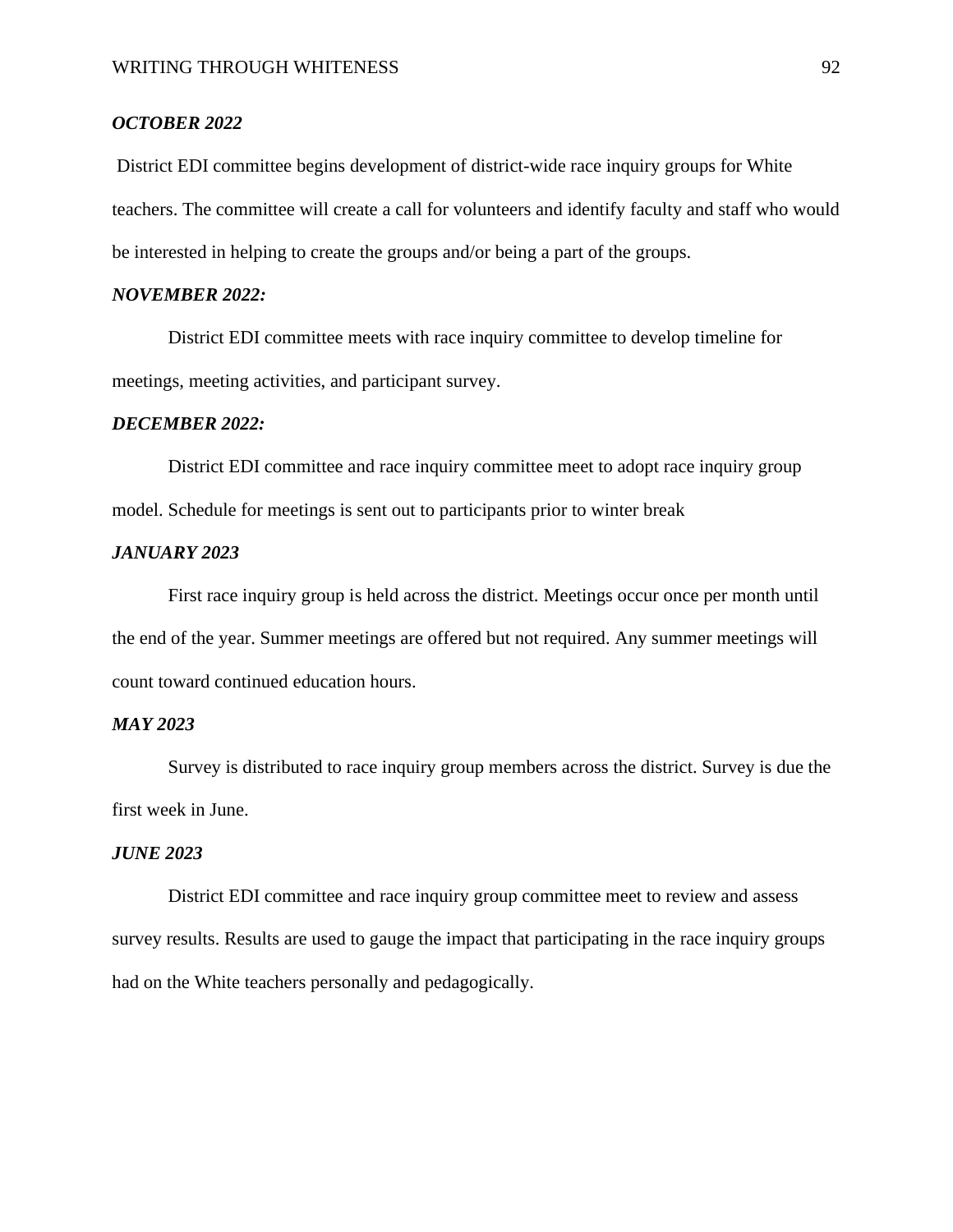## **Responsible Parties**

Ultimately, the responsible party for this district-wide action plan is the superintendent of the district. The supervisor of professional development for the district will also play a pivotal role in rolling out the new professional development and race inquiry groups as the person in charge of organizing educational programs for teachers. However, all members of the district EDI committee and members of the race inquiry group committee will be responsible for the implementation of the professional development training and the running of the race inquiry groups.

## **Evaluation and Accountability Measures**

There will be two evaluative measures distributed throughout the course of this action plan. The first will be a survey given after the initial professional development training that exposes White teachers to racial identity work. This survey will be used to gauge the initial impact of this work on the teachers. What did they think worked? What did not work? What resources are needed to improve the experience? Did they have any major epiphanies during the training? The results of the survey will be utilized to structure and develop the White race inquiry groups across the district.

The second evaluative measure will be a survey distributed to race inquiry group members at the end of their participation in the White race inquiry groups. This survey will be designed to measure the impact that being in the race inquiry groups and engaging in the various activities of the groups had on the White teachers personally and professionally.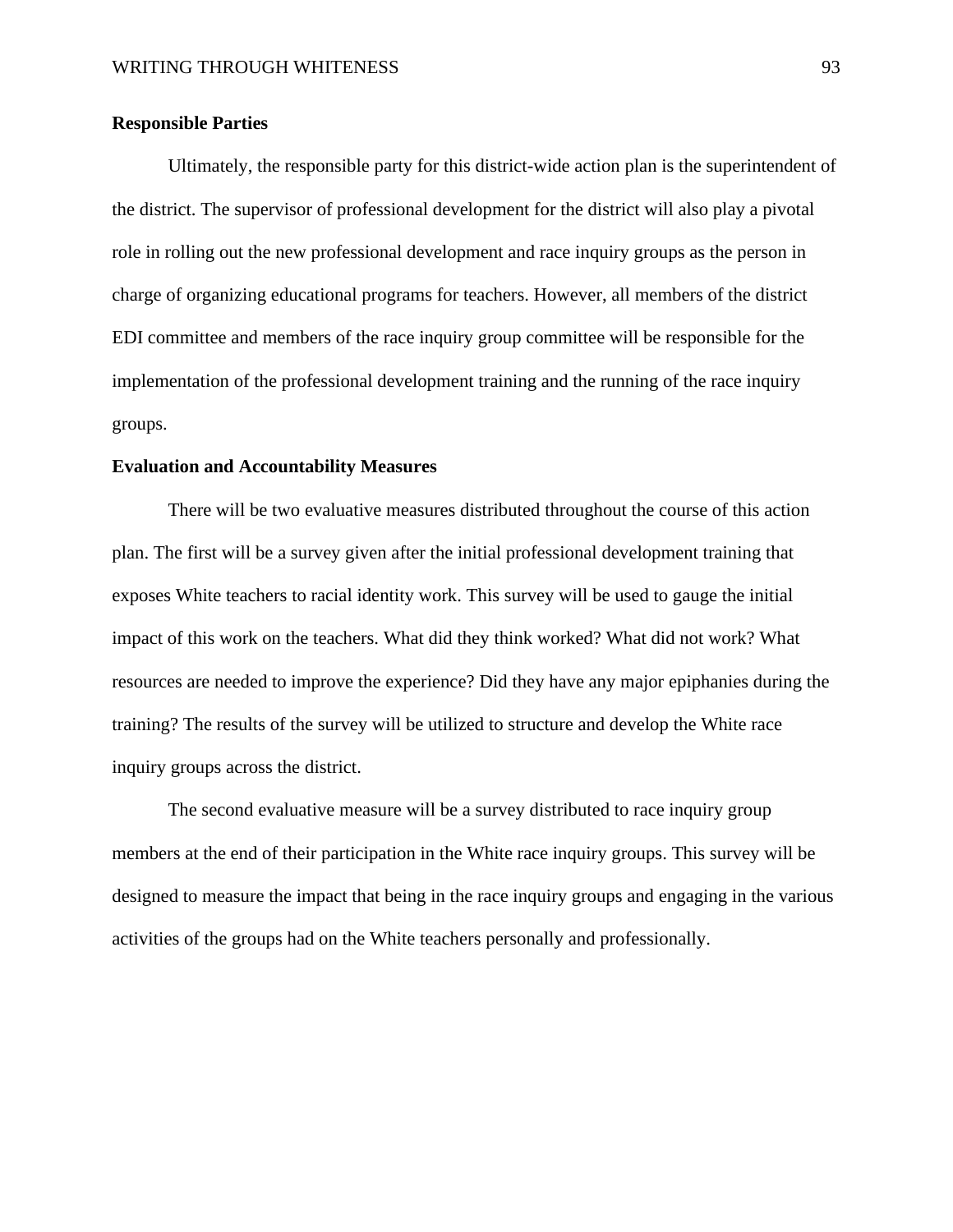#### **Conclusion**

I began this research journey as a result of being challenged by Jessica, one of my Black students. As I said to begin this dissertation, I was saddened by the thought of failing Jessica and so many others who looked up to me as an ally. But if I am being honest with myself, that sadness was not my initial reaction. My initial reaction was anger. "How could she challenge me this way when I am one of the only teachers sticking my neck out to do this work!" I thought to myself. "And I *am* doing the work," I went on in my head, quickly taking inventory of all the authors of Color and from diverse positionalities that I taught in this student's class. It was not until meeting with Jessica that my selfish, defensive anger turned to gratitude. She told me that she felt like I was one of the only teachers she had that she could push to be more cognizant about my impact as a White educator. Her email was not a way to call me out; it was a way to show me how much she trusted me. She said that it was her trust in me and in how she knew I would go about learning from my experience with her that made her feel comfortable sending the email in the first place. And she was right. I did go on a journey to learn more about White teachers like me who think they are doing the work but still have more work to do. White teachers like me who try to do the right thing but still make mistakes. White teachers like me who think they are impervious to the negative effects of whiteness because they teach diverse authors and talk about race in the classroom at times.

I wanted to learn more about White teachers like me, which is why I chose Alex and Anna for this study. I knew they thought highly of the equity work they did as White educators. I wanted to give them the opportunity to think even more critically about their race and its effects, just like I was forced to do through being challenged by my Black student. I saw so many of my feelings as a White educator who is trying to do antiracist work reflected in the writing and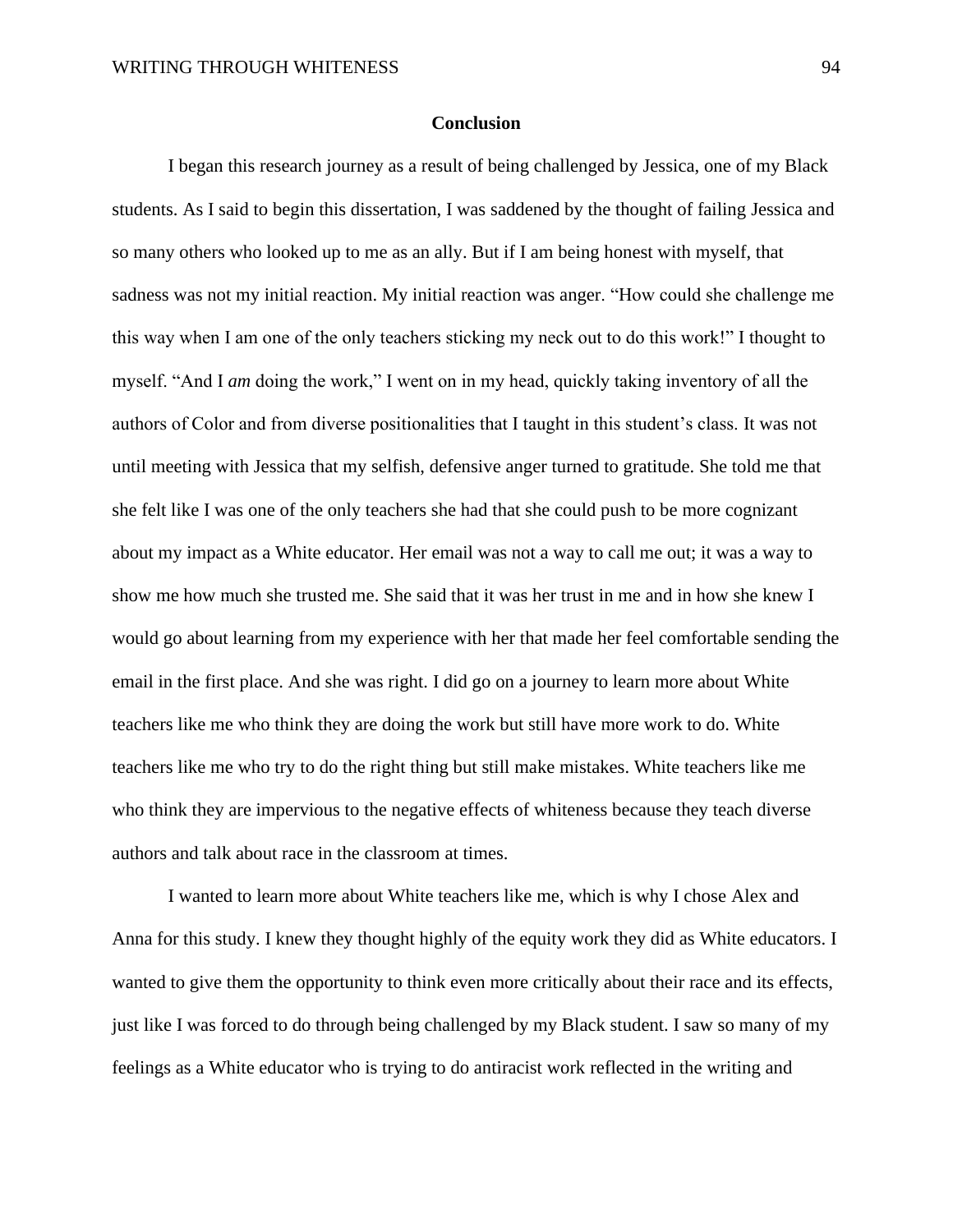### WRITING THROUGH WHITENESS 95

conversations of Alex and Anna. I like to believe that through their writing and our group meetings, Alex and Anna came to a better understanding of how their whiteness has impacted them, continues to impact them, and will continue to impact them personally and professionally for the rest of their lives. The space we created to discuss these issues of whiteness allowed Alex and Anna to further strengthen a racial competency, a competency they thought they had a firm grasp on but realized was not as firm as they thought. My hope is that this dissertation study provides a model for doing racial identity work with White teachers, particularly those who saw themselves as racially-conscious White educators in the first place.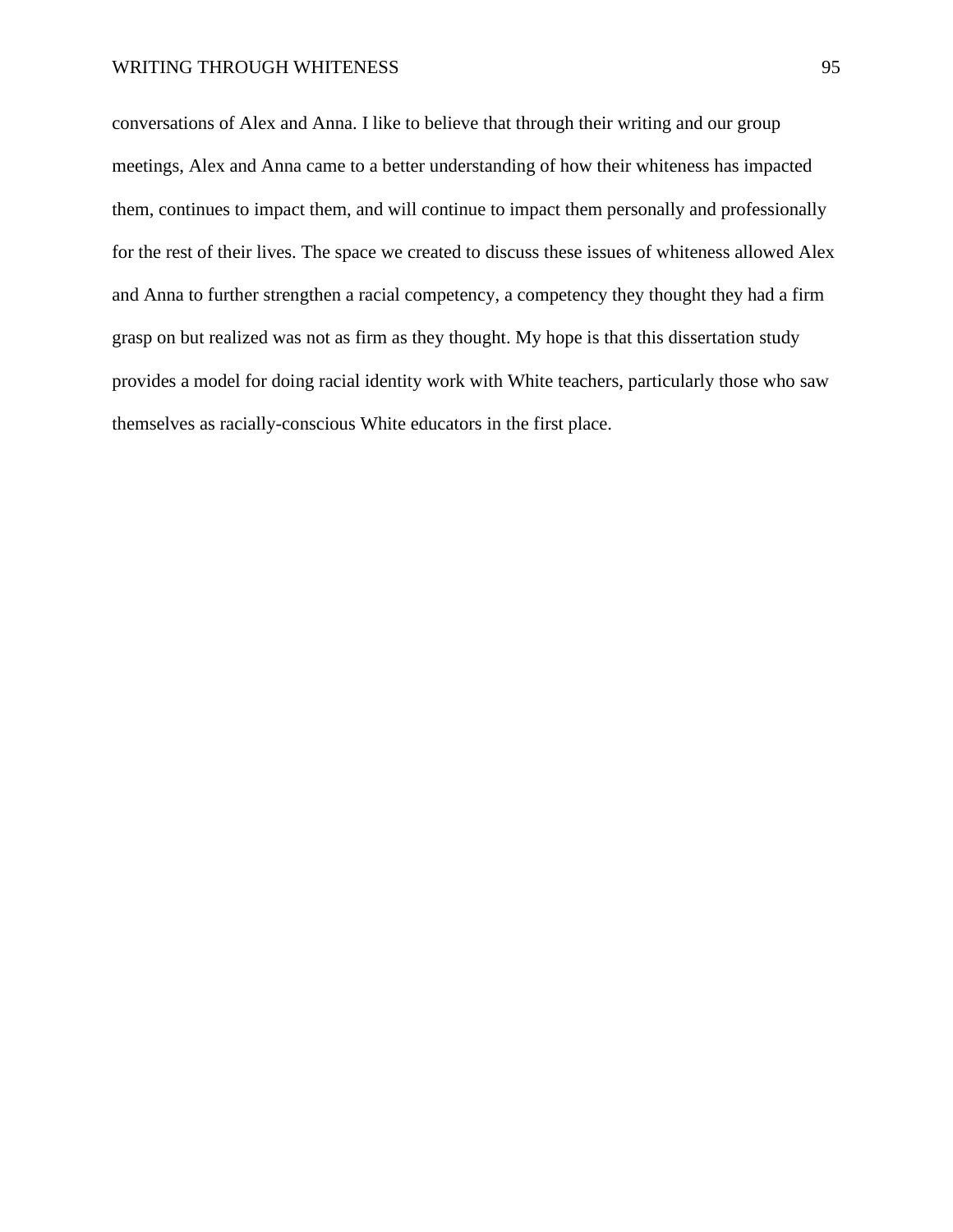#### References

- Applebaum, B. (2016, June 9). *Critical whiteness studies*. Oxford Research Encyclopedia of Education. [https://oxfordre.com/education/view/10.1093/acrefore/9780190264093.001.0001/acrefore-](https://oxfordre.com/education/view/10.1093/acrefore/9780190264093.001.0001/acrefore-9780190264093-e-5)[9780190264093-e-5.](https://oxfordre.com/education/view/10.1093/acrefore/9780190264093.001.0001/acrefore-9780190264093-e-5)
- Baldwin, J. (1993). *The fire next time*. Vintage International.
- Baldwin, J. (2010). The white problem. In Kenan, R. (Ed.), *The cross of redemption (pp. 72-79).*  Pantheon Books. (Original work published 1964).
- Bell, A. D. Jr. (1995). Brown v. board of education and the interest convergence dilemma. In Crenshaw, K., Gotanda, N., Peller, G., & Thomas, K. (Eds.), *Critical race theory: The key writings that formed the movement (pp. 20-28)*. The New Press. (Original work 1976).
- Bell, A. D. Jr. (1995). Serving two masters: Integration ideals and the client interests in school desegregation litigation. In Crenshaw, K., Gotanda, N., Peller, G., & Thomas, K. (Eds.), *Critical race theory: The key writings that formed the movement (pp. 5-19)*. The New Press. (Original work published 1980).
- Bonilla-Silva, E. (2001). *White supremacy and racism in the post-civil rights era.* Lynne Rienner Publishers.
- Brown, K. D. (2016). *After the "at-risk" label: Reorienting educational policy and practice*. New York: Teachers College Press.
- Clandinin, J.D. & Connelly, M.F.. (2000). Narrative inquiry : experience and story in qualitative research. Jossey-Bass Publishers.
- Clandinin. J.D. (2016). *Engaging in narrative inquiry*. Routledge, Taylor & Francis Group.
- Crenshaw, K., Gotanda, N., Peller, G., & Thomas, K. (Eds.), (1997). *Critical race theory: The key writings that formed the movement*. New Press.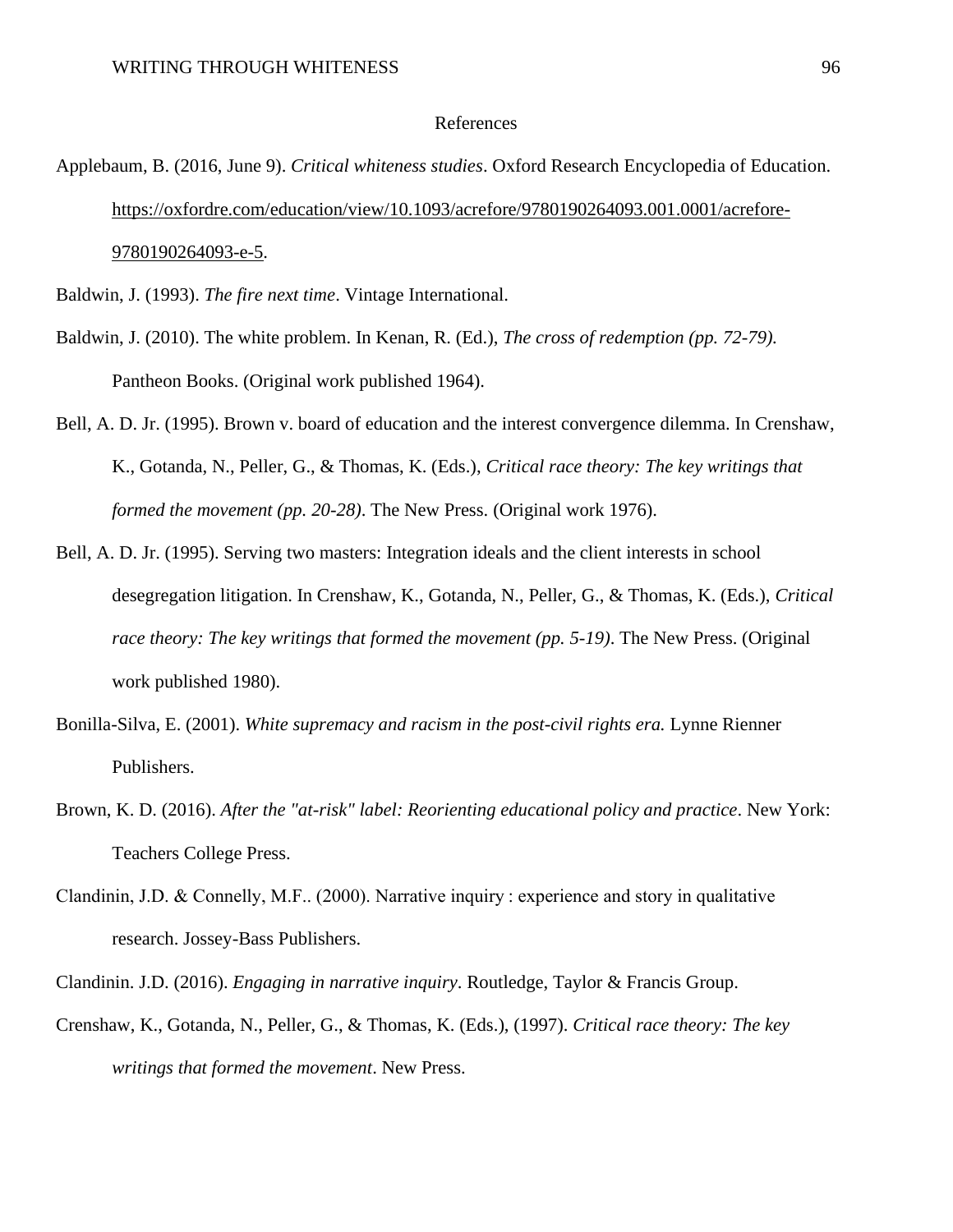- Delgado, R. & Stefancic, J. (2017). *Critical race theory: An introduction (3rd ed.).* New York University Press.
- Delgado, R., & Stefancic, J. (Eds.). (1997). *Critical white studies : looking behind the mirror*. Temple University Press.
- DiAngelo, R. (2016). *What does it mean to be white?: Developing white racial literacy*. New York: Peter Lang.
- Du Bois , W.E.B. (1986). Criteria of negro art. In Huggins, N. (Ed.), *Writings* (993-1002). The Library of America. (Original work published 1926).
- Fanon, F. (2008). *Black skin, white masks*. Grove Press. (Original work published 1952).
- Frankenberg, R. (1997). White women, race matters: The social construction of whiteness. In Delgado, R. & Stefancic, J. (Eds.), *Critical white studies: Looking behind the mirror (pp. 632-634).*  Temple University Press. (Original work published 1993).
- Freeman, A. D. (1995). Legitimizing racial discrimination through antidiscrimination law: A critical Review of supreme court doctrine. In Crenshaw, K., Gotanda, N., Peller, G., & Thomas, K. (Eds.), *Critical race theory: The key writings that formed the movement (pp. 29-46)*. The New Press. (Original work published 1978).
- *Future ready PA index - school fast facts - lehigh valley charter high school for the arts.* (2018). Futurereadypa.org.

[https://futurereadypa.org/School/FastFacts?id=0510580690551031162520000372001700591031](https://futurereadypa.org/School/FastFacts?id=051058069055103116252000037200170059103186146032) [86146032](https://futurereadypa.org/School/FastFacts?id=051058069055103116252000037200170059103186146032)

Gillborn, D. (2005). Education as an act of white supremacy: Whiteness, critical race theory, and education reform. *Journal of Education Policy*, *20*(4), 485-505.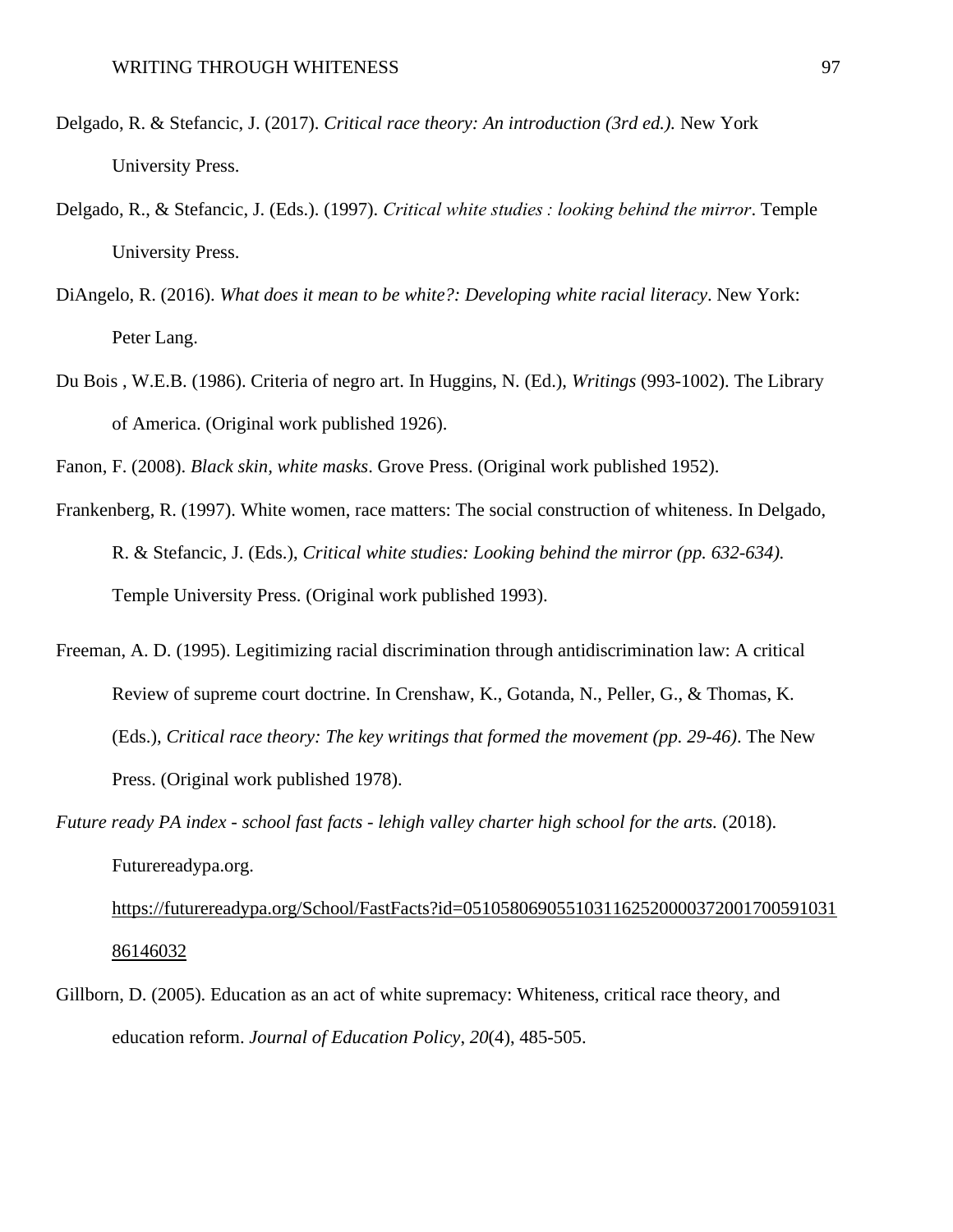- Giroux, H. A. (1997). *Pedagogy and the politics of hope : theory, culture, and schooling : a critical reader*. Westview Press.
- Harris, R. (2004). Encouraging emergent moments: The personal, critical, and rhetorical in the writing classroom. Pedagogy: Critical Approaches to Teaching Literature, Language Composition, and Culture, 4(3), 401-418
- Helms, J. E. (1995). An update of helm's white and people of color racial identity models. In J. G. Ponterotto, J. M. Casas, L. A. Suzuki, & C. M. Alexander (Eds.), *Handbook of Multicultural Counseling* (p. 181–198). Sage Publications.
- hooks, b. (1992). Representing whiteness in the black imagination. In Grossberg, L., Nelson, C., & Treichler, P.A. (Eds.), *Cultural Studies (p. 338-346).* Routledge.
- Johnson, L. L. (2017). The racial Hauntings of one black male professor and the disturbance of the self(ves): Self-Actualization and racial storytelling as pedagogical practices. *Journal of Literacy Research*, *49*(4), 476–502. https://doi.org/10.1177/1086296x17733779
- Jupp, J.C., Berry, R.T., & Lensmire, T.J. (2016). Second-wave white teacher identity studies: A review of white teacher identity literatures from 2004 through 2014. *Review of Educational Research*, *86*(4), 1151-1191. DOI: 10.3102/0034654316629798
- Kendi, I. X. (2019). *How to be an antiracist*. One World.
- Kennedy, T. M., Middleton, J. I., & Ratcliffe, K. (2005). The matter of whiteness: Or, why whiteness studies is important to rhetoric and composition. *Rhetoric Review, 24*(4), 359–373.

Ladson-Billings, G. (1998). Just what is critical race theory and what's it doing in a nice field like education? *International Journal of Qualitative Studies in Education*, *11*(1), 7–24. https://doi.org/10.1080/095183998236863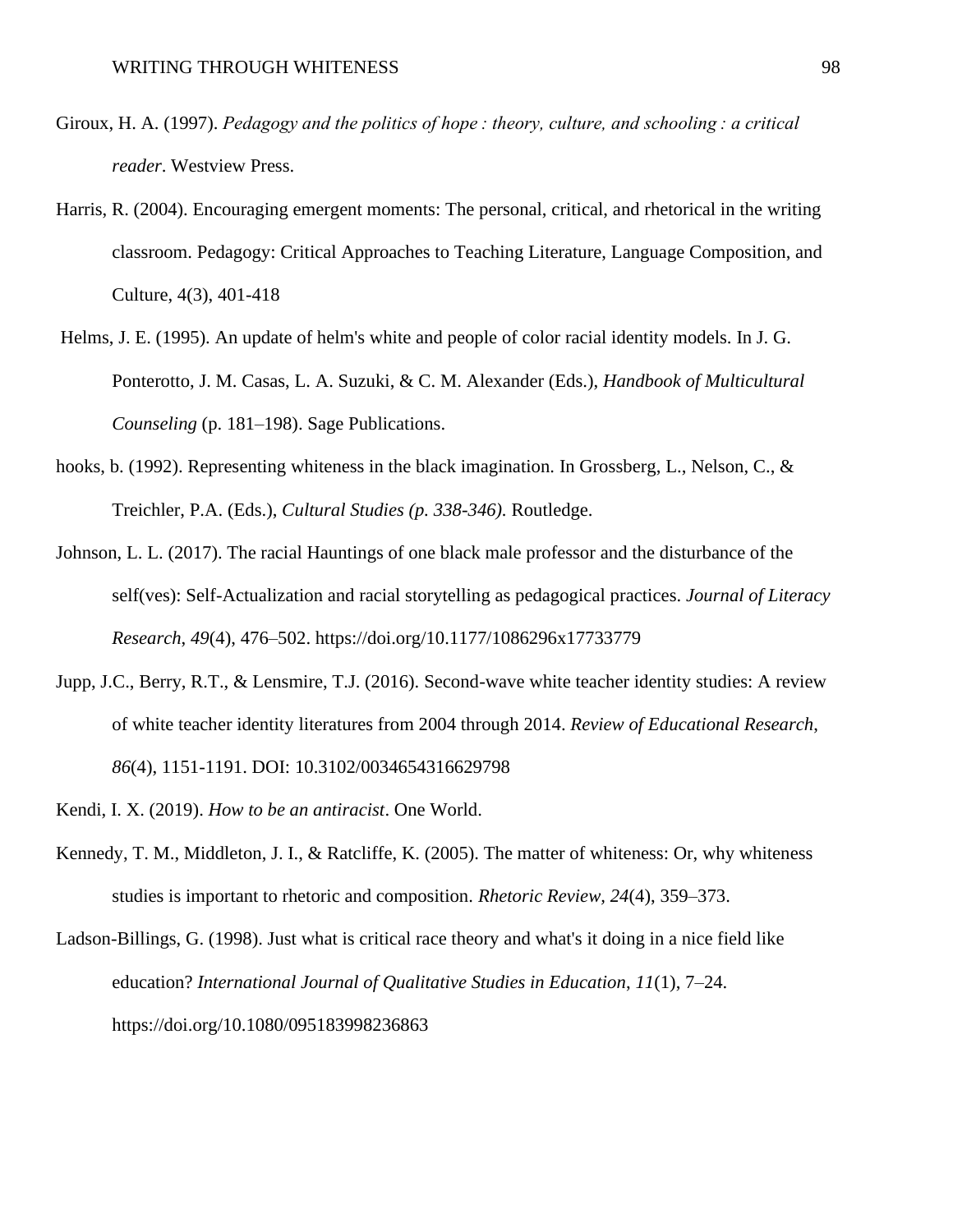- Ledesma, M. C., & Calderón, D. (2015). Critical race theory in education. *Qualitative Inquiry*, *21*(3), 206–222.<https://doi.org/10.1177/1077800414557825>
- Lensmire, T., Mcmanimon, S., Tierney, J. D., Lee-Nichols, M., Casey, Z., Lensmire, A., & Davis, B. (2013). McIntosh as synecdoche: How teacher education's focus on white privilege undermines antiracism. *Harvard Educational Review*, *83*(3), 410–431. <https://doi.org/10.17763/haer.83.3.35054h14l8230574>
- Lensmire, T. J. (2017). White anti-racists and belonging. *Whiteness and Education, 2*(1), 4-14. http://dx.doi.org/10.1080/23793406.2017.1361304

Leonardo, Z. (2009). *Race, whiteness, and education*. Routledge.

Levine-Rasky, C. (2000) The practice of whiteness among teacher candidates. *International Studies in Sociology of Education, 10*(3), 263-284.<https://doi.org/10.1080/09620210000200060>

Lincoln, YS. & Guba, EG. (1985). *Naturalistic inquity.* Newbury Park, CA: Sage Publications.

- Lynch, I., Swartz, S., & Isaacs, D. (2017). Anti-racist moral education: A review of approaches, impact and theoretical underpinnings from 2000 to 2015. *Journal of Moral Education*, *46*(2), 129–144. https://doi.org/10.1080/03057240.2016.1273825
- McIntosh, P. (1997). White privilege and male privilege: A personal account of coming to see correspondences through work in women's studies. In Delgado, R. & Stefancic, J. (Eds.), *Critical white studies: Looking behind the mirror (pp. 291-299).* Temple University Press. (Original work published 1988).
- Merriam-Webster. (n.d.). Woke. In *Merriam-Webster.com dictionary*. Retrieved October 19, 2021, from https://www.merriam-webster.com/dictionary/woke
- Michael, A. (2015). *Raising race questions : whiteness and inquiry in education*. Teachers College Press.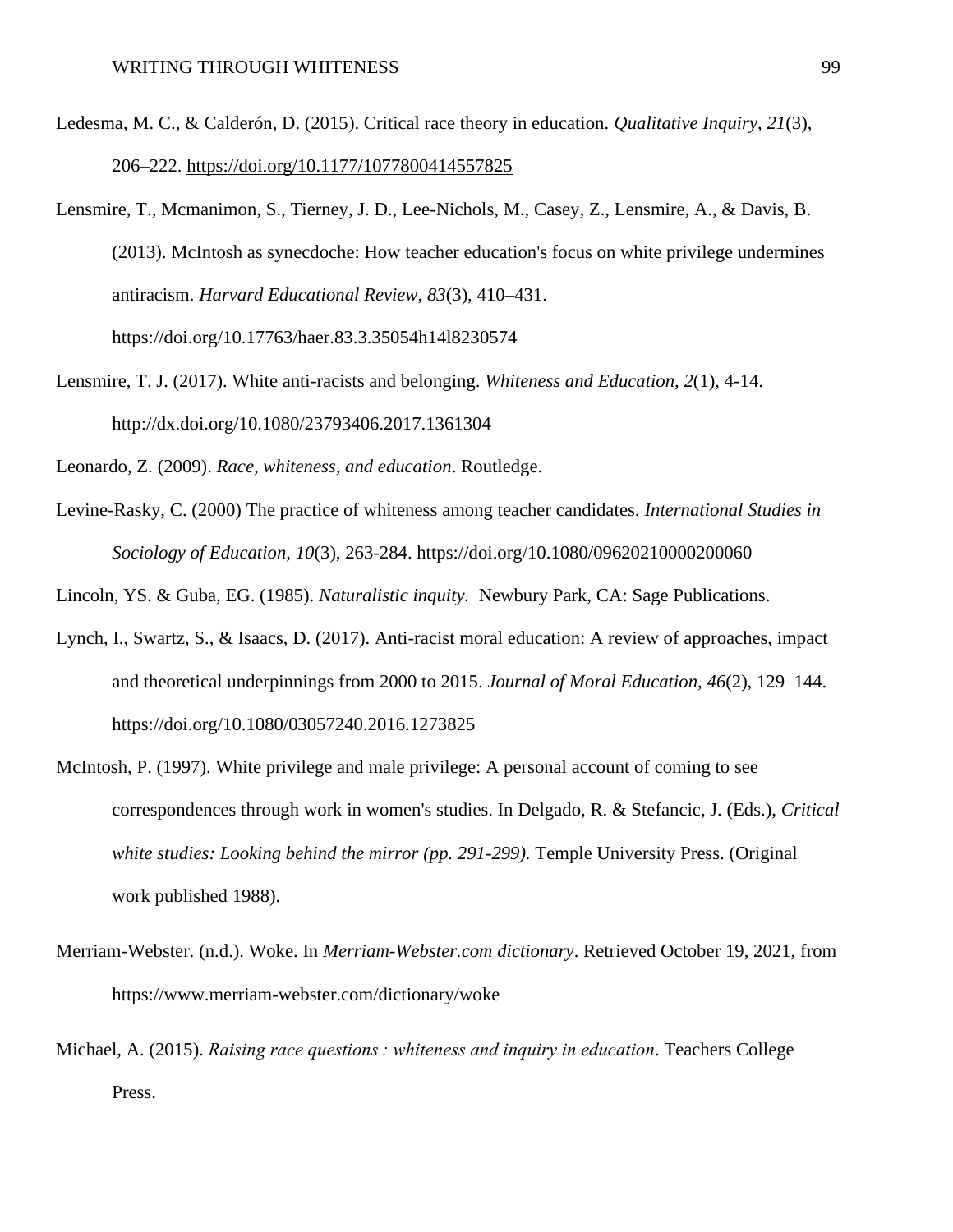- Mills, C. W. (1997). *The racial contract*. Cornell Univ. Press
- Morrison, T. (1992). *Playing in the dark: whiteness and the literary imagination*. Vintage Books.
- National Center for Education Statistics (2021). Teacher characteristics and trends. (n.d.). Retrieved from https://nces.ed.gov/fastfacts/display.asp?id=28
- Picower, B. (2009). The unexamined Whiteness of teaching: how White teachers maintain and enact dominant racial ideologies. *Race Ethnicity and Education*, *12*(2), 197–215. <https://doi.org/10.1080/13613320902995475>
- Pushor, D., & Clandinin, D. J. (2009). The Interconnections between narrative inquiry and action research. In *The SAGE handbook of educational action research,* 290-300. Sage Publications. doi:10.4135/9780857021021.n27
- Raab, D. (2014). Creative transcendence: Memoir writing for transformation and empowerment. *The Journal of Transpersonal Psychology*, 46(2), 1-21.
- Roediger, D. (1991). *The wages of Whiteness*. Verso.
- Saldaña, J. (2011). *Fundamentals of qualitative research*. New York: Oxford University Press.
- Scheimer, D., & Chakrabarti, M. (2020, December 03). Why Scholar Loretta Ross Is 'Calling In' Callout Culture . Retrieved from https://www.wbur.org/onpoint/2020/12/03/feminist-scholar-lorettaross-is-calling-out-cancel-culture
- Tanner, S.J. (2019). Whiteness is a white problem: Whiteness in english education. *English Education, 51*(2), 182-198.

Thandeka. (1999). *Learning to be white : money, race, and god in america*. Bloomsbury.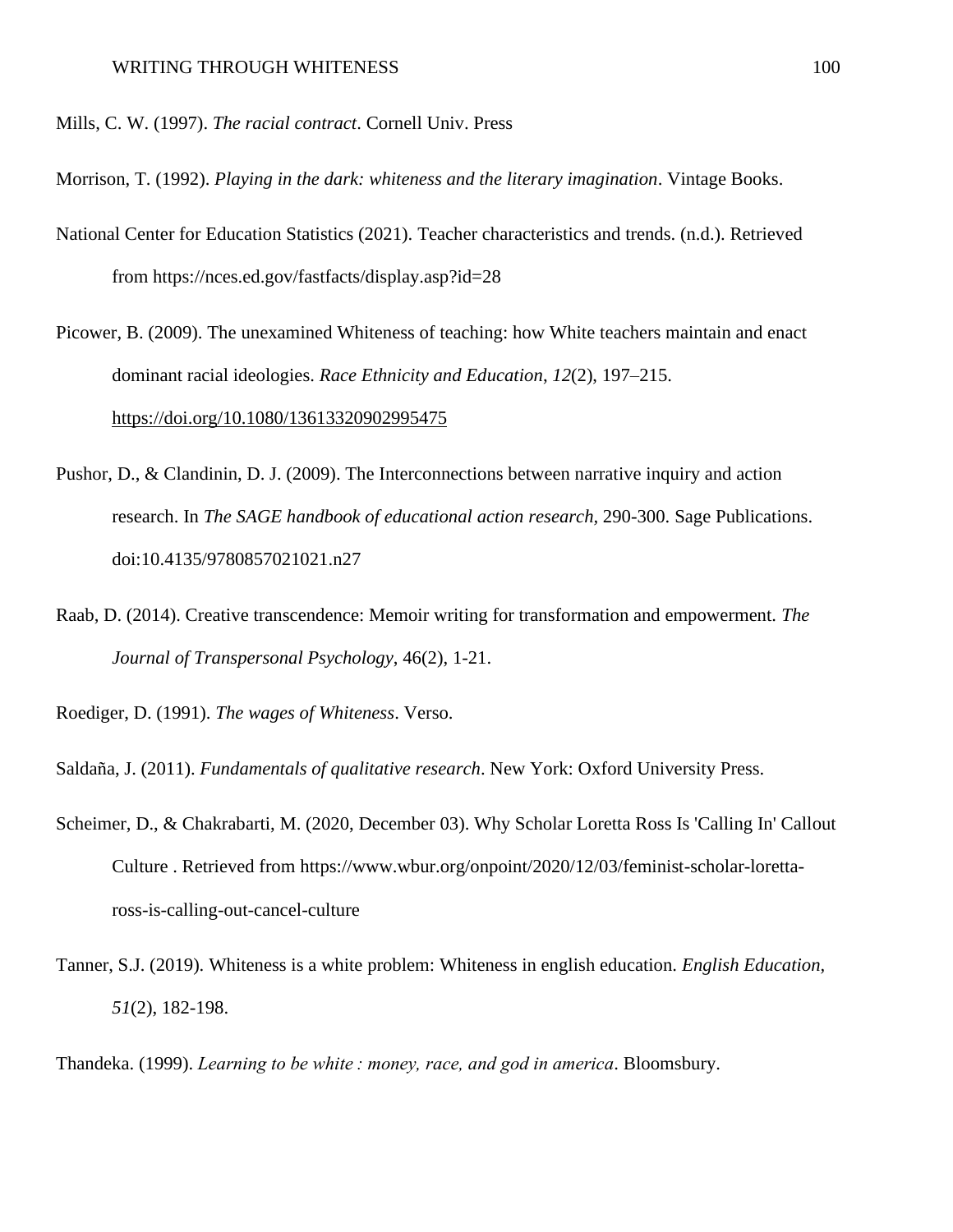- Watson, V. T. (2013). *The souls of white folk : African American writers theorize whiteness*. University Press of Mississippi.
- Yagelski, R.P. (2009). A thousand writers writing: Seeking change through the radical practice of writing as a way of being. English Education, 42(1), 6-28.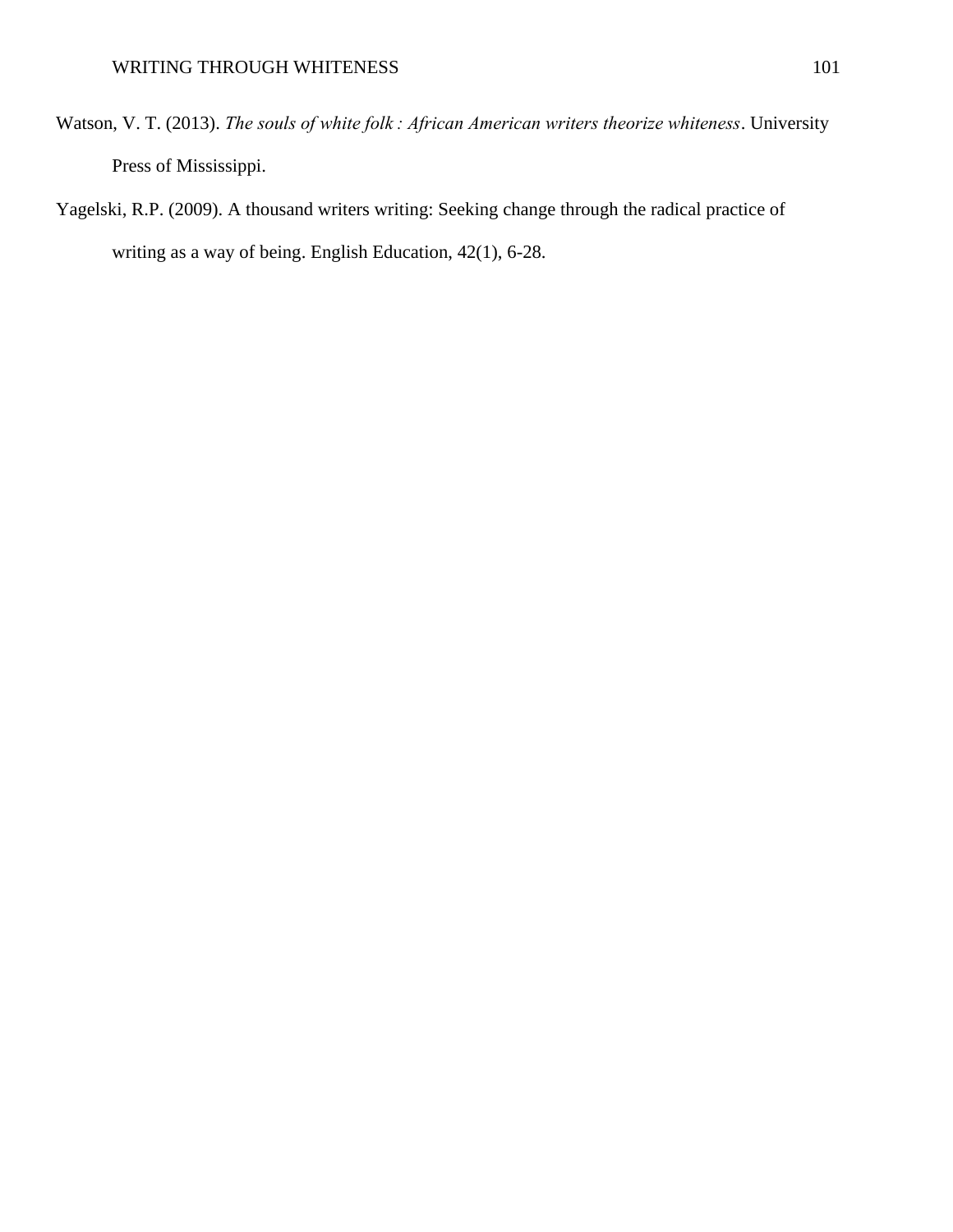#### **APPENDIX A**

## **CONSENT FORM**

Thank you for your consideration in being a part of my research study. This study is being conducted through Kutztown University's Doctorate in Transformational Teaching and Learning Program*.* Please read this form and ask any questions you may have before you decide whether or not you want to participate in the study. The University requires that you give your signed agreement if you choose to participate.

This study is being conducted by Paul Walsh

#### **Title of the Study:**

"Writing Through Whiteness: Using Personal Narratives to Strengthen the Racial Competency of White Teachers"

#### **Purpose of the Study:**

The purpose of this research study is to examine how writing personal narratives impacts the

way White teachers process their experiences of whiteness on a personal and professional level.

#### **Procedures:**

If you agree to participate in this study, you will be asked to do three primary tasks:

- 1. Write a personal narrative where you investigate how being White impacts your experiences personally and professionally
- 2. Participate in group meetings where we discuss the discoveries made in your writing along with any other subjects that arise as a result
- 3. Participate in an exit interview where you will be asked to reflect on your experience in the study.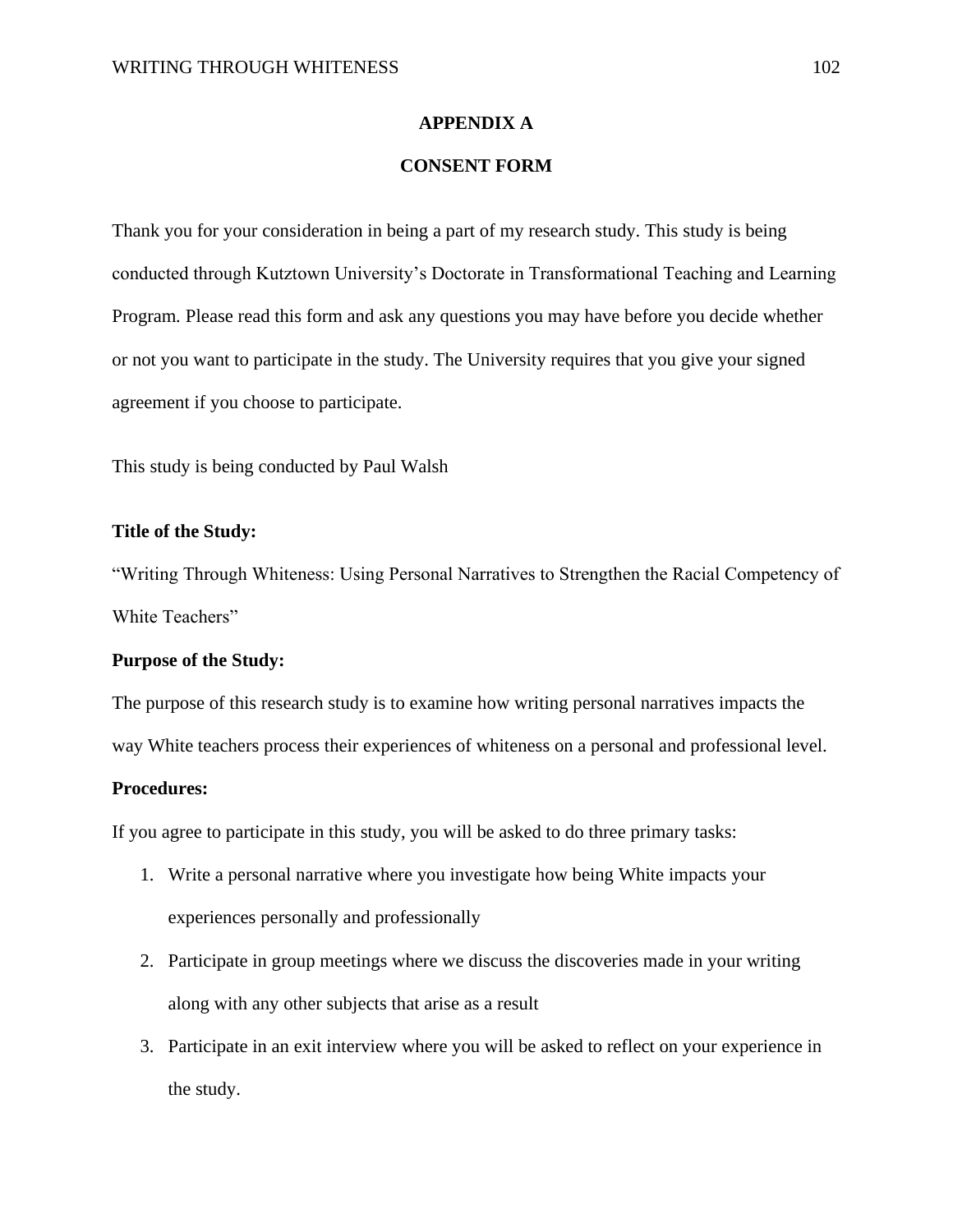This study will take place over the course of roughly four months (approximately June, July, August, and September).

## **Risks or Discomforts, and Benefits of Being in the Study:**

The study has the following risks and/or discomforts:

- 1. Any emotion that comes with the telling of personal stories that have impacted you The benefits to participation are:
	- 1. Engaging in what will hopefully be authentic and healthy personal reflection that results personal transformation and more sound antiracist pedagogical practices

### **Confidentiality and Anonymity:**

Records will be kept private and will be handled in a confidential manner to the extent provided by law. In any report or presentation, I will not include any information that will make it possible to identify a research study participant. You will remain anonymous throughout the entirety of my study.

#### **Voluntary Participation:**

Your participation is voluntary, refusal to participate will involve no penalty or loss of benefits to which you are otherwise entitled, and you may discontinue participation at any time without penalty or loss of benefits to which you are otherwise entitled.

#### **Contacts and Questions:**

The researcher conducting this study is:

Paul Walsh Artistic Director of the Literary Arts 321 East Third Street Bethlehem, PA 18015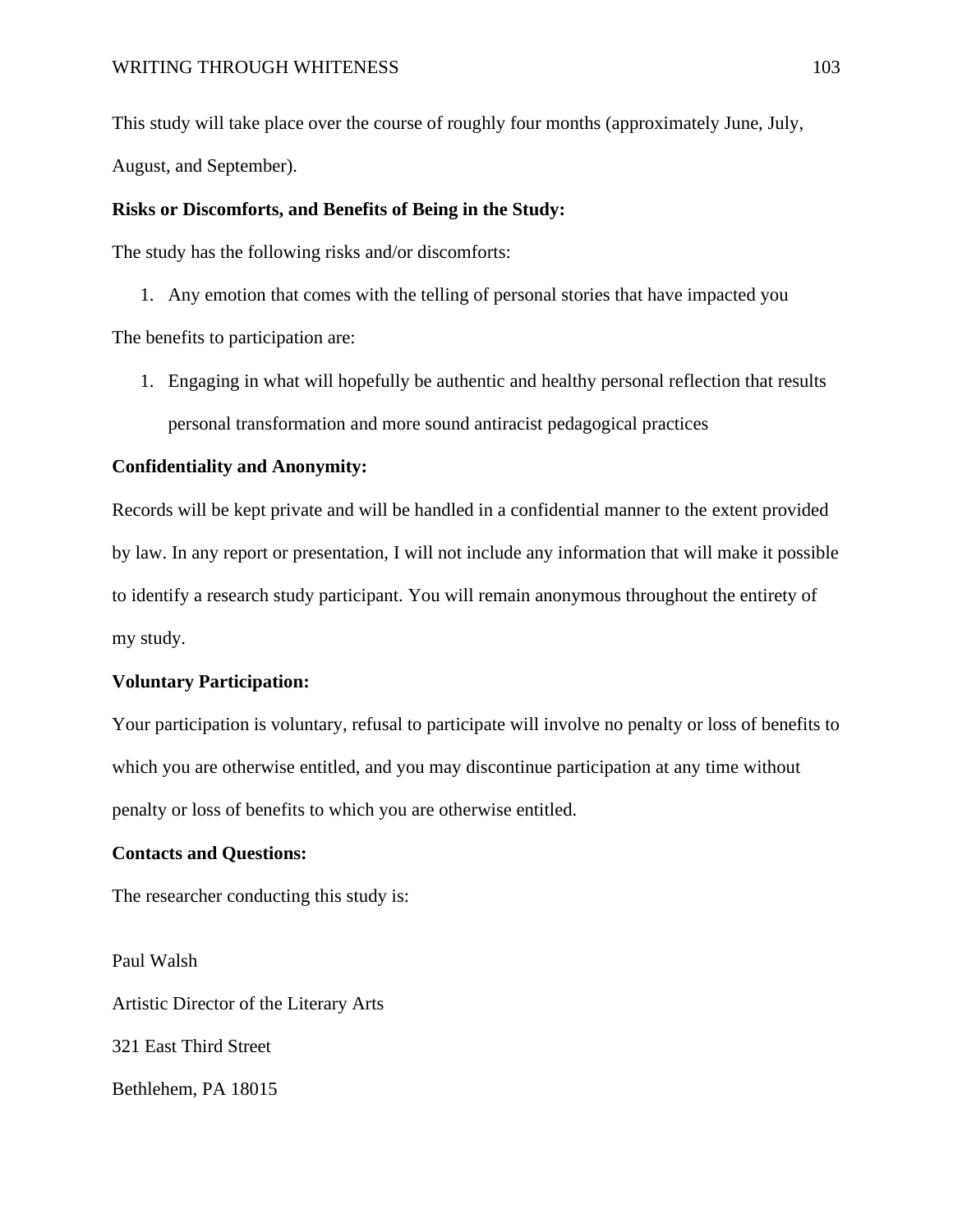## WRITING THROUGH WHITENESS 104

#### [pwalsh@charterarts.org](mailto:pwalsh@charterarts.org)

#### (610) 751-2977

You may ask any questions you have now. If you have questions later regarding the research study, you may contact the researcher listed above. If you have any questions or concerns about the rights of research participants, please contact the IRB Committee at Kutztown University at 484-646-4167.

#### **Future Research Studies:**

Identifiers might be removed from the identifiable private information or identifiable biospecimens and that, after such removal, the information or biospecimens could be used for future research studies or distributed to another investigator for future research studies without additional informed consent from you if this might be a possibility.

#### **Statement of Consent:**

I have read the information described above and have received a copy of this information. I have asked questions I had regarding the research study and have received answers to my satisfaction. I am 18 years of age or older and voluntarily consent to participate in this study.

\_\_\_\_\_\_\_\_\_\_\_\_\_\_\_\_\_\_\_\_\_\_\_\_\_\_\_\_\_\_\_\_\_\_\_\_\_\_\_\_\_\_\_\_\_\_\_\_\_\_\_\_\_\_\_\_\_\_\_\_\_\_\_\_\_\_\_\_\_\_

Signature of Participant Date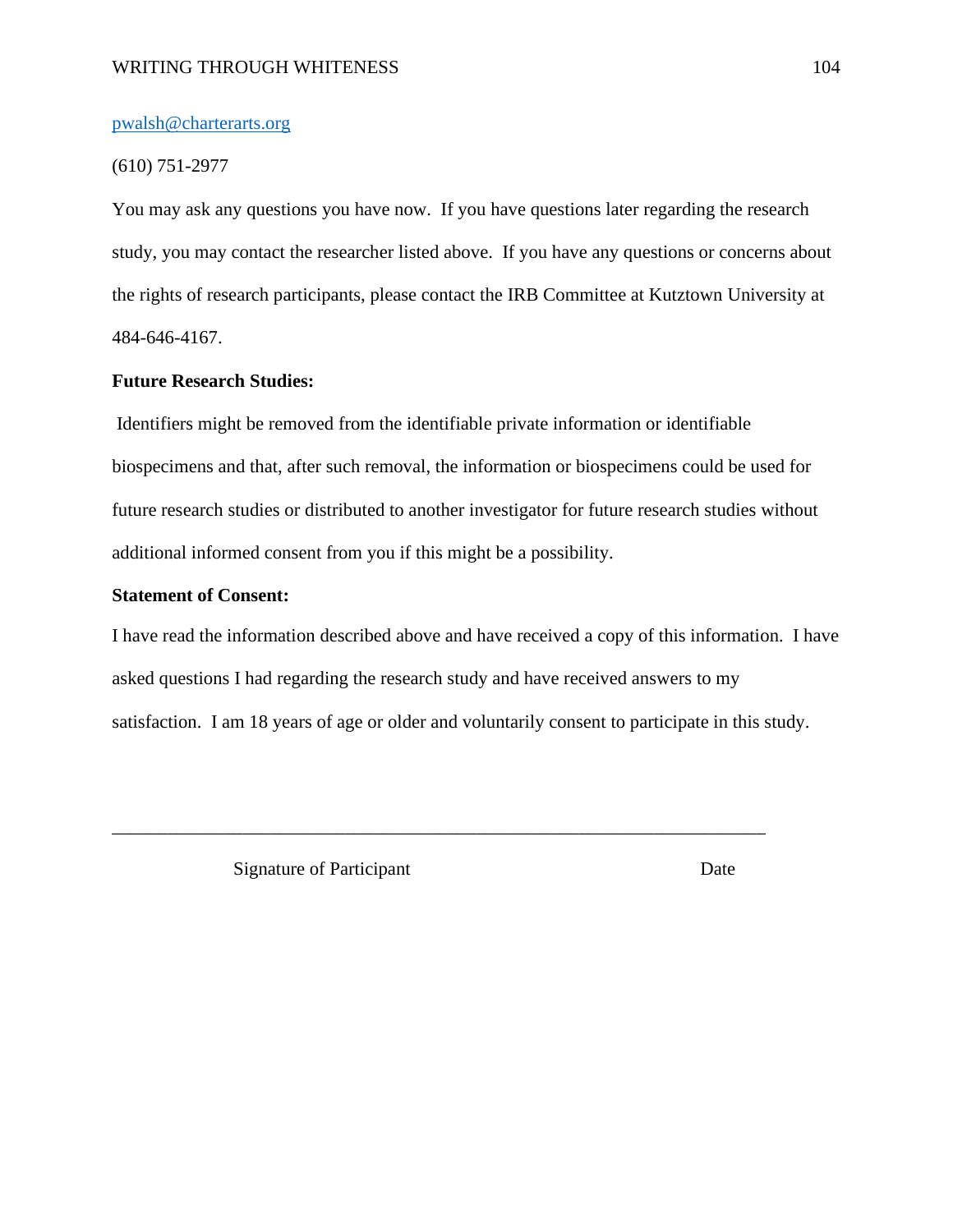#### **APPENDIX B**

## **PERSONAL NARRATIVE SECTIONS AND POSSIBLE WRITING PROMPTS**

## **SECTION ONE: PERSONAL REFLECTIONS ON RACE (HOW HAS MY WHITENESS AFFECTED/CONTECTUALIZED BY PERSONAL EXPERIENCES?)**

The focus of this first section of your personal narrative will be on your personal experiences with race throughout the course of your life. Please do not discuss your professional experiences just yet. You will focus your writing efforts on your professional life (your personal experiences certainly impact your professional experiences as well) in a subsequent section of your personal narrative.

You might consider some of the questions/prompts that appear below. This list is by no means exhaustive nor does it comprise of anything you *must* write about. Though, you may find yourself writing through all of the questions/prompts.

- Recount the first time that you remember recognizing race as a social construct generally.
	- o Why did you remember this event and choose to write about it?
- Recount the first time you remember recognizing your whiteness.
	- o Why did you remember this event and choose to write about it?
- Recount other events from your life that centered on race.
	- o What was the event? Something you witnessed? Something you experienced? A conversation you had with someone?
	- o What did you take away from these events? How did they impact the way you process/relate the world around you as a White person?
	- o Why did you remember these events and choose to write about them?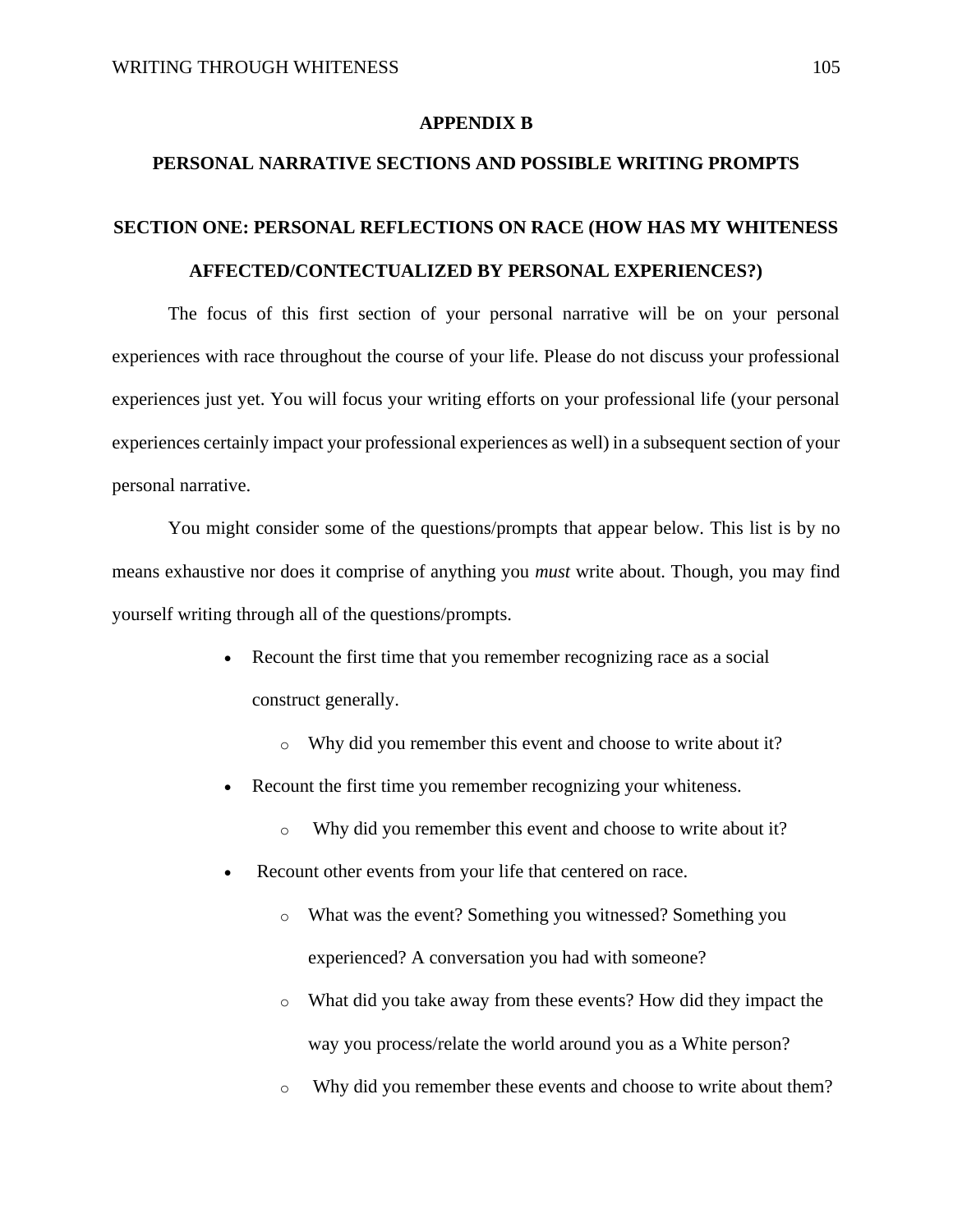## **SECTION TWO: PROFESSIONAL REFLECTIONS ON RACE (HOW HAS MY WHITENESS AFFECTED/CONTEXTUALIZED MY EXPERIENCES AS A TEACHER?)**

In this second section of your personal narrative, you should try to connect your personal experiences and epiphanies from section one regarding race and your whiteness to your thoughts on education as a whole and your specific experiences in the classroom. You might consider some of the questions/prompts that appear below. This list is by no means exhaustive nor does it comprise of anything you *must* write about. Though, you may find yourself writing through all of the questions/prompts.

- Is the education system dominated by whiteness? If so, how? What are the effects of this?
	- o Think about all aspects of education here (discipline, curriculum, pedagogy, etc).
- How does being White affect the way you teach?
- How does being White affect the way you interact with your students?
- How do you think being White affects the way your students respond to you?
- Feel free to tell your stories of specific experiences with students to illustrate your points.

## **SECTION THREE: REFLECTIONS ON ANTIRACIST PEDAGOGY (HOW CAN I DEVELOP MORE HOLISTIC ANTIRACIST PEDAGOGIES?)**

In this section, you should describe the ways you aim to develop sound antiracist pedagogies in your classroom. Do not worry about "getting it right" here; this is all about exploration and getting a bit vulnerable in this discussion of your pedagogy. Feel free to discuss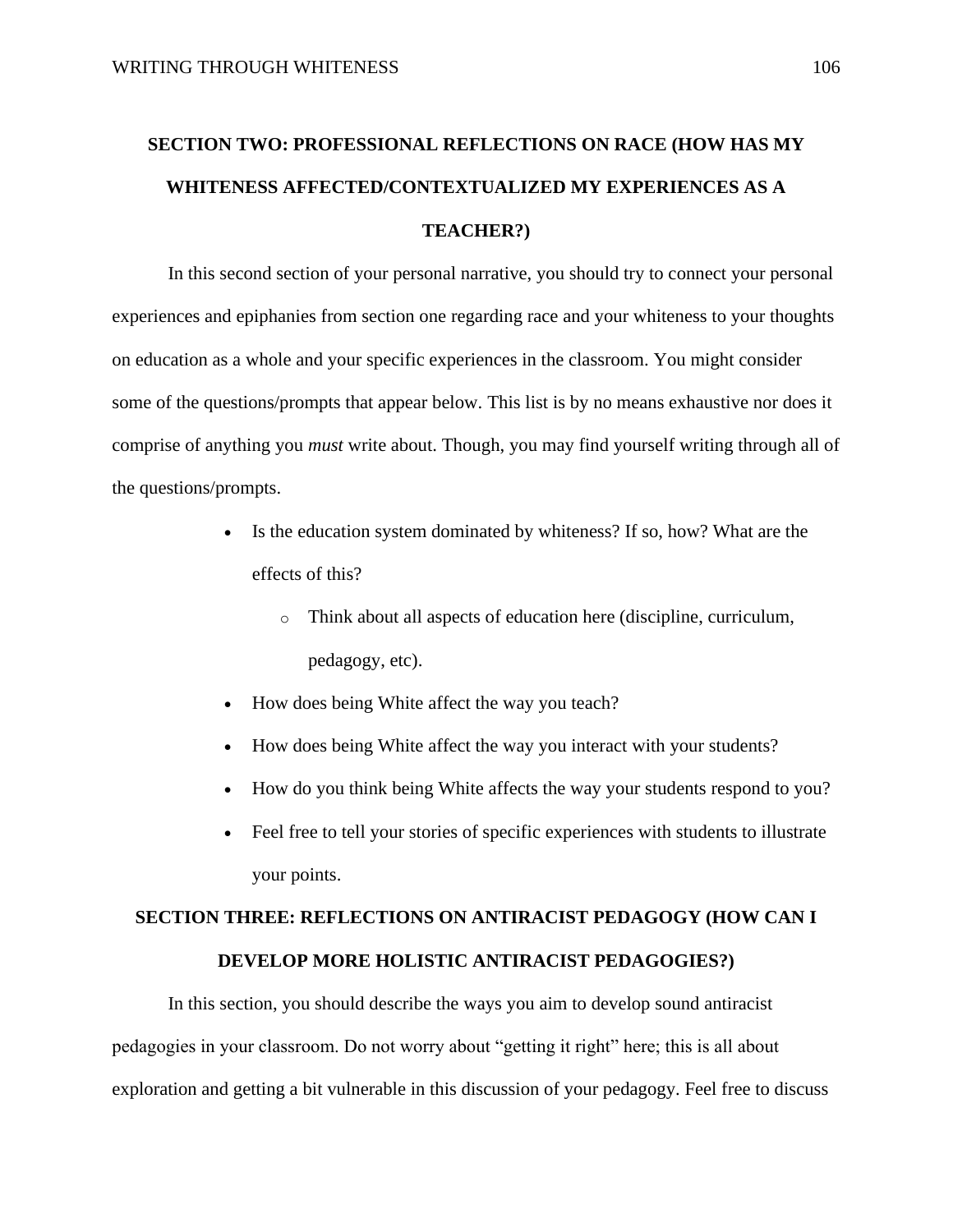any lessons, discussions, or activities you might want to try. You might consider some of the questions/prompts that appear below. This list is by no means exhaustive nor does it comprise of anything you *must* write about. Though, you may find yourself writing through all of the questions/prompts.

- How will you make whiteness visible in your classroom?
- How will you challenge your White students to speak to race in the same ways you expect your students of color to speak to race?
- While it is important to discuss White privilege in your classroom, how will you also discuss the White supremacy and White domination that allows for these privileges in the first place?
- Are there any specific experiences with students that brought you to any of the pedagogical goals you discussed in any of the above prompts?

# **SECTION FOUR: REFLECTIONS ON THE ACT OF WRITING AND GROUP DISCUSSIONS (HOW DID REFLECTING ON VARIOUS ASPECTS OF YOUR WHITENESS THROUGH WRITING AND DISCUSSION IMPACT YOU PERSONALLY AND PROFESSIONALLY?)**

In this final section, you should discuss how you were impacted by the experience of reflecting on your whiteness and discussing these reflections with colleagues in our meetings after the writing of each section. You might consider some of the questions/prompts that appear below. This list is by no means exhaustive nor does it comprise of anything you *must* write about. Though, you may find yourself writing through all of the questions/prompts.

> • Did you have any epiphanies that came through the act of writing your personal narrative?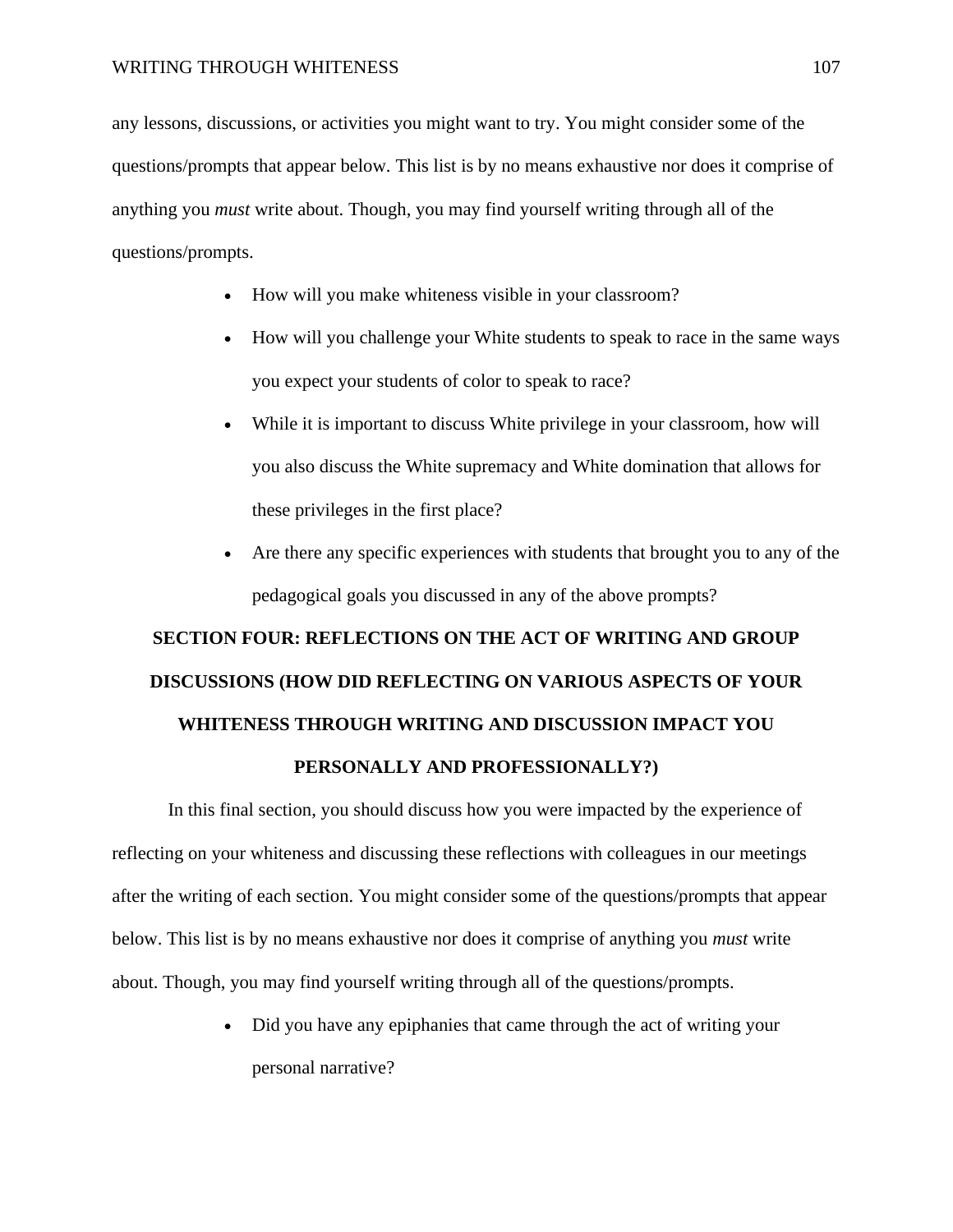- Did you have any epiphanies that came through discussing your writing with your colleagues in our group meetings?
- How did the act of writing impact your ability to process your racial identity?
- How did participating in our group meetings impact your ability to process your racial identity?
- Did you find anything that surprised you?
- Did the experience of writing and discussing your writing change the way you see yourself in relation to the world around you?
- Did the experience change the way you think about your role(s) in the classroom?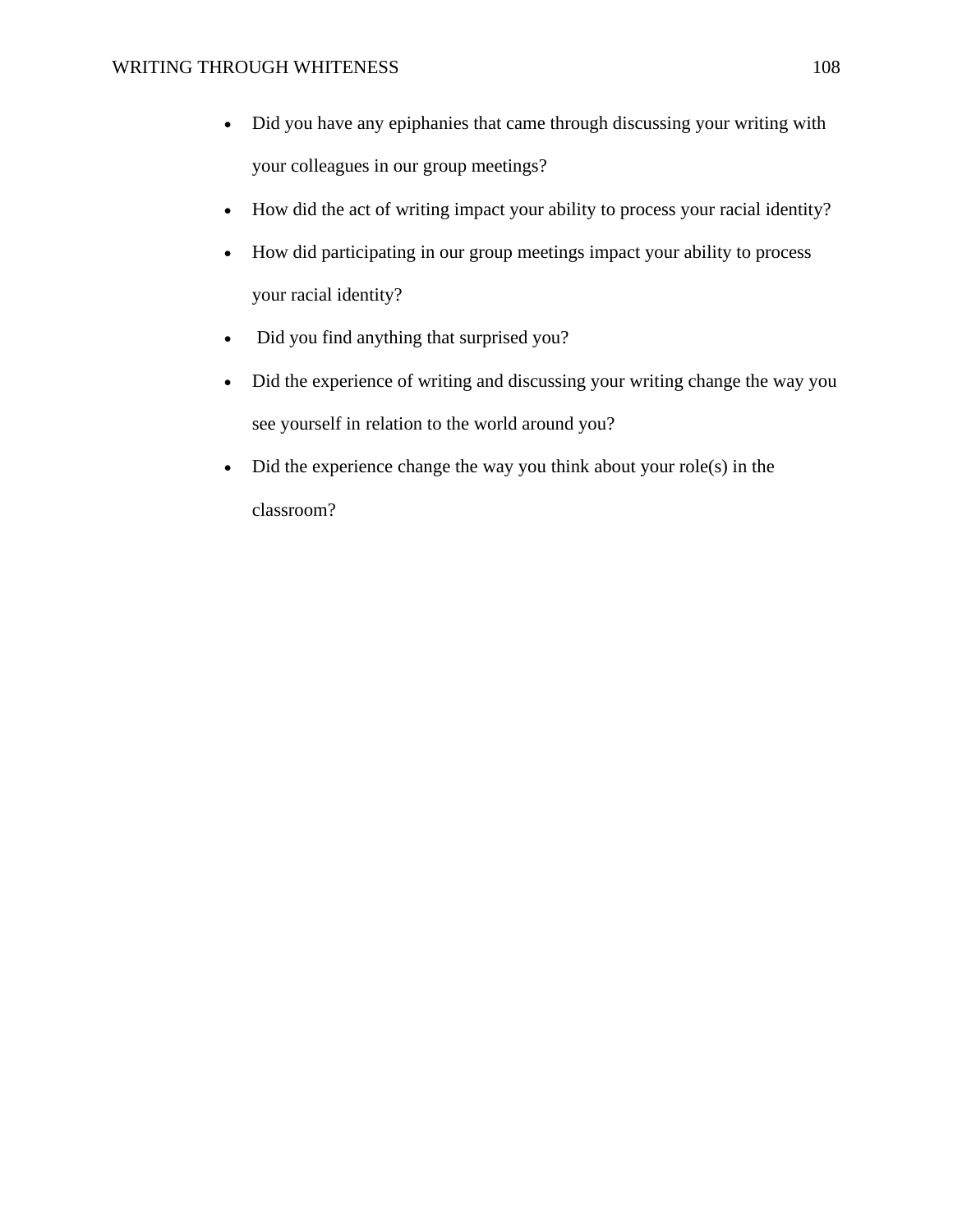#### **APPENDIX C**

### **PARTICIPANT EXIT INTERVIEW PROTOCOL**

Hello, **EXECUTE:** Thank you for agreeing to participate in this interview and for partaking in my study as part of my doctoral research. As you know having been a part of my study, I am hoping to identify how writing personal narratives impacts the ability of White teachers to understand the implications of their whiteness on a personal and professional level. The purpose of this interview is for you to describe your experiences in writing your personal narrative as well as your experience in being a part of the study in general.

If it is allowable to you, I would like to record our interview. This will allow me to go back to your responses in the event that I missed particular details of our conversation. Recording the interview will also allow me to be completely attentive to you as I will not have to worry about taking comprehensive notes throughout the duration of the interview. Be assured that your responses will remain fully confidential. If any of this interview is utilized in my dissertation, you will be anonymized. There will be no reference to you as an individual except for any non- identifiable information that might be pertinent to the study (number of years teaching in general, number of years teaching at the school, subject taught, etc.)

Before we begin, please take the time to critically read the preamble above and consider if you have any questions for me. I want you to feel comfortable and able to speak honestly with me. If you agree to the guidelines of the interview, please sign your name and date on the lines below. Once you sign and return the form to me, I will start the recorder. The interview will then begin.

| PARTICIPANT SIGNATURE: |  |  |
|------------------------|--|--|
|                        |  |  |
| DATE OF INTERVIEW:     |  |  |